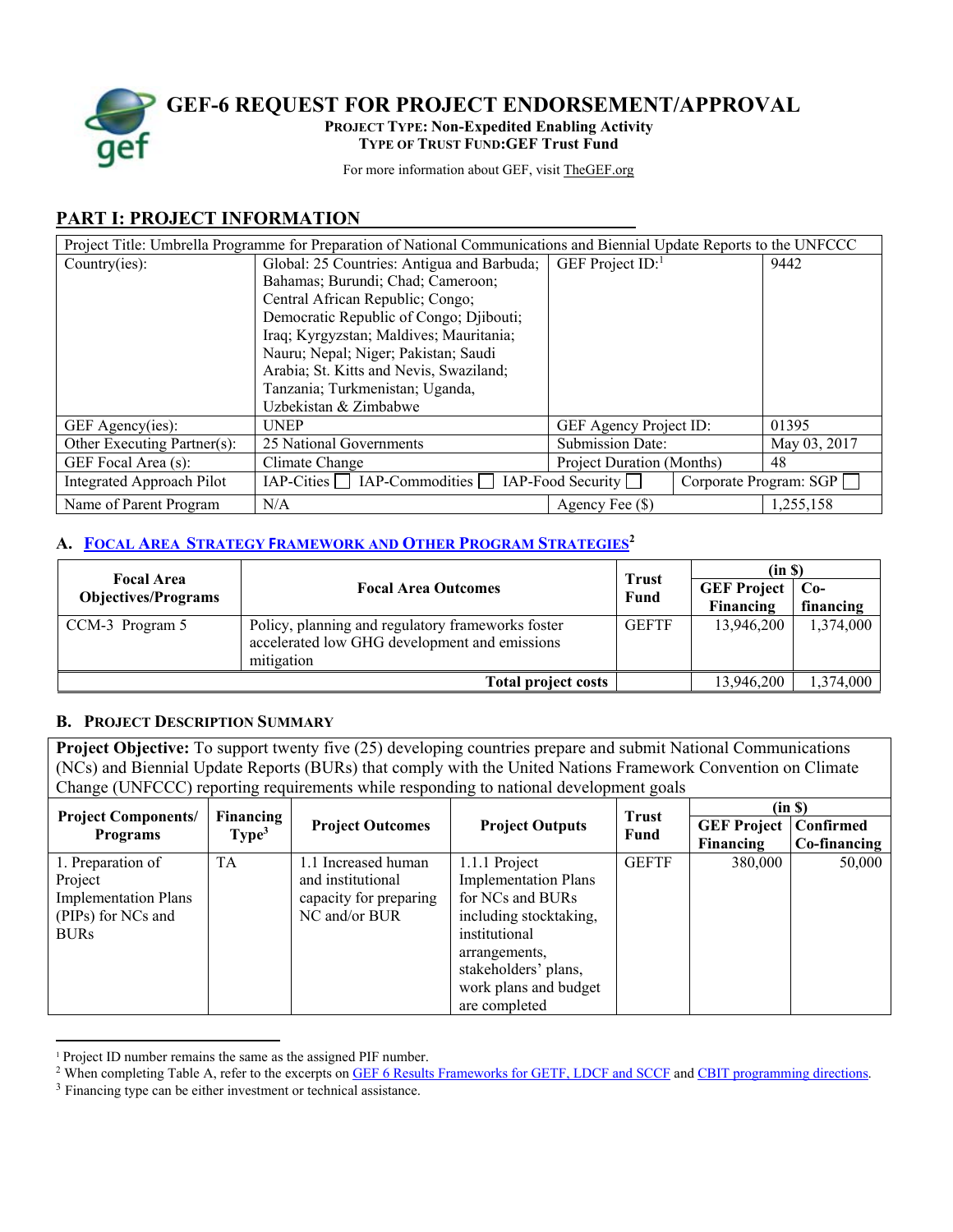| 2. Preparation of NCs<br>and BURs                                                                                                  | <b>TA</b>                                             | 2.1 Countries meet<br>their NC and/or BUR<br>reporting requirements<br>under the UNFCCC.                       | 2.1.1 Thirteen (13)<br>NCs prepared and<br>submitted to the<br><b>UNFCCC</b>                                                        | <b>GEFTF</b> | 6,190,000 | 600,000 |
|------------------------------------------------------------------------------------------------------------------------------------|-------------------------------------------------------|----------------------------------------------------------------------------------------------------------------|-------------------------------------------------------------------------------------------------------------------------------------|--------------|-----------|---------|
|                                                                                                                                    |                                                       |                                                                                                                | 2.1.2 Twenty (20)<br>BURs prepared and<br>submitted to the<br><b>UNFCCC</b>                                                         | <b>GEFTF</b> | 6,780,000 | 674,000 |
| 3. National<br>stakeholders'<br>involvement and<br>institutional<br>arrangements for<br>preparation of<br>subsequent BUR and<br>NC | <b>TA</b>                                             | 3.1 Human and<br>institutional capacities<br>for preparation of<br>subsequent NCs and<br><b>BURs</b> sustained | 3.1.1 Stocktaking<br>assessment and<br>institutional<br>arrangements for<br>preparation of<br>subsequent NCs and<br>BURs developed. | <b>GEFTF</b> | 190,000   | 30,000  |
| Subtotal                                                                                                                           |                                                       |                                                                                                                |                                                                                                                                     | 13,540,000   | 1,354,000 |         |
| Project Management Cost (PMC) <sup>4</sup>                                                                                         |                                                       |                                                                                                                |                                                                                                                                     | <b>GEFTF</b> | 406,200   | 20,000  |
|                                                                                                                                    | 13,946,200<br>1,374,000<br><b>Total project costs</b> |                                                                                                                |                                                                                                                                     |              |           |         |

### **C. CONFIRMED SOURCES OF CO-FINANCING FOR THE PROJECT BY NAME AND BY TYPE**

| Sources of Co-<br>financing | Name of Co-financier                                                                             | Type of Co-<br>financing | Amount (\$) |
|-----------------------------|--------------------------------------------------------------------------------------------------|--------------------------|-------------|
| Recipient Government        | Twenty five government ministries and<br>departments responsible for climate change<br>reporting | In-kind                  | 1,354,000   |
| <b>GEF</b> Agency           | UN Environment                                                                                   | In-kind                  | 20,000      |
| <b>Total Co-financing</b>   |                                                                                                  |                          | 1,374,000   |

Please include evidence for co-financing for the project with this form.

# **D. TRUST FUND RESOURCES REQUESTED BY AGENCY(IES), COUNTRY(IES), FOCAL AREA AND THE PROGRAMMING OF FUNDS**

| <b>GEF</b>                   | Trust         | Country     |                   | <b>Programming of</b>  |                    | (in S)                   |              |
|------------------------------|---------------|-------------|-------------------|------------------------|--------------------|--------------------------|--------------|
| Agency                       | Fund          | Name/Global | <b>Focal Area</b> | Funds                  | <b>GEF Project</b> | Agency Fee <sup>a)</sup> | <b>Total</b> |
|                              |               |             |                   |                        | Financing $(a)$    | $(b)^2$                  | $(c)=a+b$    |
| <b>UNEP</b>                  | <b>GEF TF</b> | Global      | Climate Change    | (select as applicable) | 13,946,200         | 1.255.158                | 15,201,358   |
| <b>Total Grant Resources</b> |               |             | 13,946,200        | 1,255,158              | 15,201,358         |                          |              |

a) Refer to the Fee Policy for GEF Partner Agencies

 4 For GEF Project Financing up to \$2 million, PMC could be up to10% of the subtotal; above \$2 million, PMC could be up to 5% of the subtotal. PMC should be charged proportionately to focal areas based on focal area project financing amount in Table D below.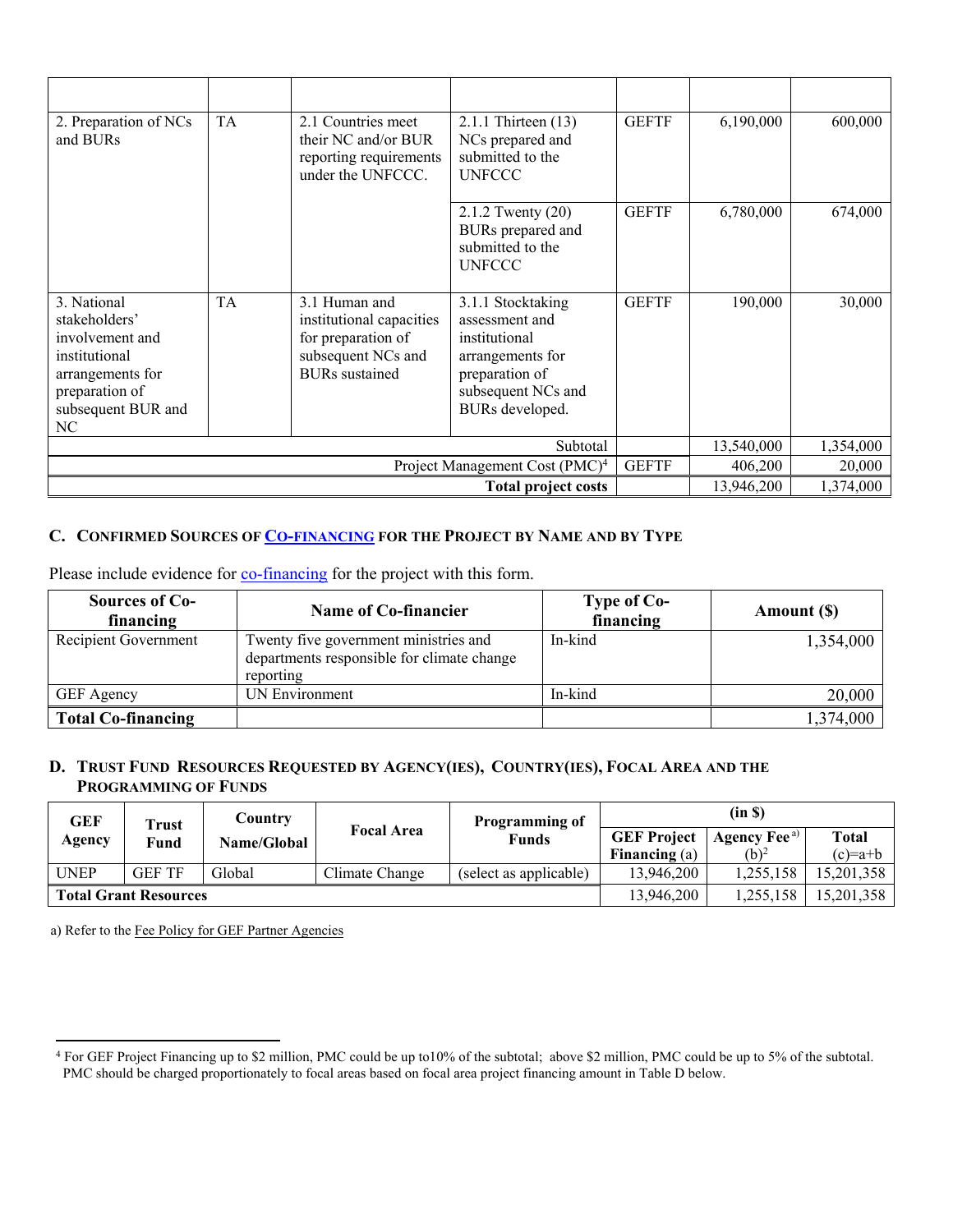### **E. PROJECT'S TARGET CONTRIBUTIONS TO GLOBAL ENVIRONMENTAL BENEFITS5**

Provide the expected project targets as appropriate.

| <b>Corporate Results</b>                                                                                                                                        | <b>Replenishment Targets</b>                                                                                                 | <b>Project Targets</b>             |
|-----------------------------------------------------------------------------------------------------------------------------------------------------------------|------------------------------------------------------------------------------------------------------------------------------|------------------------------------|
| 1. Maintain globally significant<br>biodiversity and the ecosystem goods<br>and services that it provides to society                                            | Improved management of landscapes and<br>seascapes covering 300 million hectares                                             | hectares                           |
| 2. Sustainable land management in<br>production systems (agriculture,<br>rangelands, and forest landscapes)                                                     | 120 million hectares under sustainable land<br>management                                                                    | hectares                           |
| 3. Promotion of collective management<br>of trans boundary water systems and<br>implementation of the full range of<br>policy, legal, and institutional reforms | Water-food-ecosystems security and<br>conjunctive management of surface and<br>groundwater in at least 10 freshwater basins; | Number of<br>freshwater basins     |
| and investments contributing to<br>sustainable use and maintenance of<br>ecosystem services                                                                     | 20% of globally over-exploited fisheries (by<br>volume) moved to more sustainable levels                                     | Percent of<br>fisheries, by volume |
| 4. Support to transformational shifts<br>towards a low-emission and resilient<br>development path                                                               | 750 million tons of CO <sub>2e</sub> mitigated (include<br>both direct and indirect)                                         | metric tons                        |
| 5. Increase in phase-out, disposal and<br>reduction of releases of POPs, ODS,<br>mercury and other chemicals of global                                          | Disposal of 80,000 tons of POPs (PCB,<br>obsolete pesticides)                                                                | metric tons                        |
| concern                                                                                                                                                         | Reduction of 1000 tons of Mercury                                                                                            | metric tons                        |
|                                                                                                                                                                 | Phase-out of 303.44 tons of ODP (HCFC)                                                                                       | ODP tons                           |
| 6. Enhance capacity of countries to<br>implement MEAs (multilateral<br>environmental agreements) and<br>mainstream into national and sub-                       | Development and sectoral planning<br>frameworks integrate measurable targets<br>drawn from the MEAs in at least 10 countries | Number of<br>Countries: 25         |
| national policy, planning financial and<br>legal frameworks                                                                                                     | Functional environmental information systems<br>are established to support decision-making in<br>at least 10 countries       | Number of<br>Countries:            |

 5 Update the applicable indicators provided at PIF stage. Progress in programming against these targets for the projects per the *Corporate Results Framework* in the *GEF-6 Programming Directions,* will be aggregated and reported during mid-term and at the conclusion of the replenishment period.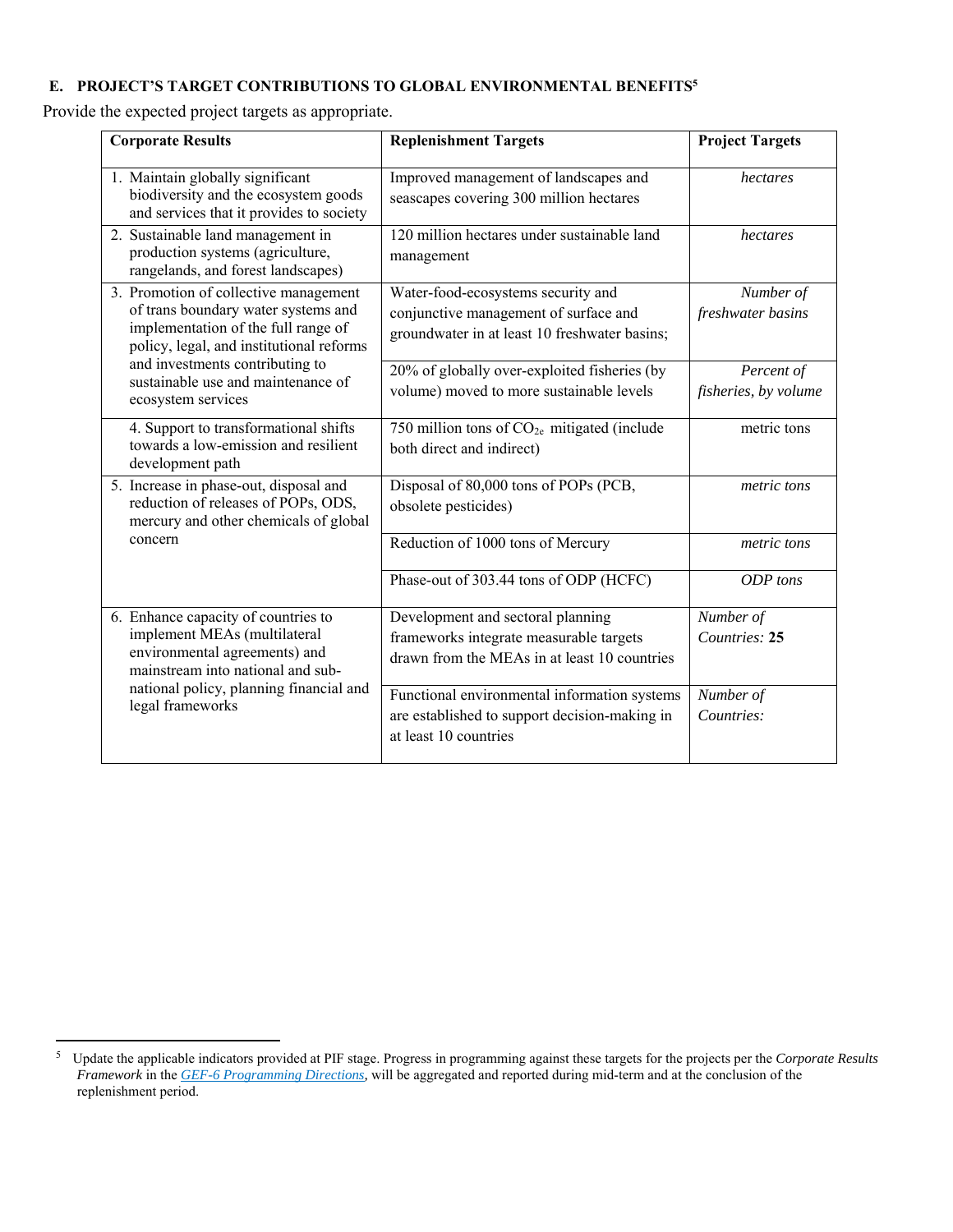# **PART II: PROJECT JUSTIFICATION**

### *A.0. Describe any changes in alignment with the project design with the original PIF*

### **Changes in project financing**

The number of participating countries in the umbrella programme has changed from eighteen (18) cleared at PIF stage to twenty-five (25). This raises the number of project outputs to twenty (20) BURs and thirteen (13) NCs completed and submitted to the Conference of Parties (COP). These changes were made to correspond to the GEF Secretariat review comments as well as expedite NCs and BURs requests received by UN Environment since the PIF approval in June, 2016.

The GEF Secretariat Comment at PIF stage noted that '*The following countries have not submitted yet their respective NC to the UNFCCC on which this project builds on: Antigua and Barbuda, Democratic Republic of Congo, Guinea Bissau, Madagascar, Maldives, Gambia, Kyrgyzstan, Swaziland, Uzbekistan and Zimbabwe. Please ensure they are submitted before CEO Endorsement. Please note that this project cannot be endorsed unless the respective national communications have been submitted to the UNFCCC and are on the UNFCCC website'.* In response to the GEF Sec comments, the UN Environment continued to provide technical and financial support to all the countries listed by the GEF. As at the 15<sup>th</sup> April, 2017, the following  $\overline{7}$  out of the 10 countries had submitted and posted their respective NCs onto the UNFCCC website*<sup>6</sup>* , and have been included in the CEO endorsement request.

- 1. Antigua and Barbuda
- 2. Democratic Republic of Congo
- 3. Maldives
- 4. Swaziland
- 5. Kyrgyzstan
- 6. Uzbekistan
- 7. Zimbabwe

Guinea Bissau, Madagascar, and Gambia have been excluded from this request as they are yet to complete and submit their NC to the UNFCCC. UN Environment will support these Parties to access GEF funding as and when they complete and submit there are ready. This reduced the number of countries from 18 proposed at PIF stage to 15. In addition to the 15 countries above, UN Environment received 10 additional requests from the following countries wishing to join this umbrella programme, after PIF approval in June, 2016:

- 1. The Bahamas (TNC & BUR1)
- 2. Cameroon (TNC & BUR1)
- 3. Central African Republic –(BUR1)
- 4. Nauru  $(BUR1)$
- 5. Niger (BUR1)
- 6. Pakistan (BUR1)
- 7. Saudi Arabia (NC4)
- 8. St. Kitts and Nevis (BUR1)
- 9. Tanzania (BUR1) and

10. Uganda (TNC)

In an effort to expedite project cycle and minimize delays in submission of NCs and BURs to the UNFCCC, the UN Environment requests the GEF's approval for the inclusion of these ten (10) countries into this umbrella programme. This request addresses a concern raised in the GEF report to the COP - document FCCC/SBI/2016/INF.18 stated that some countries have not yet requested for GEF funding for the Initial Biennial Update Report preparation. An approval of this request means that the GEF will support 9 countries to initiate the BUR1 preparation in an expedited manner. The other two options available for requesting GEF funding i.e. through preparation of nine (9) single country EA

<sup>&</sup>lt;sup>6</sup> http://unfccc.int/national\_reports/non-annex\_i\_natcom/submitted\_natcom/items/653.php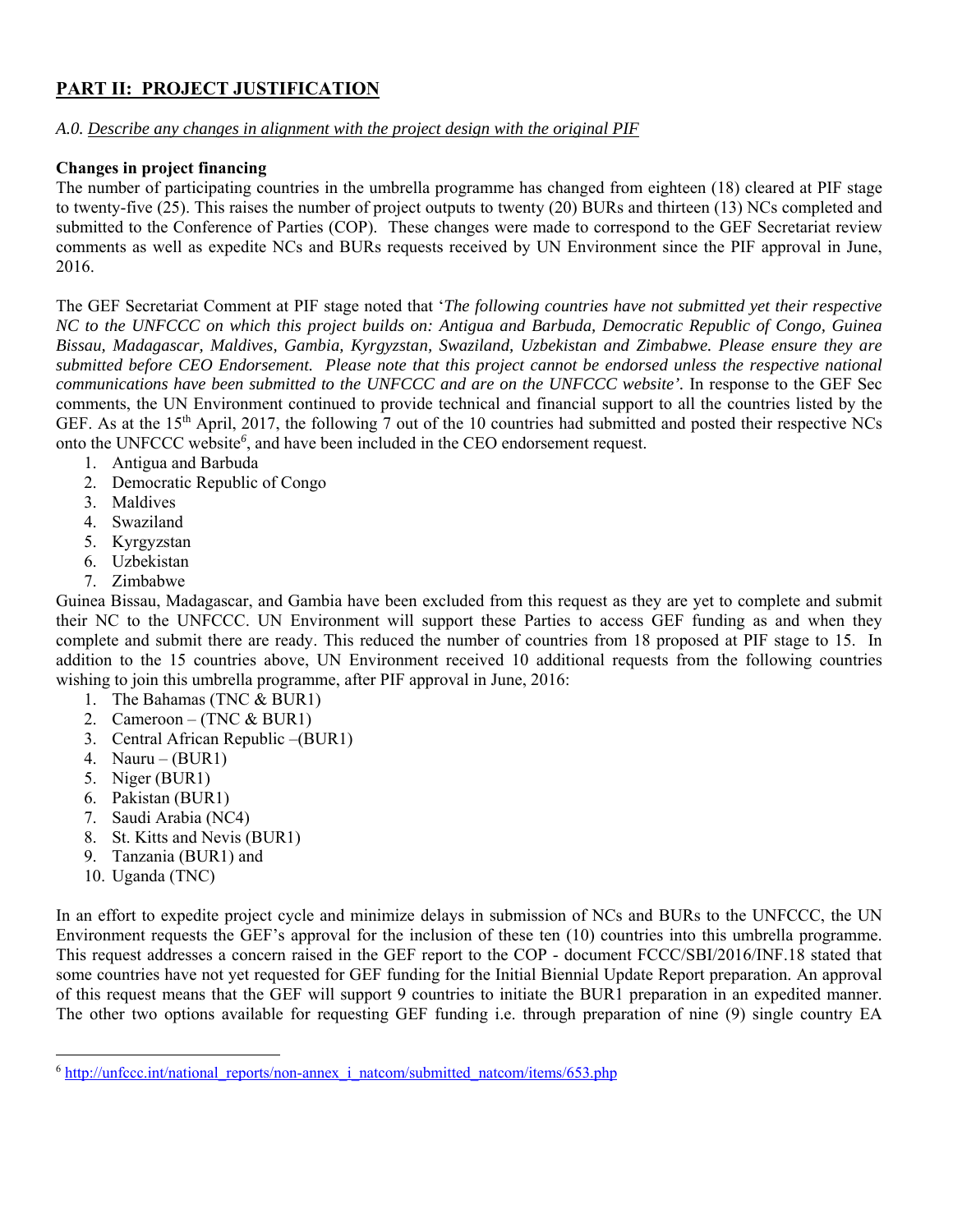proposal, or preparation of Full Size Project proposal will delay this process considerably, subsequently affecting Parties ability to meet their timely reporting obligation under the UNFCCC. Taking into consideration the proposed changes, the number of countries under this umbrella programme has been revised to the twenty-five countries, with the corresponding GEF Operational Focal Point Letters of endorsement of the programme attached **in Annex K.**

**Minor Change in Project Design***:* The PIF had two components as follows: -

- Preparation of Project Implementation Plans (PIPs) for National Communications and Biennial Update Reports
- Preparation of National Communications (NCs) and Biennial Update Reports (BURs)
- National stakeholders' involvement and institutional arrangements for preparation of subsequent BUR and NC

A third component has been proposed at CEO Endorsement, to support country teams to undertake *'National stakeholders' involvement and institutional arrangements for preparation of subsequent BURs and NCs'.* The selfassessment and stocktaking exercise will be incorporated into the project design at the first phase of PIP preparation (component 1). Executing Agencies (EAs) will be asked to set aside up to US\$ 10,000 and US\$ 5,000 for preparation of NC and BUR-stand-alone self-assessment reports respectively, after completion of NCs and BURs.

On completion and submission of NCs and BURs to the UNFCCC (component 2 output), country teams will initiate the self-assessment and stocktaking exercise in preparation for subsequent NC and BUR reporting. The 25 self-assessment and stocktaking reports may include an analysis of gaps identified in the work carried out under previous climate change enabling activities, lessons learned during previous NC & BUR, proposed strategies for increasing synergies with related programmes and institutions, improving engagement of relevant stakeholders and their uptake of climate information. The stocktaking and self-assessment phase will be initiated in parallel to the request for GEF funding for subsequent NCs and BURs. This component which has been introduced at CEO endorsement stage in an effort to: -

- Sustain the institutional capacities built in NC & BUR processes and continuous engagement of climate change structures/units in EAs, as well as stakeholders' interest in climate change enabling activities.
- Encourage advance planning at national level for subsequent reporting: In parallel to the stock-taking exercise, countries will be encouraged to initiate a request for GEF funding for subsequent NCs and BURs preparation. Timely availability of GEF funding for subsequent reporting will support the retention of institutional and human capacities built over time, as well as promote a seamless transition to subsequent reporting. Improved quality of climate change data and information will result in policy decisions that are better informed by available evidence, thereby informing policy actions on reducing GHG emissions reductions and increasing countries' resilience to adapt to climate change. At international level, accurate, consistent and internationally comparable data on GHG emissions will inform the global stock take and track progress towards achieving emissions reduction as stipulated under the Paris Agreement

In view of the increase in number of participating countries, and a slight change in the project design (adding a 3<sup>rd</sup> component), the GEF is requested to approve a budget increase from US\$ 10,530,720 to US \$ 13,946,200. Please see below, requested budget breakdown per component, including the allocation of US\$ 190,000 for 25 self-assessment reports under the 3rd component

| <b>Project Output</b>                                                          | <b>PIF: Approved</b> | <b>Requested</b><br>Funding |
|--------------------------------------------------------------------------------|----------------------|-----------------------------|
| 1.1.1 Project Implementation Plans for NC and BURs including stocktaking,      | 300,000              | 380,000                     |
| institutional arrangements, stakeholders plans, work plans and budgets         |                      |                             |
| 2.1.1 National Communications prepared and submitted to the UNFCCC             | 5,760,000            | 6,190,000                   |
| 2.1.2 Biennial Update Reports prepared and submitted to the UNFCCC             | 4,164,000            | 6,780,000                   |
| 1.1.2 Stocktaking assessment and institutional arrangements for preparation of |                      | 190,000                     |
| subsequent NCs and BURs are completed                                          |                      |                             |
| PMC (3% of sub-total for providing execution support to SIDs and LDCS)         | 306,720              | 406,200                     |
| <b>Total Project Cost</b>                                                      | 10,530,720           | 13,946,200                  |
| Co-financing                                                                   | 1,043,000            | 1,374,000                   |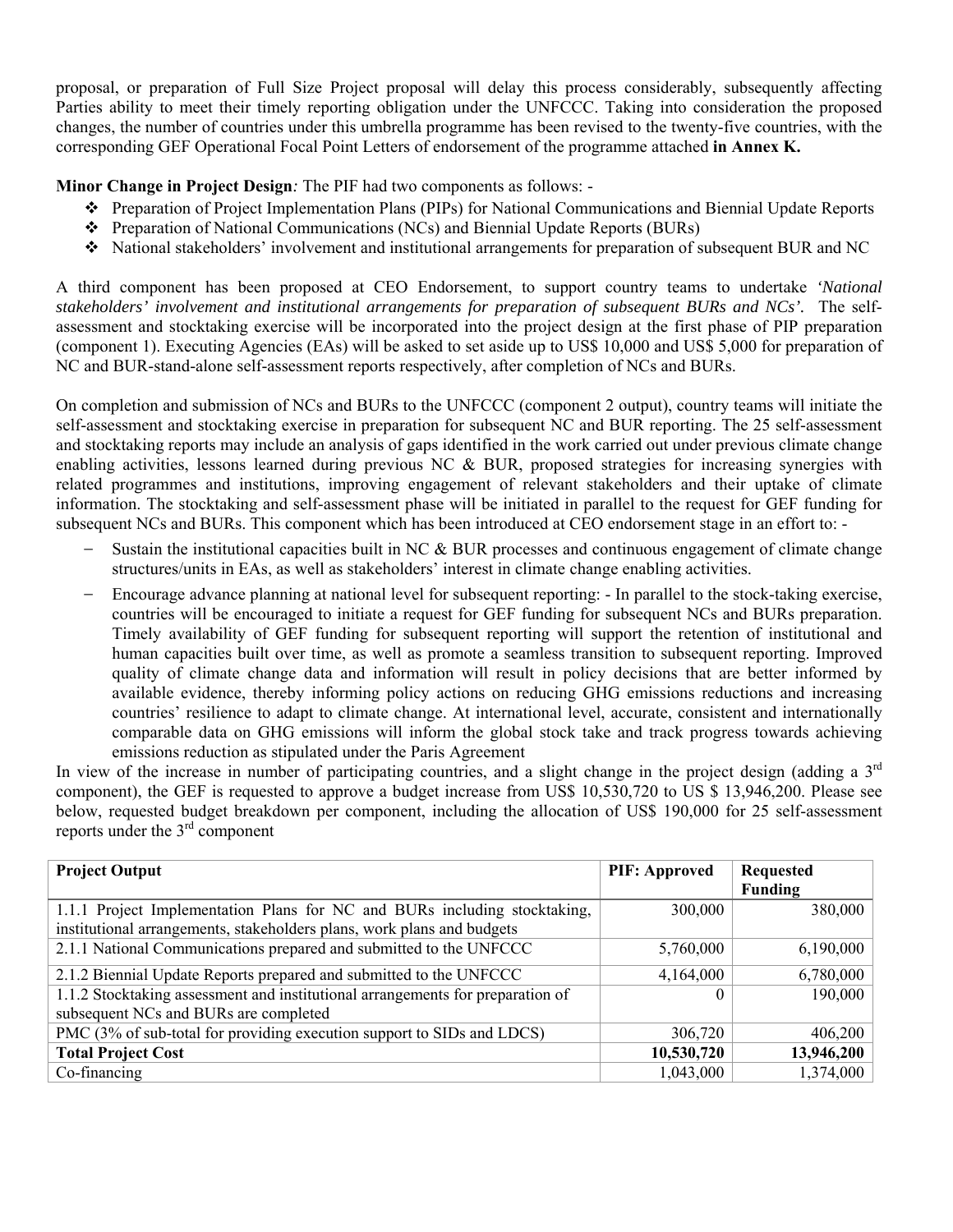#### *A.1. Project Description*

1) Global environmental and/or adaptation problems, root causes and barriers that need to be addressed

In an effort to address climate change, countries joined an international treaty in 1992, the UNFCCC to cooperatively consider what they could do to limit average global temperature increases and the resulting climate change, and to cope with whatever impacts were, by then, inevitable. The goal to hold the increase in the global average temperature to well below 2 °C above pre-industrial levels, was recently reiterated in the Fifth Assessment Report (AR5) of the United Nations Intergovernmental Panel on Climate Change (IPCC); and by the adoption of the Paris Agreement in Yr. 2015

Parties to the Convention have an obligation to inform one another of their national level actions through 'National Communication' (NC). Preparation of National Communications promote and facilitate exchange of information on measures adopted by Parties to address climate change and its effects, taking into account differing circumstances, responsibilities and capabilities as well as, avail information to assist the Conference of Parties (COP) assess progress made towards achieving of the objective of the Convention. The Convention, through its Article 4, paragraph 1, and Article 12, paragraph 1 makes provisions for each Party to report the following information to the Conference of Parties (COP):

- a) Information on its emissions by sources and removals by sinks of all greenhouse gases not controlled by the Montreal Protocol (greenhouse gas inventories)
- b) National or, where appropriate, regional programmes containing measures to mitigate climate change
- c) Measures that facilitate adequate adaptation to climate change
- d) Any other information that the Party considers relevant to the achievement of the objective of the Convention

Reporting requirements under the UNFCCC have evolved over time, into a more comprehensive measurement, reporting and verification framework, starting with the adoption of the revised guidelines for preparation of NC at COP 8. Additional measures seeking to significantly enhance transparency of action and support under the Convention were adopted as part of the Bali Action Plan at COP 13 and elaborated in decisions adopted at subsequent COPs. Parties at COP 16 decided to enhance the reporting in national communications, through preparation and submission of biennial update reports (BURs). The  $17<sup>th</sup>$  session of the COP adopted the guidelines on the preparation of biennial reports by developed country Parties (the "UNFCCC biennial reporting guidelines for developed country Parties"); and those contained in annex III, for the preparation of biennial update reports (BURs) by developing countries.

The scope of biennial update reports is to provide an update to the most recently submitted national communication in the following areas:

- a) Information on national circumstances and institutional arrangements relevant to the preparation of the national communications on a continuous basis;
- b) The national inventory of anthropogenic emissions by sources and removal by sinks of all greenhouse gases (GHGs) not controlled by the Montreal Protocol, including a national inventory report;
- c) Information on mitigation actions and their effects, including associated methodologies and assumptions;
- d) Constraints and gaps, and related financial, technical and capacity needs, including a description of support needed and received;
- e) Information on the level of support received to enable the preparation and submission of biennial update reports;
- f) Information on domestic measurement reporting and verification;
- g) Any other information that the non-Annex I Party considers relevant to the achievement of the objective of the Convention and suitable for inclusion in its biennial update report.

Whereas NCs are submitted every four years, BUR are expected to be submitted every two years, either as a summary of parts of their national communication in the year in which the national communication is submitted or as a stand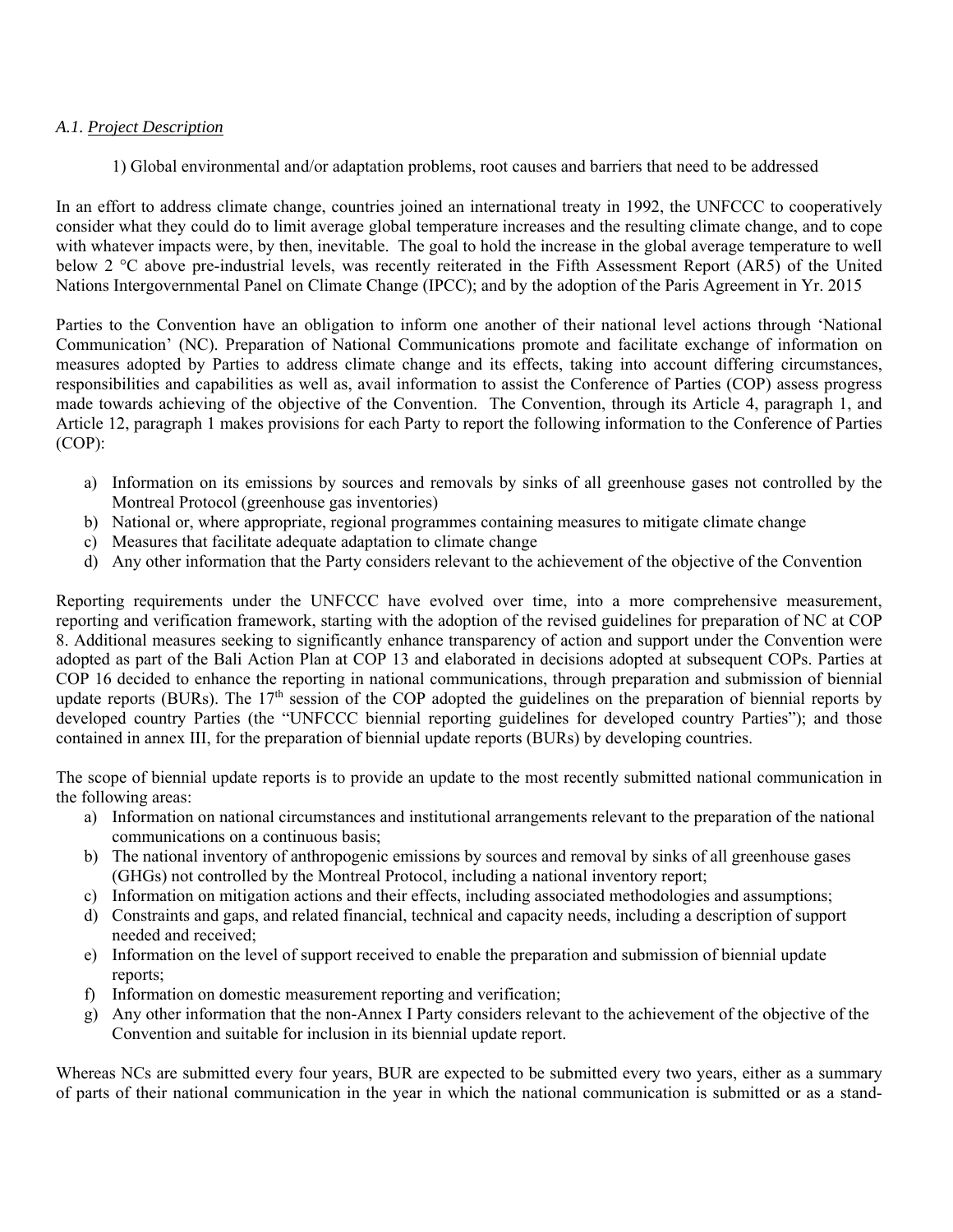alone update report. Discretion on timing is granted to the Least Developed Countries (LDCs) and Small Island Developing States (SIDS). Figure 1 provides an illustration of sequence and timeframes for submission of BURs and NCs to the COP:



Figure 1: Timelines for submission of NCs and BURs

**FIGURE 1:** A simple illustration of sequence and timeframes for submission of NCs and BURs

In addition to increasing the frequency of reporting to the CoP, BURs enhance transparency of mitigation actions through an International Consultation and Analysis (ICA) process. The ICA consists of two steps: (a) A technical analysis of the BURs, 6 months after submission, by a team of technical experts in consultation with the Party, and will result in a summary report, and (b) A facilitative sharing of views, which will have as input to the BUR and summary report generated in the first step. While the primary objective of the ICA process is to enhance the transparency of mitigation actions, it is also expected to contribute towards the capacity-building of non-Annex I Parties leading to improvement in the quality of its BURs over the period of time. The additional reporting decisions and guidelines represent a considerable effort towards more frequent, transparent, comprehensive and consistent reporting of climate change data and information for all countries.

2) Baseline scenario or any associated baseline projects

Information presented in the GEF report to the COP - document FCCC/SBI/2016/INF.18 - indicates that most non-Annex I Parties are presently engaged and expected to finalize preparing their NCs, and that some have not yet requested for GEF funding for the Initial Biennial Update Report preparation. This proposal seeks to provide financial support to thirteen and twenty countries to prepare NCs and BURs respectively. The project has been designed to complement and strengthen existing national communication processes without duplication, as shown in Table 1. In summary,

- all 25 Parties have submitted their INCs to the UNFCCC
- 23 Parties have submitted their SNC to the UNFCCC
- 9 Parties have submitted TNCs to the UNFCCC
- 1 Party (Mauritania) is preparing its NC4
- 1 Party has submitted it's BUR1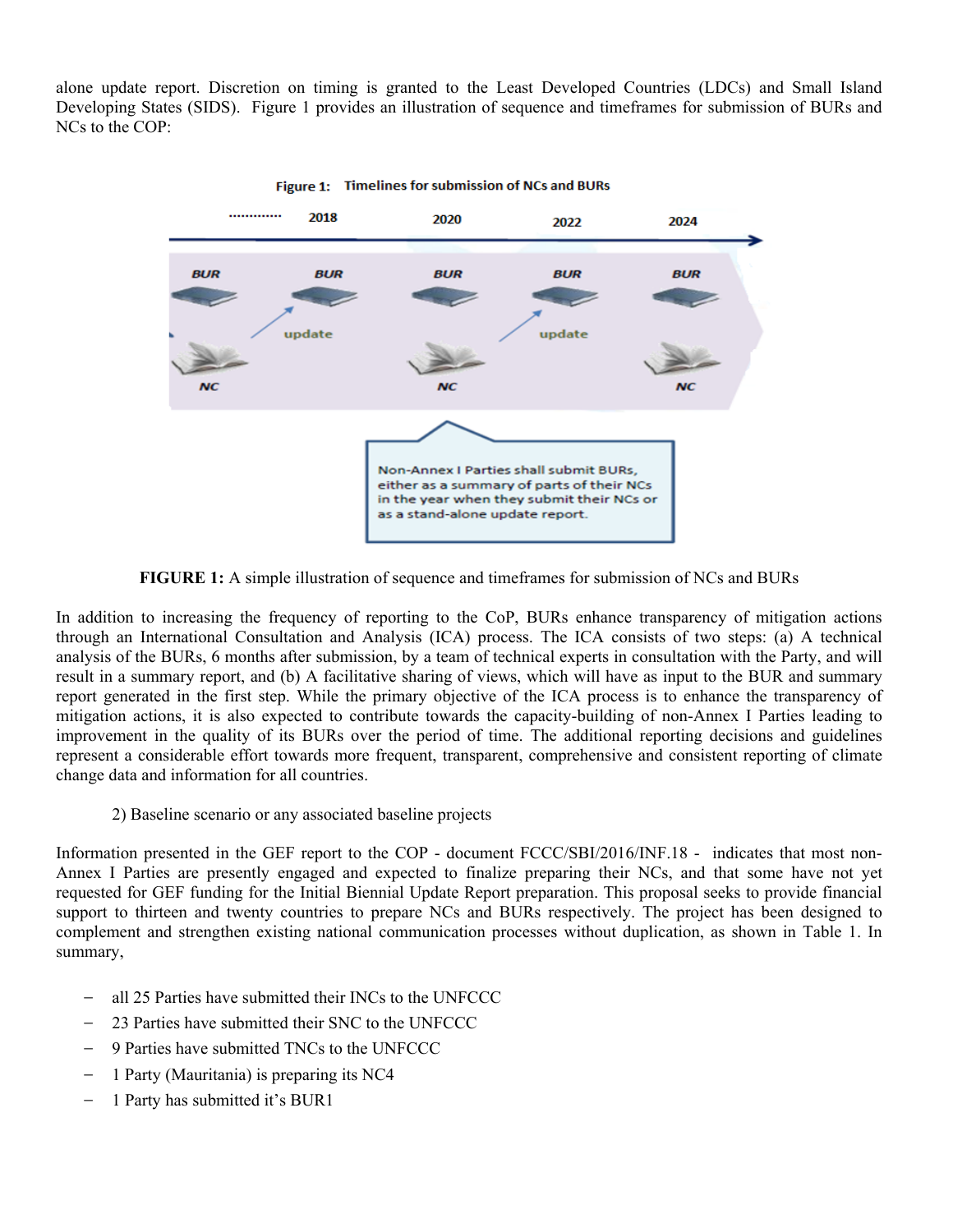| Party                             | <b>INC</b> | <b>SNC</b>        | <b>TNC</b>       | NC4               | <b>BUR1</b>    | <b>GEF Funding Requested</b><br>(under this umbrella) |            |
|-----------------------------------|------------|-------------------|------------------|-------------------|----------------|-------------------------------------------------------|------------|
|                                   | Report     | <b>Report</b>     | <b>Report</b>    | Report            | Report         | Project                                               | Amount     |
| Antigua and<br>1.<br>Barbuda      | $\sqrt{}$  | $\sqrt{ }$        | $\sqrt{}$        |                   | In preparation | NC4                                                   | 500,000    |
| 2.<br><b>Bahamas</b>              | $\sqrt{ }$ | $\sqrt{2}$        |                  |                   |                | TNC/BUR1                                              | 852,000    |
| Burundi<br>3.                     | $\sqrt{}$  | $\sqrt{}$         | In preparation   |                   |                | BUR1                                                  | 352,000    |
| Cameroon<br>4.                    | $\sqrt{}$  | $\sqrt{}$         |                  |                   |                | TNC/BUR1                                              | 852,000    |
| Central African<br>5.<br>Republic | $\sqrt{}$  | $\sqrt{}$         | In preparation   |                   |                | BUR1                                                  | 352,000    |
| Chad<br>6.                        | $\sqrt{ }$ | $\sqrt{ }$        | In preparation   |                   |                | BUR1                                                  | 352,000    |
| 7.<br>Congo                       | $\sqrt{2}$ | $\sqrt{}$         | In preparation   |                   |                | BUR1                                                  | 352,000    |
| D R Congo<br>8.                   | $\sqrt{}$  | $\sqrt{}$         | $\sqrt{}$        |                   | In preparation | NC4                                                   | 500,000    |
| Djibouti<br>9.                    | $\sqrt{}$  | $\sqrt{}$         | In preparation   |                   |                | BUR1                                                  | 352,000    |
| 10. Iraq                          | $\sqrt{}$  |                   |                  |                   |                | SNC/BUR1                                              | 852,000    |
| 11. Kyrgyzstan                    | $\sqrt{}$  | $\sqrt{ }$        | $\sqrt{}$        |                   |                | NC4/BUR1                                              | 852,000    |
| 12. Maldives                      | $\sqrt{}$  | $\sqrt{}$         |                  |                   | In preparation | <b>TNC</b>                                            | 500,000    |
| 13. Mauritania                    | $\sqrt{}$  | $\sqrt{ }$        | $\sqrt{}$        | In<br>preparation | $\sqrt{ }$     | BUR2                                                  | 352,000    |
| 14. Nauru                         | $\sqrt{}$  | $\sqrt{}$         | In preparation   |                   |                | BUR1                                                  | 352,000    |
| 15. Nepal                         | $\sqrt{}$  | $\sqrt{}$         | In preparation   |                   |                | BUR1                                                  | 352,000    |
| 16. Niger                         | $\sqrt{}$  | $\sqrt{ }$        | In preparation   |                   |                | BUR1                                                  | 352,000    |
| 17. Pakistan                      | $\sqrt{}$  | In<br>preparation |                  |                   |                | BUR1                                                  | 352,000    |
| 18. Saudi Arabia                  | $\sqrt{}$  | $\sqrt{}$         | $\sqrt{}$        |                   | In preparation | NC4                                                   | 500000     |
| 19. St. Kitts& Nevis              | $\sqrt{}$  | $\sqrt{}$         | In preparation   |                   |                | BUR1                                                  | 352,000    |
| 20. Swaziland                     | $\sqrt{}$  | $\sqrt{}$         | $\sqrt{}$        |                   |                | NC4/BUR1                                              | 852,000    |
| 21. Tanzania                      | $\sqrt{}$  | $\sqrt{}$         | In preparation   |                   |                | BUR1                                                  | 352,000    |
| 22. Turkmenistan                  | $\sqrt{}$  | $\sqrt{ }$        | $\sqrt{}$        |                   |                | NC4/BUR1                                              | 852,000    |
| 23. Uganda                        | $\sqrt{}$  | $\sqrt{ }$        |                  |                   | In preparation | $\operatorname{TNC}$                                  | 500,000    |
| 24. Uzbekistan                    | $\sqrt{}$  | $\sqrt{}$         | $\sqrt{}$        |                   |                | NC4/BUR1                                              | 852,000    |
| 25. Zimbabwe                      | $\sqrt{ }$ | $\sqrt{ }$        | $\sqrt{}$        |                   |                | NC4/BUR1                                              | 852,000    |
| <b>NCs &amp; BURs</b>             | 25         | 23                | $\boldsymbol{9}$ | $\boldsymbol{0}$  | $\mathbf{1}$   | <b>13 NCs</b><br>20 BURs                              | 13,540,000 |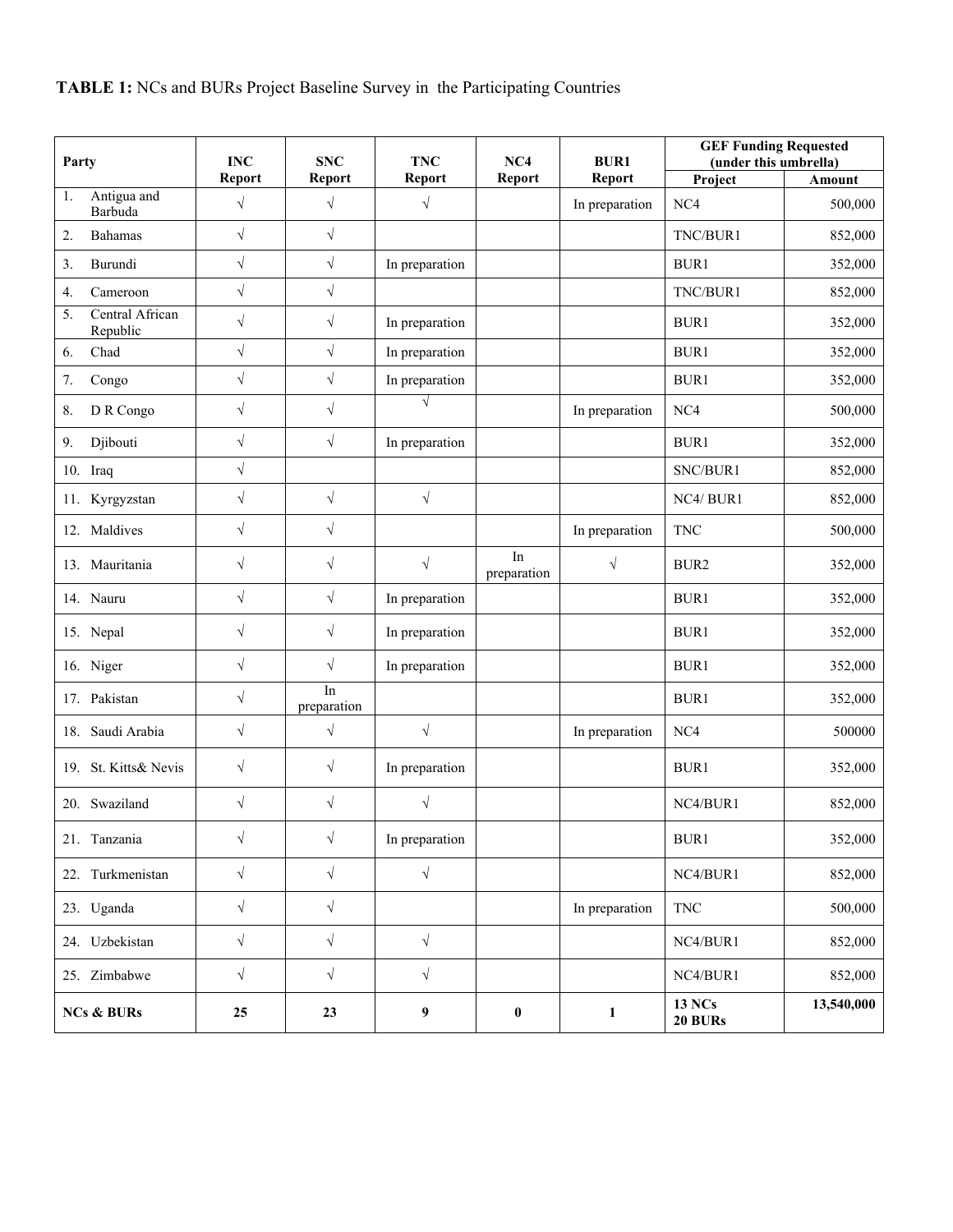3) Proposed alternative scenario, GEF focal area<sup>7</sup> strategies, with a brief description of expected outcomes and components of the project

This proposal has been prepared in response to the COP decisions for the preparation of biennial update reports and National Communications by non-Annex I. The proposal conforms to the GEF-6 strategic focal area on climate change mitigation, objective 3 on fostering enabling conditions to mainstream mitigation concerns into sustainable development strategies. Program 5 of this objective aims to facilitate the integration of the reporting and assessment results into the national planning process and to help countries mainstream mitigation action in support of the proposed 2015 agreement.

#### *Project Components:*

*Three project components are proposed at CEO endorsement stage as follows:* 

- i. Preparation of Project Implementation Plans (PIPs) for NCs and BURs;
- ii. Preparation of NCs and BURs.

iii. National stakeholders' involvement and institutional arrangements for preparation of subsequent BUR and NC

### *Component 1: Preparation of Project Implementation Plans (PIPs) for National Communications and Biennial Update Reports*

During the first phase of the project (6 months maximum), participating countries will receive up to \$20,000 to prepare a detailed NC and/or combined NC & BUR PIPs and US\$ 10,000 to prepare BUR PIPs, as applicable. UN Environment will provide guiding notes on PIP preparation in the form of a simplified template that describes in detail how to complete the PIP and specifies the information required in particular sections. The PIP shall guide national teams in identifying appropriate institutional arrangements and stakeholder engagement mechanisms over the four and two year periods that national teams will be preparing NCs and BURs respectively. National teams will outline proposed activities with costs, timelines, benchmarks and indicators that conform to UNFCCC reporting guidelines and GEF guidelines for financing NCs and BURs. The completed PIP will serve as a baseline for monitoring the performance of the projects in terms of its scope, budget and schedule. The output under this component will be three types of PIPs produced by as follows: -

- Five NC PIPs prepared by Antigua & Barbuda, D R Congo, Maldives, Saudi Arabia and Uganda
- Twelve BUR PIPs prepared by Burundi, Central African Republic, Chad, Congo, Djibouti, Mauritania, Nauru, Nepal, Niger, Pakistan, St. Kitts and Nevis, and Tanzania
- Eight PIPs combining NC & BUR prepared by Bahamas, Cameroon, Iraq, Kyrgyzstan, Swaziland, Turkmenistan, Uzbekistan and Zimbabwe

### *Component 2: Preparation of National Communications and Biennial Update Reports*

The second phase of the project will be initiated once the PIPs prepared under component 1 have been approved and signed by the Executing Agency and the UN Environment. National teams will be guided to organize a project inception workshop not later than two months after the PIPs have been approved. Various stakeholders will be invited to participate in the workshop, including key stakeholders identified during the national consultation process, such as representatives of the civil society organizations and indigenous people.

The Inception Workshop is crucial to building ownership for the project results and to review and finalize the first year annual work plan. The Inception Workshop should address a number of key issues including:

a. Assisting all partners to fully understand and take ownership of the project. Participants to the workshop will include members of Detail the roles, support services and complementary responsibilities of UN Environment staff vis-à-vis the project team. Discuss the roles, functions, and responsibilities within the project's decision-making structures, including reporting and communication lines, and conflict resolution mechanisms. The TOR for project staff will be discussed again as needed.

 $^7$  For biodiversity projects, in addition to explaining the project's consistency with the biodiversity focal area strategy, objectives and programs, please also describe which **Aichi Target(s)** the project will directly contribute to achieving.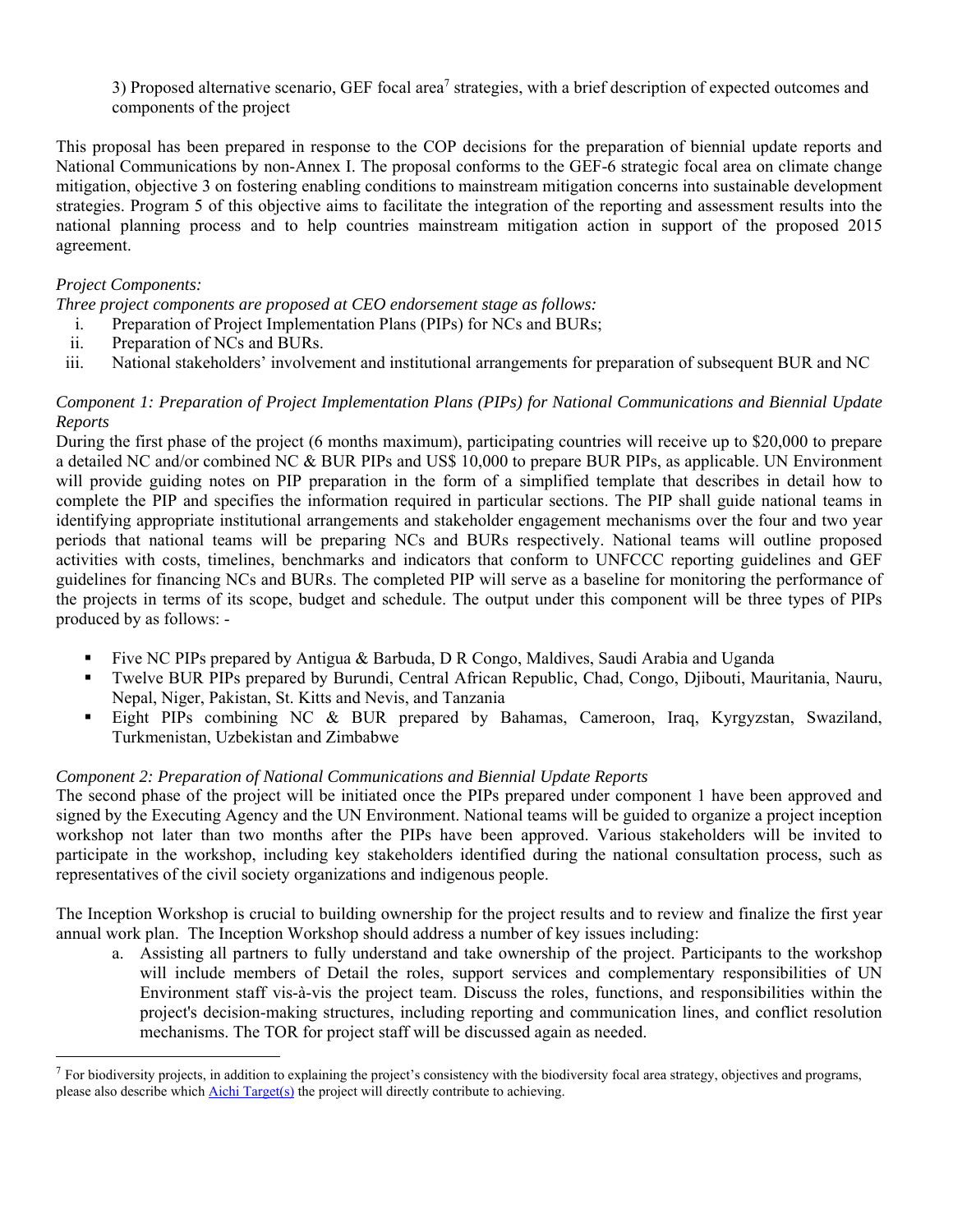- b. Based on the project results framework finalize the first annual work plan. Review and agree on the indicators, targets and their means of verification, and recheck assumptions and risks.
- c. Discuss financial reporting procedures and obligations, and arrangements for annual audit.

The preparation of the NCs and BURs will be guided by the UNFCCC guidelines for National Communications for Parties not included in Annex I to the Convention (Decision 17/CP.8) and the adopted guidelines on the preparation of biennial update reports (BURs) by non-Annex I Parties as outlined in Annex III CoP.17 respectively. National teams will commence preparation of the NC and BUR components with the following indicators:

| Countries<br>Antigua<br>$\&$<br>Barbuda,<br>Bahamas,<br>$\mathbf D$<br>$\mathbb{R}$<br>Cameroon,<br>Congo,<br>Iraq,<br>Kyrgyzstan,<br>Maldives, Saudi Arabia<br>Swaziland,<br>Turkmenistan<br>Pakistan<br>Uganda,<br>Zimbabwe<br>36 months<br>24 months<br><b>Project Duration</b><br><b>National circumstances and</b><br>will<br>Relevant<br>information<br>be<br>institutional arrangements | The Bahamas, Burundi, Cameroon, Central                                                                                                                                                                                                                                                                                                                                                                           |
|------------------------------------------------------------------------------------------------------------------------------------------------------------------------------------------------------------------------------------------------------------------------------------------------------------------------------------------------------------------------------------------------|-------------------------------------------------------------------------------------------------------------------------------------------------------------------------------------------------------------------------------------------------------------------------------------------------------------------------------------------------------------------------------------------------------------------|
|                                                                                                                                                                                                                                                                                                                                                                                                | African Republic, Chad, Congo, Djibouti, Iraq,<br>Kyrgyzstan, Mauritania, Nauru, Nepal, Niger,<br>Swaziland,<br>and<br>Tanzania<br>Turkmenistan Zimbabwe                                                                                                                                                                                                                                                          |
|                                                                                                                                                                                                                                                                                                                                                                                                |                                                                                                                                                                                                                                                                                                                                                                                                                   |
| provided on the socio-economic and<br>relevant to the preparation of<br>environmental<br>conditions<br>that<br>the NC and BUR<br>provide an overall understanding of<br>climate change concerns in the<br>context of national development<br>$\frac{1}{2}$<br>priorities.<br>Development<br>institutional<br>οf<br>structure to sustain the national<br>communication process                  | Information<br>geographical<br>on<br>distinctiveness; climate, land resources,<br>biological diversity, water and forest<br>resources, demography, economy including<br>energy, transport,<br>Description of institutional arrangements<br>and strategies for continuous improvements<br>for the preparation of BURs described and<br>documented                                                                  |
| National greenhouse gas<br>Formulation of arrangements to<br>$\overline{\phantom{m}}$<br>(GHG) inventory<br>collect<br>manage<br>data<br>and<br>for<br>continuous inventory preparation<br>of procedures<br>Formulation<br>for<br>$\overline{\phantom{0}}$<br>managing uncertainties in inventory<br>$\overline{\phantom{0}}$<br>data and GHG emission calculations<br>$\qquad \qquad -$       | Preparation of the national GHG inventory<br>(inventory year no more than 4 years prior<br>to submission) and National Inventory<br>Report<br>Strengthening of national institutional<br>capacities for GHG preparation<br>Improving quality of GHG data generated<br>using guidance on good practice and<br>uncertainty management<br>Compilation of national GHG emissions,<br>removals and projections for BUR |
| <b>Programmes containing</b><br>of<br>vulnerability<br>Completion<br>measures to facilitate<br>assessments for priority systems,<br>adequate adaptation to<br>sectors or regions<br>climate change<br>Identification<br>of<br>adaptation<br>strategies and measures<br>Formulation of policy frameworks<br>for developing and implementing                                                     |                                                                                                                                                                                                                                                                                                                                                                                                                   |

### **TABLE 2:** An Overview of NCs and BURs Indicators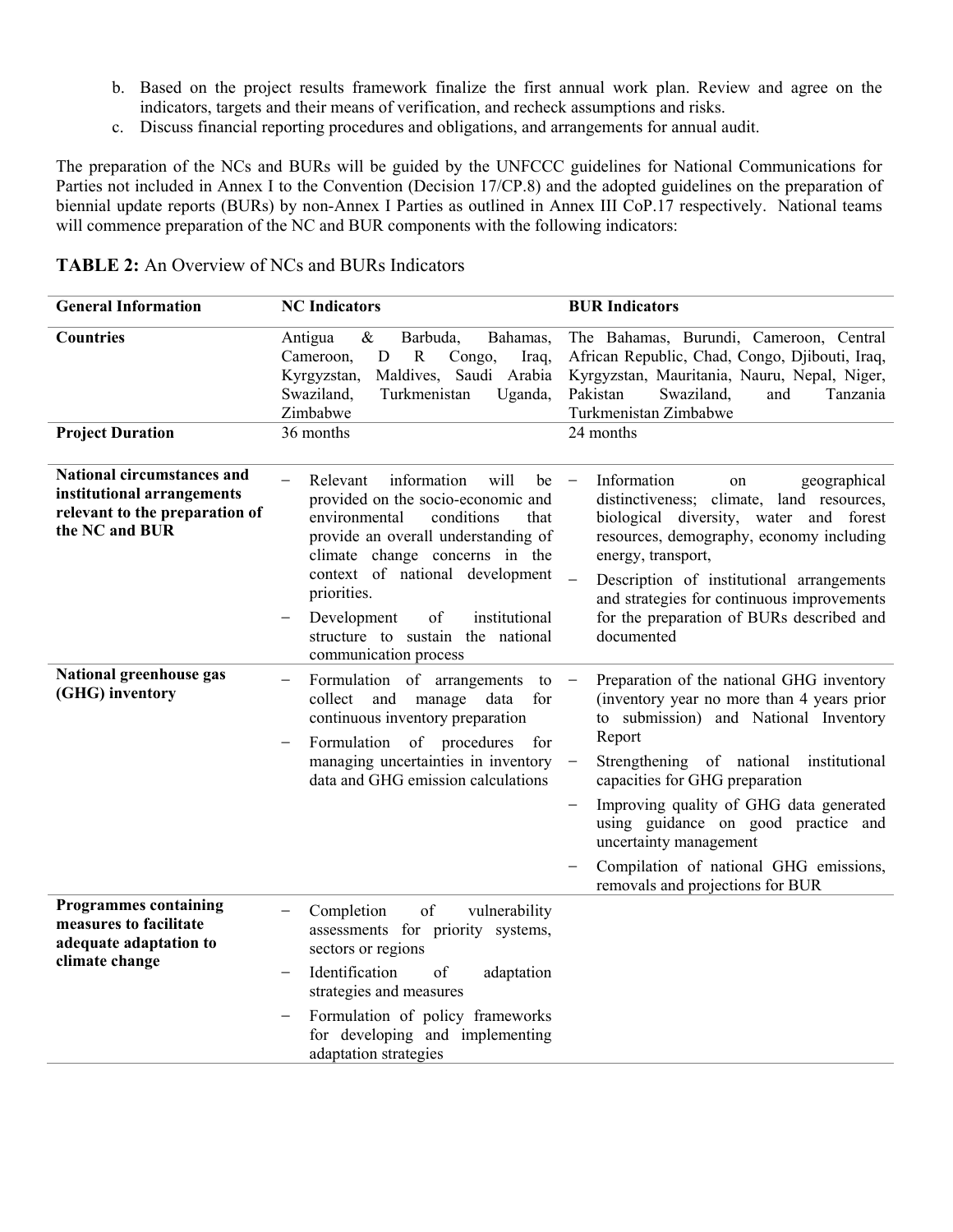| <b>General Information</b>                                                              | <b>NC</b> Indicators                                                                                               | <b>BUR Indicators</b>                                                                                                                                                                                                                                                                                    |
|-----------------------------------------------------------------------------------------|--------------------------------------------------------------------------------------------------------------------|----------------------------------------------------------------------------------------------------------------------------------------------------------------------------------------------------------------------------------------------------------------------------------------------------------|
| <b>Programmes containing</b><br>measures to mitigate climate                            | Completion of climate<br>change<br>mitigation analysis                                                             | Mitigation actions and their effects will be<br>described as follows: -                                                                                                                                                                                                                                  |
| change                                                                                  | Formulation of policy frameworks<br>for<br>implementing<br>mitigation<br>measures                                  | Name and description of the mitigation<br>action, including information on the nature<br>of the action, coverage (i.e. sectors and<br>gases), quantitative goals and progress<br>indicators;                                                                                                             |
|                                                                                         |                                                                                                                    | Information<br>methodologies<br>on<br>and<br>assumptions;                                                                                                                                                                                                                                                |
|                                                                                         |                                                                                                                    | Objectives of the action and steps taken or<br>envisaged to achieve that action;                                                                                                                                                                                                                         |
|                                                                                         |                                                                                                                    | Information<br>the<br>of<br>on<br>progress<br>implementation of the mitigation actions<br>and the underlying steps taken or<br>envisaged, and the results achieved, such as<br>estimated outcomes (metrics depending on<br>type of action) and estimated emission<br>reductions, to the extent possible; |
|                                                                                         |                                                                                                                    | Information<br>international<br>on<br>market<br>mechanisms.                                                                                                                                                                                                                                              |
| <b>Other information</b><br>considered relevant to the<br>achievement of the objectives | Steps taken to integrate climate<br>change considerations into national<br>development and policy                  | Report on non-climate related impacts,<br>$\overline{\phantom{0}}$<br>opportunities and benefits on sustainable<br>development objectives prepared                                                                                                                                                       |
| of the Convention                                                                       | activities related to<br>transfer of<br>$\overline{\phantom{0}}$<br>environmentally<br>sustainable<br>technologies |                                                                                                                                                                                                                                                                                                          |
|                                                                                         | information on climate change<br>research and systematic observation                                               |                                                                                                                                                                                                                                                                                                          |
|                                                                                         | information on climate<br>change<br>education,<br>training,<br>and public<br>awareness                             |                                                                                                                                                                                                                                                                                                          |
|                                                                                         | information on capacity building<br>activities, options and priorities                                             |                                                                                                                                                                                                                                                                                                          |
|                                                                                         | Measures to promote information<br>exchange and networking                                                         |                                                                                                                                                                                                                                                                                                          |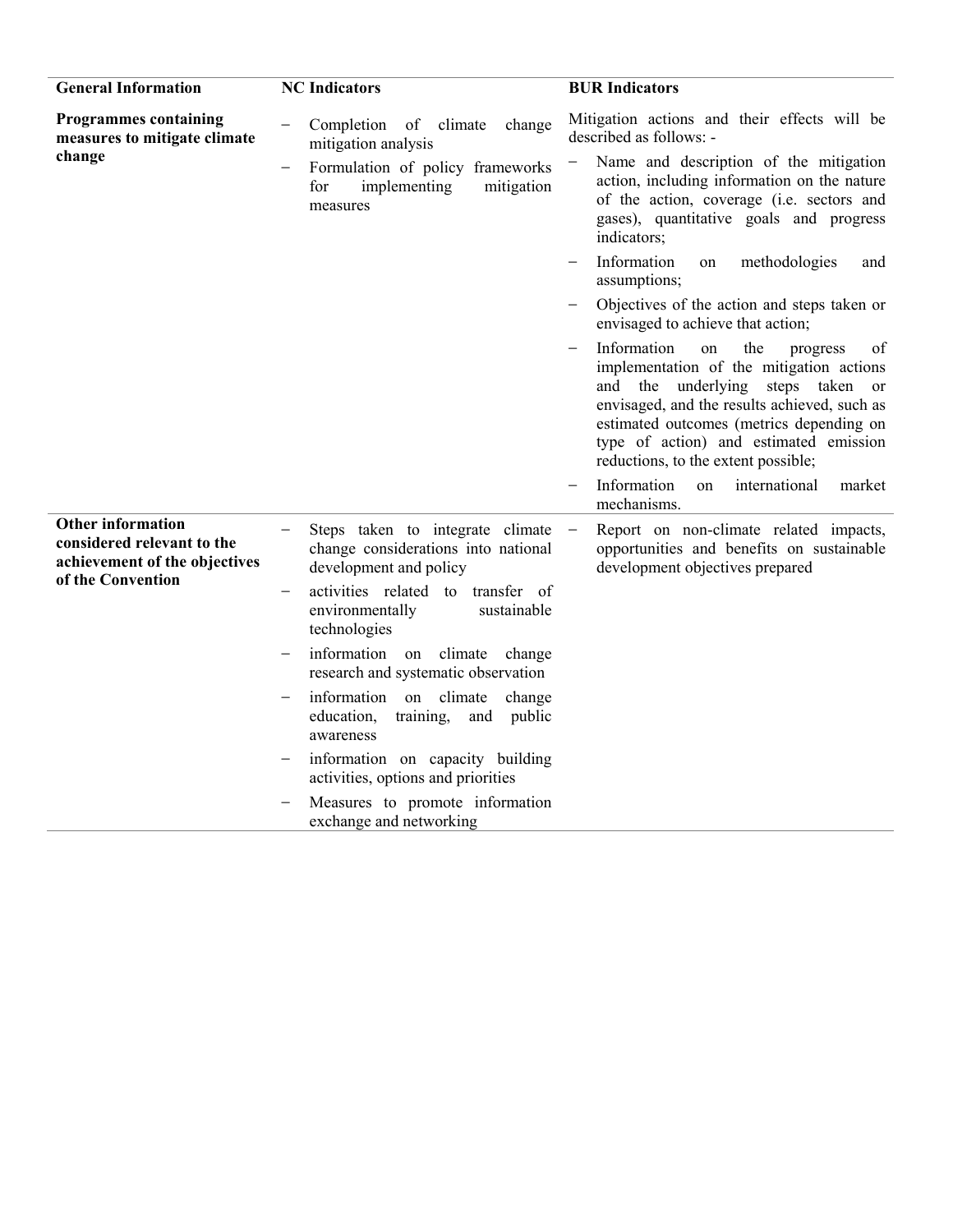| <b>General Information</b>                                                      | <b>NC</b> Indicators                                                                                                                                                     | <b>BUR Indicators</b>                                                                                                                                                                                                                                                                                                                                                                                                                                                                                                       |
|---------------------------------------------------------------------------------|--------------------------------------------------------------------------------------------------------------------------------------------------------------------------|-----------------------------------------------------------------------------------------------------------------------------------------------------------------------------------------------------------------------------------------------------------------------------------------------------------------------------------------------------------------------------------------------------------------------------------------------------------------------------------------------------------------------------|
| Constraints and gaps, and<br>related financial, technical<br>and capacity needs | Further elaboration on the specific<br>$\qquad \qquad -$<br>constraints, gaps and needs that have<br>been identified in the preparation of<br>the national communication | Financial, technology and capacity building<br>needs for mitigation actions assessed.<br>Information on financial<br>resources.<br>technology transfer, capacity building and<br>technical assistance received from the GEF,<br>Annex II Parties and other developed<br>country Parties, the GCF and multilateral<br>institutions for GHG mitigation activities<br>collected, analyzed and updated.<br>Report bringing the two elements above<br>together and helping to match funding<br>opportunities with needs prepared |
| <b>Publication and submission</b>                                               | 13 NCs                                                                                                                                                                   | $20$ BURs <sup>8</sup>                                                                                                                                                                                                                                                                                                                                                                                                                                                                                                      |

In recognition of the continuing climate change intergovernmental negotiations and the Paris Agreement, UNEP will communicate to Parties any new NC or BUR reporting requirement that may be agreed upon by the COP, and advise participating countries on potential adjustments to the project design and implementation, as appropriate.

Considering that this programme targets to improve the quality of National Communications (NCs) and Biennial Update Reports (BURs) submitted by non-Annex I Parties to the UNFCCC with the intention of making these reports more relevant for national development planning processes, climate negotiations, and for funding low emission, climate resilient development projects, the UNEP will continue to share information on NCs and BURs training opportunities available for EAs and national experts at the global, regional and national levels.

The UNEP will guide the EAs on how to utilize the GEF resources for strengthen their capacity in reporting. A budget line, under component 2 for technical assistance will allow the EAs to engage services of regional and international consultants in the preparation of their NCs and BURs The assistance of international consultants will cover training of national experts on the use of tools and software in: GHG inventories; vulnerability assessment and adaptation as well as mitigation measures. International and regional consultants will be expected to strengthen Technical Working Group (TWG) basic knowledge in the methodological approaches related to inventories and assessments.

At the global level, the UNEP will support 25 Executing Agencies to access guidance and training provided by the Consultative Group of Experts on National Communications from Parties not included in Annex I to the Convention (CGE) and will draw on their work regarding guidelines and training materials for the preparation of NC. The project will build on the work carried out under previous NC, as well on the technical support under the Global Support Programme (GSP). Participating countries will be eligible to receive technical assistance in their NCs and BUR preparation process through the Global support Programme (GSP), a five-year project (2015 - 2019) jointly managed by UNEP and UNDP. This programme targets to improve the quality of National Communications (NCs) and Biennial Update Reports (BURs) submitted by non-Annex I Parties to the UNFCCC with the intention of making these reports more relevant for national development planning processes, climate negotiations, and for funding low emission, climate resilient development projects. The GSP will support online consultation, webinars, workshops and training/learning events to assist national teams resolve technical issues, and challenges that may arise during the preparation of these reports Once the NC and BUR reports are completed by EAs, the GSP will review these draft reports and make suggestions for improvement, before submission to the UNFCCC.

<sup>&</sup>lt;sup>8</sup> BUR are expected to will be submitted either as a summary of parts of their national communication in the year in which the national communication is submitted or as a stand-alone update report.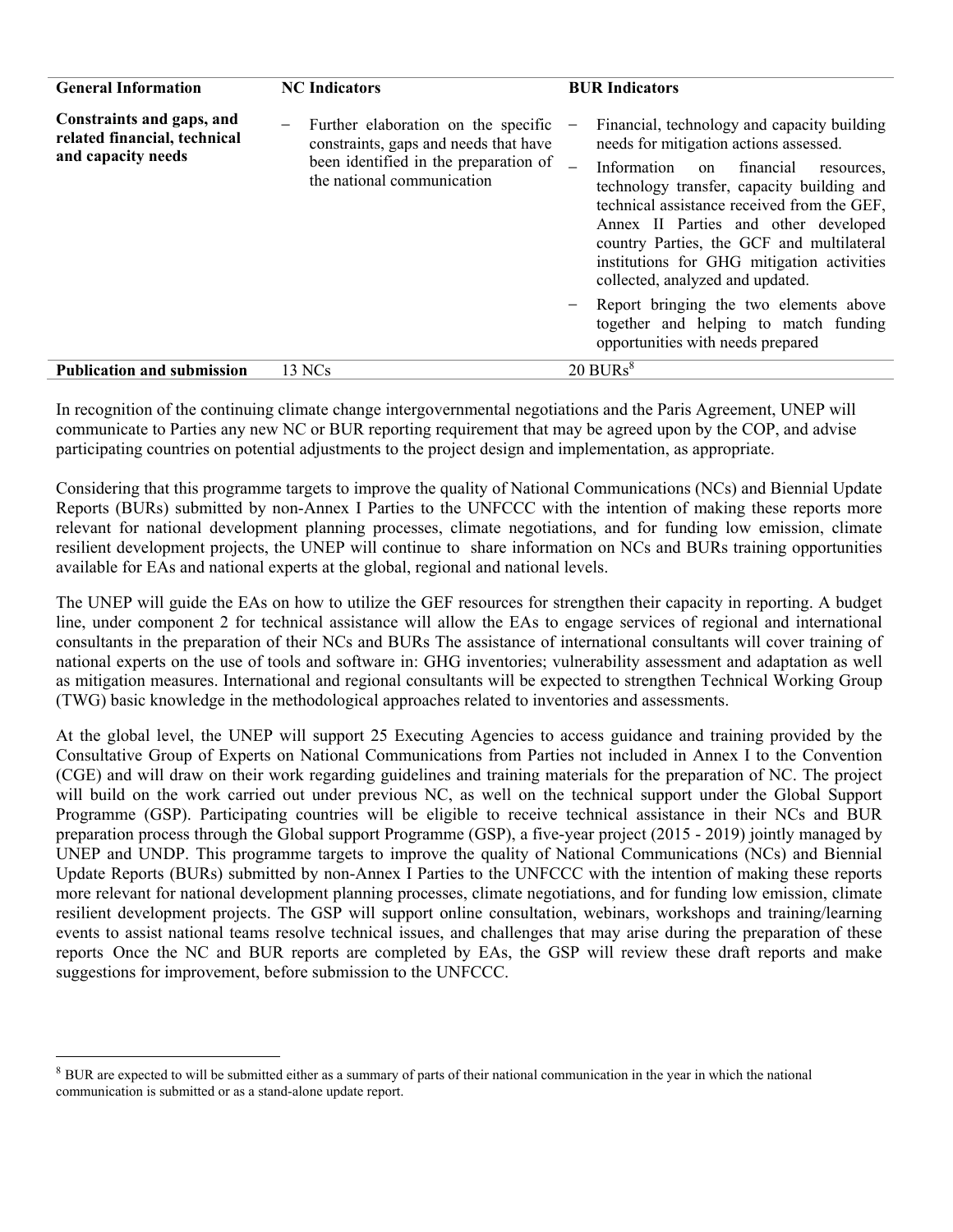### *Component 3: National stakeholders' involvement and institutional arrangements for preparation of subsequent BUR and NC*

Once Parties complete and submit their NCs and BURs to the UNFCCC (component 2), country teams will undertake self-assessment and stocktaking exercise for preparation of subsequent NC and BUR. Countries will use up to US\$ 10,000 for NC project stocktaking; and up to US\$ 5,000 for stand-alone BUR projects. The self-assessment and stocktaking exercise may include the following:

- Work carried out under previous climate change enabling activities: Brief summary of activities and results achieved under the previous NC. This assessment is the central element of the stocktaking, as it will ensure that PIPs for next NCs & BURs build upon what has been achieved to avoid duplication of work.
- Synergies with related programmes and institutions: The stocktaking should also identify, when applicable, how the NC & BUR will build on other on-going enabling activities e.g. (NCSA, NAPA if applicable), relevant regional projects, and national activities under other relevant international conventions (e.g. biodiversity, land degradation).
- Lessons learned during previous NC & BUR: This may include technical issues but also experiences of process management /institutional arrangements adopted under the previous NC that could provide lessons or best practices for the preparation of the BUR. Identify major challenges especially as they range from cross sectoral assessments to mainstreaming climate change into National Development Planning frameworks and processes.
- Develop a preliminary list of stakeholder and their potential roles in the NC & BUR process and propose a strategy to involve all relevant stakeholders.

The expected output under this component will be 25 self-assessment reports as follows: -

- Five NCs self-assessment reports from Antigua & Barbuda, D R Congo, Maldives, Saudi Arabia and Uganda
- Twelve BUR self-assessment reports from Burundi, Central African Republic, Chad, Congo, Djibouti, Mauritania, Nauru, Nepal, Niger, Pakistan, St. Kitts and Nevis, and Tanzania
- Eight self-assessment reports combining the experiences and lessons learnt in NC & BUR preparation from the Bahamas, Cameroon, Iraq, Kyrgyzstan, Swaziland, Turkmenistan, Uzbekistan and Zimbabwe

### *Project Execution Support to Least Developed Countries (LDCs) and Small Island Developing States (SIDS) -* included as 3% of project subtotal under the Project Management Cost

A number of project managers in LDCs and SIDs are still not proficient in technical progress and financial reporting which undermines effective work delivery and consequent delays in project completion. In an effort to expedite preparation of NCs and BURs, as well as improve the quality of the reports, the UN Environment will provide enhanced administrative and technical support to executing agencies from 9 Least Developed Countries (LDCs) and 5 Small Island Developing States (SIDS) included in this umbrella programme. The Project execution support for LDCs and SIDs will comprise.

- Advising executing agencies (EAs) during preparation of terms of reference and recruitment of project personnel and/or consultants to support the NC and BUR reporting process
- Supporting country level project management teams on compliance with technical and financial reporting guidelines/standards through the development of and dissemination of guidance notes to enable countries meet their reporting obligations to GEF and UNFCCC
- Assisting country teams in the identification of trainers and designing the course/workshop agenda and review course/workshop training materials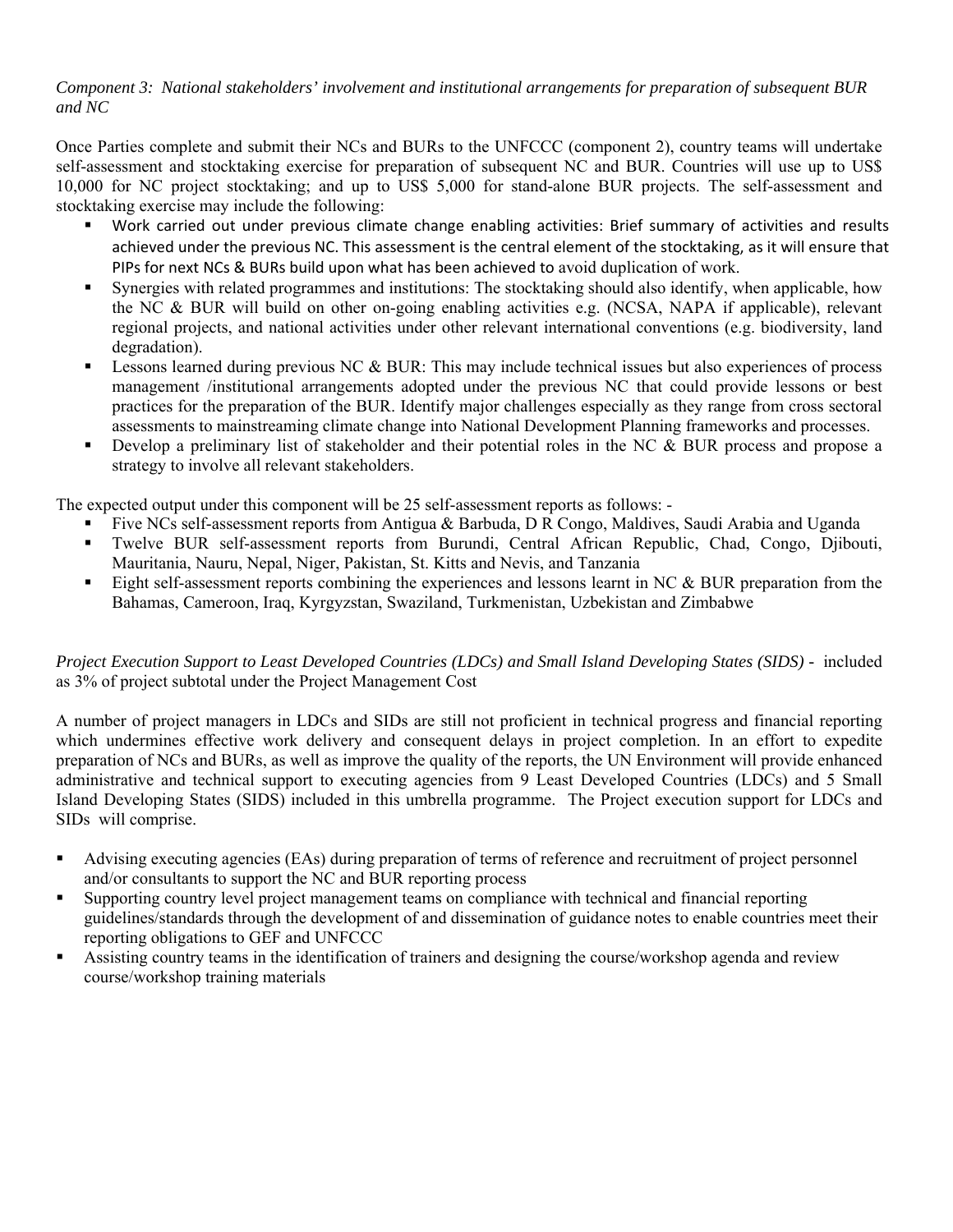### PROJECT FINANCING:

| Requested funding/country |                     |                     |                    |                     |  |
|---------------------------|---------------------|---------------------|--------------------|---------------------|--|
| Project Types             | Component 1         | Component 2         | Component 3        | <b>GEF</b> Total    |  |
| NC.                       | <b>US\$ 20,000</b>  | US\$470,000         | <b>US\$ 10,000</b> | <b>US\$ 500,000</b> |  |
| <b>BUR</b>                | <b>US\$ 10,000</b>  | US\$ 337,000        | <b>US\$ 5,000</b>  | US\$ 352,000        |  |
| $NC+BUR$                  | <b>US \$ 20,000</b> | <b>US\$ 822,000</b> | <b>US\$ 10,000</b> | US \$852,000        |  |

Annex F-1 provide total GEF budget breakdown in the UMOJA codes<sup>9</sup>. The budget figures provided in Annex F-1 have been derived from indicative totals per component as shown in Annex F-2. Annex F-3 shows the Annual Indicative GEF Budget.

<sup>&</sup>lt;sup>9</sup> UMOJA Budget (Annex F-1) will be updated as and when countries submit the PIPs (Component 1), that address their specific national needs and circumstances.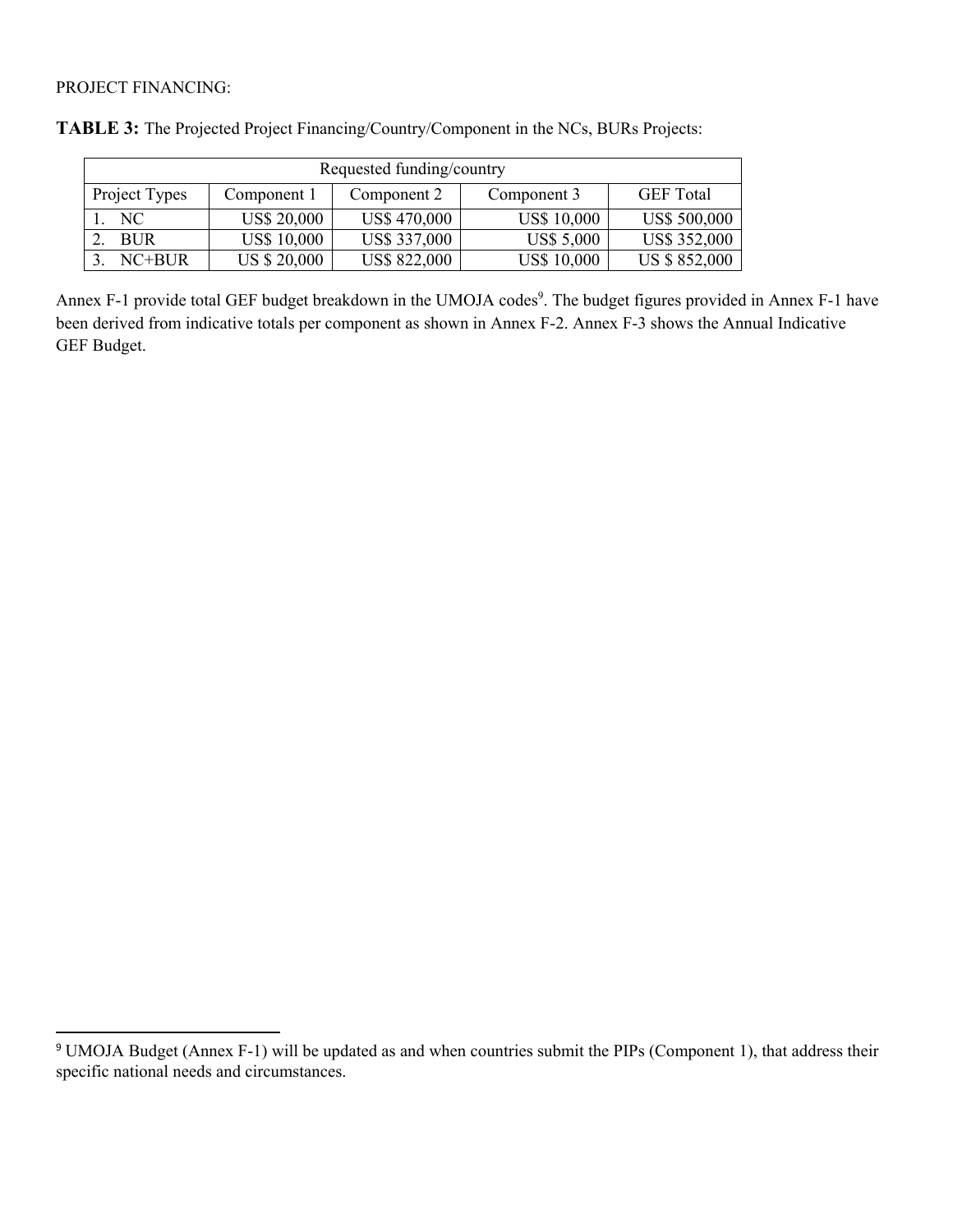4) Incremental/additional cost reasoning and expected contributions from the baseline, the GEFTF, LDCF, SCCF, CBIT and co-financing &

Even though incremental reasoning is not applicable to this kind of project, NCs and BURs are indirectly associated with global environmental benefits as improved reporting on emissions and removals of GHGs will enable the 25 countries to assess their GHG mitigation options and elaborate development programmes and sectoral planning frameworks containing measures to mitigate climate change. Adaptation policies and actions identified in NCs have social benefits as they are aimed at reducing vulnerability to climate change impacts and increasing climate resilience of most vulnerable groups and sectors. In the field of mitigation, identified priority options help countries move towards low carbon development pathways. Many adaptation and mitigation strategies provide win-win and multiple benefits, such as economic savings, improvement of local environments, and avoidance of expensive corrective measures in the future. Thus, national reporting has the potential to play a key role in maximizing these benefits by producing data that guides the design of priority adaptation and mitigation policies and actions to inform development strategies and sector programs as well as support the goals of technology transfer activities. These initiatives will be in line with the convention obligation and national sustainable development goals

The project is in conformity with GEF 6 priorities of enhancing national ownership of climate change activities by supporting enabling activities and capacity development under the Convention (CCM-EA). The project falls under GEF's support for convention-related reporting and assessment, and is implemented on an agreed full cost basis requiring only in-kind contribution by GEF-eligible countries. The twenty-five national governments under this programme will make in-kind contribution of up to US\$ 1,354,000 and UN Environment will provide co-financing of US\$ 20,000 as an in-kind contribution for project management in form of travel, staff and personnel time of the Chief of the Branch (D-1), as well as, support from UN Environment's regional offices in West Asia, Africa and the Asia and Pacific.

#### 5) Global environmental benefits (GEFTF) and/or adaptation benefits (LDCF/SCCF)

Considering that 25 participating countries have at least completed and submitted their INC and SNC, it is assumed that there is an existing database/network of national experts and institutions involved in the preparation of previous NC and BUR and that the project will focus on strengthening these institutions and building the capacities of these national experts, in addition to new members. Continuous preparation of these reports using established institutions and effective engagement of stakeholders at all levels will increase ownership and uptake of project findings at all levels. This will result in NCs and BURs that are responsive to national development needs and inform national planning and climate policy formulation. At the international level; accurate, consistent and internationally comparable data on GHG emissions will inform the international community to take the most appropriate action to mitigate climate change, and ultimately to achieve the objective of the Convention. Information generated in this process is deliberated at intergovernmental climate change meetings, used to inform CoP decisions as well as support the development of other major international goals, such as the sustainable development goals.

#### 6) Innovativeness, sustainability and potential for scaling up

The umbrella programme approach adopted presents multiple benefits compared to the single-country enabling activities requests submitted to the GEF. This approach streamlines project approval and funds disbursement processes, which means that start-up of project activities is accelerated, and project cycle expedited, saving significant time to countries and minimizing delays in submission of NCs and BURs to the UNFCCC. UN Environment will therefore scale-up the number of countries it will support in NC and BUR, based on additional requests received from Parties wishing to join the umbrella programme. In recognition of the continuing climate change intergovernmental negotiations and the Paris Agreement, UN Environment will communicate to Parties any new NC or BUR reporting requirement that may be agreed upon by the COP, and advise participating countries on potential adjustments to the project design and implementation, as appropriate.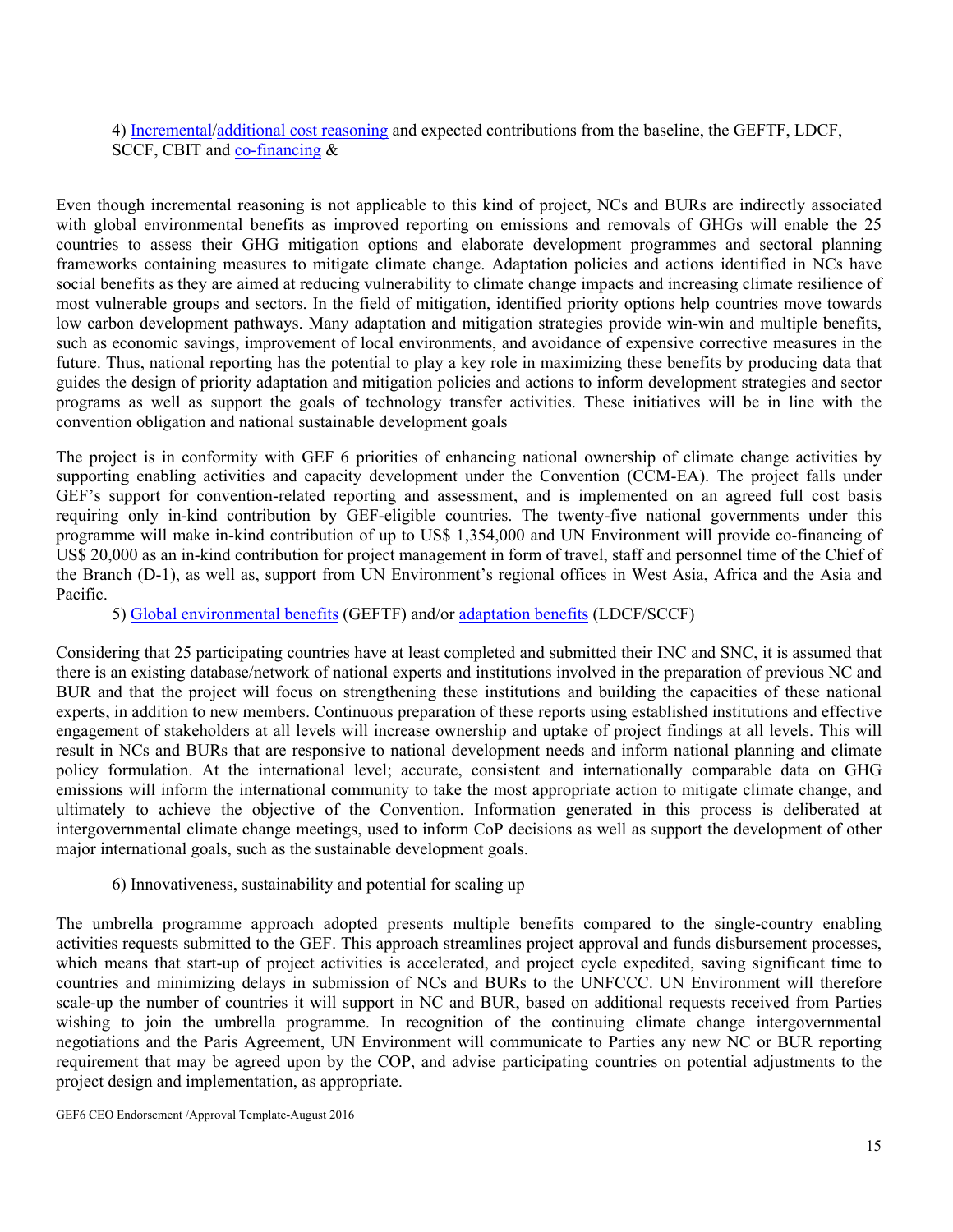Countries have set up national climate change committees and climate change units, usually supported by a formal institutional structure to facilitate the preparation of their NC and BUR on a continuous basis. Although in most countries the institutional capacity for the preparation of NCs has increased in the past few years, the climate change enabling activity projects continue to play a pivotal role in the consolidation and continuation of these institutional structures. The introduction of the third component into this programme will ensure countries retain capacity and capabilities of institutions that are involved in national reporting, even after completion and submission of the reports to the UNFCCC. By the time the GEF funding is received, Parties will have already identified areas to focus on for subsequent reporting as well as areas of importance in the long run. The project therefore introduces a component on advance planning and linking future reporting to the actions included in Nationally Determined Contributions (NDCs). This will form a foundation for countries to enhance their transparency of action and support under the Paris Agreement.

### *A.2. Child Project*

**N/A** 

A.3. *Stakeholders*. Elaborate on how the key stakeholders engagement, particularly with regard to *civil society* organizations and indigenous peoples, is incorporated in the preparation and implementation of the project.

Stakeholders' involvement in the NC/BUR processes is critical in ensuring successful project outcome and also enhances countries' ownership of the NCs and the BURs. In similar projects, this process has seen the involvement of a diverse group of stakeholders' stakeholders ranging from Government Ministries, Research Institutions, Academia, civil society organizations and the indigenous people. Other groups/stakeholders that maybe included in the consultative meetings are Community Based Organizations, women groups, special groups, farmers, business and industry; trade unions, local authorities; indigenous peoples, ethics specialists, professional associations, media, etc. Participating countries will be guided to undertake a comprehensive stakeholder's analysis and mapping and include this information in the Project Implementation Plans. The stakeholders prepare and submit a report on the stakeholders' roles and responsibilities in the NCs and BURs process based on their expertise and representation. Each executing agency will hold a project inception workshop where roles and responsibilities of different stakeholders in the project will be mapped out. A detailed stakeholder consultation and engagement process will be included in each of the Project Implementation Plans to be submitted to UN Environment and the UNFCCC focal points, for approval, under phase I of this project.

The civil society organizations and indigenous people will actively contribute to the project outputs during all the three phases of the project. They will be amongst the stakeholders invited to participate and provide comments on preparation of PIPs (Component 1). They will be invited to participate in the NC or BUR project inception workshop, where they will have an opportunity to define their roles/responsibility and representation in various thematic working groups as illustrated in Fig 2. on project implementation arrangement. They will also provide their feedback and assessment on NC and BUR processes, moving forward (Component 3).

*A.4. Gender Equality and Women's Empowerment.* Elaborate on how gender equality and women's empowerment issues are mainstreamed into the project implementation and monitoring, taking into account the differences, needs, roles and priorities of women and men.

EAs will be guided to include a section on gender analysis outlining different roles and responsibilities of women and men in the reporting process during PIP preparation (Component 1). Efforts will be made to have acceptable gender representation in project management structures (committees, institutional frameworks) and capacity building actions (trainings, workshops) under this project.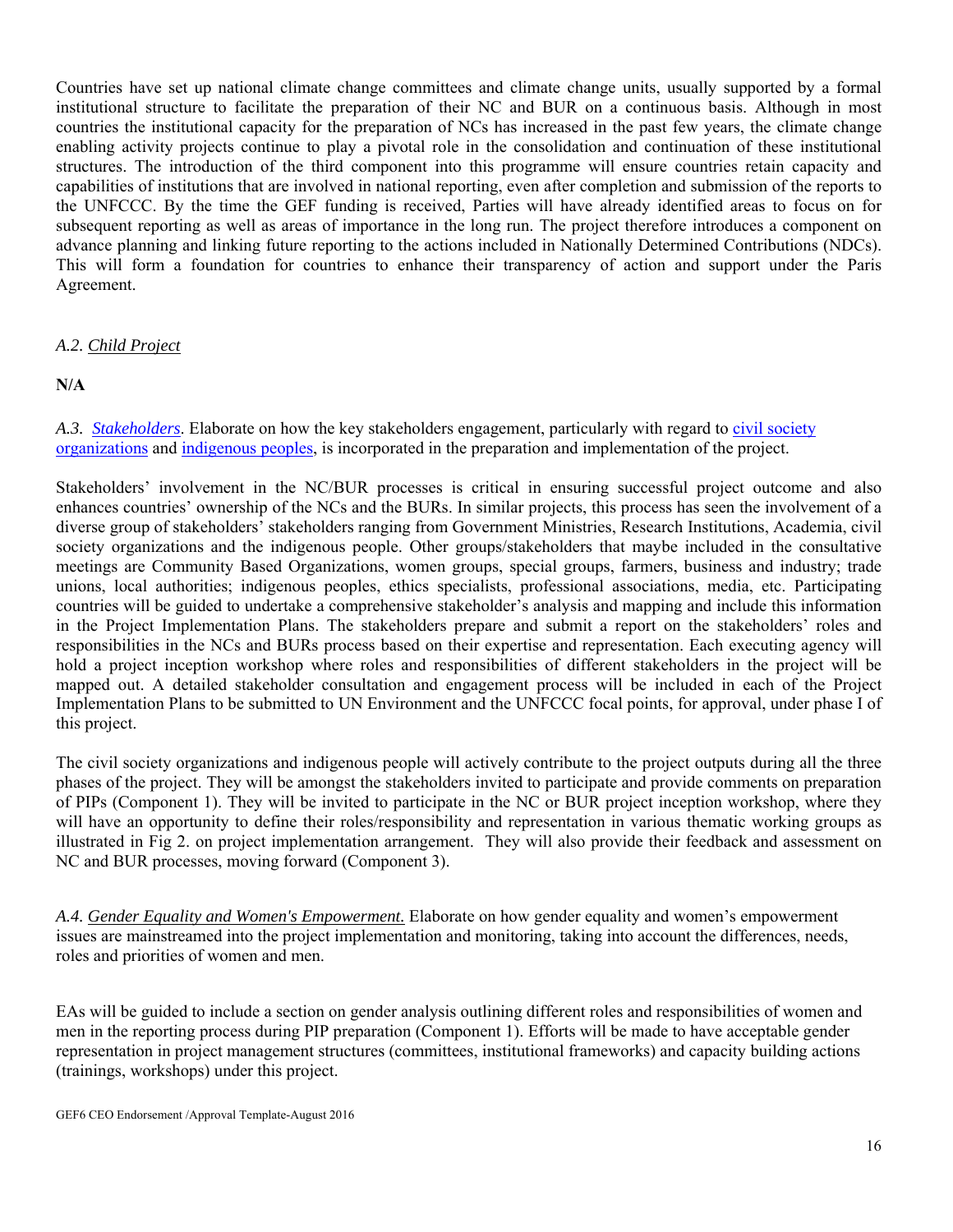The PIP templates provided to the EAs (Component 1) will include a budget line to support capacity-building for all working groups on linkages between gender and climate change priorities. A one-day training to Project Management Team, Thematic Working Groups, sector ministries, and selected environment and gender NGOs working will be organized to support gender-equity measures in NC and BUR processes. The workshop participants will finalize an agreement on simple indicators, applicable across sectors for mainstreaming gender issues in to all project components. The EAs, in consultation with the relevant entities, will identify gender focal point in working group to track and itemize issues linked to their respective reporting sections - adaptation, mitigation and greenhouse gases, gender financing, capacity, technology needs, public awareness, education, constraints and gaps. A short summary of section under the itemize issues will be prepared and linked to the NCs and BURs reports. Institutions to be consulted on gender issues at national level will include, but not limited to: Ministries in charge of gender, the gender focal point for the convention on climate change, civil society organizations working in the fields of gender and climate change as well as research institutions and development partners working on gender issues.

*A.5 Risk.* Elaborate on indicated risks, including climate change, potential social and environmental risks that might prevent the project objectives from being achieved, and, if possible, the proposed measures that address these risks at the time of project implementation. (table format acceptable):

Considering that the majority of countries participating in the project would have already completed two NCs, the risk of countries not delivering the project outputs can be considered low. This is due to the fact that most countries would have already established a reasonable technical and institutional basis to prepare their subsequent NCs. The main project risk, however, is related to (i) Limited consultations and weak participation process amongst stakeholders that currently exist in these countries for the preparation of the NCs. (ii) the existence of weak institutional arrangements, and (iii) the possibility of most countries producing reports that lack adequate depth and quality. UN Environment will assist country teams to work towards mitigating these risks, as follows:

| <b>Risk</b>                                                                                                                                                                                                                                                                                                                                                                                                       | <b>Level of Risk</b> | <b>Commentary and Mitigating Strategies and Actions</b>                                                                                                                                                                                                                                                                                                                                                                                                                                                                                                                                                                                                                                                                                                   |
|-------------------------------------------------------------------------------------------------------------------------------------------------------------------------------------------------------------------------------------------------------------------------------------------------------------------------------------------------------------------------------------------------------------------|----------------------|-----------------------------------------------------------------------------------------------------------------------------------------------------------------------------------------------------------------------------------------------------------------------------------------------------------------------------------------------------------------------------------------------------------------------------------------------------------------------------------------------------------------------------------------------------------------------------------------------------------------------------------------------------------------------------------------------------------------------------------------------------------|
| 1. Limited consultations and weak<br>participation process amongst<br>stakeholders due to institutional rivalries<br>or rigidities which hamper<br>responsiveness of project outputs to<br>national development needs as well as<br>effective work delivery and quality of<br>the outputs.                                                                                                                        | Moderate             | The project implementation plan (PIPs) will outline roles<br>$\overline{\phantom{a}}$<br>and responsibilities of different institutions and<br>stakeholders during NC & BURs implementation<br>Teams will also make reference to the various toolkits for<br>assisting non-Annex I Parties in establishing and<br>maintaining the most suitable national institutional<br>arrangements to meet the enhanced reporting requirements<br>for NCs and BURs. e.g. a toolkit developed by the<br><b>UNFCCC Secretariat</b>                                                                                                                                                                                                                                      |
| 2. Weak institutional arrangement<br>structures and inexperienced staff:<br>Inadequate incentives and difficulties in<br>retaining staff involved in the<br>preparation of previous or current<br>national communications. This has<br>resulted in high staff turnover in many<br>countries, and tend to affect not only the<br>quality of the studies but also the<br>timeliness of delivery of project outputs. | Moderate             | As a result of recent increased interest in climate change<br>issues by national governments, countries will be<br>encouraged to set up permanent and adequately staffed<br>climate change offices to ensure sustainability of NCs and<br>BUR processes including easy access to information, data<br>and tools used for climate change studies.<br>Executing Agencies will be encouraged to actively<br>involve other institutions in national reporting, through<br>various channels $-$ e.g. establishing robust institutional<br>arrangements and constituting technical working groups<br>with agreed terms of reference, contracts and<br>memorandum of understanding. The UNFCCC secretariat<br>toolkit on institutional arrangement can guide the |

**TABLE 4:** Project Risks and Proposed Measures to Address Risks at the Time of Project Implementation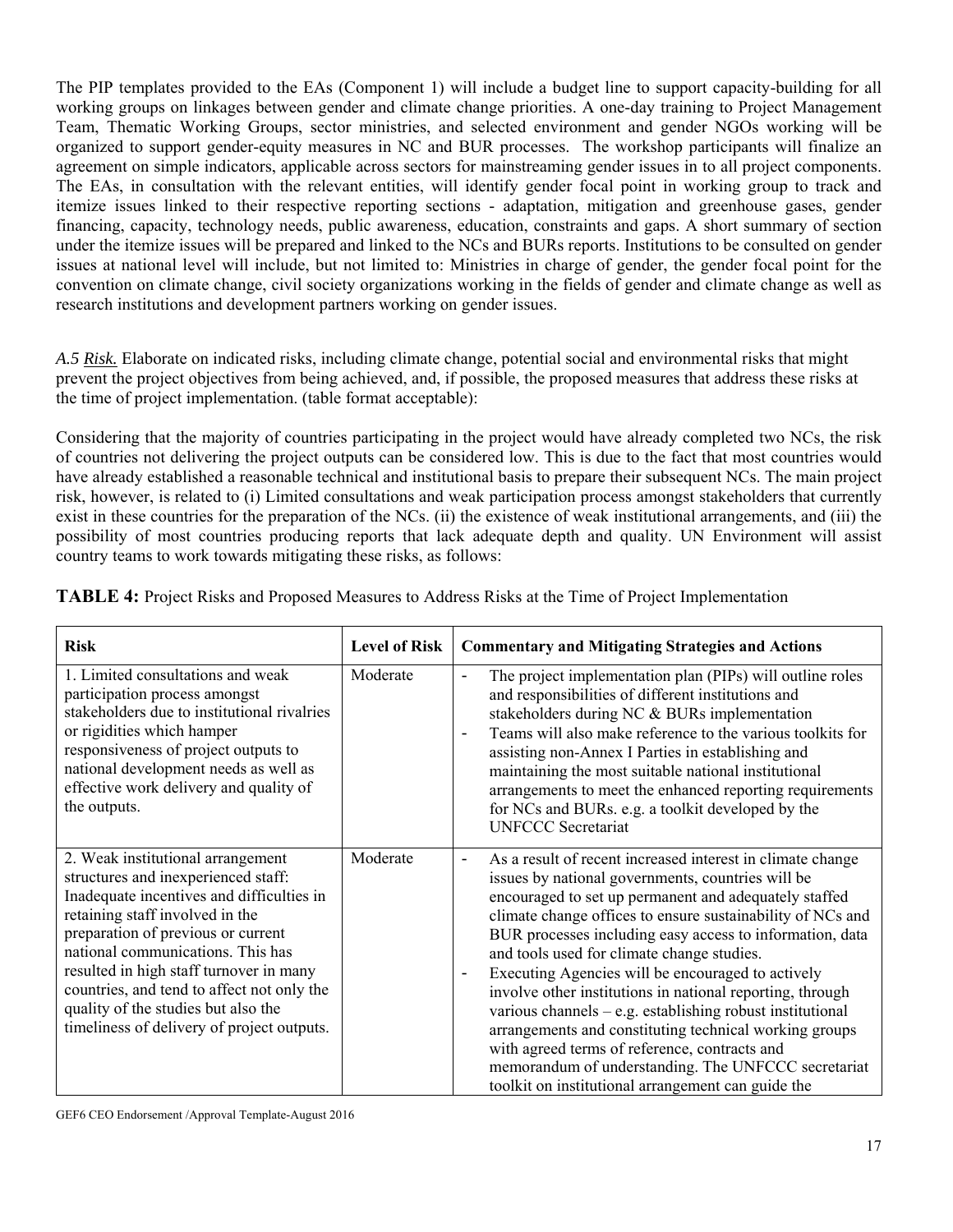| <b>Risk</b>                                                                                                                                                                                                                                 | <b>Level of Risk</b> | <b>Commentary and Mitigating Strategies and Actions</b>                                                                                                                                                                                                                                                                                                                                                                                                                                                                                                                                                                                                                                          |
|---------------------------------------------------------------------------------------------------------------------------------------------------------------------------------------------------------------------------------------------|----------------------|--------------------------------------------------------------------------------------------------------------------------------------------------------------------------------------------------------------------------------------------------------------------------------------------------------------------------------------------------------------------------------------------------------------------------------------------------------------------------------------------------------------------------------------------------------------------------------------------------------------------------------------------------------------------------------------------------|
|                                                                                                                                                                                                                                             |                      | preparation of the roles and responsibilities of various<br>actors in the NC and BUR process                                                                                                                                                                                                                                                                                                                                                                                                                                                                                                                                                                                                     |
| 3. The possibility of most countries<br>producing reports that lack adequate<br>depth and quality                                                                                                                                           | Moderate             | UN Environment will advise on access to methodologies<br>$\Box$<br>and guidance notes for NC and BUR preparation, and<br>recommend participation in capacity building initiative<br>workshops, webinars organized by the GSP, CGE, IPCC,<br>UNFCCC and other organizations<br>Draft reports produced will by EAs will be reviewed by<br>$\equiv$<br>the GSP, and teams provided by any additional technical<br>support to improve the quality of final report<br>UN Environment will also encourage south-south<br>$\blacksquare$<br>cooperation and peer support by linking up country teams<br>to exchange data and information, tools and<br>methodologies, lessons learnt and good practices |
| 4. A risk that slower countries will delay<br>project completion                                                                                                                                                                            | Moderate             | A Mid Term Review (MTR) of the programme will be<br>undertaken to assess project progress. In cases where the<br>project is considered to be at risk, the UNEP will provide<br>enhanced administrative support and technical assistance<br>to national teams using the Project execution support<br>resources.                                                                                                                                                                                                                                                                                                                                                                                   |
| 5. Political risks: It is expected that<br>political unrest/instability in any of the<br>Countries, will impede implementation<br>of project activities and completion of<br>the project within the stipulated time<br>frame.               | Moderate             | UN Environment will make use of its Post-Conflict &<br>$\ddot{\phantom{1}}$<br>Disaster Management Offices and/or other UN Offices to<br>liaise with the national government to assess the situation<br>and put measures in place to ensure that the project incurs<br>minimum losses and that project activities resume once<br>the political environment is favorable                                                                                                                                                                                                                                                                                                                          |
| 6. Environmental risks/hazards:<br>Occurrences of extreme weather events<br>- floods, hurricane, droughts etc. will<br>slow/stop implementation of project<br>activities and completion of the project<br>within the stipulated time frame. | Low                  | National teams will be encouraged to create more<br>$\ddot{\phantom{1}}$<br>awareness on climate change related hazards/disasters;<br>enhance coordination of efforts between institutions for<br>risk assessment, improve early warning systems to<br>mitigate impacts and increase resilience to extreme events                                                                                                                                                                                                                                                                                                                                                                                |

*A.6. Institutional Arrangement and Coordination.* Describe the institutional arrangement for project implementation. Elaborate on the planned coordination with other relevant GEF-financed projects and other initiatives.

#### *Describe the institutional arrangement for project implementation.*

The project will be implemented by the Economy Division of the United Nations Environment and executed by 25 national governments. The following entities/organizations have been appointed as Executing Agencies (EAs) of the project by their national Governments. Annex H provides additional information on the implementation arrangement and the roles of the 25 EAs in coordinating climate change activities at the national level, respectively.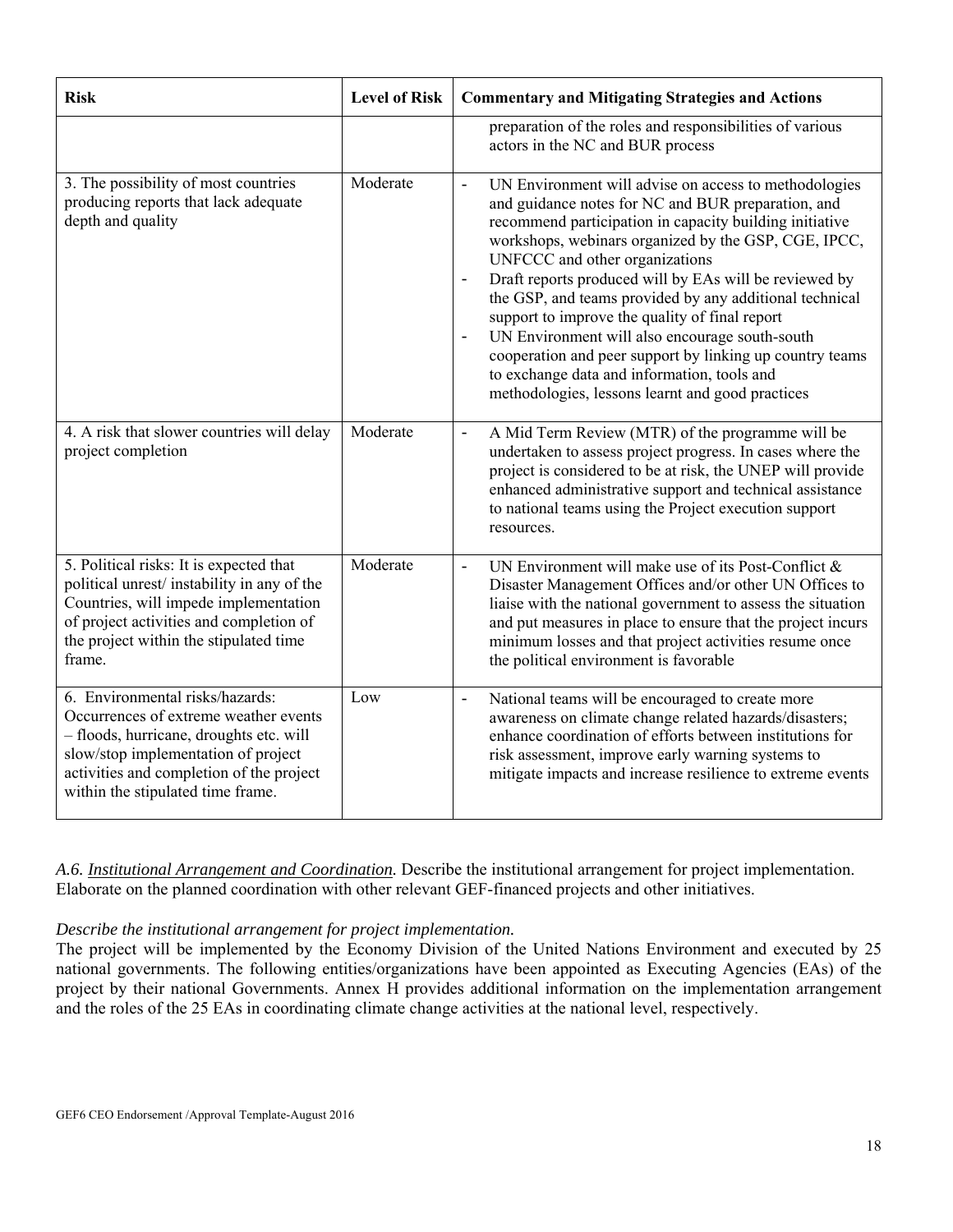# **TABLE 5: List of Executing Agencies (EAs)**

| Country                               | <b>Appointed Executing Agency for NCs and/or BUR</b>                                                                                                |
|---------------------------------------|-----------------------------------------------------------------------------------------------------------------------------------------------------|
| Antigua and Barbuda<br>1.             | Department of Environment, Ministry of Health and the Environment                                                                                   |
| Bahamas<br>2.                         | The Bahamas Environment, Science and Technology (BEST) Commission,<br>under the Ministry of Environment and Housing                                 |
| Burundi<br>3.                         | Ministry of Water, the Environment, Land Management and Urban Planning<br>through the Burundian Office for the Protection of the Environment (OBPE) |
| 4. Chad                               | Ministry of Environment and Fisheries (MEF)                                                                                                         |
| Cameroon<br>5.                        | Ministry of Environment, Protection of Nature and Sustainable Development                                                                           |
| Central African Republic<br>6.        | Ministry of Environment, Water, Forest and Sustainable Development                                                                                  |
| 7.<br>Congo                           | Ministry of Tourism and Environment                                                                                                                 |
| Democratic Republic of<br>8.<br>Congo | The Sustainable Development Directorate:- Direction de Développement<br>Durable (DDD)                                                               |
| Djibouti<br>9.                        | Ministry of Habitat, Urban Planning, Environment, & Town Planning                                                                                   |
| $10.$ Iraq                            | Office of West Asia (ROWA) in collaboration with the Ministry of<br>Environment (UN Environment – Regional)                                         |
| 11. Kyrgyzstan                        | State Agency for Environment Protection and Forestry of the Kyrgyz Republic                                                                         |
| 12. Maldives                          | Ministry of Environment and Energy through its Climate Change Department                                                                            |
| 13. Mauritania                        | Ministry in Charge of Environment and Sustainable Development (MDEDD)                                                                               |
| 14. Nauru                             | Department of Commerce, Industry and Environment                                                                                                    |
| 15. Nepal                             | Ministry of Population and Environment                                                                                                              |
| 16. Niger                             | National Council for Environment and Sustainable Development                                                                                        |
| 17. Pakistan                          | The Ministry of Climate Change, Islamabad                                                                                                           |
| 18. Saudi Arabia                      | Ministry of Energy, Industry and Mineral Resources                                                                                                  |
| 19. St. Kitts & Nevis                 | Ministry of Agriculture, Human Settlement, Cooperatives and Environment                                                                             |
| 20. Swaziland                         | Ministry of Tourism and Environmental Affairs                                                                                                       |
| 21. Tanzania                          | Division of Environment under the Vice President's Office                                                                                           |
| 22. Turkmenistan                      | Ministry of Nature Protection of Turkmenistan                                                                                                       |
| 23. Uganda                            | Ministry of Water and Environment, Climate Change Department                                                                                        |
| 24. Uzbekistan                        | The Centre of Hydro meteorological Service at the cabinet of Ministers of the<br>Republic of Uzbekistan (UZHYDROMET)                                |
| 25. Zimbabwe                          | Climate Change Management Department; Ministry of Environment, Water and<br>Climate                                                                 |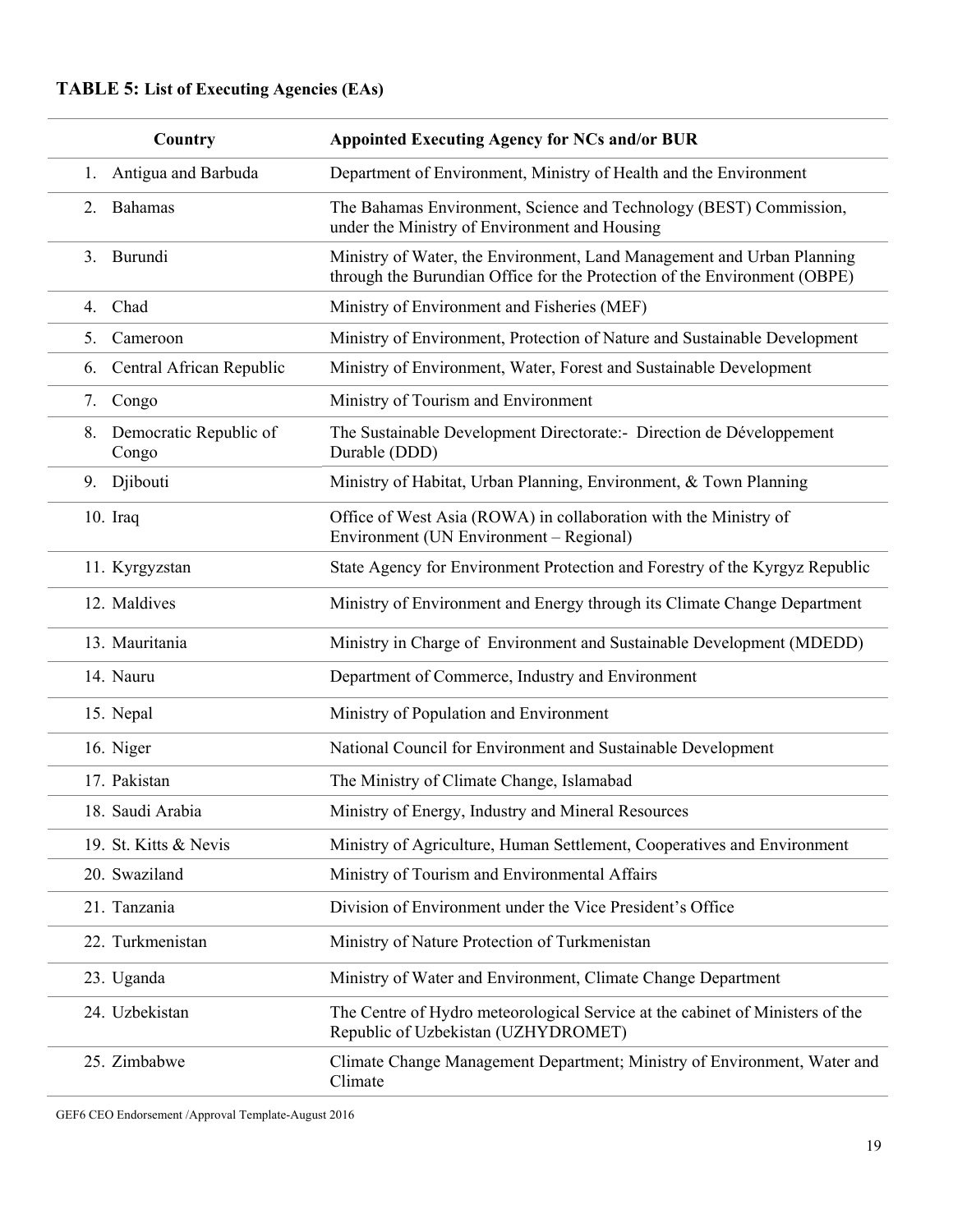The proposed EAs have been involved in preparation of previous NCs and will therefore ensure smooth continuation of the NC & BUR processes. UN Environment will play a pivotal role in assisting country teams to set-up appropriate national implementation modality within the EAs, and providing financial and technical support for project execution. National Project Management Units (PMU), will be established within the EAs for the overall management of all aspects of the project implementation. The PMU, constituting of a National Project Coordinator, Project part-time Accountant and Administrative Secretary will provide technical support the national Technical Expert Groups (TEGs). The TEGs will be constituted along different Thematic Working Groups (TWG) (e.g. GHG Inventories, GHG mitigation, domestic measurement reporting and verification arrangements NC/BUR support needs) depending on project type (NC and/or BURs). EAs will be encouraged to identify gender focal point in all working group to track and itemize issues linked to their respective reporting sections - adaptation, mitigation and greenhouse gases, gender financing, capacity, technology needs, public awareness, education, constraints and gaps. Any other relevant group will be established, based on a unanimous decision of the National Project Advisory Committee (NPAC) members. **Figure 2** outlines a general description of groups that might be formed and approved during the 1st component of this project.



**FIGURE 2:** A Generic Outline of the Project Implementation Arrangement *Elaborate on the planned coordination with other relevant GEF-financed projects and other initiatives.* 

In addition to the national institutional arrangements and coordination efforts, coordination of technical support to EAs will be promoted at the global level as well. Participating countries will be eligible to receive technical assistance in their NCs and BUR preparation process through the Global support Programme (GSP), a five-year project (2015 - 2019) jointly managed by UNEP and UNDP. This programme targets to improve the quality of National Communications (NCs) and Biennial Update Reports (BURs) submitted by non-Annex I Parties to the UNFCCC with the intention of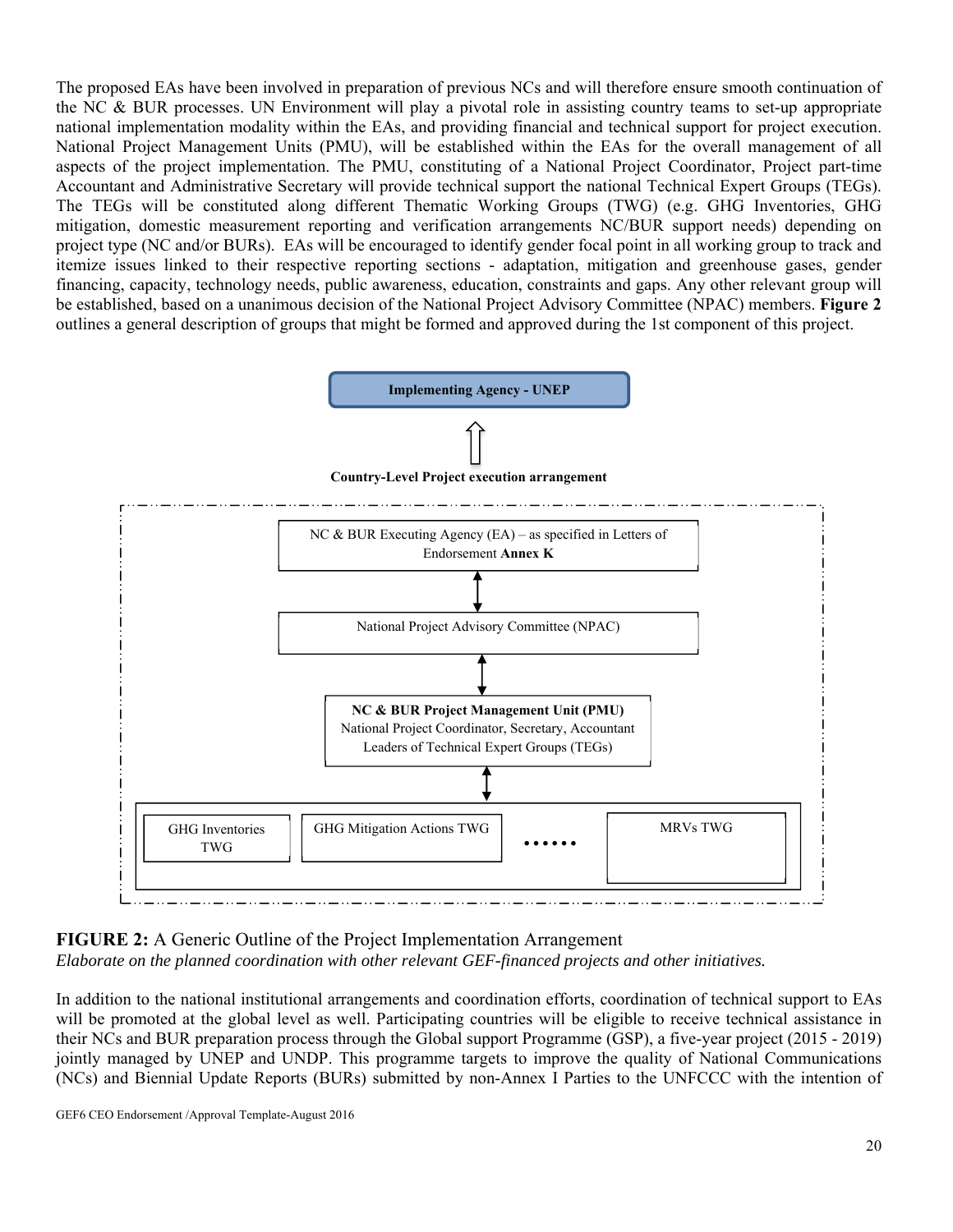making these reports more relevant for national development planning processes, climate negotiations, and for funding low emission, climate resilient development projects. The GSP will support online consultation, webinars, workshops and training/learning events to assist national teams resolve technical issues, and challenges that may arise during the preparation of these reports

The project will use methodologies recommended by the UNFCCC, the COP and the CGE. The CGE has developed training materials to facilitate the preparation of NCs (decision 17/CP.8) and BURs (decision 2/CP.17, annex III) in accordance with the guidelines of the Convention. These materials are currently undergoing a review process. The countries will be encouraged to refer to the link: http://unfccc.int/national\_reports/nonannex i natcom/cge/items/2608.php . The project will also use methodologies recommended by the UNFCCC (see reference to the UNFCCC User Manual) and will build on the work carried out under previous NC, as well on the workshops and guidance materials available on http://unfccc.int/national\_reports/nonannex i\_natcom/guidelines\_and\_user\_manual/items/2607.php

Other relevant work supported by other Implementing Agencies, development partners at national level will be used to provide necessary linkages with development priorities. In this context, the project will seek closer collaboration with the GEF funded National Adaptation Plan Global Support Programme (NAP-GSP), a UNDP-UNEP programme, financed by the LDCF to assist LDCs to bring greater focus and attention to medium and long-term climate change planning as well as budgeting. Other initiatives such as Low Emissions Development Strategies (LEDS) and Nationally Appropriate Mitigation Actions (NAMAs) would help countries build on relevant initiatives and strengthen the transformational potential of NCs and BURs

Where appropriate, coordination will be ensured with other projects/programmes such as: Technology Needs Assessments, National Capacity Self-Assessment Action Plan, and the UN Collaborative Programme on Reducing Emissions from Deforestation and Forest Degradation in Developing Countries (UN-REDD) and other relevant initiatives, to avoid the duplication of work. Such initiatives include the UNDP Low Emission Capacity Building (UNDP LECB) Programme, that is supporting national climate change mitigation efforts, low emission development strategies and enhancing measuring, reporting and verification systems.

Participating countries will also be encouraged to establish linkages and coordinate with other institutional arrangements established under the Convention. These institutions range from the National Designated Authority (NDA) or focal point designated under the Green Climate Fund (GCF), National Designated Entities (NDEs), under the Climate Technology Centre & Network (CTCN), and the institutions that will be charged to coordinate the NDC implementations

Through the UNEP Regional Offices and the one UN process, the programme will link to the UN Development Assistance Framework (UNDAF) process in support of the priorities areas agreed upon in participating countries. The priority range from environmental management climate; change and disaster risk management; improving the performance and responsiveness of targeted national and sub-national institutions; gender equality and addressing acute vulnerability and participation gaps. UNEP staff, representing all relevant Divisions, will be involved in the review of the various components of the National Communications to enable them contribute effectively to the process of including the outputs of the NCs into the UNDAF process.

*A.7 Benefits.* Describe the socioeconomic benefits to be delivered by the project at the national and local levels. How do these benefits translate in supporting the achievement of global environment benefits (GEF Trust Fund) or adaptation benefits (LDCF/SCCF)?

The project supports assessments in the areas of national greenhouse gas (GHG) inventories, GHG mitigation, and vulnerability and adaptation to climate impacts, and will lead to the development of relevant policy instruments which will inform and guide the formulation of cost-effective project proposals in the areas of GHG mitigation and climate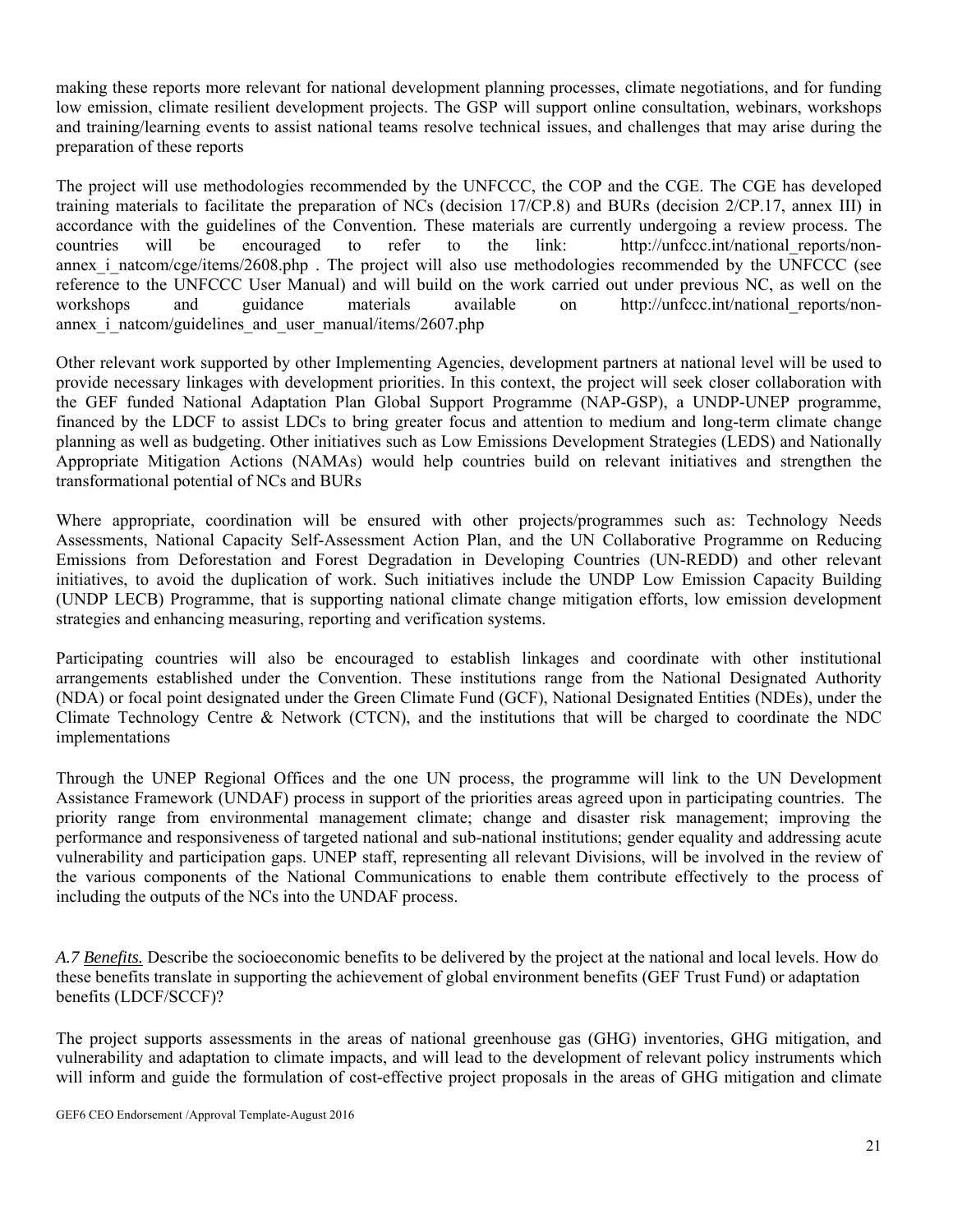change adaptation. Adaptation policies and actions identified in NCs have social benefits as they are aimed at reducing vulnerability to climate change impacts and increasing climate resilience of most vulnerable groups and sectors. In the field of mitigation, identified priority options help countries move towards low carbon development pathways. Many adaptation and mitigation measures provide win-win and multiple benefits, such as economic savings, improvement of local environments, of public health, and avoidance of expensive corrective measures in the future. Thus, national reporting has the potential to play a key role in maximizing these benefits by producing data that guides the design of priority adaptation and mitigation policies and actions to inform development strategies and sector programs as well as support the goals of technology transfer activities. These initiatives will be in line with the convention obligation and national sustainable development needs.

NCs and BURs can indirectly be associated with global benefits through capacity development mainly in the areas of GHG inventories and emission reductions. In the absence of this project, the teams and the structures created in most of the cases on project basis will be spread out and may be lost once countries complete their current NCs. Timely funds availability, through this project will contribute to an enhanced and maintained capacity of the non-Annex 1 countries as well as a better quality of subsequent NCs and BURs. Better reports and enhanced capacities of non-Annex 1 countries means a better response to the implementation process of the UNFCCC and its treaties.

*A.8 Knowledge Management.* Elaborate on the knowledge management approach for the project, including, if any, plans for the project to learn from other relevant projects and initiatives (e.g. participate in trainings, conferences, stakeholder exchanges, virtual networks, project twinning) and plans for the project to assess and document in a user-friendly form (e.g. lessons learned briefs, engaging websites, guidebooks based on experience) and share these experiences and expertise (e.g. participate in community of practices, organize seminars, trainings and conferences) with relevant stakeholders.

The NC and BUR preparation processes is designed to enhance public participation and create awareness on climate change issues, promote information sharing and networking amongst all relevant institutions and stakeholders at national and local levels. Parties will indicate, in cases where applicable, national climate change communication strategies that have been put in place, or that are proposed to enhance the general understanding of climate change issues and integration of the same in national development planning processes. Executing Agencies will be encouraged to establish information/data sharing networks amongst institutions and stakeholders to enhance synergies in sectoral data collection, reporting and improve the quality and utility of these reports. The Participating countries shall be required to identify and have elaborate plan of activities for raising awareness and education for different groups of people. This may include usage of publications, training workshops, public meetings, to facilitate dissemination of findings of the project at different stages. Preferred channels for information sharing and dissemination will be identified and set up during the project implementation phase; this may include websites, e-libraries and climate change offices.

Once drafting and compiling of NC and/or BUR information is complete (component 2), participating countries will be encouraged to have a single document with an executive summary contained within it. The document could be presented as a hard copy and in electronic format. The Executive summary, which should be no more than 10 pages long, will be used for purposes of making the national communication publicly available and reader-friendly for policy makers

In addition to the national level initiatives, country teams will also be encouraged to interact at regional and international levels, through the Global Support Programme (GSP). The GSP is currently developing a website that will offer an interactive and dynamic space for countries to share best practices, communication and outreach materials. Countries will be encouraged to share their experiences, in initiating and managing national dialogues and challenges faced or foreseen. Webinars, training/learning events, workshops will be organized by the GSP to provide technical guidance on NCs and BURs, and promote country informal interaction and discussions on project implementation.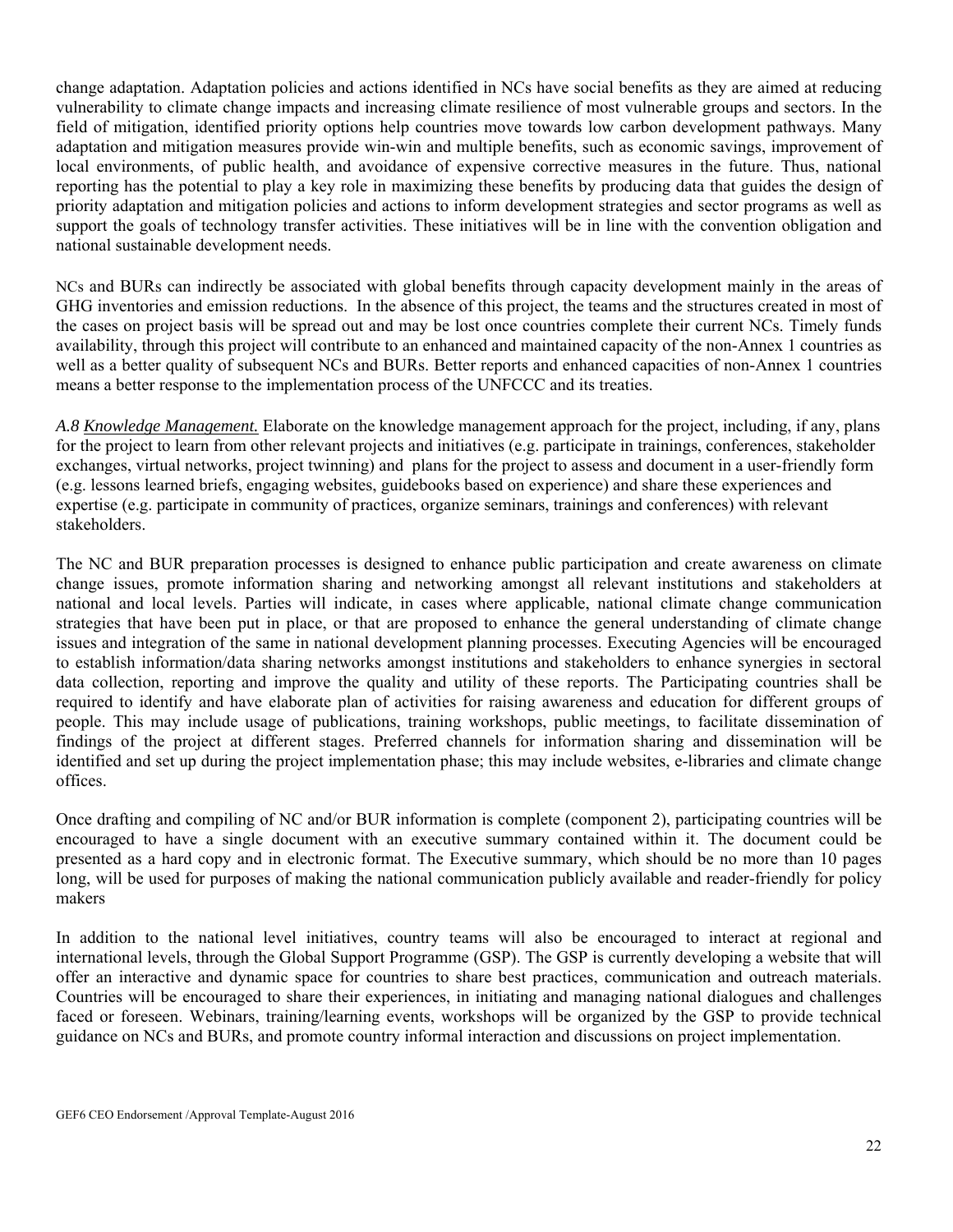#### **B. DESCRIPTION OF THE CONSISTENCY OF THE PROJECT WITH:**

*B.1 Consistency with National Priorities.* Describe the consistency of the project with national strategies and plans or reports and assessments under relevant conventions such as NAPAs, NAPs, ASGM NAPs, MIAs, NBSAPs, NCs, TNAs, NCSAs, NIPs, PRSPs, NPFE, BURs, INDCs, etc.:

Many of the issues covered in the NCs and BURs are relevant for development planning processes and countries have highlighted the need to link their NC process more effectively with policy-making to address climate change concerns. UN Environment will continue guiding national team to link their reporting to their national planning and climate policy formulation processes, and where appropriate, the project will strengthen its linkages with other equally relevant initiatives, such as mitigation projects, their Nationally Determined Contributions (NDCs), Nationally Appropriate Mitigation Actions (NAMAs), and prioritize technology needs through robust Technology Needs Assessments (TNAs) and implementation of national action plans to promote transfer of technology which are also funded by the GEF. For example, the V&A assessment should not only generate information for reporting purposes, but also be relevant to the development of adaptation projects and informing national adaptation policy decisions, NAPAs and NAPs. The GHG inventory information may influence the type of mitigation efforts in various sectors of the economy, as well as the priority needs for TNA and NAMA projects. The UN Environment will support country teams draw linkages with these projects and programmes without duplication.

The table below presents is a summary of INDCs, NCSAs, PRSPs, NIPs, NAPAs, NAMAs and TNAs/TAPs reports prepared by the countries that will be relevant to the NC and BUR process. Country-specific information will be presented in the PIP (output 1.1.1).

| <b>Countries</b>            | <b>INDCs</b>   | <b>NCSAs</b>   | <b>PRSPs</b>   | <b>NIPs</b>    | <b>NAPAs</b>   | <b>NAMA</b>    | <b>TNAs</b>        |
|-----------------------------|----------------|----------------|----------------|----------------|----------------|----------------|--------------------|
| Antigua and Barbuda<br>1.   | X              | X              |                |                |                | $\mathbf X$    | $1st$ round        |
| Bahamas<br>2.               | X              | X              |                |                |                |                |                    |
| Burundi<br>3.               | $\overline{X}$ | $\overline{X}$ | $\overline{X}$ | $\overline{X}$ | $\overline{X}$ | $\overline{X}$ | $2nd$ round        |
| Cameroon<br>4.              | $\overline{X}$ | $\overline{X}$ | $\overline{X}$ | $\overline{X}$ |                | $\mathbf X$    |                    |
| 5. Central African Republic | X              | $\mathbf X$    | $\mathbf X$    | $\mathbf X$    | X              | $\mathbf X$    |                    |
| Chad<br>6.                  | X              | X              | X              |                | X              | $\mathbf X$    | $1^{\rm st}$ round |
| 7. Congo                    | $\overline{X}$ | $\overline{X}$ | X              |                |                | X              | $1st$ round        |
| <b>DRC</b><br>8.            | X              | X              | X              | $\mathbf X$    | X              | $\mathbf X$    | $1st$ round        |
| Djibouti<br>9.              | $\mathbf X$    | $\overline{X}$ | X              | $\overline{X}$ | X              | $\mathbf X$    |                    |
| 10. Iraq                    | $\overline{X}$ |                | $\overline{X}$ |                |                |                |                    |
| 11. Kyrgyzstan              | $\mathbf X$    | $\mathbf X$    | $\mathbf X$    | $\mathbf X$    |                |                |                    |
| 12. Maldives                | $\overline{X}$ | $\overline{X}$ | $\overline{X}$ |                | X              |                |                    |
| 13. Mauritania              | $\mathbf X$    | X              | X              | X              | $\mathbf X$    |                | $2nd$ round        |
| 14. Nauru                   | $\mathbf X$    |                |                | $\mathbf X$    |                |                |                    |

**TABLE 6: Reports and Assessments prepared by Countries under Relevant Conventions**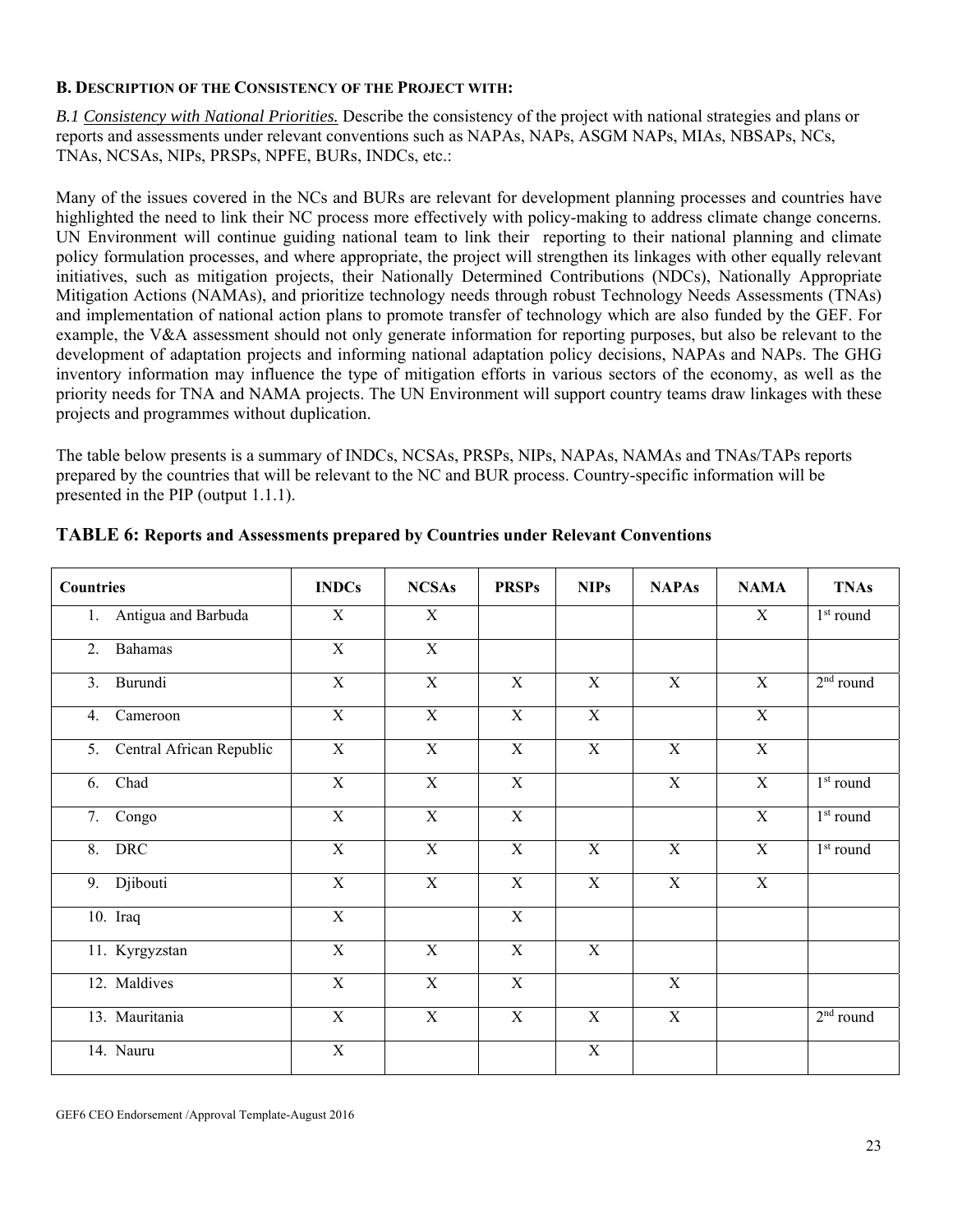| <b>Countries</b>      | <b>INDCs</b> | <b>NCSAs</b> | <b>PRSPs</b> | <b>NIPs</b>  | <b>NAPAs</b> | <b>NAMA</b> | <b>TNAs</b> |
|-----------------------|--------------|--------------|--------------|--------------|--------------|-------------|-------------|
| 15. Nepal             | X            | X            | $\mathbf X$  | $\mathbf X$  | $\mathbf X$  |             | $1st$ round |
| 16. Niger             | X            | $\mathbf X$  | $\mathbf X$  | $\mathbf X$  | $\mathbf X$  |             |             |
| 17. Pakistan          | X            |              | $\mathbf X$  |              |              | X           | $2nd$ round |
| 18. Saudi Arabia      | X            |              |              |              |              | $\mathbf X$ |             |
| 19. St. Kitts & Nevis | X            | X            |              |              |              | X           |             |
| 20. Swaziland         | X            | X            |              | X            |              |             | $2nd$ round |
| 21. Tanzania          | X            | X            | X            | X            | X            |             | $2nd$ round |
| 22. Turkmenistan      | X            | $\mathbf X$  |              |              |              |             | $1st$ round |
| 23. Uganda            | X            | X            | X            | $\mathbf{X}$ | X            | X           | $1st$ round |
| 24. Uzbekistan        |              | X            | X            |              |              | X           | 1st round   |
| 25. Zimbabwe          | $\mathbf X$  | $\mathbf X$  |              | $\mathbf X$  | $\mathbf X$  |             | $1st$ round |

#### **C. DESCRIBE THE BUDGETED M&E PLAN:**

The Logical Framework Matrix (Annex A) provides performance and impact indicators for project implementation along with their corresponding means of verification. The project will be monitored through the following M&E activities:

- A Project Inception Workshop at the national level will be held within 2 months of start of project. This will involve all key stakeholders identified during the national consultation process. An Inception Workshop report will be prepared and shared with participants to formalize various agreements and plans decided during the meeting. UN Environment will conduct a visit to project site based on the agreed schedule in the project's Inception Report/Annual Work Plan to assess first hand project progress. A Field Visit Report/Mission Report will be prepared by Task Manager and will be circulated after the visit.
- Monitoring NCs and BURs technical progress against expenditures: The Project Coordinator will be responsible for preparation of quarterly progress reports and expenditure statements. Technical progress and financial reports shall be reviewed by UN Environment Task Manager and Fund Management Officer.
- Periodic Monitoring through discussions with key partners: UN Environment Task Manager will conduct periodic monitoring of activities based on the agreed schedule in the Project Implementation Plan to assess status of implementation of project. The monitoring of project activities will identify areas of improvements and will make recommendations on how to address gaps in project implementation.
- Terminal Evaluation: In-line with UN Environment Evaluation Policy and the GEF's Monitoring and Evaluation Policy the project will be subject to a Terminal Evaluation. The Evaluation Office will be responsible for the Terminal Evaluation (TE) and will liaise with the Task Manager and Executing Agency(ies) throughout the process. The TE will provide an independent assessment of project performance (in terms of relevance, effectiveness and efficiency), and determine the likelihood of impact and sustainability. It will have two primary purposes: (i) to provide evidence of results to meet accountability requirements, and (ii) to promote learning, feedback, and knowledge sharing through results and lessons learned among UN Environment, the GEF, executing partners and other stakeholders. The direct costs of the evaluation will be charged against the project evaluation budget. The Terminal Evaluation will be initiated no earlier than six months prior to the operational completion of project activities and, if a follow-on phase of the project is envisaged, should be completed prior to completion of the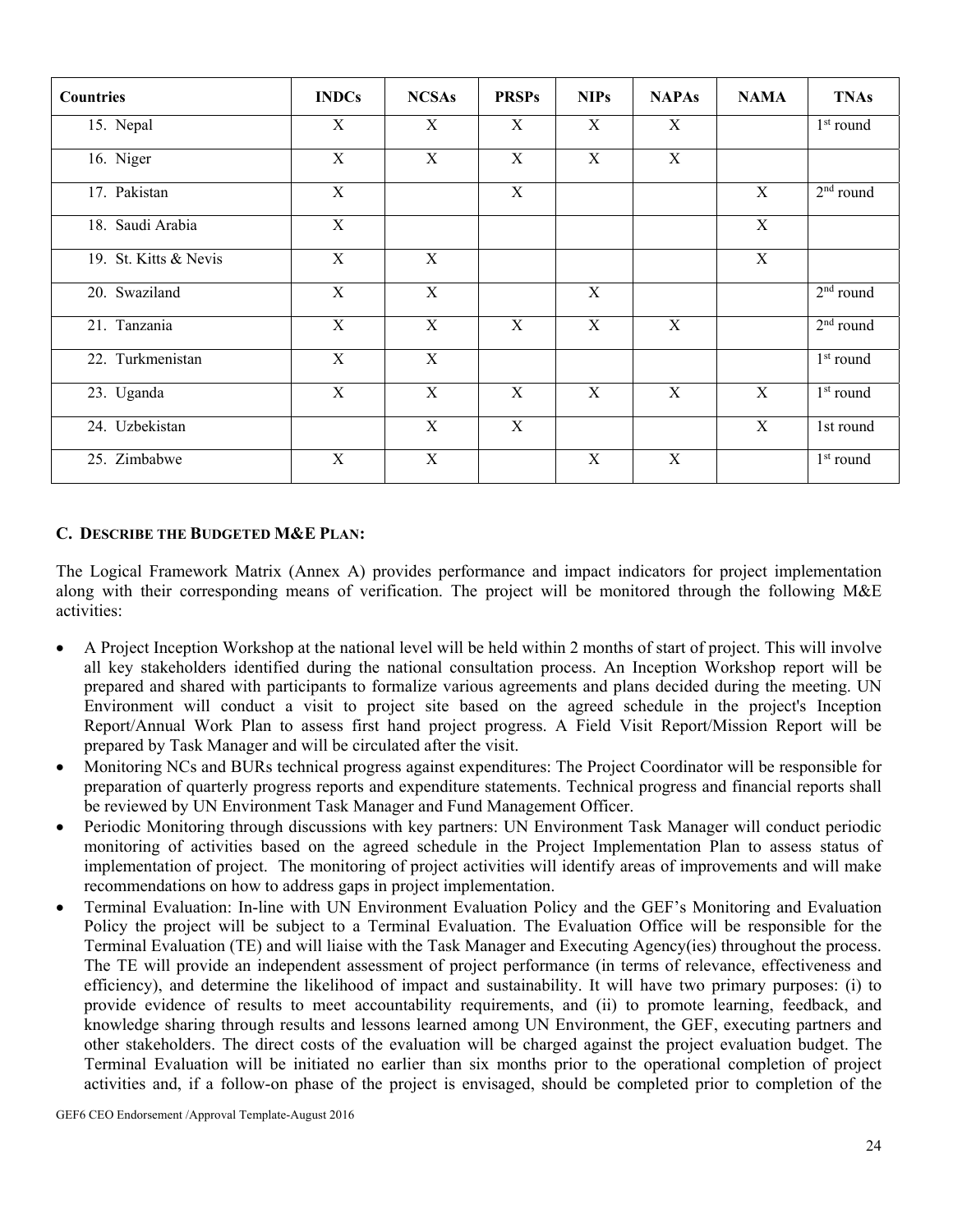project and the submission of the follow-on proposal. Terminal Evaluations must be initiated no later than six months after operational completion.

The draft Terminal Evaluation report will be sent by the Evaluation Office to project stakeholders for comments. Formal comments on the report will be shared by the Evaluation Office in an open and transparent manner. The project performance will be assessed against standard evaluation criteria using a six point rating scheme. The final determination of project ratings will be made by the Evaluation Office when the report is finalised and further reviewed by the GEF Independent Evaluation Office upon submission. The evaluation report will be publicly disclosed and may be followed \$by a recommendation compliance process.

 Financial Audit: Annual and final financial audit will be undertaken to assess probity (i.e. correctness, integrity etc.) of expenditure and transactions. The audit on project will follow UN Environment Financial Regulations and Rules and applicable Audit policies.

### **MONITORING & EVALUATION BUDGET AND WORKPLAN - (ANNEX G)**

### **PART III: CERTIFICATION BY GEF PARTNER AGENCY(IES)**

#### **GEF Agency(ies) certification**

This request has been prepared in accordance with GEF policies<sup>10</sup> and procedures and meets the GEF **criteria for CEO endorsement under GEF-6.**

| Agency<br>Coordinator,<br><b>Agency Name</b>                                                                                    | <b>Signature</b> | Date<br>(MM/dd/yyyy) | Project<br>Contact<br>Person                          | <b>Telephone</b>    | <b>Email Address</b>      |
|---------------------------------------------------------------------------------------------------------------------------------|------------------|----------------------|-------------------------------------------------------|---------------------|---------------------------|
| Ms. Kelly West<br>UN<br>Environment/GEF<br>Coordinator<br>Portfolio Manager<br>Corporate Services<br>Division<br>UN Environment | KellyWee         | May 3, 2017          | Geordie<br>Colville<br>Senior<br>Programme<br>Officer | $+254$<br>207623257 | geordie.colville@unep.org |
|                                                                                                                                 |                  |                      |                                                       |                     |                           |

 $^{10}$  GEF policies encompass all managed trust funds, namely: GEFTF, LDCF, SCCF and CBIT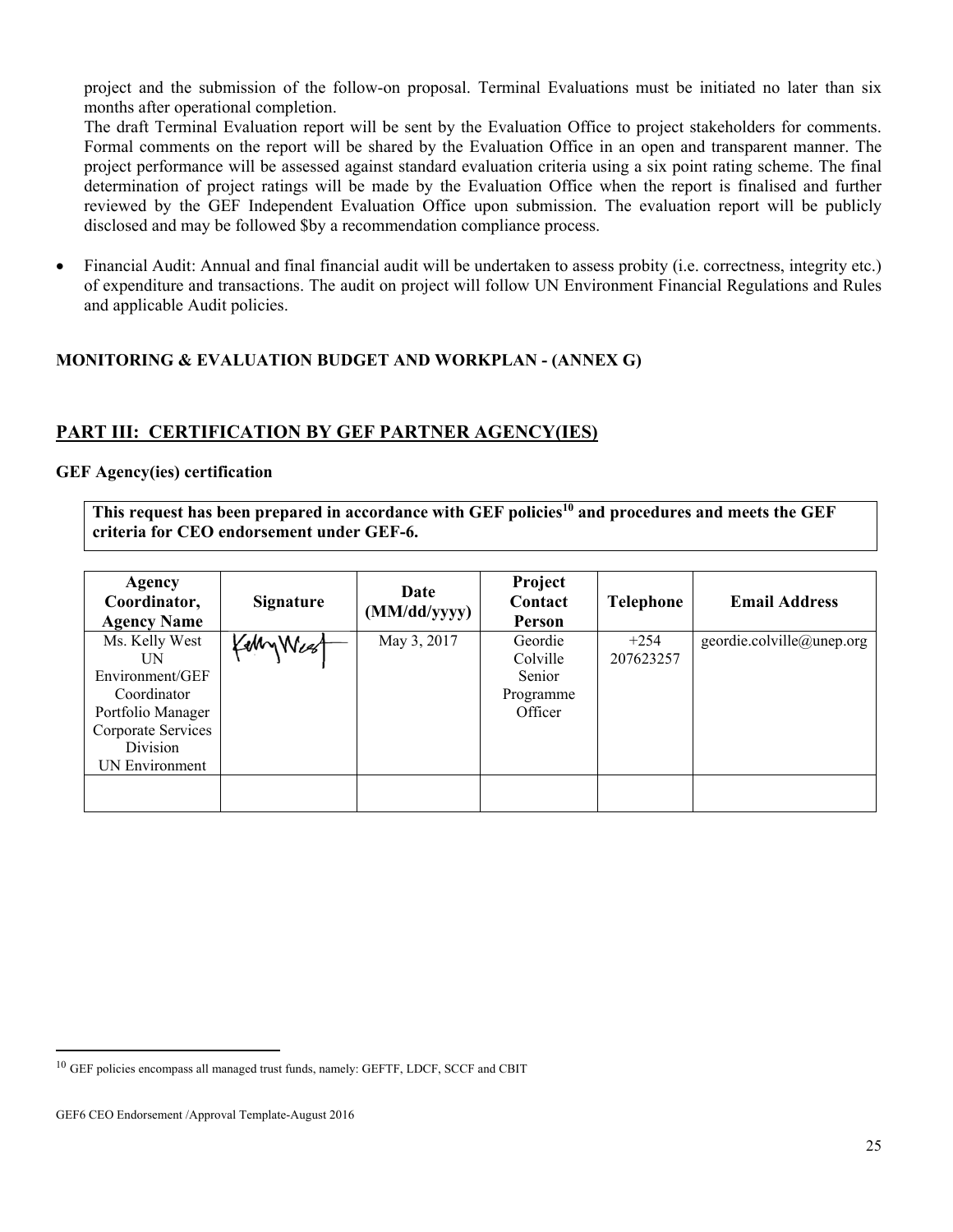## **ANNEX A: PROJECT RESULTS FRAMEWORK**

| <b>Project Framework</b>                                                                                                                                                                                                                                                                | <b>Indicator</b>                                                                                                                                                                                  | <b>Baseline/End of Project Targets</b>                                                                                                                                                                                              | <b>Means of Verification</b>                                                                                                                                                       | <b>Assumptions</b>                                                                                                                                                                                                                                                                                                                                                                                            |
|-----------------------------------------------------------------------------------------------------------------------------------------------------------------------------------------------------------------------------------------------------------------------------------------|---------------------------------------------------------------------------------------------------------------------------------------------------------------------------------------------------|-------------------------------------------------------------------------------------------------------------------------------------------------------------------------------------------------------------------------------------|------------------------------------------------------------------------------------------------------------------------------------------------------------------------------------|---------------------------------------------------------------------------------------------------------------------------------------------------------------------------------------------------------------------------------------------------------------------------------------------------------------------------------------------------------------------------------------------------------------|
| <b>Project Objective:</b><br>To support twenty-five $(25)$<br>developing countries prepare and<br>submit National Communication<br>(NC) and Biennial Update Reports<br>(BUR) that comply with the<br>UNFCCC reporting requirements<br>while responding to national<br>development goals | Number of participating<br>countries that prepare and<br>submit NCs/BURs that<br>comply with the UNFCCC<br>reporting obligations while<br>responding to national<br>development goals             | Baseline: 0<br>Target: 13 participating countries<br>submit their NCs to the UNFCCC<br>by the time of project closure<br>Target: 20 participating countries<br>submit their BURs to the<br>UNFCCC by the time of project<br>closure | NCs/BURs posted on<br>$\overline{\phantom{a}}$<br>UNFCCC website.<br><b>UNFCCC</b> reporting<br>$\sim$<br>requirements<br>National Development<br>strategies                       | Adequate political<br>commitment and institutional<br>support for NC/BUR<br>preparation exist                                                                                                                                                                                                                                                                                                                 |
| Project Component 1: Preparation of Project Implementation Plans (PIPs) for National Communications and Biennial Update Reports                                                                                                                                                         |                                                                                                                                                                                                   |                                                                                                                                                                                                                                     |                                                                                                                                                                                    |                                                                                                                                                                                                                                                                                                                                                                                                               |
| <b>Outcome 1:</b> Increased human and<br>institutional capacity for preparing<br>NC and/or BUR                                                                                                                                                                                          | Number of countries that<br>prepare their NC/BUR project<br>implementation plan that<br>provide clear institutional<br>arrangement, stakeholder<br>engagement mechanisms,<br>work plan and budget | Baseline: 0<br>Mid Term Target:<br>13 NC PIPs completed and<br>submitted to UNEP by<br>December, 2018<br>20 BUR PIPs completed and<br>submitted to UNEP by<br>December, 2018<br>End Term Target: N/A                                | <b>NC/BUR PIPs</b><br>$\overline{\phantom{a}}$<br>Guidelines for national<br>stakeholders'<br>involvement and<br>institutional<br>arrangement in<br>preparation of NCs<br>and BURs | Strong commitment of<br>national teams to engage<br>stakeholders of high<br>competence and expertise<br>Stakeholders willingness to<br>participate in the NC/BUR<br>process<br>No institutions given formal<br>mandate to support NC/BUR<br>processes at national level<br>Adequate political support to<br>strengthen and/or establish<br>appropriate institutional<br>arrangement for NC/BUR<br>preparation |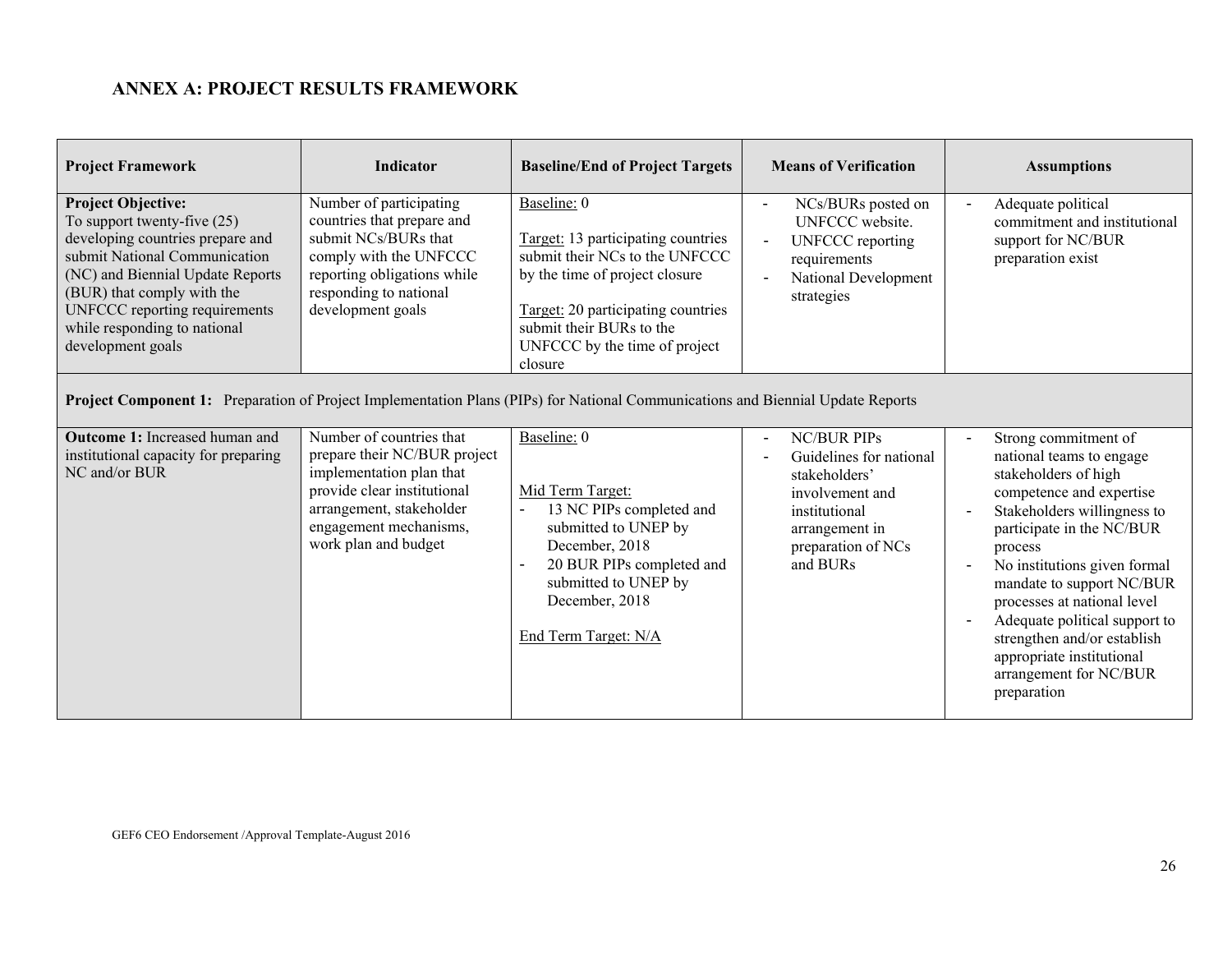| <b>Project Framework</b>                                                                            | Indicator                                                                                                                                                                                                                         | <b>Baseline/End of Project Targets</b>                                                                                                                                                                                                                                                                                                                                                                                                                        | <b>Means of Verification</b>                                                                                                                                                                                                                                                                                                                                                                                                                                                                                                   | <b>Assumptions</b>                                                                                                                                                                                                                                                                                                                                                                                                                                                                                                       |
|-----------------------------------------------------------------------------------------------------|-----------------------------------------------------------------------------------------------------------------------------------------------------------------------------------------------------------------------------------|---------------------------------------------------------------------------------------------------------------------------------------------------------------------------------------------------------------------------------------------------------------------------------------------------------------------------------------------------------------------------------------------------------------------------------------------------------------|--------------------------------------------------------------------------------------------------------------------------------------------------------------------------------------------------------------------------------------------------------------------------------------------------------------------------------------------------------------------------------------------------------------------------------------------------------------------------------------------------------------------------------|--------------------------------------------------------------------------------------------------------------------------------------------------------------------------------------------------------------------------------------------------------------------------------------------------------------------------------------------------------------------------------------------------------------------------------------------------------------------------------------------------------------------------|
| Project Component 2: Preparation of National Communication (NCs) and Biennial Update Reports (BURs) |                                                                                                                                                                                                                                   |                                                                                                                                                                                                                                                                                                                                                                                                                                                               |                                                                                                                                                                                                                                                                                                                                                                                                                                                                                                                                |                                                                                                                                                                                                                                                                                                                                                                                                                                                                                                                          |
| <b>Outcome 2:</b> Countries meet their<br>NC/BUR reporting requirements<br>under the UNFCCC.        | Number of BURs which meet<br>the Convention's reporting<br>requirements prepared and<br>submitted to the UNFCCC<br>Number of NCs which meet<br>the Convention's reporting<br>requirements prepared and<br>submitted to the UNFCCC | Baseline: 0<br>Mid Term Target:<br>- At least 50% of BURs (10<br>BURs) completed and submitted<br>to the UNFCCC by December,<br>2018<br>End Term Target (BURs):<br>20 BURs completed and<br>submitted to the UNFCCC by<br>December, 2020<br>End Term Target (NCs):<br>13 NCs completed and<br>submitted to the UNFCCC by<br>mid 2021<br>End Term Target:<br>25 national workshops on<br>identifying gender-equity<br>measures in NC and BUR<br>processes held | 10 BUR reports posted<br>on the UNFCCC website<br>by December, 2018<br>20 BUR reports posted<br>on the UNFCCC website<br>by December, 2020<br>List of participants,<br>workshop report<br>outlining simple<br>indicators for<br>mainstreaming gender<br>issues in to all BUR<br>project components<br>6 NC reports posted on<br>the UNFCCC website by<br>December, 2020<br>List of participants,<br>workshop report<br>outlining simple<br>indicators for<br>mainstreaming gender<br>issues in to all NC<br>project components | NC/BUR preparation<br>considered priority in the<br>participating countries<br>Strong political or<br>institutional commitment to<br>the NC/BUR process<br>Stakeholders have the<br>capacity to make reference to<br>the NC/BUR reporting<br>guidelines<br>Climate change is highly<br>ranked on participating<br>countries' political agenda<br>The success of the gender<br>mainstreaming workshops<br>will be heavily influenced by<br>the political good to build<br>capacity on gender reporting/<br>communication. |

**Project Component 3**: National stakeholders' involvement and institutional arrangements for preparation of subsequent BUR and NC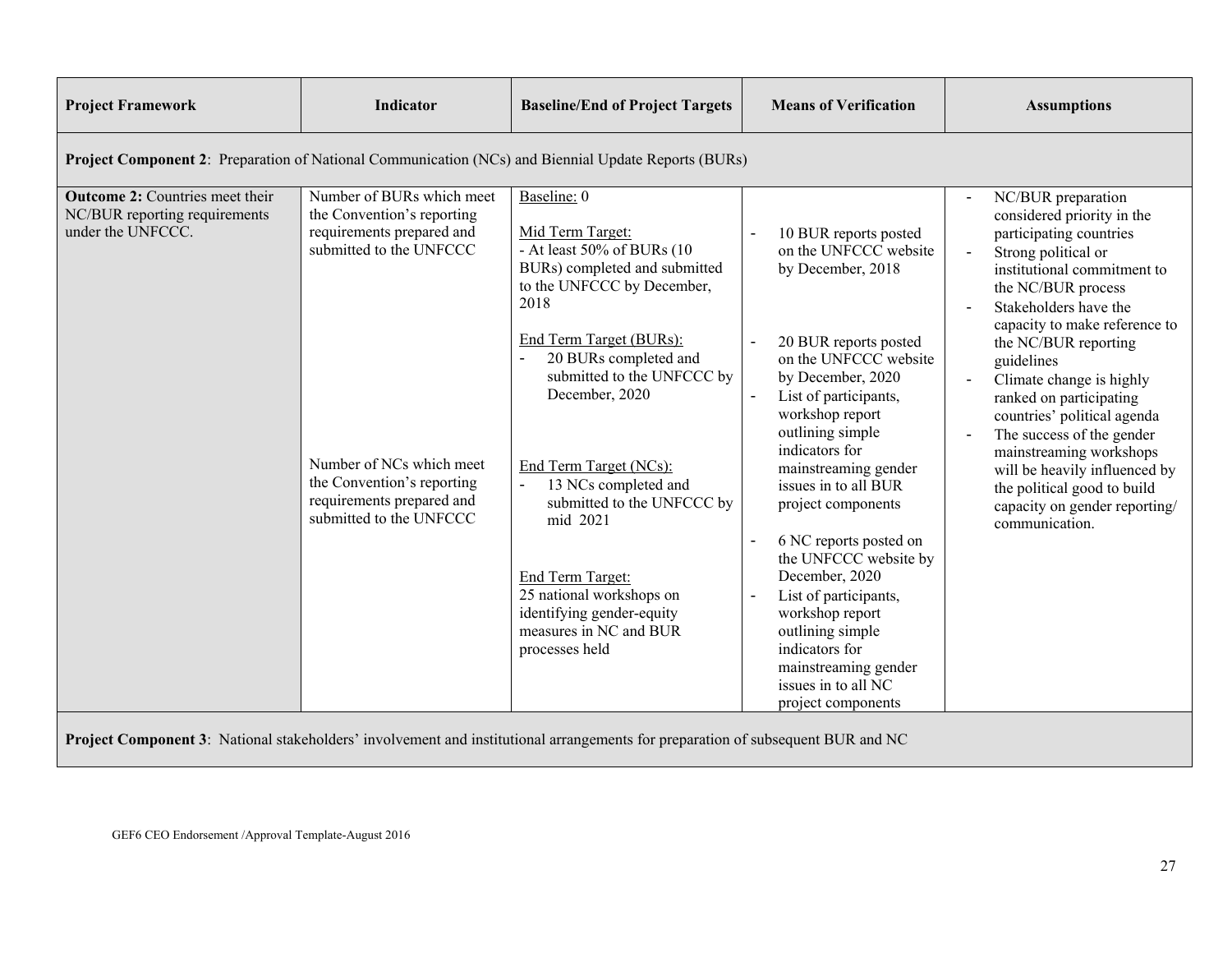| <b>Project Framework</b>                                                                                                  | <b>Indicator</b>                                                                                                                         | <b>Baseline/End of Project Targets</b>                                                                                                                                                  | <b>Means of Verification</b>                                                                                                                                                                                                    | <b>Assumptions</b>                                                                                                                                                                                                                                                                                                |
|---------------------------------------------------------------------------------------------------------------------------|------------------------------------------------------------------------------------------------------------------------------------------|-----------------------------------------------------------------------------------------------------------------------------------------------------------------------------------------|---------------------------------------------------------------------------------------------------------------------------------------------------------------------------------------------------------------------------------|-------------------------------------------------------------------------------------------------------------------------------------------------------------------------------------------------------------------------------------------------------------------------------------------------------------------|
| <b>Outcome 3: Human and</b><br>institutional capacities for<br>preparation of subsequent NCs and<br><b>BURs</b> sustained | Number of countries that<br>undertake stocktaking<br>assessment and institutional<br>arrangement for preparation of<br>subsequent NC/BUR | Baseline: 0<br>End Term Target: 25 countries<br>submit stocktaking assessment<br>and institutional arrangement<br>report for the subsequent<br>NC/BUR by the time of project<br>closure | NC/ BUR stocktaking<br>$\overline{\phantom{a}}$<br>and self-assessment<br>reports,<br>Guidelines for national<br>$\sim$<br>stakeholders<br>involvement and<br>institutional<br>arrangement in<br>preparation of NCs<br>and BURs | Strong commitment of<br>national teams to engage<br>stakeholders of high<br>competence and expertise<br>Stakeholders willingness to<br>participate in the NC/BUR<br>process<br>Adequate political support to<br>strengthen and/or establish<br>appropriate institutional<br>arrangement for NC/BUR<br>preparation |

This project contributes to the UNEP's Climate Change sub-programme Output 126.1 to support countries in addressing UNFCCC reporting requirements (NatComs, NDCs, TNAs...etc.) and mainstreaming mitigation into national planning processes (UNDAF etc.).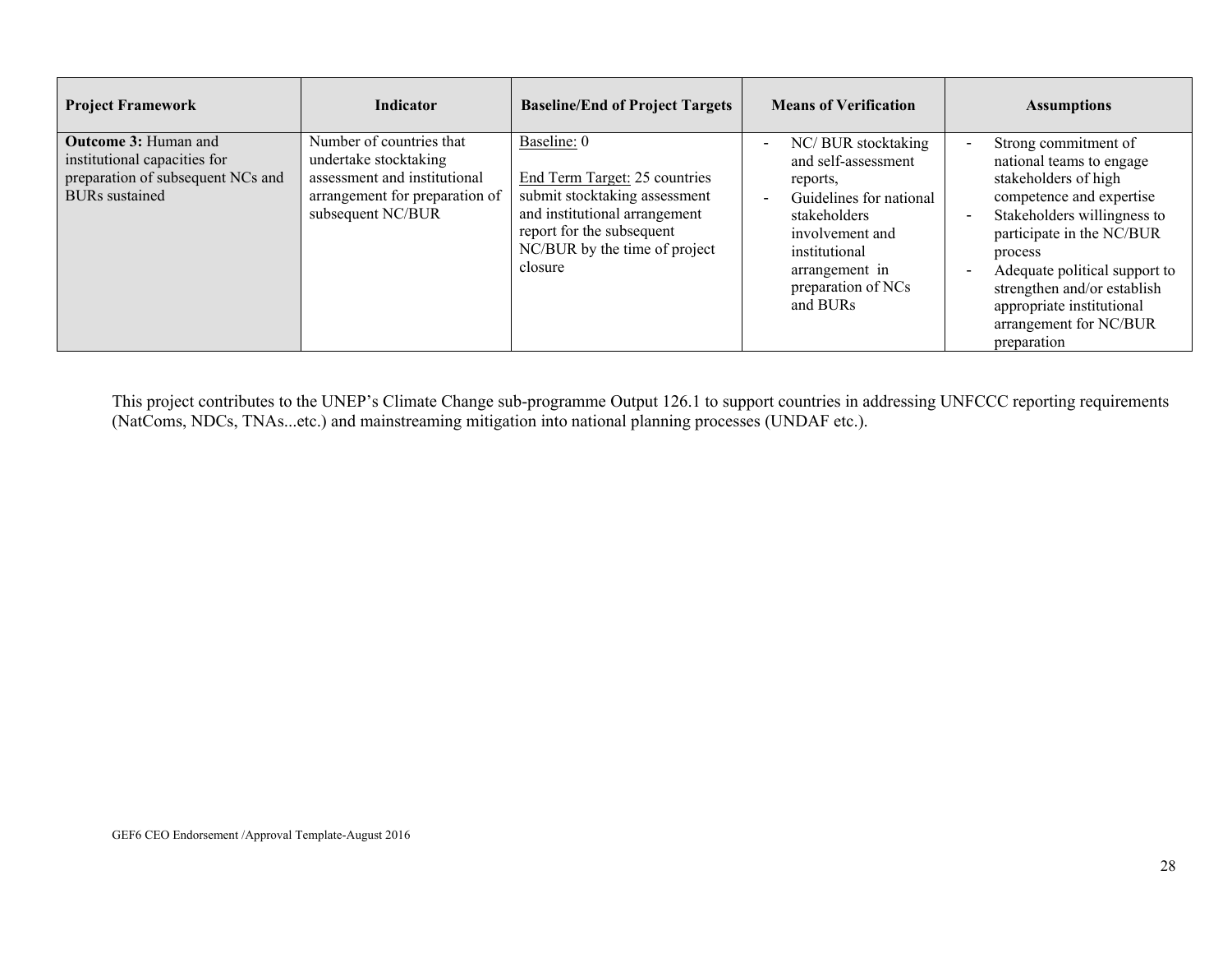**ANNEX B: RESPONSES TO PROJECT REVIEWS** (from GEF Secretariat and GEF Agencies, and responses to Comments from Council at work program inclusion and the Convention Secretariat and STAP at PIF).

# **RESPONSES TO COMMENTS FROM COUNCIL AT WORK PROGRAM INCLUSION**

## **Germany's Comments**

Germany approves this PIF in the work program but asks that the following comments are taken into account: Suggestions for improvements to be made during the drafting of the final project proposal:

The full proposal should clearly identify the need of training for the executing agencies to implement sustainable reporting on the domestic level in Component 2 of the PIP. The set-up of processes for regular reporting and the knowledge dissemination of the guidelines in the implementation agencies are crucial for the project success.

### **Additional information on capacity building provided under Component 2.**

'The UNEP will guide the EAs on how to utilize the GEF resources for strengthen their capacity in reporting. A budget line, under component 2 for technical assistance will allow the EAs to engage services of regional and international consultants in the preparation of their NCs and BURs The assistance of international consultants will cover training of national experts on the use of tools and software in: GHG inventories; vulnerability assessment and adaptation as well as mitigation measures. International and regional consultants will be expected to strengthen Technical Working Group (TWG) basic knowledge in the methodological approaches related to inventories and assessments.

At the global level, the UNEP will assist country teams to access technical services offered under the Global support Programme (GSP), a five-year project (2015 - 2019) jointly managed by UNEP and UNDP. The GSP will support online consultation, webinars, workshops and training/learning events to assist national teams resolve technical issues, and challenges that may arise during the preparation of these reports Once the NC and BUR reports are completed by EAs, the GSP will review these draft reports and make suggestions for improvement, before submission to the UNFCCC'.

## **RESPONSES TO COMMENTS FROM GEF SECRETARIAT**

| <b>Review Criteria – Questions</b>      | <b>GEF Secretariat Review Comments</b>         | <b>Agency Response</b>                                 |
|-----------------------------------------|------------------------------------------------|--------------------------------------------------------|
| Project Consistency: Is the project     | Yes. Please provide further information at CEO | Further information has been provided in the following |
| consistent with the recipient country's | endorsement on a country level.                | sections of the proposal: -                            |
|                                         |                                                |                                                        |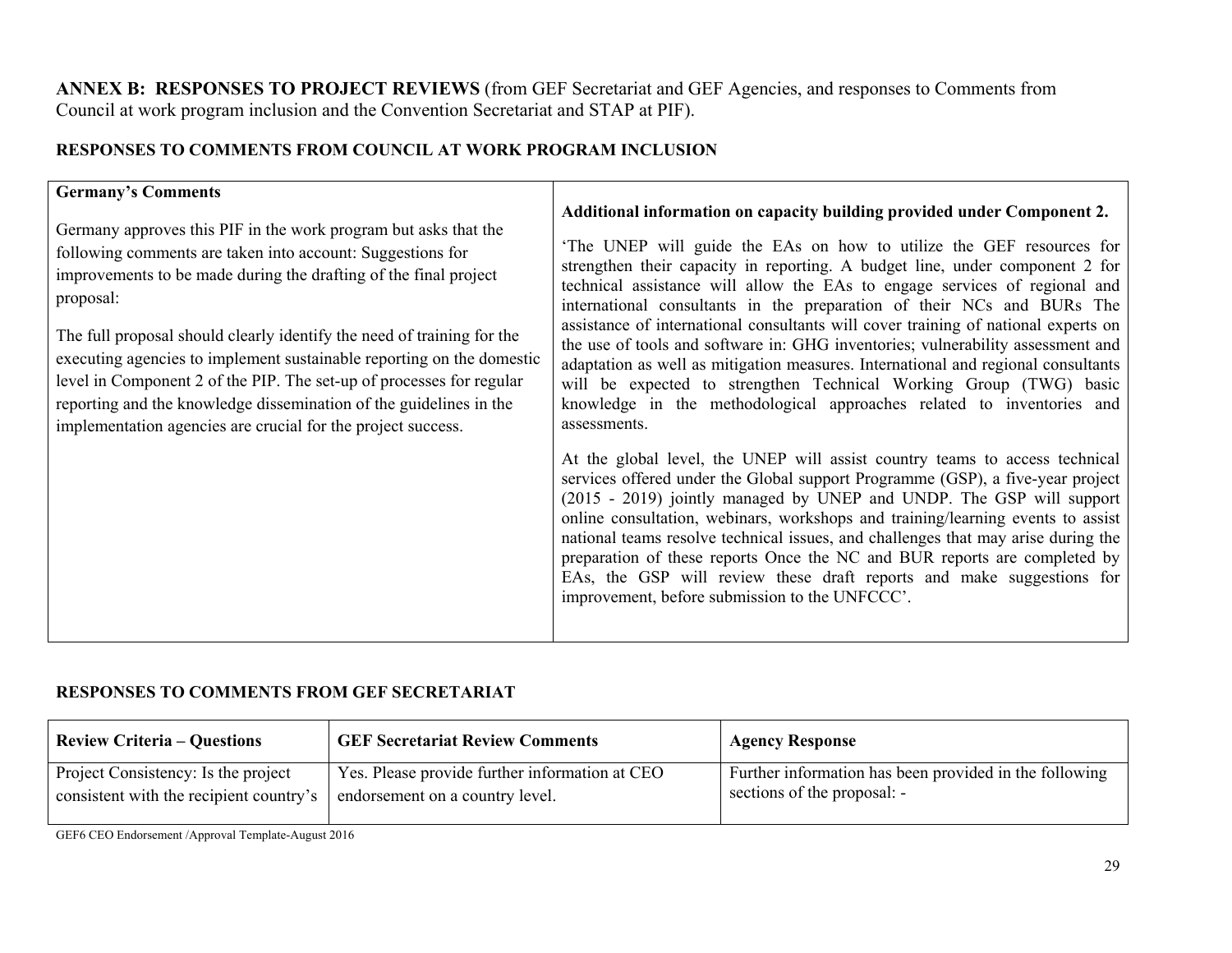| <b>Review Criteria – Questions</b>                                                         | <b>GEF Secretariat Review Comments</b>                        | <b>Agency Response</b>                                                                                                                                                                                                                                                                             |
|--------------------------------------------------------------------------------------------|---------------------------------------------------------------|----------------------------------------------------------------------------------------------------------------------------------------------------------------------------------------------------------------------------------------------------------------------------------------------------|
| national strategies and plans or reports<br>and assessments under relevant<br>conventions? |                                                               | 1. Table 1 in the baseline scenarios or any associated<br>baseline projects presents a summary of status of<br>NCs and BURs projects in the 25 participating<br>countries. The summary shows that                                                                                                  |
|                                                                                            |                                                               | all 25 Parties have submitted their INCs to the<br><b>UNFCCC</b>                                                                                                                                                                                                                                   |
|                                                                                            |                                                               | 23 Parties have submitted their SNC to the<br><b>UNFCCC</b>                                                                                                                                                                                                                                        |
|                                                                                            |                                                               | 9 Parties have submitted TNCs to the UNFCCC                                                                                                                                                                                                                                                        |
|                                                                                            |                                                               | 1 Party (Mauritania) is preparing its NC4                                                                                                                                                                                                                                                          |
|                                                                                            |                                                               | 1 Party has submitted it's BUR1                                                                                                                                                                                                                                                                    |
|                                                                                            |                                                               | In addition, Table 3: presents a summary of other<br>2.<br>reports and assessments done by countries under<br>relevant conventions. The UN Environment will<br>support country teams draw linkages with these<br>projects and programmes throughout the project<br>timeframe, without duplication. |
| Project Design: Are the components<br>in Table B sound and sufficiently                    | Yes, the components are sufficiently clear and<br>appropriate | third component, has been introduced at CEO<br>A<br>endorsement stage and seeks to: -                                                                                                                                                                                                              |
| clear and appropriate to achieve<br>project objectives and the GEBs?                       |                                                               | Encourage advance planning at national level<br>$\qquad \qquad -$<br>for subsequent reporting                                                                                                                                                                                                      |
|                                                                                            |                                                               | Sustain the momentum build in NC & BUR<br>processes and continuous engagement of climate<br>change structures/units in EAs, as well as<br>stakeholders' interest in climate change enabling<br>activities.                                                                                         |
|                                                                                            |                                                               | In parallel to the stock-taking exercise, countries<br>will be encouraged to initiate a request for GEF<br>funding for subsequent NCs and BURs<br>in order to. Timely funds<br>preparation.<br>availability, through this component will avoid a<br>lack of continuity in project financing,       |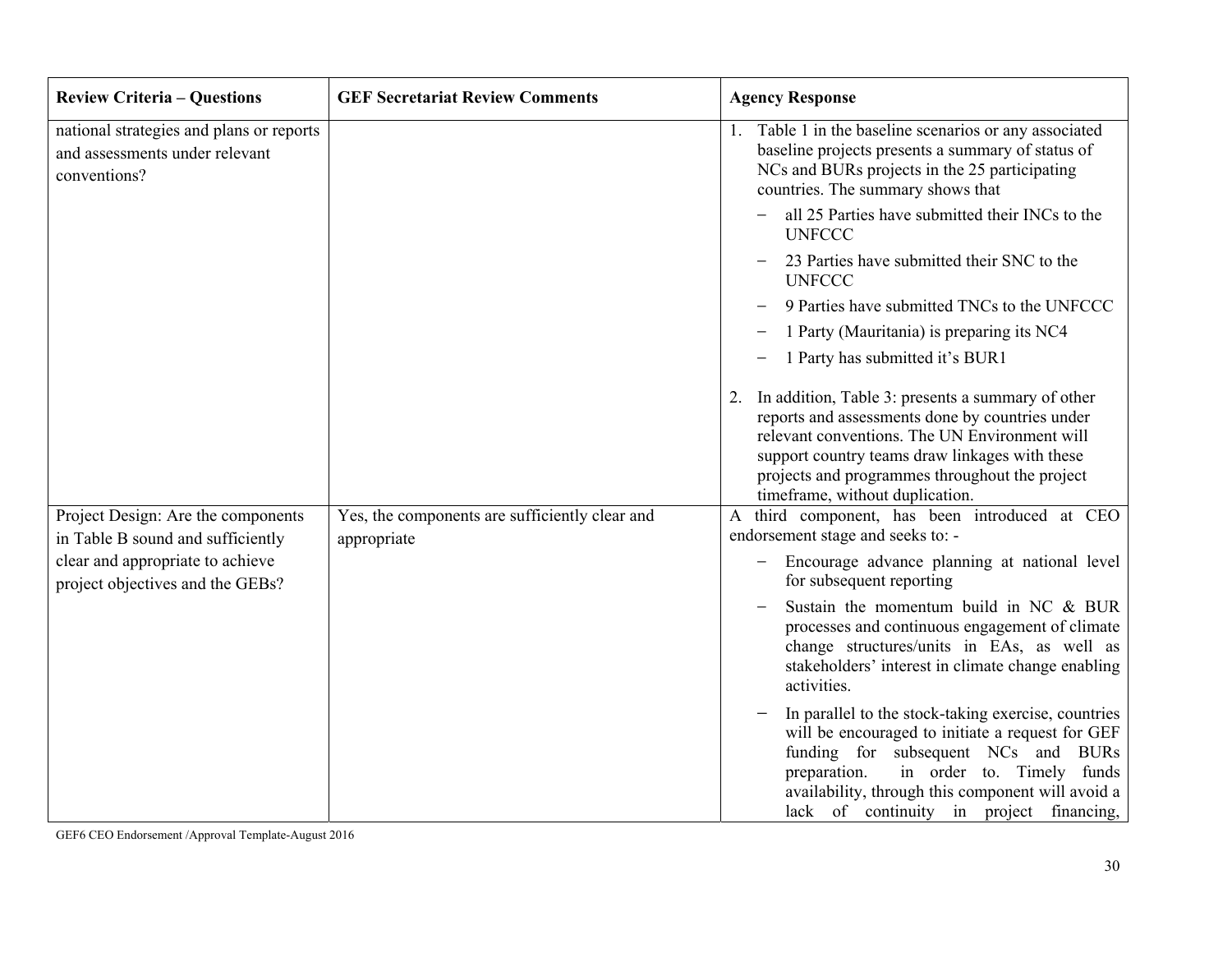| <b>Review Criteria - Questions</b>                                                                                               | <b>GEF Secretariat Review Comments</b>                                                                                                                                                                                                      | <b>Agency Response</b>                                                                                                                                                                                                                                                                                                                                                                                                                                                                                                                                                                                                                                                                                                                       |
|----------------------------------------------------------------------------------------------------------------------------------|---------------------------------------------------------------------------------------------------------------------------------------------------------------------------------------------------------------------------------------------|----------------------------------------------------------------------------------------------------------------------------------------------------------------------------------------------------------------------------------------------------------------------------------------------------------------------------------------------------------------------------------------------------------------------------------------------------------------------------------------------------------------------------------------------------------------------------------------------------------------------------------------------------------------------------------------------------------------------------------------------|
|                                                                                                                                  |                                                                                                                                                                                                                                             | contribute to an enhanced capacity of the non-<br>Annex 1 countries as well as a better quality of<br>subsequent reports.                                                                                                                                                                                                                                                                                                                                                                                                                                                                                                                                                                                                                    |
| Project Design: Are socio-economic<br>aspects, including relevant gender<br>elements, indigenous people, and<br>CSOs considered? | Yes, gender elements will be included during project<br>preparation following guidance developed by the<br>GSP. Please provide further information on public<br>participation, including CSOs and indigenous peoples<br>at CEO Endorsement. | The civil society organizations and indigenous people<br>will be actively contributing to the project outputs<br>during all the three phases of the project.<br>They will be amongst the stakeholders invited to<br>participate and provide comments on preparation of PIPs<br>$(1st component)$ . They will be invited to participate in<br>the NC or BUR project inception workshop, where they<br>opportunity<br>to<br>define<br>will<br>have<br>an<br>their<br>roles/responsibility<br>and representation in various<br>thematic working groups as illustrated in Fig 2. on<br>project implementation arrangement. They will also<br>provide their feedback and assessment on NC and BUR<br>processes, moving forward $(3rd$ component). |
| Availability of Resources: Focal area<br>set-aside?                                                                              | Yes, the project is requesting<br>\$10,530,720 from the CCM set aside.                                                                                                                                                                      | The project budget has increased from \$10,530,720 to \$<br>13,946,200. Considering the budget increase is more<br>than 5%, the GEF is requested to approve the major<br>amendment - Request for major amendment attached                                                                                                                                                                                                                                                                                                                                                                                                                                                                                                                    |
| Recommendations: Is co-financing<br>confirmed and evidence provided?                                                             | Co-financing is not required for this type of project,<br>but \$1,043,000 from UN Environment and national<br>governments is listed.                                                                                                        | The Co-financing estimates from UN Environment and<br>national governments have increased from \$1,043,000<br>pledged at PIF stage to \$1,374,000. This is as a result of<br>the increase in number of countries at CEO<br>Endorsement.                                                                                                                                                                                                                                                                                                                                                                                                                                                                                                      |
| Is CEO endorsement recommended?                                                                                                  | PM recommends for clearance.<br>We note that the following countries have not<br>submitted yet their respective NC to the UNFCCC on<br>which this project builds on: Antigua and Barbuda,<br>Democratic Republic of Congo, Guinea Bissau,   | All countries under this umbrella have completed and<br>submitted their NCs to the UNFCCC and are on the<br><b>UNFCCC</b> website<br>The list of countries participating in this umbrella                                                                                                                                                                                                                                                                                                                                                                                                                                                                                                                                                    |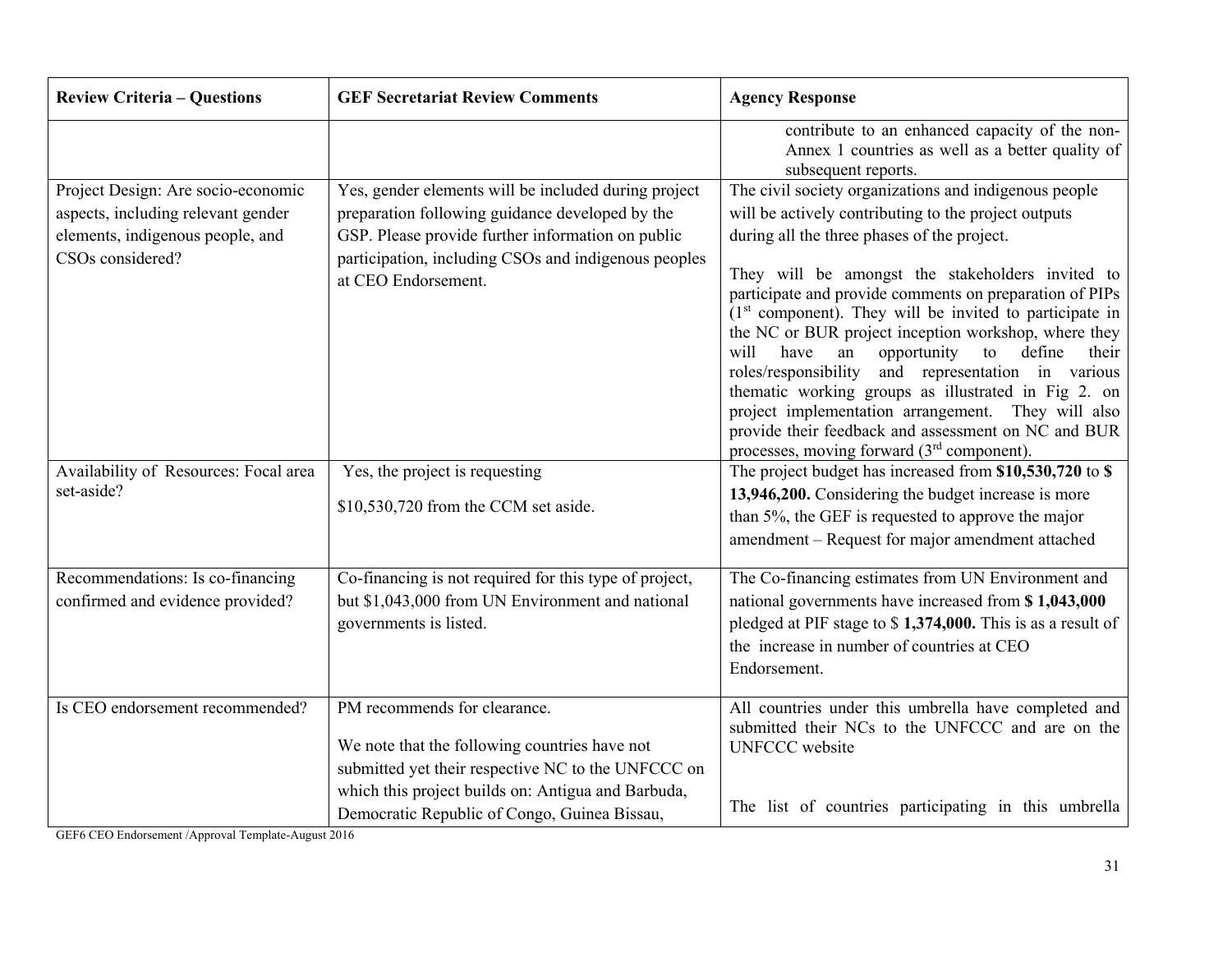| <b>Review Criteria - Questions</b> | <b>GEF Secretariat Review Comments</b>                                                                                                                                                                                                                                                                                                                                                                                          | <b>Agency Response</b>                                                                                                                                                                                                                                                                                                                                                                                                                                                                                                                                                                                                                                                                                                                                                                                                                                                                                                                                                                                                                 |
|------------------------------------|---------------------------------------------------------------------------------------------------------------------------------------------------------------------------------------------------------------------------------------------------------------------------------------------------------------------------------------------------------------------------------------------------------------------------------|----------------------------------------------------------------------------------------------------------------------------------------------------------------------------------------------------------------------------------------------------------------------------------------------------------------------------------------------------------------------------------------------------------------------------------------------------------------------------------------------------------------------------------------------------------------------------------------------------------------------------------------------------------------------------------------------------------------------------------------------------------------------------------------------------------------------------------------------------------------------------------------------------------------------------------------------------------------------------------------------------------------------------------------|
|                                    | Madagascar, Maldives, Gambia, Kyrgyzstan,<br>Swaziland, Uzbekistan and Zimbabwe. Please ensure<br>they are submitted before CEO Endorsement.                                                                                                                                                                                                                                                                                    | programme has been revised to comply with the GEF<br>Secretariat review comments; as well as to include<br>additional requests received by UN Environment since<br>the PIF approval in June, 2016.                                                                                                                                                                                                                                                                                                                                                                                                                                                                                                                                                                                                                                                                                                                                                                                                                                     |
|                                    | Please note that this project cannot be endorsed unless<br>the respective national communications have been<br>submitted to the UNFCCC and are on the UNFCCC<br>website<br>In addition, please provide additional information by<br>CEO Endorsement on a country level:<br>-Consistency with recipient country's national<br>strategies and plans or reports<br>-Public participation, including CSOs and indigenous<br>peoples | The following countries completed and posted their<br>NC to the UNFCCC website: - Antigua and<br>Barbuda, Democratic Republic of Congo, Maldives,<br>Swaziland, Kyrgyzstan, Uzbekistan and Zimbabwe.<br>These countries are included in this CEO<br>endorsement request. Guinea Bissau, Madagascar,<br>and Gambia have been excluded from this request,<br>as they have not completed and submitted their NC<br>to the UNFCCC as requested by the GEF. UN<br>Environment will continue supporting these Parties<br>to complete their NC and access GEF funding as and<br>when they are ready. This reduced the number of<br>countries from 18 proposed at PIF stage to 15.<br>In addition to the 15, 10 requests were received by<br>UN Environment after PIF approval in June, 2016<br>from: -<br>Bahamas (TNC & BUR1)<br>Cameroon – (TNC & BUR1)<br>Central African Republic -(BUR1)<br>Nauru $-$ (BUR1)<br>Niger (BUR1)<br>Pakistan (BUR1)<br>Saudi Arabia (NC4)<br>St. Kitts & Nevis (BUR1)<br>Tanzania (BUR1) and<br>Uganda (TNC) |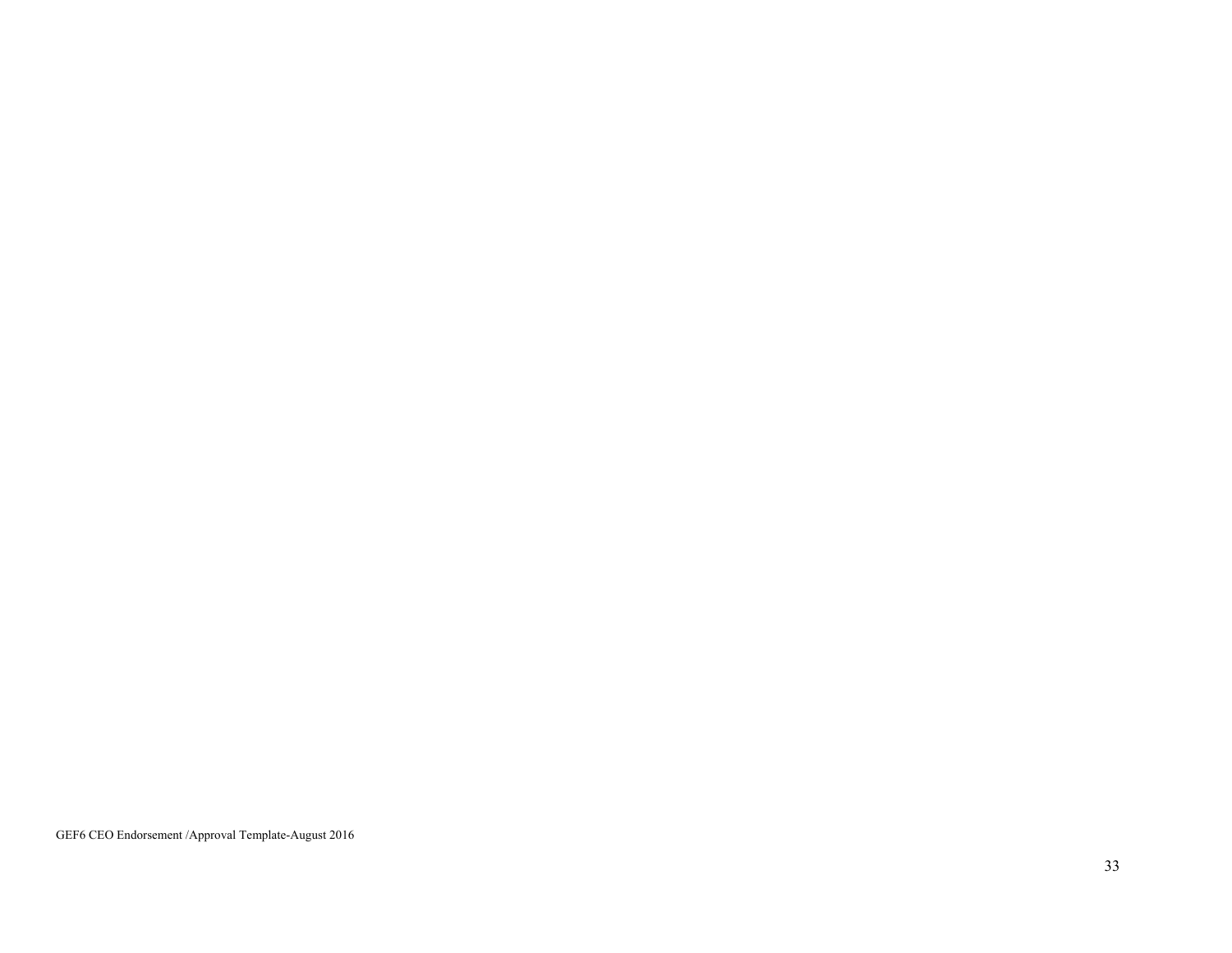# **ANNEX C: STATUS OF IMPLEMENTATION OF PROJECT PREPARATION ACTIVITIES AND THE USE OF FUNDS11**

Provide detailed funding amount of the PPG activities financing status in the table below: **N/A**

| PPG Grant Approved at PIF: US\$ 0                 |                                  |                        |                  |  |  |
|---------------------------------------------------|----------------------------------|------------------------|------------------|--|--|
|                                                   | <b>GEF/LDCF/SCCF Amount (\$)</b> |                        |                  |  |  |
| <b>Project Preparation Activities Implemented</b> | <b>Budgeted</b>                  | <b>Amount Spent To</b> | <b>Amount</b>    |  |  |
|                                                   | <b>Amount</b>                    | date                   | <b>Committed</b> |  |  |
|                                                   |                                  |                        |                  |  |  |
|                                                   |                                  |                        |                  |  |  |
|                                                   |                                  |                        |                  |  |  |
|                                                   |                                  |                        |                  |  |  |
|                                                   |                                  |                        |                  |  |  |
|                                                   |                                  |                        |                  |  |  |
|                                                   |                                  |                        |                  |  |  |
|                                                   |                                  |                        |                  |  |  |
| <b>Total</b>                                      |                                  |                        |                  |  |  |

 $11$  If at CEO Endorsement, the PPG activities have not been completed and there is a balance of unspent fund, Agencies can continue to undertake the activities up to one year of project start. No later than one year from start of project implementation, Agencies should report this table to the GEF Secretariat on the completion of PPG activities and the amount spent for the activities. Agencies should also report closing of PPG to Trustee in its Quarterly Report.

GEF6 CEO Endorsement /Approval Template-August 2016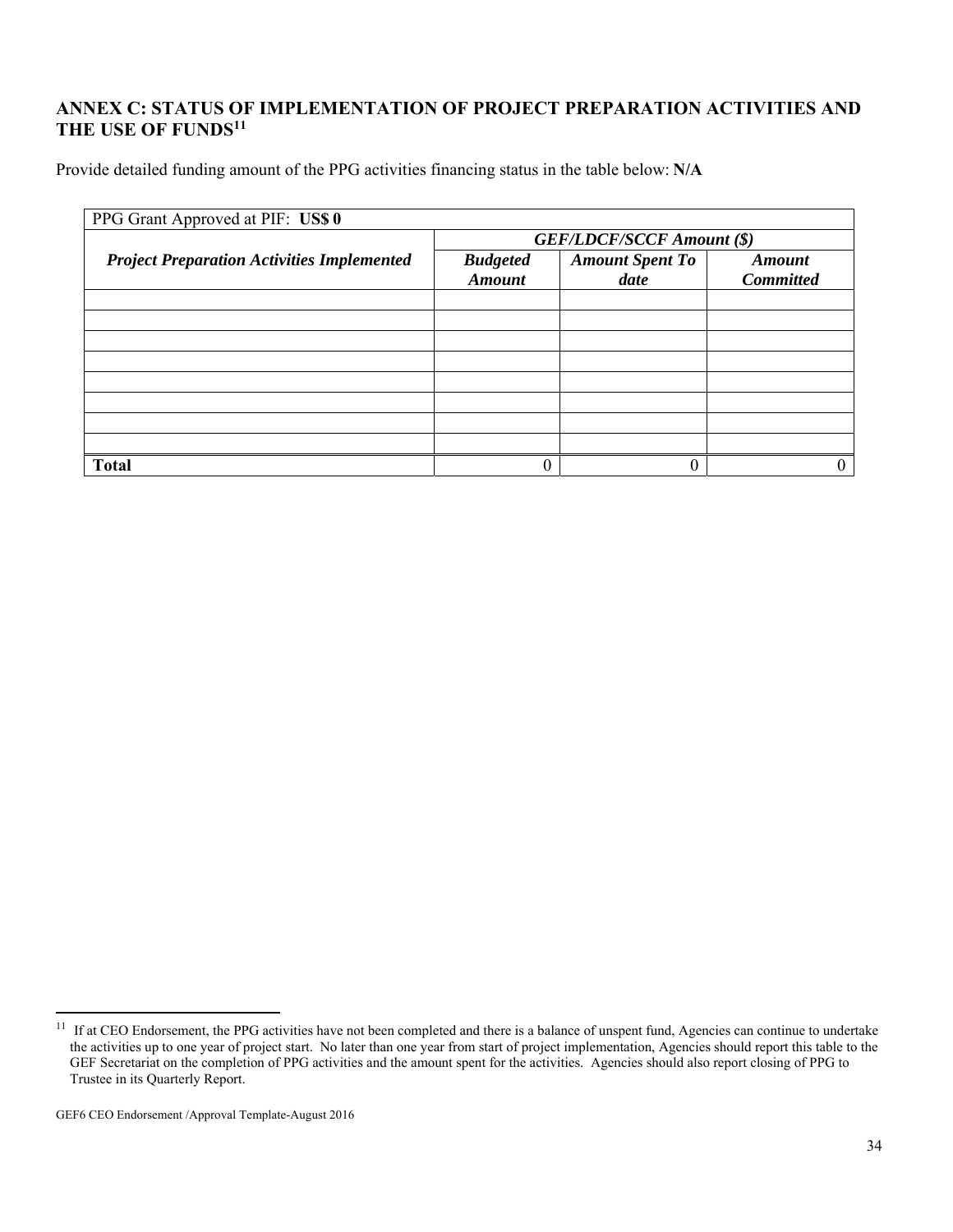# **ANNEX D: CALENDAR OF EXPECTED REFLOWS (if non-grant instrument is used)**

Provide a calendar of expected reflows to the GEF/LDCF/SCCF Trust Funds or to your Agency (and/or revolving fund that will be set up)

**N/A**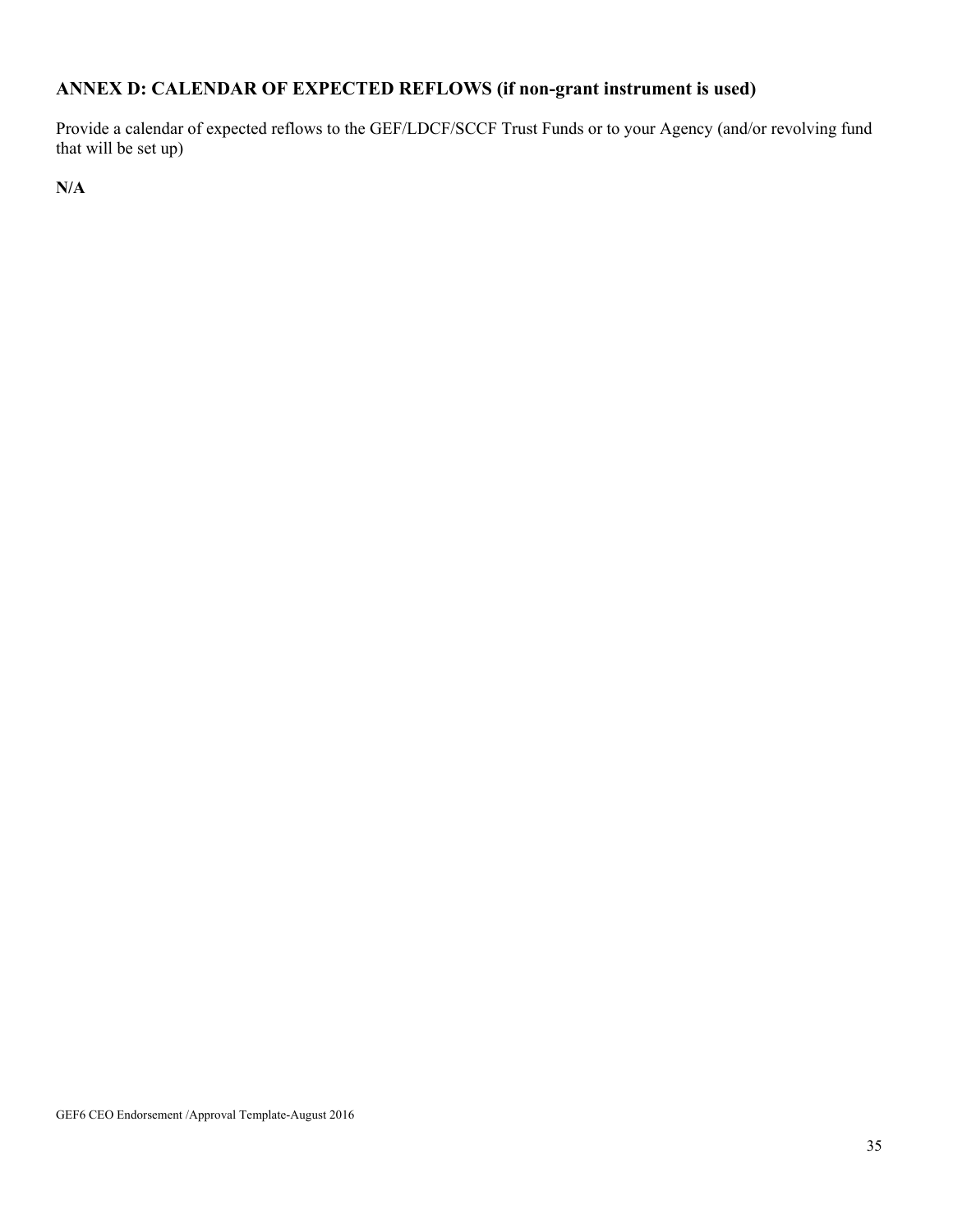# **ANNEX E: CONSULTANTS TO BE HIRED FOR THE PROJECT USING GEF/LDCF/SCCF RESOURCES**

This will be further refined at PIP stage (output 1.1.1), in light of country's national circumstances, capacities and capabilities (Component 1)

#### **NC/BUR Project Management team:**

- National Project Coordinator (NPC)<br>• Finance and Administrative Assistan
- Finance and Administrative Assistant

#### **Technical Assistance (national experts and consultants):**

- Climate Change Policy Expert (National Circumstances)
	- National GHG Inventory Experts
	- National GHG Inventory management and database expert
	- **Climate Change Mitigation experts**
	- Climate Change Mitigation expert (MRV)
	- **Editorial consultant**
	- **International Climate Change Policy Expert**

| <b>Position Titles</b>                      | Qualification and experience                                                                                                                                                                                                                                                                                                                                                                                                                                                                                                           | <b>Tasks To Be Performed</b>                                                                                                                                                                                                                                                                                                                                                                                                                                                                                                                                                                                                                                                                                                                                                                                                                                                                                                                                                                                                                                                                                                                                                                                                                                                                                                                                                                                                                                                                                                                                                                                        |  |  |
|---------------------------------------------|----------------------------------------------------------------------------------------------------------------------------------------------------------------------------------------------------------------------------------------------------------------------------------------------------------------------------------------------------------------------------------------------------------------------------------------------------------------------------------------------------------------------------------------|---------------------------------------------------------------------------------------------------------------------------------------------------------------------------------------------------------------------------------------------------------------------------------------------------------------------------------------------------------------------------------------------------------------------------------------------------------------------------------------------------------------------------------------------------------------------------------------------------------------------------------------------------------------------------------------------------------------------------------------------------------------------------------------------------------------------------------------------------------------------------------------------------------------------------------------------------------------------------------------------------------------------------------------------------------------------------------------------------------------------------------------------------------------------------------------------------------------------------------------------------------------------------------------------------------------------------------------------------------------------------------------------------------------------------------------------------------------------------------------------------------------------------------------------------------------------------------------------------------------------|--|--|
|                                             | <b>For Project Management (Local)</b>                                                                                                                                                                                                                                                                                                                                                                                                                                                                                                  |                                                                                                                                                                                                                                                                                                                                                                                                                                                                                                                                                                                                                                                                                                                                                                                                                                                                                                                                                                                                                                                                                                                                                                                                                                                                                                                                                                                                                                                                                                                                                                                                                     |  |  |
| The National<br>Project<br>Coordinator (PC) | Degree in environmental science or other<br>$\blacksquare$<br>related field<br>Relevant experience in the field of climate<br>٠<br>change<br>Familiarity with national communications,<br>$\blacksquare$<br>and with international negotiations and<br>processes under the UNFCCC<br>Substantial experience in government and in<br>$\blacksquare$<br>interdepartmental procedures<br>Familiarity with computers and world<br>$\blacksquare$<br>processing<br>Good command of national and at least one<br>of the UN official language | Supervises and ensures timely and expeditious<br>$\blacksquare$<br>implementation of project activities as per<br>approved work plan;<br>Prepares a detailed work plan for the project and<br>$\blacksquare$<br>draft terms of reference for the subcontracts (in<br>consultation with UN Environment);<br>Compiles the scope and content of the overall NC<br>$\blacksquare$<br>& BUR report and relevant sections in<br>consultation with Working Group Leaders;<br>Develops the scope of the work and TORs and<br>$\blacksquare$<br>other procurement documentation required to<br>identify and facilitate recruitment of experts and<br>consultants;<br>Identifies and hire/subcontract the national<br>$\blacksquare$<br>experts and institutions (in consultation with UN<br>Environment);<br>Supervise project support staff and national<br>$\blacksquare$<br>consultants recruited to provide technical<br>assistance;<br>Organizes and supervises the workshops and<br>$\blacksquare$<br>training programmes as appropriate.<br>Liaises with the relevant ministries, national and<br>international research institutes, NGOs, and other<br>relevant stakeholders in order to ensure the active<br>involvement of staff and personnel in project<br>activities, and to gather and disseminate relevant<br>information;<br>Prepares periodic financial and technical progress<br>п<br>reports;<br>Control the expenditures and otherwise ensure<br>$\blacksquare$<br>adequate management of the resources provided to<br>support the project;<br>Summarizes and synthesizes the results of the<br>project; |  |  |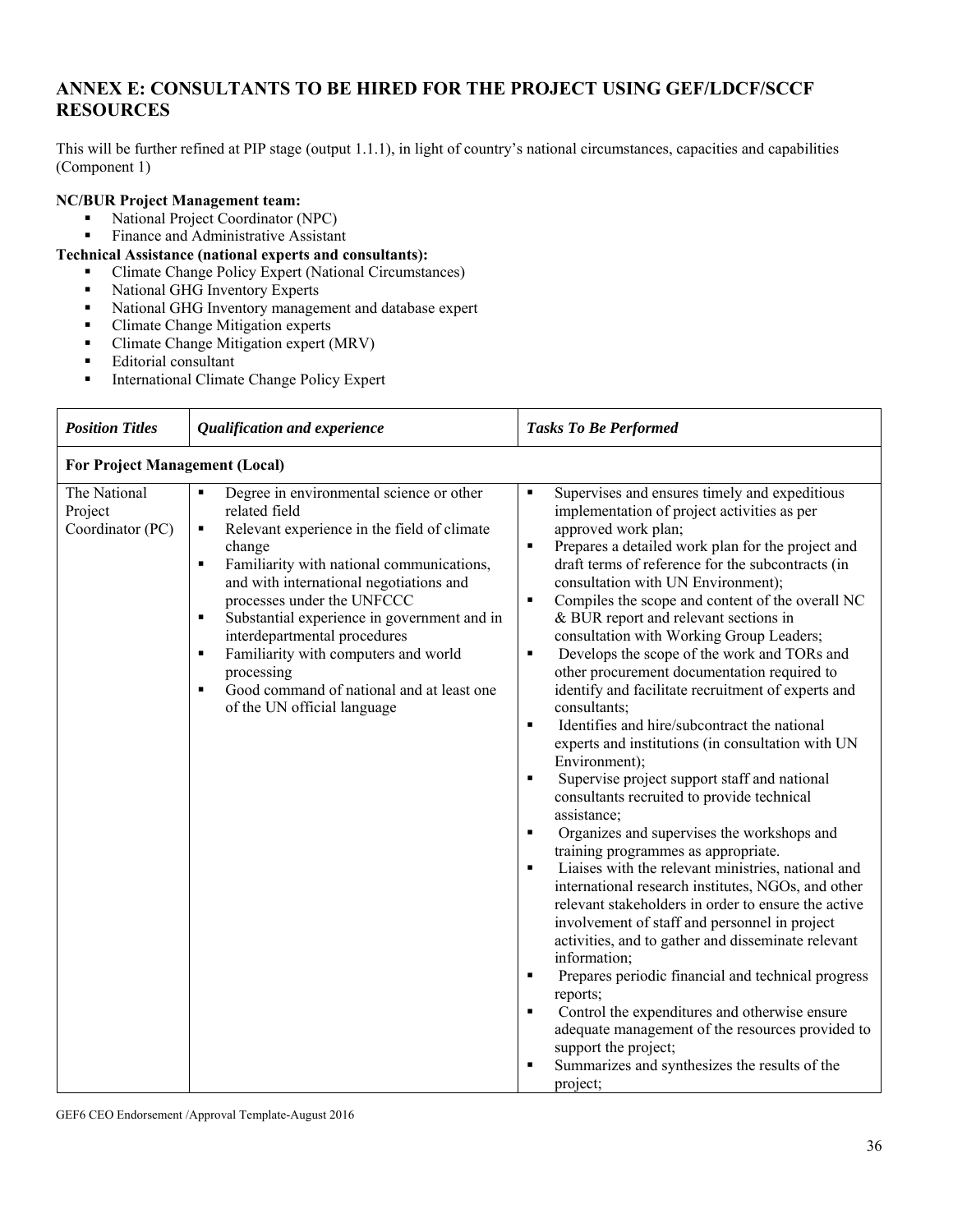| <b>Position Titles</b>                     | Qualification and experience                                                                                                                                                                                                                                                                                                                 | <b>Tasks To Be Performed</b>                                                                                                                                                                                                                                                                                                                                                                                                                                                                                                                                                                                                                                                                                                                                                                                                                                                                                                                                                                                                                                                                                                                                                                                                       |
|--------------------------------------------|----------------------------------------------------------------------------------------------------------------------------------------------------------------------------------------------------------------------------------------------------------------------------------------------------------------------------------------------|------------------------------------------------------------------------------------------------------------------------------------------------------------------------------------------------------------------------------------------------------------------------------------------------------------------------------------------------------------------------------------------------------------------------------------------------------------------------------------------------------------------------------------------------------------------------------------------------------------------------------------------------------------------------------------------------------------------------------------------------------------------------------------------------------------------------------------------------------------------------------------------------------------------------------------------------------------------------------------------------------------------------------------------------------------------------------------------------------------------------------------------------------------------------------------------------------------------------------------|
|                                            |                                                                                                                                                                                                                                                                                                                                              | Facilitates and supervises the use of up-to-date<br>٠<br>methodologies and approaches described within<br>this document;<br>Ensures that approaches used for compiling,<br>٠<br>archiving, updating, and managing the<br>assessments under the NC & BUR are consistent<br>with the project document;<br>Identifies and ensures synergy of NC & BUR<br>٠<br>activities with other relevant on-going/new<br>projects.<br>Initiates and mobilizes resources for the<br>implementation of NC &BUR follow-up activities<br>focused on sustaining the capacity development<br>across relevant climate change areas;<br>Summarize the results of the project and finalizes<br>٠<br>the NC &BUR of (Name of Country) along with<br>the government personnel and national experts;<br>Ensures that the NC &BUR process is in the line<br>٠<br>with guidance provided by the COP of the<br>UNFCCC and contributes to the improvement of<br>the UNFCCC reporting process;<br>Collaborates with all relevant stakeholders and the<br>٠<br>Project Steering Committee and other partners to<br>ensure their involvement in the NC & BUR<br>process.<br>Ensure gender mainstreaming within the project<br>٠<br>consistent with COP 18 decisions  |
| Finance and<br>Administrative<br>Assistant | A university degree in finance or accounting<br>٠<br>A minimum of 3 years of relevant experience<br>٠<br>in a field related to climate change.<br>Work experience with international<br>٠<br>organizations<br>Knowledge of computers and world<br>٠<br>processing<br>He/ she must have worked on a climate<br>٠<br>change related activities | Assist PC in overall project management and<br>٠<br>provide general administrative support to ensure<br>the smooth running of the project management<br>unit<br>Manage office work, to schedule meetings and<br>٠<br>maintain contacts with all institutions/experts<br>involved;<br>Organize workshops, working group meetings,<br>п<br>stakeholder consultations, etc.<br>Maintain the project's files<br>п<br>Act on telephone inquiries, fax, post and e-mail<br>п<br>transmissions, and co-ordinate appointments;<br>Arrange duty travel and provide all the logistic<br>٠<br>support for the coming missions/visitors;<br>Perform any other administrative duties as<br>٠<br>requested by the PC;<br>Assist PC in all financial matters related to the<br>٠<br>Project development;<br>Ensure that financial requirements of UN<br>٠<br>Environment and the national legislation, where<br>relevant, are adhered to;<br>Draft quarterly cash flow projections based on the<br>п<br>agreed project work plan;<br>Prepare the project's Financial Reports to UN<br>٠<br>Environment;<br>Maintain the payments supporting documentation<br>٠<br>in impeccable order;<br>Perform any other financial duties as requested by<br>٠ |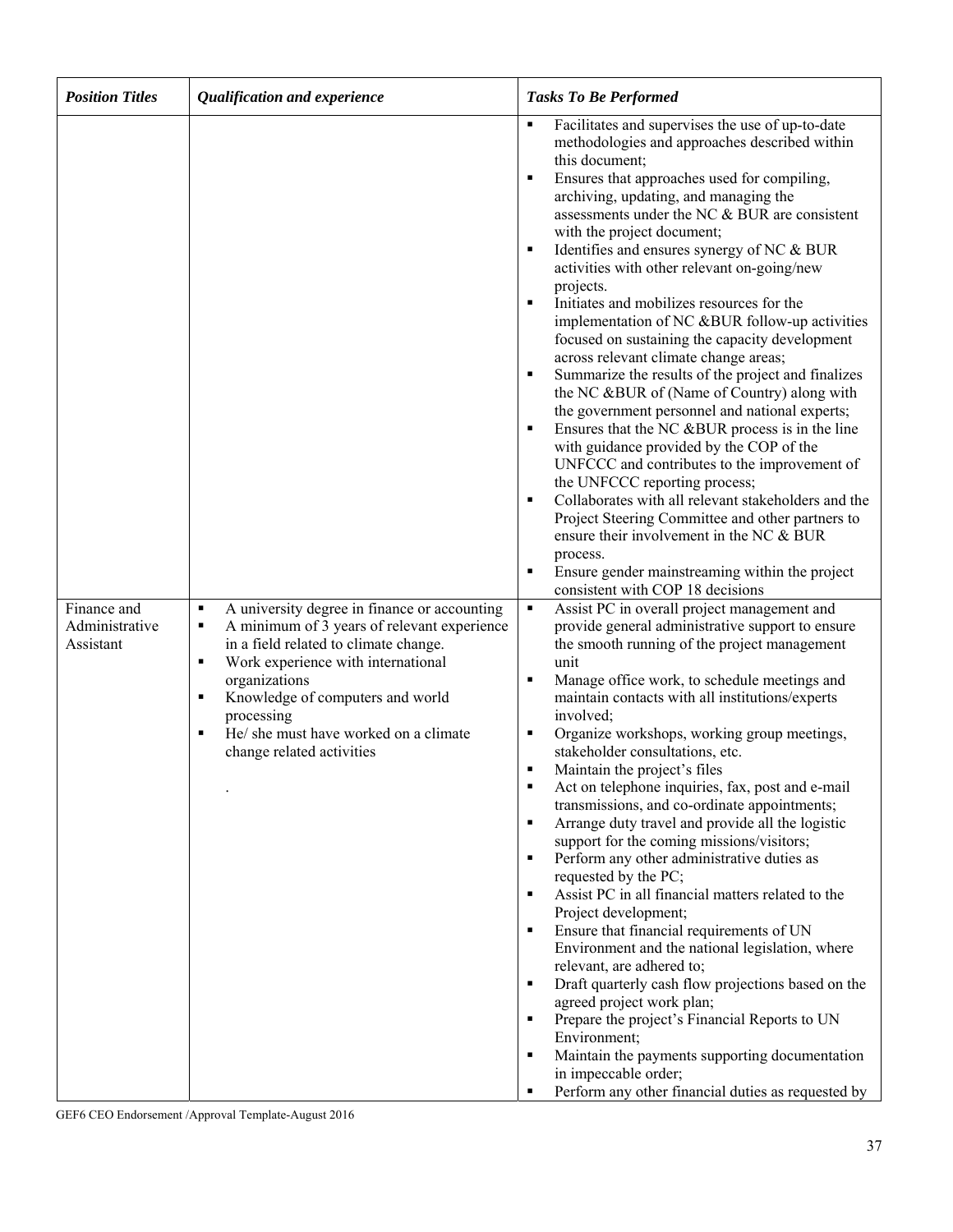| <b>Position Titles</b>                                         | Qualification and experience                                                                                                                                                                                                                                                                                                                                                                                                                                                                                                                                                                                                                                                                                                                                                                                                                                                                                                                                                                                             | <b>Tasks To Be Performed</b>                                                                                                                                                                                                                                                                                                                                                                                                                                                                                                                                                                                                                                                                                                                                                                                                                                                                                                                                                                                                                                                                                                                                                                                                                                                                                                                                                                                                                                                              |
|----------------------------------------------------------------|--------------------------------------------------------------------------------------------------------------------------------------------------------------------------------------------------------------------------------------------------------------------------------------------------------------------------------------------------------------------------------------------------------------------------------------------------------------------------------------------------------------------------------------------------------------------------------------------------------------------------------------------------------------------------------------------------------------------------------------------------------------------------------------------------------------------------------------------------------------------------------------------------------------------------------------------------------------------------------------------------------------------------|-------------------------------------------------------------------------------------------------------------------------------------------------------------------------------------------------------------------------------------------------------------------------------------------------------------------------------------------------------------------------------------------------------------------------------------------------------------------------------------------------------------------------------------------------------------------------------------------------------------------------------------------------------------------------------------------------------------------------------------------------------------------------------------------------------------------------------------------------------------------------------------------------------------------------------------------------------------------------------------------------------------------------------------------------------------------------------------------------------------------------------------------------------------------------------------------------------------------------------------------------------------------------------------------------------------------------------------------------------------------------------------------------------------------------------------------------------------------------------------------|
|                                                                |                                                                                                                                                                                                                                                                                                                                                                                                                                                                                                                                                                                                                                                                                                                                                                                                                                                                                                                                                                                                                          | the PC;                                                                                                                                                                                                                                                                                                                                                                                                                                                                                                                                                                                                                                                                                                                                                                                                                                                                                                                                                                                                                                                                                                                                                                                                                                                                                                                                                                                                                                                                                   |
| <b>For Technical Assistance (Local)</b>                        |                                                                                                                                                                                                                                                                                                                                                                                                                                                                                                                                                                                                                                                                                                                                                                                                                                                                                                                                                                                                                          |                                                                                                                                                                                                                                                                                                                                                                                                                                                                                                                                                                                                                                                                                                                                                                                                                                                                                                                                                                                                                                                                                                                                                                                                                                                                                                                                                                                                                                                                                           |
| Climate Change<br>Policy Expert<br>(National<br>Circumstances) | Advanced degree and experience in climate<br>٠<br>change, natural resources, livelihoods and/or<br>environment with proven qualifications in<br>climate change issues                                                                                                                                                                                                                                                                                                                                                                                                                                                                                                                                                                                                                                                                                                                                                                                                                                                    | Collect and analyze of information related to<br>٠<br>national circumstances<br>Analyses (Name of country) specific needs and<br>٠<br>concerns arising from the adverse effects of<br>climate change in the context of national<br>development objectives, priorities and<br>circumstances.<br>Collects information and description of<br>п<br>institutional arrangements relevant to the<br>preparation of the national communications and<br>biennial update reports on a continuous basis, and<br>description of level of support received to enable<br>the preparation of the NC &BUR.                                                                                                                                                                                                                                                                                                                                                                                                                                                                                                                                                                                                                                                                                                                                                                                                                                                                                                |
| National GHG<br><b>Inventory Experts</b>                       | i. A degree in environmental science or energy<br>related or statistics or any other relevant in<br>related fields.<br>ii. At least 10 years' experience and expertise in<br>conducting GHG Inventories for National<br>Communications and related activities;<br>iii.He/She must have a thorough knowledge and<br>hands-on experience with the following:<br>Guidelines for the preparation of National<br>a.<br>Communications from Parties not included<br>in Annex I to the Convention adopted by<br>Conference of Parties<br>Revised 1996 IPCC and 2006 IPCC<br>$\mathbf{b}$ .<br>guidelines for GHG inventories and the<br>2000 Good Practice Guidance and the 2003<br>Good Practice Guidance on Land Use,<br>Land-Use Change and Forestry (GPG for<br>LULUCF)<br>IPCC Greenhouse Gas Inventory software<br>c.<br>User manual for the Guidelines on the<br>d.<br>preparation of National Communication<br>from Non-Annex Parties.<br>IT literate and good knowledge in GIS and<br>e.<br>Numerical analysis scheme. | Collect and analyze activity data up to year<br>$\blacksquare$<br>2014/2015 and others gaps as per Revised 1996<br>IPCC Guidelines, GPG (2000) and GPG for<br>LULUCF (2003).<br>Coordinate activities with key partners for specific<br>٠<br>sectors (Agriculture, LULUCF, Energy, waste)<br>Coordinate the necessary activities for the update<br>٠<br>of National Emission Factors for key source<br>categories updated (Methane from enteric<br>fermentation and Nitrous Oxide from agricultural<br>soils with grazing animals).<br>Prepare Worksheets, summary tables, uncertainty<br>٠<br>management for GHG inventories<br>Prepare the inventory report containing the<br>٠<br>description of the contribution of different sectors<br>to GHG emissions, procedures and arrangements<br>for collection and activation of data and role of<br>institutions involved in the preparation of the<br>GHG inventory.<br>Prepare updated summary information tables of<br>٠<br>previous inventories.<br>Provide an overall technical review of the draft<br>٠<br>chapter on inventories to be used in the NC<br>&BUR.<br>Together with other project staff, identify specific<br>٠<br>training needs for government and non-<br>governmental agencies and provide<br>recommendations for training and capacity<br>development.<br>Collaborate with the GHG Inventory and database<br>п<br>expert in supporting the process of establishment<br>of the National Inventory Management System |
| GHG inventory                                                  | At least 3 years' experience in the<br>٠                                                                                                                                                                                                                                                                                                                                                                                                                                                                                                                                                                                                                                                                                                                                                                                                                                                                                                                                                                                 | Collaborate with the GHG Inventory experts in<br>٠                                                                                                                                                                                                                                                                                                                                                                                                                                                                                                                                                                                                                                                                                                                                                                                                                                                                                                                                                                                                                                                                                                                                                                                                                                                                                                                                                                                                                                        |
| management and                                                 | development of database and software                                                                                                                                                                                                                                                                                                                                                                                                                                                                                                                                                                                                                                                                                                                                                                                                                                                                                                                                                                                     | establishing and supporting the National Inventory                                                                                                                                                                                                                                                                                                                                                                                                                                                                                                                                                                                                                                                                                                                                                                                                                                                                                                                                                                                                                                                                                                                                                                                                                                                                                                                                                                                                                                        |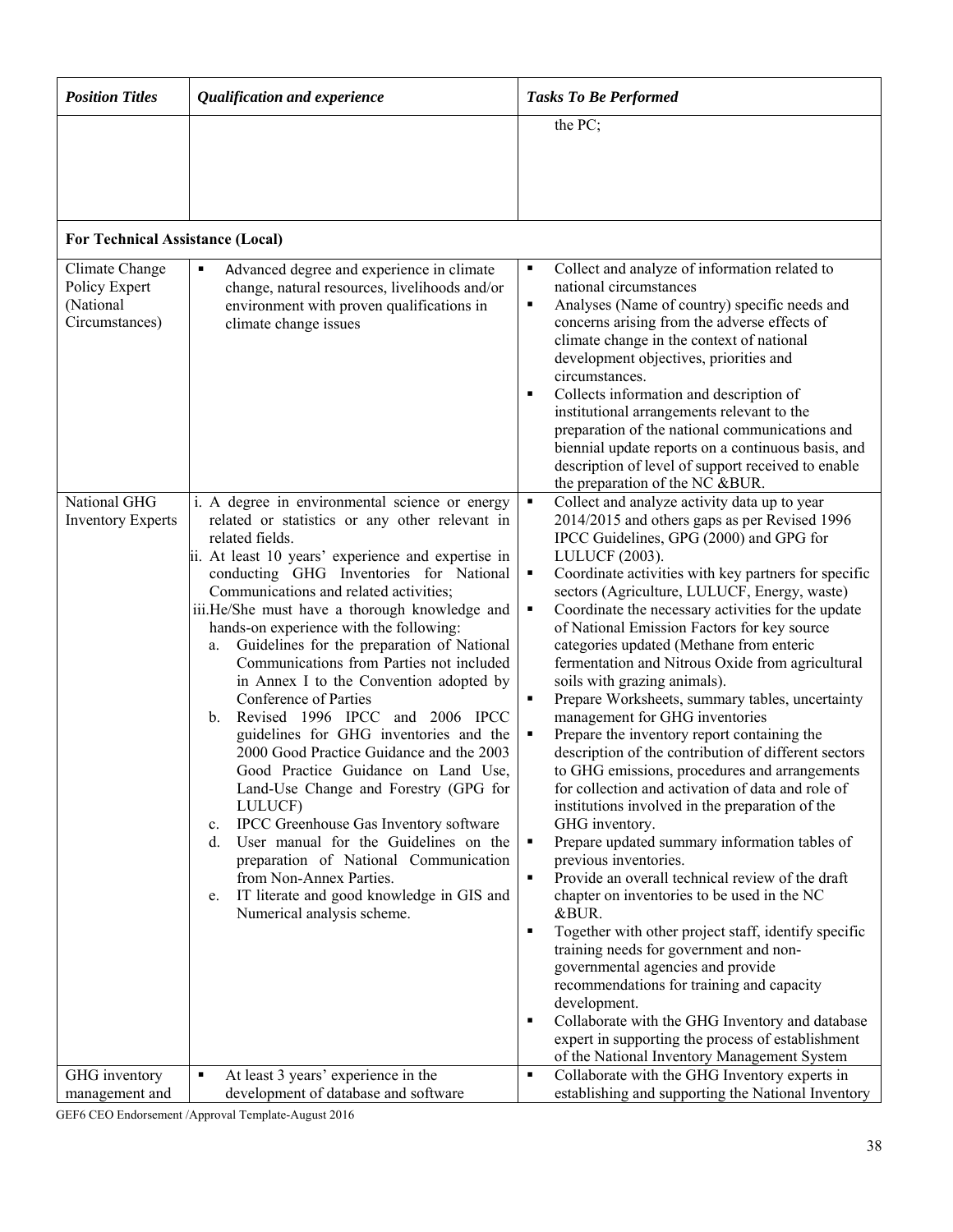| <b>Position Titles</b>                       | Qualification and experience                                                                                                                                                                                                                                                                                                                                                                                                                                                                                                                                                                                                                                                                                                                                                                                                                                | <b>Tasks To Be Performed</b>                                                                                                                                                                                                                                                                                                                                                                                                                                                                                                                                                                                                                                                                                                                                                                                                                                                                                                                                                                                                                                                                                                                                                                                                                                                                                                                                                                                                                                                                                                                                                 |
|----------------------------------------------|-------------------------------------------------------------------------------------------------------------------------------------------------------------------------------------------------------------------------------------------------------------------------------------------------------------------------------------------------------------------------------------------------------------------------------------------------------------------------------------------------------------------------------------------------------------------------------------------------------------------------------------------------------------------------------------------------------------------------------------------------------------------------------------------------------------------------------------------------------------|------------------------------------------------------------------------------------------------------------------------------------------------------------------------------------------------------------------------------------------------------------------------------------------------------------------------------------------------------------------------------------------------------------------------------------------------------------------------------------------------------------------------------------------------------------------------------------------------------------------------------------------------------------------------------------------------------------------------------------------------------------------------------------------------------------------------------------------------------------------------------------------------------------------------------------------------------------------------------------------------------------------------------------------------------------------------------------------------------------------------------------------------------------------------------------------------------------------------------------------------------------------------------------------------------------------------------------------------------------------------------------------------------------------------------------------------------------------------------------------------------------------------------------------------------------------------------|
| database expert                              | development<br>Knowledge and experience in the<br>٠<br>development of GHG inventory using<br>approved IPCC guidelines and<br>methodologies<br>Competencies: - Proven ability to collect,<br>п<br>verify and analyses information and to<br>present work of a high quality degree of<br>accuracy and technical quality                                                                                                                                                                                                                                                                                                                                                                                                                                                                                                                                       | Management System.<br>Upload relevant information into national GHG<br>п<br>inventory database.<br>Collaborate in the training of individual experts<br>п<br>and institutions to ensure sustainability of the<br>National Inventory System                                                                                                                                                                                                                                                                                                                                                                                                                                                                                                                                                                                                                                                                                                                                                                                                                                                                                                                                                                                                                                                                                                                                                                                                                                                                                                                                   |
| Climate Change<br>Mitigation experts         | i. Have at least a Post Graduate University<br>degree in environment management or Energy<br>or any other relevant fields.<br>ii. At least five years of experience in dealing<br>with issues pertaining to GHEG mitigation<br>assessment and scenarios analysis;<br>iii. Ability to conduct training in mitigation<br>assessment or on themes related to mitigation.<br>Proof thereof shall be provided in the proposal;<br>iv. Hershel must have a thorough knowledge and<br>hands-on experience on the following:<br>Guidelines for the preparation of<br>National Communications from Non-<br>Annex I Parties;<br>IPCC Mitigation software to develop<br>$\bullet$<br>scenarios;<br>IPCC methodology and tools;<br>$\bullet$<br>User manual for the Guidelines on the<br>$\bullet$<br>preparation of National Communication<br>from Non-Annex I Parties | Collect and analyze relevant information regarding<br>Е<br>the GHG mitigation actions or groups of actions<br>being developed in (Name of the country).<br>Prepare a report on the mitigation actions to<br>٠<br>provide a description in tabular format that<br>includes name, nature of the action, coverage,<br>quantitative goals, progress indicators, associated<br>methodologies and assumptions, objectives, steps<br>taken or envisaged to achieve the action, progress<br>of implementation and results achieved.<br>Collect data on participation in international<br>٠<br>carbon market mechanisms and prepare a report<br>containing the collected information<br>Prepare a report containing a description of the<br>п<br>national arrangements to enable the<br>implementation of NAMAs, including the<br>establishment of a National Registry.<br>Provide technical support for the establishment of<br>Е<br>a National Registry of NAMAs and the process of<br>defining appropriate national arrangements needed<br>to support the NAMAs process.<br>Provide technical support for training and<br>Е<br>awareness raising activities relevant to national<br>economic sectors with mitigation potential for<br>designation as NAMAs within the framework of<br>the UNFCCC.<br>Provide technical support to the process of<br>г<br>identification of NAMAs development potential in<br>the different socio-economic sectors, at various<br>administrative levels and also identify the different<br>types of financing and co-financing framework<br>needed. |
| Climate change<br>policy expert              | Advanced degree and experience in climate<br>٠<br>change, natural resources, livelihoods and/or<br>environment with proven qualifications in<br>adaptation issues<br>п                                                                                                                                                                                                                                                                                                                                                                                                                                                                                                                                                                                                                                                                                      | Conduct a study of financial, technological and<br>٠<br>capacity needs and constraints of institutions<br>responsible for activities related to climate change<br>through the collection, synthesis and analysis of<br>existing information, individual interviews or<br>group discussions, site visits, among others.                                                                                                                                                                                                                                                                                                                                                                                                                                                                                                                                                                                                                                                                                                                                                                                                                                                                                                                                                                                                                                                                                                                                                                                                                                                       |
| Climate Change<br>Mitigation expert<br>(MRV) | Technical experience working in the<br>$\blacksquare$<br>Climate Change and Climate Mitigation field<br>Strong familiarity with the climate change<br>٠<br>mitigation issues in target location with<br>proven networks within the government,<br>private sector and civil societies<br>Technical experience in climate science and<br>٠                                                                                                                                                                                                                                                                                                                                                                                                                                                                                                                    | Conduct a study for the identification and<br>٠<br>assessment of the different options and<br>possibilities for a domestic MRV system in<br>accordance with guidelines to be developed by the<br>UNFCCC, taking into consideration national<br>circumstances and capabilities, as well as well as<br>the nature of different GHG mitigation actions.                                                                                                                                                                                                                                                                                                                                                                                                                                                                                                                                                                                                                                                                                                                                                                                                                                                                                                                                                                                                                                                                                                                                                                                                                         |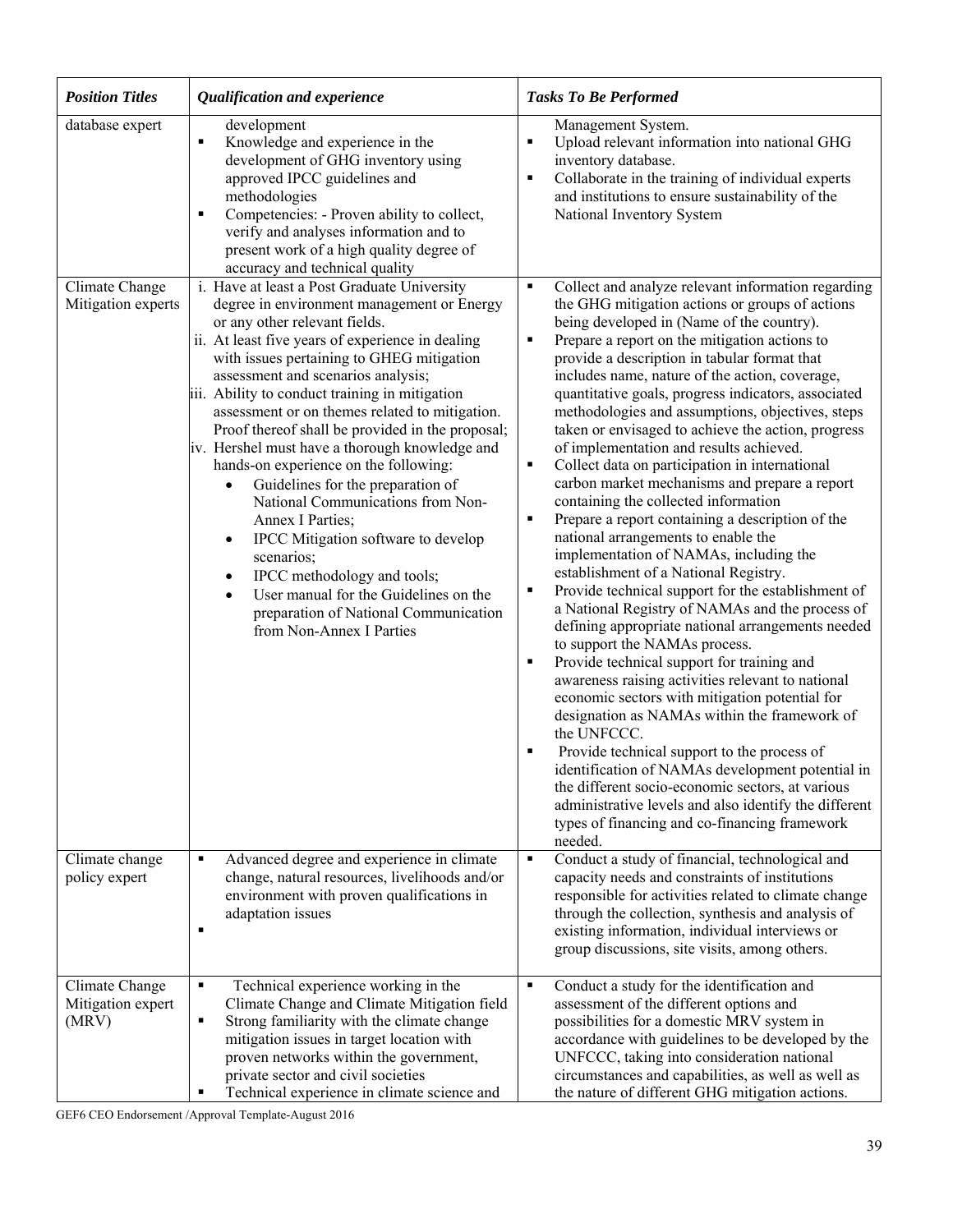| Assist the process of developing national<br>impact assessment; low carbon growth/green<br>$\blacksquare$<br>growth, carbon markets and finance,<br>institutional arrangements and framework for<br>mitigation strategies and options, energy<br>domestic MRV.<br>efficiency, renewable energy, sustainable<br>Prepare a report describing the progress of<br>$\blacksquare$<br>transport, technology transfer, green<br>implementation of such institutional arrangements<br>infrastructure or other climate change<br>and framework.<br>mitigation<br>Experience working across different sectors<br>٠<br>Experience working with government<br>٠<br>stakeholders in national and/or regional<br>policy development and implementation in<br>climate change activities<br>Advanced degree and experience in climate<br>٠<br>change, natural resources, livelihoods and/or<br>environment with proven qualifications in<br>adaptation issues<br>Editorial<br>A post-graduate university degree in<br>Compile, consolidate, harmonize information from<br>$\blacksquare$<br>environmental science, economics, management,<br>different consultants and experts, and elaborate the<br>consultant<br>international relations, law, public policy or other<br>NC &BUR report in accordance with the<br>relevant social science or related discipline.<br>guidelines annexed to Decision 2/CP.17<br>At least five (5) years' experience working in<br>related field which includes research and drafting<br>and analyzing policies.<br><b>For Technical Assistance (International)</b><br>Provide recommendation and guide the execution<br>International<br>A minimum of 3 years' professional<br>٠<br>$\blacksquare$<br>experience in global climate change issues<br>of NC &BUR activities related to NAMAs and<br>Climate Change<br>Policy Expert<br>(see below);<br>MRV, including the NAMAs registry, and the<br>Advanced degree in a relevant discipline<br>institutional arrangements for MRV and NAMAs.<br>٠<br>(e.g. environmental or climate change-related<br>$\blacksquare$<br>Revision of the mitigation analysis, including the<br>studies in public policy, economics, science,<br>baseline and mitigation scenarios until 2050 for<br>international cooperation/international<br>abatement of GHG emissions.<br>development, engineering, or a related field); | <b>Position Titles</b> | Qualification and experience | <b>Tasks To Be Performed</b> |
|-----------------------------------------------------------------------------------------------------------------------------------------------------------------------------------------------------------------------------------------------------------------------------------------------------------------------------------------------------------------------------------------------------------------------------------------------------------------------------------------------------------------------------------------------------------------------------------------------------------------------------------------------------------------------------------------------------------------------------------------------------------------------------------------------------------------------------------------------------------------------------------------------------------------------------------------------------------------------------------------------------------------------------------------------------------------------------------------------------------------------------------------------------------------------------------------------------------------------------------------------------------------------------------------------------------------------------------------------------------------------------------------------------------------------------------------------------------------------------------------------------------------------------------------------------------------------------------------------------------------------------------------------------------------------------------------------------------------------------------------------------------------------------------------------------------------------------------------------------------------------------------------------------------------------------------------------------------------------------------------------------------------------------------------------------------------------------------------------------------------------------------------------------------------------------------------------------------------------------------------------------------------------------------------------------------------------------------------------------------------------------|------------------------|------------------------------|------------------------------|
|                                                                                                                                                                                                                                                                                                                                                                                                                                                                                                                                                                                                                                                                                                                                                                                                                                                                                                                                                                                                                                                                                                                                                                                                                                                                                                                                                                                                                                                                                                                                                                                                                                                                                                                                                                                                                                                                                                                                                                                                                                                                                                                                                                                                                                                                                                                                                                             |                        |                              |                              |
|                                                                                                                                                                                                                                                                                                                                                                                                                                                                                                                                                                                                                                                                                                                                                                                                                                                                                                                                                                                                                                                                                                                                                                                                                                                                                                                                                                                                                                                                                                                                                                                                                                                                                                                                                                                                                                                                                                                                                                                                                                                                                                                                                                                                                                                                                                                                                                             |                        |                              |                              |
|                                                                                                                                                                                                                                                                                                                                                                                                                                                                                                                                                                                                                                                                                                                                                                                                                                                                                                                                                                                                                                                                                                                                                                                                                                                                                                                                                                                                                                                                                                                                                                                                                                                                                                                                                                                                                                                                                                                                                                                                                                                                                                                                                                                                                                                                                                                                                                             |                        |                              |                              |
| Justification for travel, if any:                                                                                                                                                                                                                                                                                                                                                                                                                                                                                                                                                                                                                                                                                                                                                                                                                                                                                                                                                                                                                                                                                                                                                                                                                                                                                                                                                                                                                                                                                                                                                                                                                                                                                                                                                                                                                                                                                                                                                                                                                                                                                                                                                                                                                                                                                                                                           |                        |                              |                              |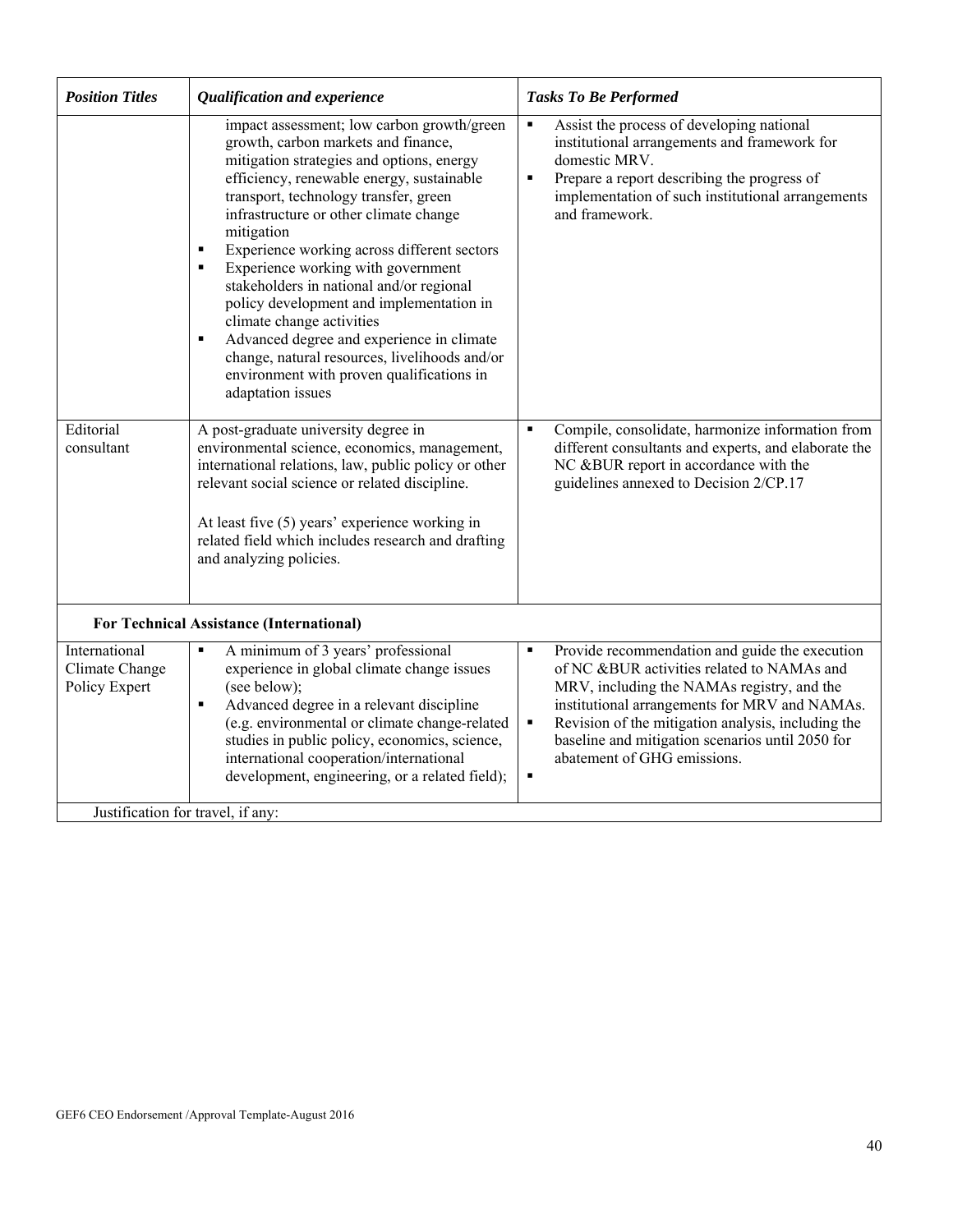# **ANNEX F-1: GEF GRANT IN UMOJA CODES**

| <b>CODES</b> | <b>UMOJA BUDGET LINES</b>                                                                                                                                                                                               | <b>GEF</b> budget |
|--------------|-------------------------------------------------------------------------------------------------------------------------------------------------------------------------------------------------------------------------|-------------------|
| 1161         | <b>Staff and Other Personnel</b><br>(Includes consultants and experts hired by EAs to prepare<br>different outputs under the BUR & NC projects, salaries for<br>EA personnel, and the UN Environment execution support) | 12,261,000.00     |
| 1561         | <b>Travel</b>                                                                                                                                                                                                           | 178,400.00        |
| 2161         | <b>Contractual Services</b><br>(Includes costs of conducting project inception workshops;<br>NC and BUR capacity building workshops for national experts<br>& final validation workshops)                               | 500,000.00        |
| 4161         | <b>Supplies Commodities and Materials</b>                                                                                                                                                                               | 0                 |
| 4261         | <b>Equipment, Vehicles and Furniture</b>                                                                                                                                                                                | 356,800.00        |
| 5161         | <b>General Operating and other direct Costs</b><br>M&E & Audit costs                                                                                                                                                    | 650,000.00        |
|              | <b>Total</b>                                                                                                                                                                                                            | 13,946,200.00     |

Note:

The budget figures provided in Annex F-1 have been derived from indicative totals per component as shown in Annex F-3. Budget allocation in UMOJA will be updated as and when countries submit approved PIPs that reflect their national capacity needs (component 1).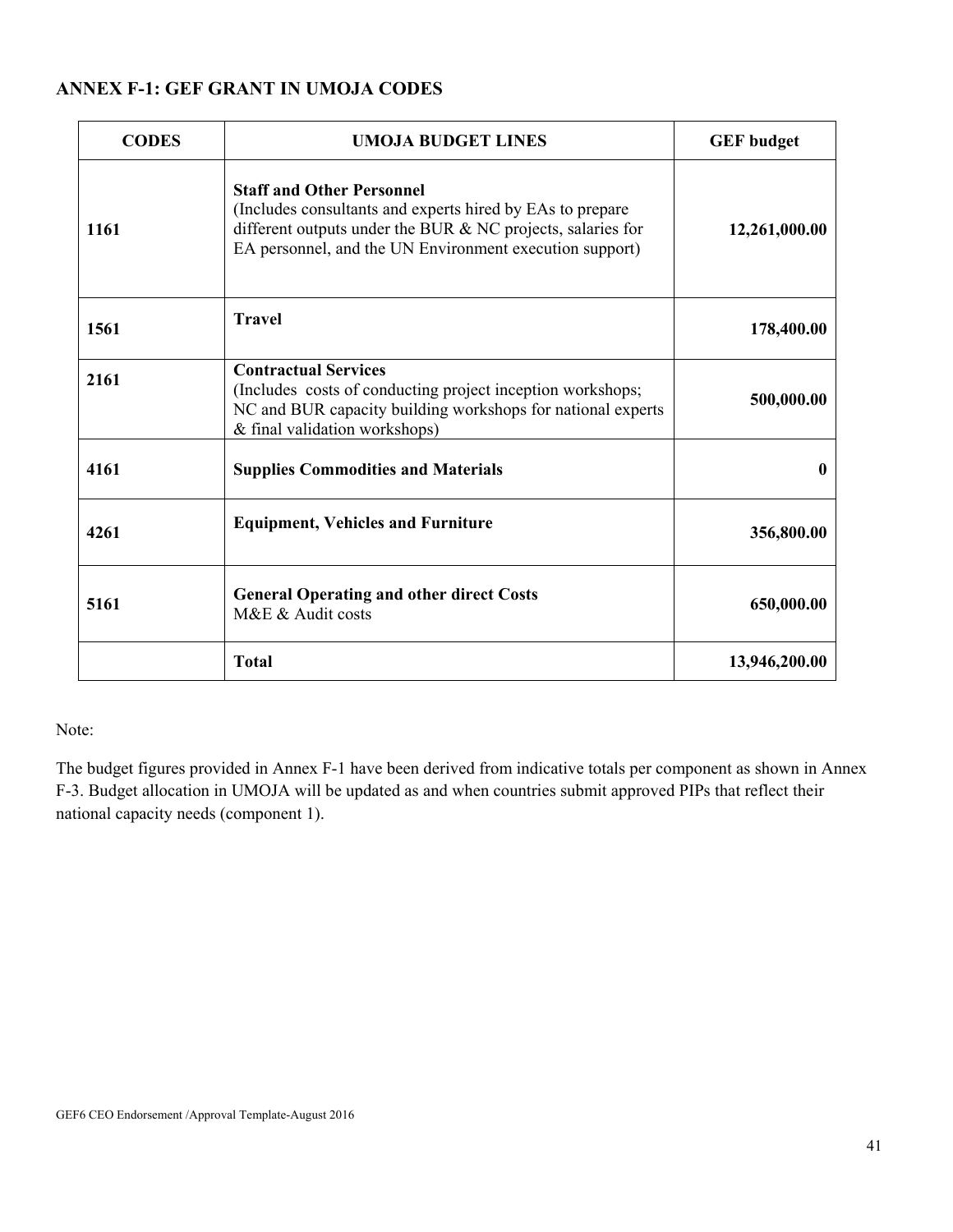| N0.            | Country                  | <b>PROJECT</b> | PIP - COMPONENT 1 | <b>COMPONENT 2</b> | <b>COMPONENT 3</b> | <b>GEF TOTAL COST</b> |
|----------------|--------------------------|----------------|-------------------|--------------------|--------------------|-----------------------|
|                |                          |                |                   |                    |                    |                       |
| $\overline{1}$ | Antigua and Barbuda      | NC4            | 20,000            | 470,000            | 10,000             | 500,000               |
| $\overline{2}$ | Bahamas                  | TNC/BUR1       | 20,000            | 822,000            | 10,000             | 852,000               |
|                | Burundi                  | BUR1           | 10,000            | 337,000            | 5,000              | 352,000               |
| $\overline{4}$ | Chad                     | BUR1           | 10,000            | 337,000            | 5,000              | 352,000               |
| 5              | Cameroon                 | TNC/BUR1       | 20,000            | 822,000            | 10,000             | 852,000               |
| 6              | Central African Republic | BUR1           | 10,000            | 337,000            | 5,000              | 352,000               |
| $\overline{7}$ | Congo                    | <b>BUR1</b>    | 10,000            | 337,000            | 5,000              | 352,000               |
| $\overline{8}$ | D R Congo                | NC4            | 20,000            | 470,000            | 10,000             | 500,000               |
| 9              | Djibouti                 | BUR1           | 10,000            | 337,000            | 5,000              | 352,000               |
| 10             | Iraq                     | SNC/BUR1       | 20,000            | 822,000            | 10,000             | 852,000               |
| 11             | Kyrgyzstan               | NC4/BUR1       | 20,000            | 822,000            | 10,000             | 852,000               |
| 12             | Maldives                 | <b>TNC</b>     | 20,000            | 470,000            | 10,000             | 500,000               |
| 13             | Mauritania               | BUR2           | 10,000            | 337,000            | 5,000              | 352,000               |
| 14             | Nauru                    | BUR1           | 10,000            | 337,000            | 5,000              | 352,000               |
| 15             | Nepal                    | BUR1           | 10,000            | 337,000            | 5,000              | 352,000               |
| 16             | Niger                    | <b>BUR1</b>    | 10,000            | 337,000            | 5,000              | 352,000               |

# **ANNEX F – 2** GEF BUDGET (US\$) BREAKDOWN PER COUNTRY/COMPONENT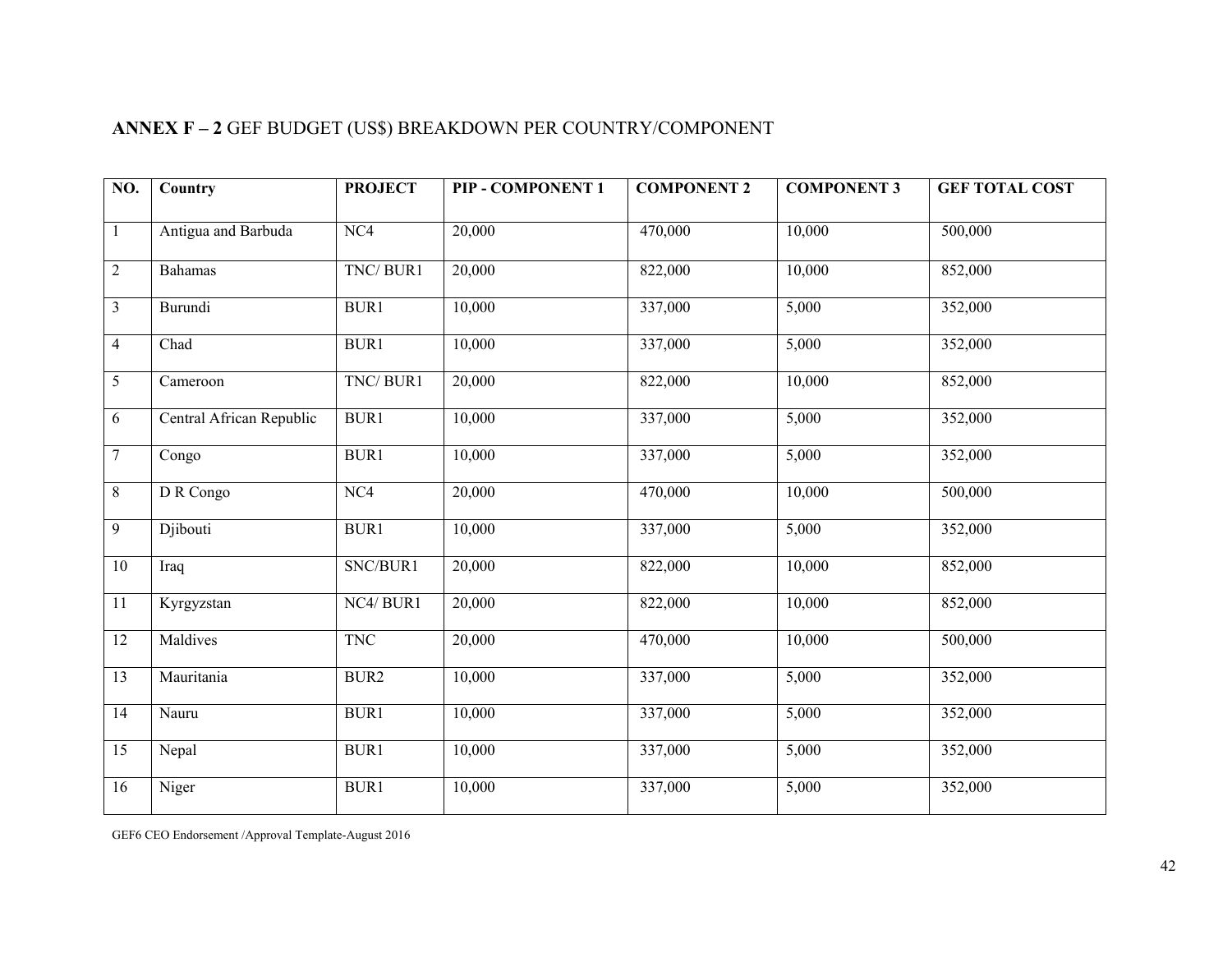| NO. | Country                   | <b>PROJECT</b> | PIP - COMPONENT 1 | <b>COMPONENT 2</b> | <b>COMPONENT 3</b> | <b>GEF TOTAL COST</b> |
|-----|---------------------------|----------------|-------------------|--------------------|--------------------|-----------------------|
|     |                           |                |                   |                    |                    |                       |
| 17  | Pakistan                  | <b>BUR1</b>    | 10,000            | 337,000            | 5,000              | 352,000               |
| 18  | Saudi Arabia              | NC4            | 20,000            | 470,000            | 10,000             | 500,000               |
| 19  | St. Kitts & Nevis         | <b>BUR1</b>    | 10,000            | 337,000            | 5,000              | 352,000               |
| 20  | Swaziland                 | NC4/BUR1       | 20,000            | 822,000            | 10,000             | 852,000               |
| 21  | Tanzania                  | BUR1           | 10,000            | 337,000            | 5,000              | 352,000               |
| 22  | Turkmenistan              | NC4/BUR1       | 20,000            | 822,000            | 10,000             | 852,000               |
| 23  | Uganda                    | <b>TNC</b>     | 20,000            | 470,000            | 10,000             | 500,000               |
| 24  | Uzbekistan                | NC4/BUR1       | 20,000            | 822,000            | 10,000             | 852,000               |
| 25  | Zimbabwe                  | NC4/BUR1       | 20,000            | 822,000            | 10,000             | 852,000               |
|     | <b>Total Cost</b>         |                | 380,000           | 12,970,000         | 190,000            | 13,540,000            |
|     | Project Execution Support |                | 80,200            | 284,000            | 42,000             | 406,200               |
|     | <b>TOTAL GEF FUNDING</b>  |                | 460,200           | 13,254,000         | 232,000            | 13,946,200            |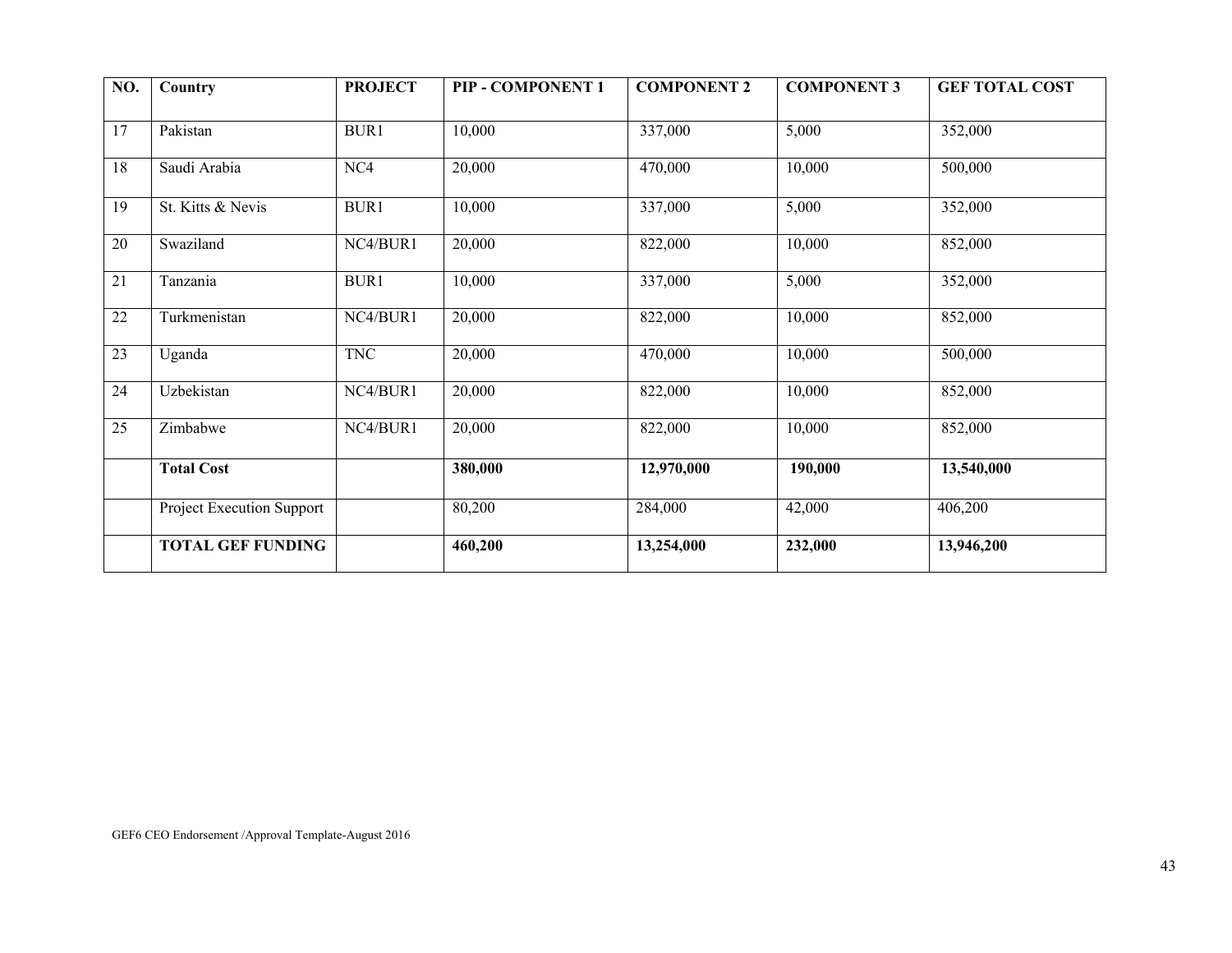# **ANNEX F-3 INDICATIVE ANNUAL GEF BUDGET (US\$)**

| PROJECT COMPONENT                                                                                                                                                                                                                                                      | Yr. 2017                 | Yr. 2018                 | Yr. 2019                 | Yr. 2020       | Yr. 2021       | <b>TOTAL</b>           |
|------------------------------------------------------------------------------------------------------------------------------------------------------------------------------------------------------------------------------------------------------------------------|--------------------------|--------------------------|--------------------------|----------------|----------------|------------------------|
| <b>PROJECT COMPONENT 1: Preparation of Project Implementation Plans</b><br>(PIPs) for National Communications and Biennial Update Reports                                                                                                                              |                          |                          |                          |                |                |                        |
| Project Implementation Plans for NC and BUR including stocktaking,<br>institutional arrangements, stakeholders plans, work plans and budget are<br>completed                                                                                                           | 380,000                  | $\sim$                   | $\sim$                   |                |                | 380,000                |
| <b>COMPONENT 1 sub-totals</b>                                                                                                                                                                                                                                          | 380,000                  | $\overline{\phantom{a}}$ | $\overline{\phantom{a}}$ | $\blacksquare$ | $\blacksquare$ | 380,000                |
| <b>PROJECT COMPONENT 2: Preparation of National Communications and</b><br><b>Biennial Update Reports</b>                                                                                                                                                               |                          |                          |                          |                |                |                        |
| 13 NCs Inception Workshops                                                                                                                                                                                                                                             | 52,000                   |                          |                          |                |                | 52,000                 |
| Preparation of NC components; supporting group trainings, meetings, national<br>workshops, and/or engagement of experts (national, regional and/or international)<br>to prepare various NC components, in line with the Revised Guidelines for NCs<br>adopted at COP 8 |                          | 1,500,000                | 1,520,000                | 1,530,000      |                | 4,550,000              |
| Independent Annual Audits and a final audit within 2 months of project<br>completion                                                                                                                                                                                   | $\overline{\phantom{a}}$ | 30,000                   | 30,000                   | 30,000         | 40,000         | 130,000                |
| Project Management Cost (PMC) <sup>12</sup>                                                                                                                                                                                                                            |                          | 420,000                  | 420,000                  | 420,000        | 140,000        | $\overline{1,}400,000$ |
| Monitoring & Evaluation                                                                                                                                                                                                                                                | $\overline{\phantom{a}}$ | $\overline{\phantom{a}}$ | $\blacksquare$           | $\blacksquare$ | 250,000        | 250,000                |
| <b>Output 2.1.1</b>                                                                                                                                                                                                                                                    | 52,000                   | 1,950,000                | 1,970,000                | 1,980,000      | 430,000        | 6,382,000              |

<sup>&</sup>lt;sup>12</sup> PMC calculated as per the GEF operational procedures for the Expedited Financing of NCs from non-Annex I Parties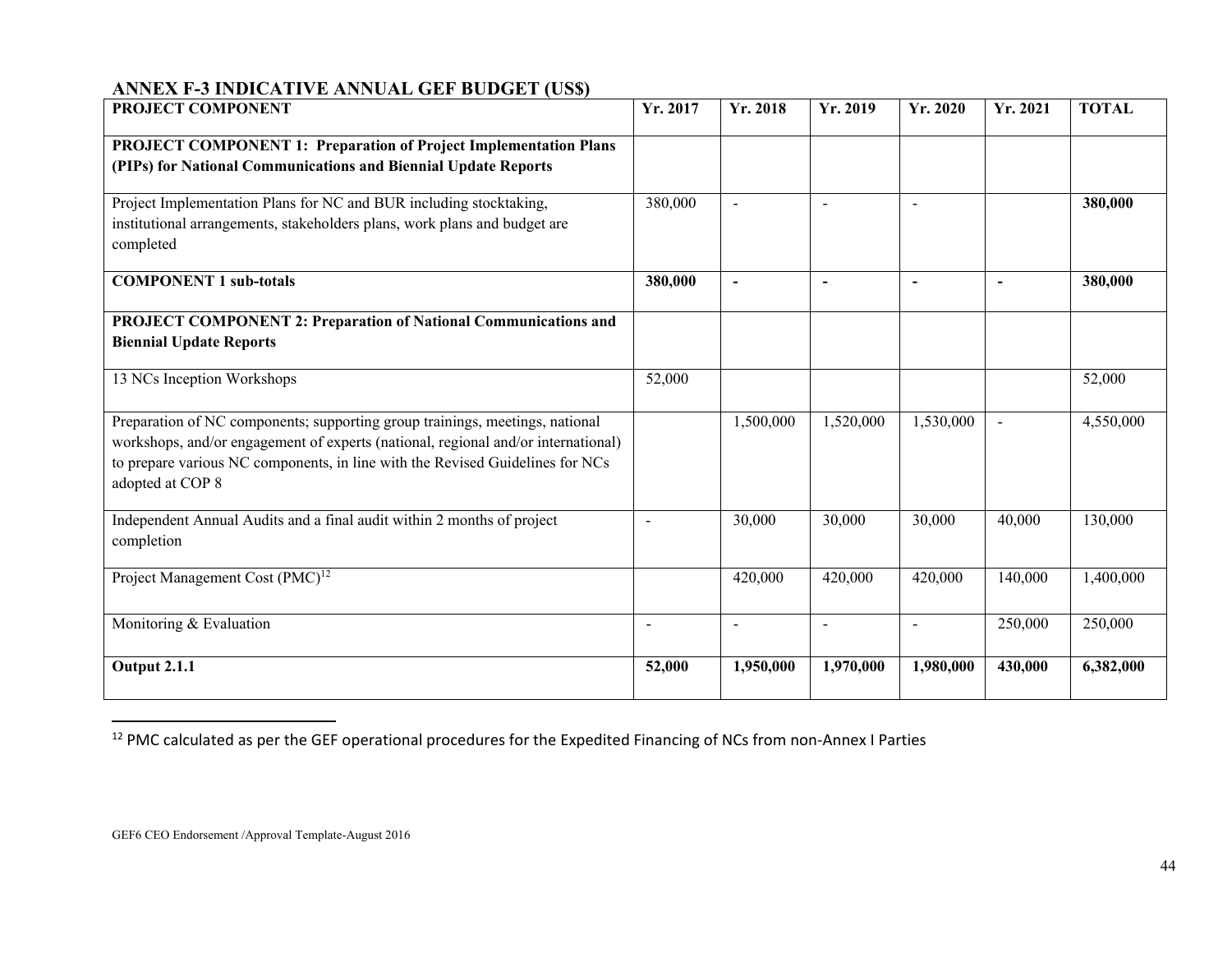| PROJECT COMPONENT                                                                                                                                                                                                                                               | Yr. 2017                 | Yr. 2018                 | Yr. 2019                 | Yr. 2020       | Yr. 2021       | <b>TOTAL</b> |
|-----------------------------------------------------------------------------------------------------------------------------------------------------------------------------------------------------------------------------------------------------------------|--------------------------|--------------------------|--------------------------|----------------|----------------|--------------|
| <b>BUR</b> Inception Workshops                                                                                                                                                                                                                                  | 48,000                   | $\overline{a}$           | $\blacksquare$           | $\blacksquare$ |                | 48,000       |
| Preparation of BUR components; supporting group trainings, meetings, national<br>workshops, and/or engagement of experts (national, regional and/or international)<br>to prepare various BUR components consistent with the BUR guidelines adopted<br>at COP 17 |                          | 2,900,000                | 2,986,000                |                |                | 5,886,000    |
| Annual independent Audits and a final audit within 2 months of project<br>completion                                                                                                                                                                            | L,                       | 30,000                   | 30,000                   | 30,000         |                | 90,000       |
| Project Management Cost (PMC) <sup>13</sup>                                                                                                                                                                                                                     |                          | 150,000                  | 150,000                  | 84,000         |                | 384,000      |
| Monitoring & Evaluation                                                                                                                                                                                                                                         | $\overline{\phantom{a}}$ | $\overline{\phantom{a}}$ | $\overline{\phantom{a}}$ | 180,000        |                | 180,000      |
| <b>Output 2.1.2</b>                                                                                                                                                                                                                                             | 48,000                   | 3,080,000                | 3,166,000                | 294,000        | $\blacksquare$ | 6,588,000    |
| <b>COMPONENT 2 Sub Totals</b>                                                                                                                                                                                                                                   | 100,000                  | 5,030,000                | 5,136,000                | 2,274,000      | 430,000        | 12,970,000   |
| PROJECT COMPONENT 3: Stocktaking assessment and institutional<br>arrangements for preparation of subsequent NCs and BURs                                                                                                                                        |                          |                          |                          |                |                |              |
| Output 3.1.1 Stocktaking assessment and institutional arrangements for<br>preparation of subsequent NCs and BURs are completed                                                                                                                                  |                          |                          |                          |                | 190,000        | 190,000      |
| <b>COMPONENT 3 BUDGET</b>                                                                                                                                                                                                                                       | $\overline{a}$           | $\overline{\phantom{a}}$ | $\blacksquare$           | $\blacksquare$ | 190,000        | 190,000      |
| <b>COMPONENTS SUB-TOTALS</b>                                                                                                                                                                                                                                    | 480,000                  | 5,030,000                | 5,136,000                | 2,274,000      | 620,000        | 13,540,000   |
| Project Execution Technical Support Cost                                                                                                                                                                                                                        | 35,000                   | 115,000                  | 115,000                  | 106,200        | 35,000         | 406,200      |

<sup>&</sup>lt;sup>13</sup> PMC calculated as per the GEF policy guidelines for the financing of BURs for non-Annex I Parties (Not more than US\$ 32,000/country/project)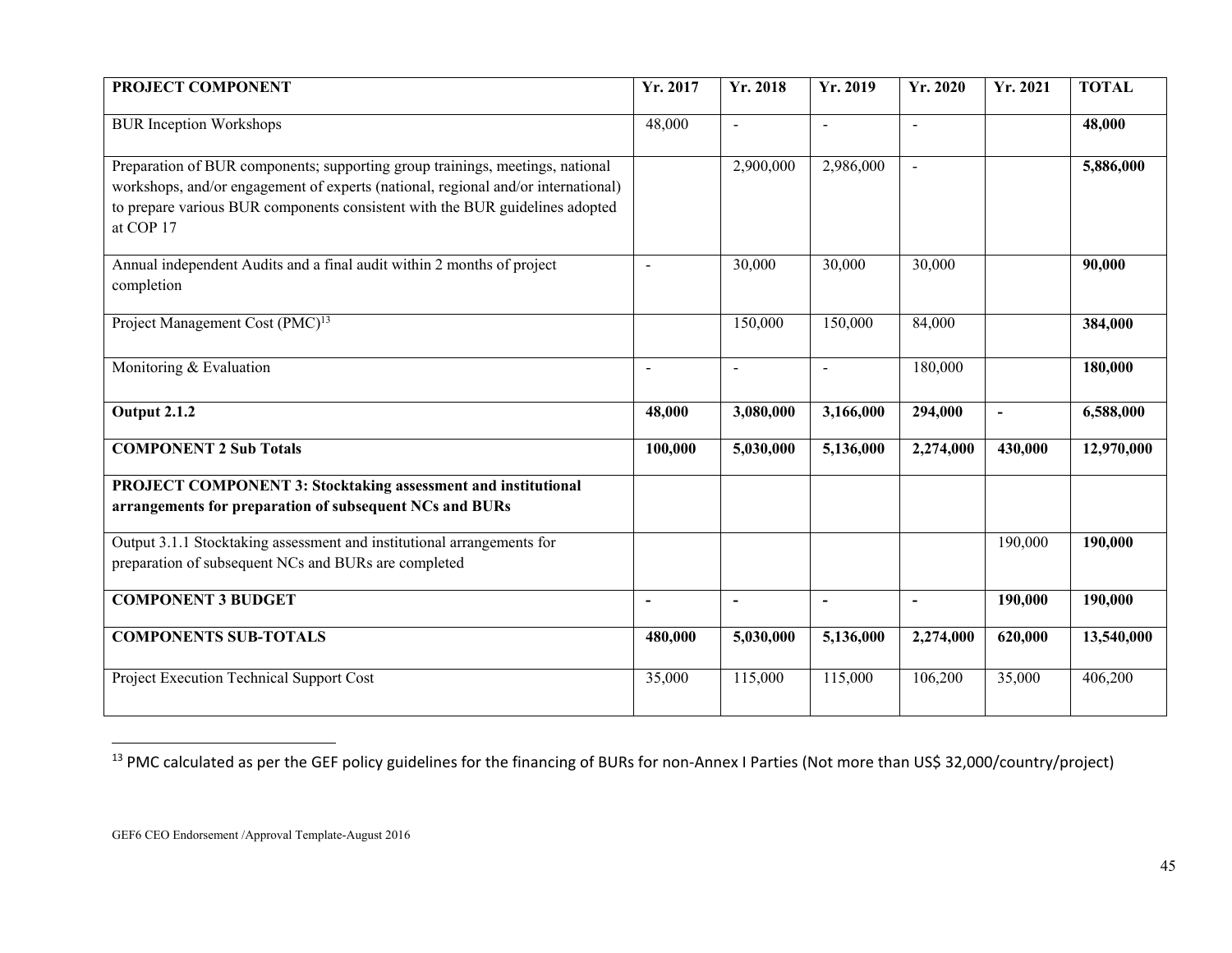| <b>PROJECT COMPONENT</b> | Yr. 2017 | Yr. 2018<br>$\mathbf{V}\mathbf{r}$ | $\ldots$ 2019<br>$\mathbf{v}$ . | 2020<br>$\mathbf{v}$ | Yr. 2021 | <b>TOTAL</b> |
|--------------------------|----------|------------------------------------|---------------------------------|----------------------|----------|--------------|
| <b>GEF PROJECT COST</b>  | 515,000  | 5,145,000                          | 5,251,000<br>ل گەل              | 2,380,200            | 655,000  | 13,946,200   |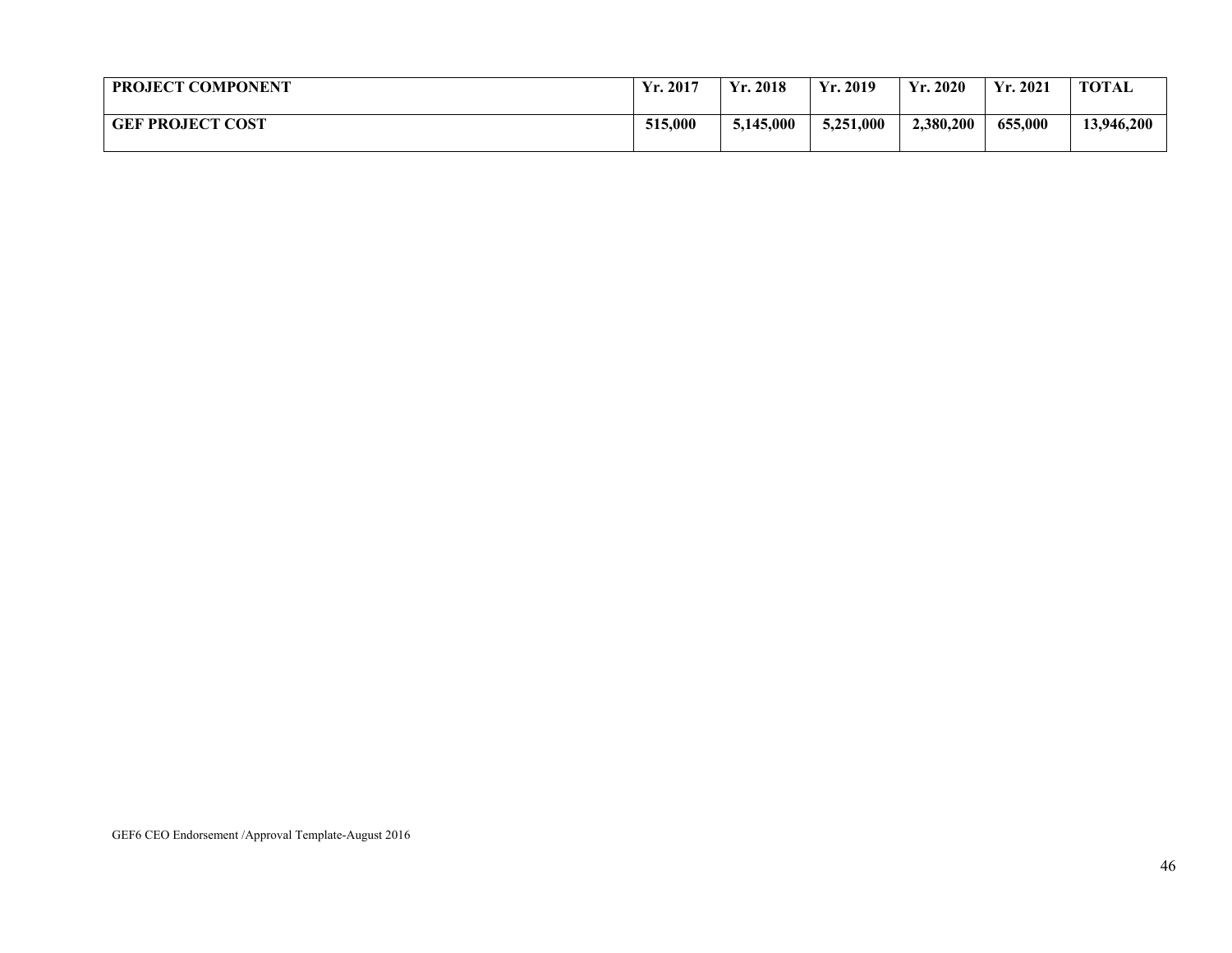| Type of M&E<br>activity                                      | <b>Responsible Parties</b>                                                                                                                                                           | <b>Budget from</b><br><b>GEF</b> | <b>Budget co-</b><br>finance | <b>Time Frame</b>                                                                                          |
|--------------------------------------------------------------|--------------------------------------------------------------------------------------------------------------------------------------------------------------------------------------|----------------------------------|------------------------------|------------------------------------------------------------------------------------------------------------|
| Project Inception<br>Workshop (PIW)                          | National Project Management Unit,<br>Technical Expert Groups and UN<br>Environment Task Manager to raise<br>awareness, build stakeholder<br>engagement and detailed work<br>planning | 100,000                          | 65,000                       | Within 2 months of<br>project start-up                                                                     |
| Project Inception<br>Report                                  | Project coordinator & UN<br><b>Environment Task Manager</b>                                                                                                                          |                                  |                              | Latest, 1 month after<br>project Inception<br>Workshop                                                     |
| Technical<br>progress reports &<br>expenditure<br>statements | National Project Management Unit<br>Task Manager, Funds Management<br>Officer                                                                                                        |                                  |                              | Every quarter and at<br>the end of the project<br>implementation                                           |
| Project<br>Monitoring                                        | UN Environment Task Manager                                                                                                                                                          |                                  |                              |                                                                                                            |
| <b>Financial Audit</b>                                       | Independent Audit Entity, Executing<br>Agency, Task Manager                                                                                                                          | 220,000                          | 150,000                      | Annual, and within 2<br>months of the project<br>completion date                                           |
| Independent<br>Terminal<br>Evaluation                        | Independent evaluator(s)<br>National Project Management Unit<br>Task Manager, FMO<br>UN Environment Evaluation Office                                                                | 430,000                          |                              | Initiated no earlier<br>than six months prior<br>to the operational<br>completion of project<br>activities |
| <b>Total ME Plan</b><br><b>Budget</b>                        |                                                                                                                                                                                      | <b>US\$ 750,000</b>              | <b>US\$ 215,000</b>          |                                                                                                            |

# **ANNEX G: MONITORING AND EVALUATION BUDGET AND WORK PLAN**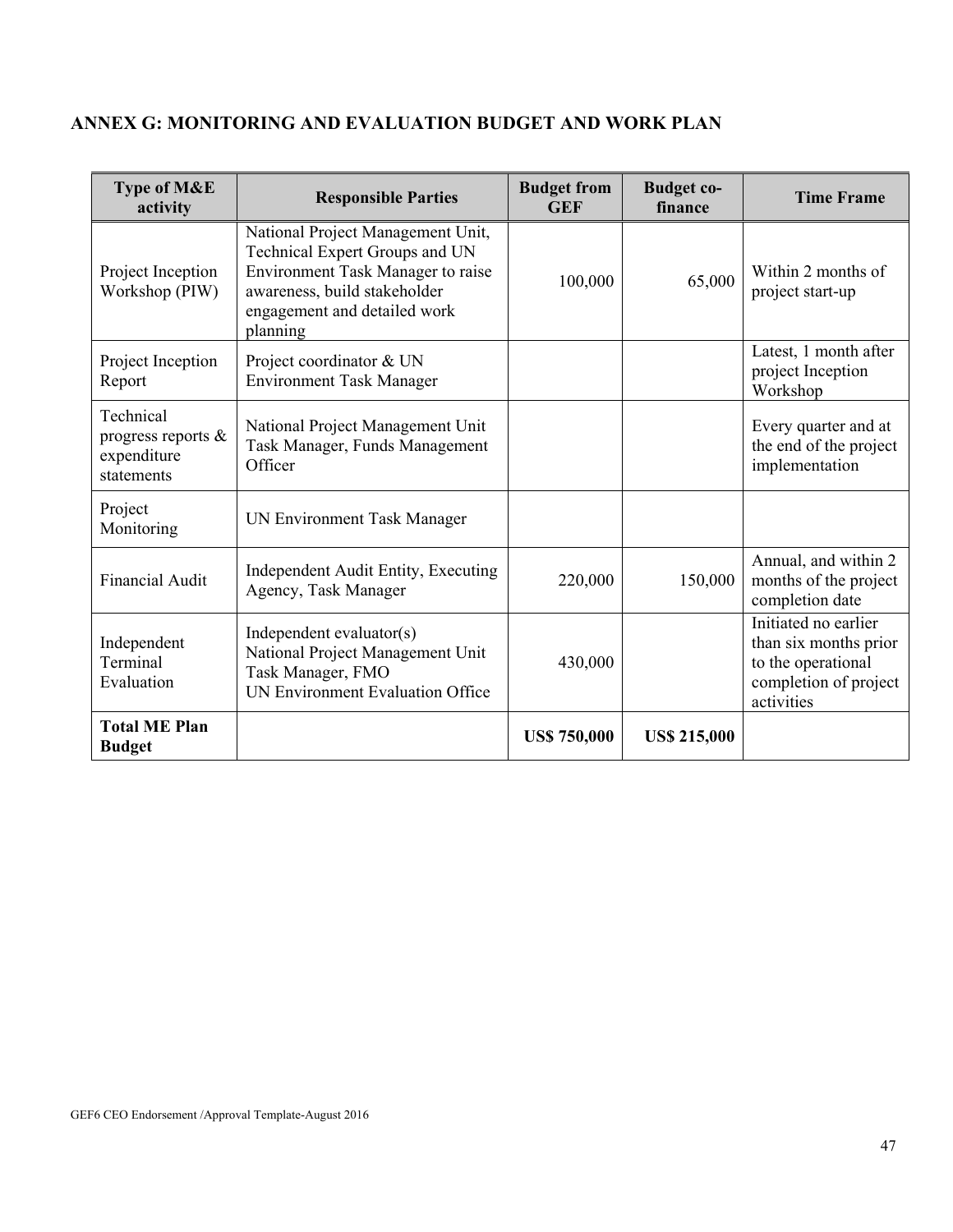# **ANNEX H: ADDITIONAL INFORMATION ON THE ROLE OF SELECTED EXECUTING AGENCIES IN COORDINATING CLIMATE CHANGE ACTIVITIES**

The project will be implemented by the Economy Division of the United Nations Environment and executed by 25 national governments. The signing of Project Cooperation Agreements (PCA) between UNEP and each of the 25 Executing Agencies will signify the commencement of projects in different Countries. After signing of the project agreements, UNEP will disburse funds from its Headquarters in Nairobi to each of the National Governments as: -

- direct cash transfers to 23 Countries where EAs provide their banking;
- sub-allotments to UNEP Regional Offices: Two Parties (Pakistan and Iraq), have requested to receive the project funds (sub-allotments) through the UNEP Regional Offices. The two parties have requested for UNEP's support to speed up administrative processes. This arrangement, will not in any way affect the involvement of the respective Ministries in project work. UNEP Regional Offices will act as the secretariat in the National Project Advisory Committees (NPAC) meetings Chaired by the Ministry of Climate Change (Pakistan) and the Ministry of Environment (Iraq) respectively. In such a case, the 2 projects will be considered as internally executed where the Regional Office takes the responsibility of reporting to the Economy Division.
- through UNDP Country Offices, subject to country preference.

Role of UNEP (Implementing Agency)

- a) Prepare a Project Cooperation Agreement (PCA)
- b) Perform the liaison function between the project and the GEF Secretariat;
- c) UNEP shall facilitate access to information, advisory services, technical and professional support available to UNEP and shall assist the Executing Agency to access the advisory services of other United Nations Organizations, whenever necessary.
- d) Review and clear manuscripts prepared by the Executing Agency before publication, and review and agree any publishing contracts.
- e) Ensure timely disbursement/sub-allotment to executing agency, based on agreed legal document and in accordance with UNEP and GEF fiduciary standards
- f) Follow-up with Executing agency for progress, equipment, financial and audit reports
- g) Provide consistent and regular oversight on project execution and conduct project supervisory missions as per Supervision Plans and in doing so ensures that all UNEP and GEF criteria, rules and regulations are adhered to by project partners;
- h) Technically assess and oversee quality of project outputs, products and deliverables including formal publications
- i) Provide on-objection to main TORs and subcontracts issued by the project, including selection of project manager or equivalent
- j) Attend and facilitate inception workshops, field visits where relevant, and selected steering committee meetings
- k) Asses project risks, and monitor and enforce a risk management plan
- l) Regularly monitor project progress and performance and rates progress towards meeting project objectives, project execution progress, quality of project monitoring and evaluation, and risk;
- m) Monitor reporting by project executing partners and provides prompt feedback on the contents of the report;
- n) Promptly informs management of any significant risks or project problems and takes action and follows up on decisions made;
- o) Apply adaptive management principles to the supervision of the project
- p) Review of reporting, checking for consistency between execution activities and expenditures, ensuring that it respects GEF rules,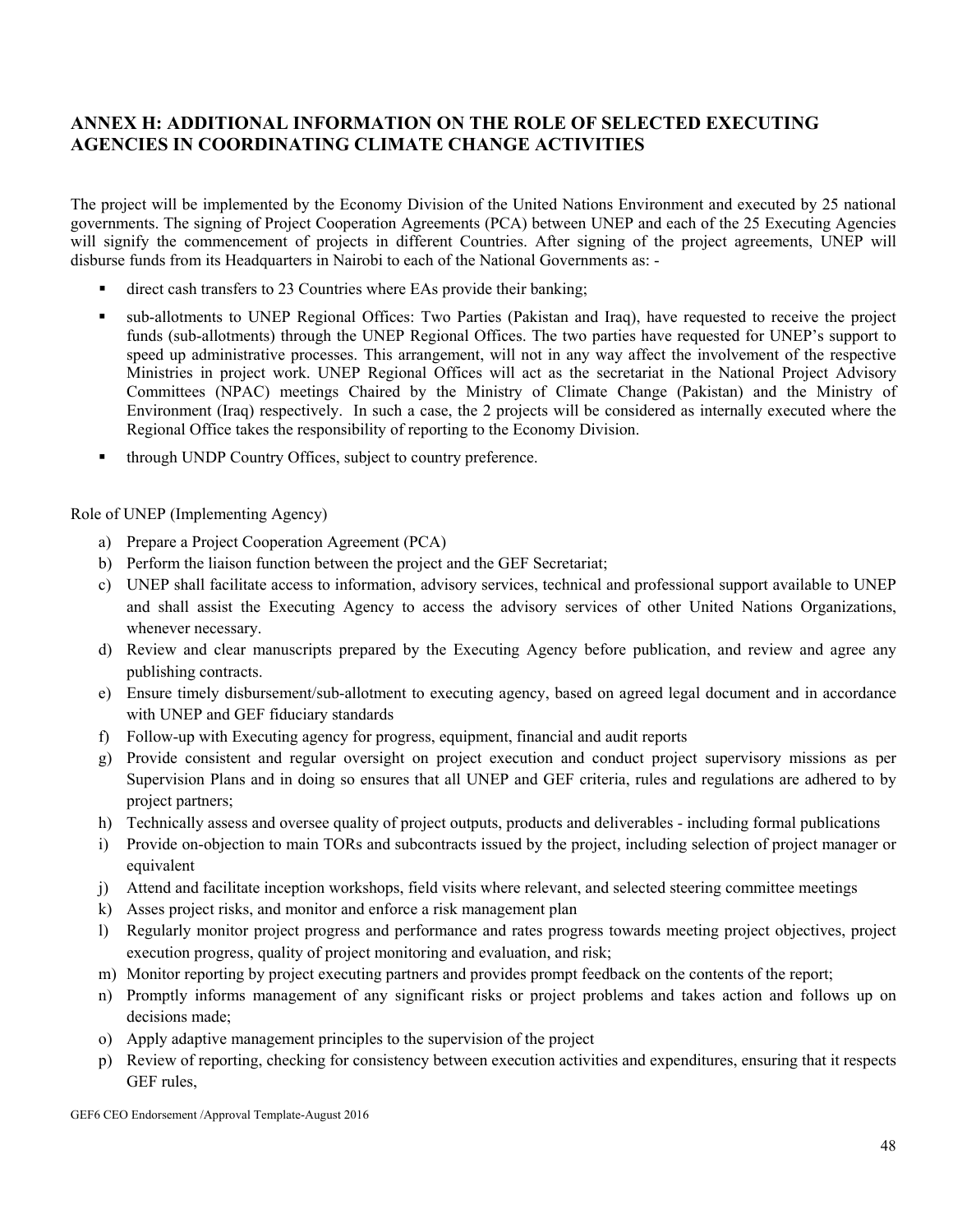- q) Clearance of cash requests, and authorization of disbursements once reporting found to be complete
- r) Approve budget revision, certify fund availability and transfer funds
- s) Ensure that GEF and UNEP quality standards are applied consistently to all projects, including branding and safeguards
- t) Certify project operational completion
- u) Link the project partners to any events organized by GEF and UNEP to disseminate information on project results and lessons

#### The Executing Agency shall:

- a) Utilize the funds and any supplies and equipment provided by UNEP in strict compliance with the project document.
- b) Ensure that the project meets its objectives and achieves expected outcomes;
- c) Ensure technical execution according to the execution plan laid out in the PIPs;
- d) Ensure technical quality of products, outputs and deliverables;
- e) Ensure compilation and submission of progress, financial and audit reporting to IA;
- f) Submit of budget revisions to IA for approval;
- g) Address and rectifying any issues or inconsistencies raised by the IA;
- h) Bring issues raised by or associated with clients to the IA for resolution;
- i) Facilitate Steering Committees and other oversight bodies of the project;
- j) Day to day oversight of project execution;
- k) Submit all technical reports and completion reports to IA (realized outputs, inventories, verification of co-finance, terminal reporting, etc.)
- l) Monitoring and evaluation of the project outputs and outcomes;
- m) Effective use of both international and national resources allocated to it;
- n) Timely availability of financing to support project execution;
- o) Proper coordination among all project stakeholders; in particular national parties;
- p) Timely submission of all project reports, including work plans and financial reports.
- q) Follow-up with, or progress, procurement, financial and audit reports;
- r) Keep accurate and up-to-date records and documents in respect of all expenditures incurred with the funds made available by UNEP to ensure that all expenditures are in conformity with the provisions of the project document. For each disbursement, proper supporting documentation shall be maintained, including original invoices, bills, and receipts pertinent to the transaction.
- s) Refrain from any conduct that would adversely reflect on the United Nations and shall not engage in any activity which is incompatible with the aims and objectives of the United Nations or the mandate of UNEP;

The following provides a short description of the EAs role in climate change

### **Country Appointed Executing Agency for NCs and/or BUR**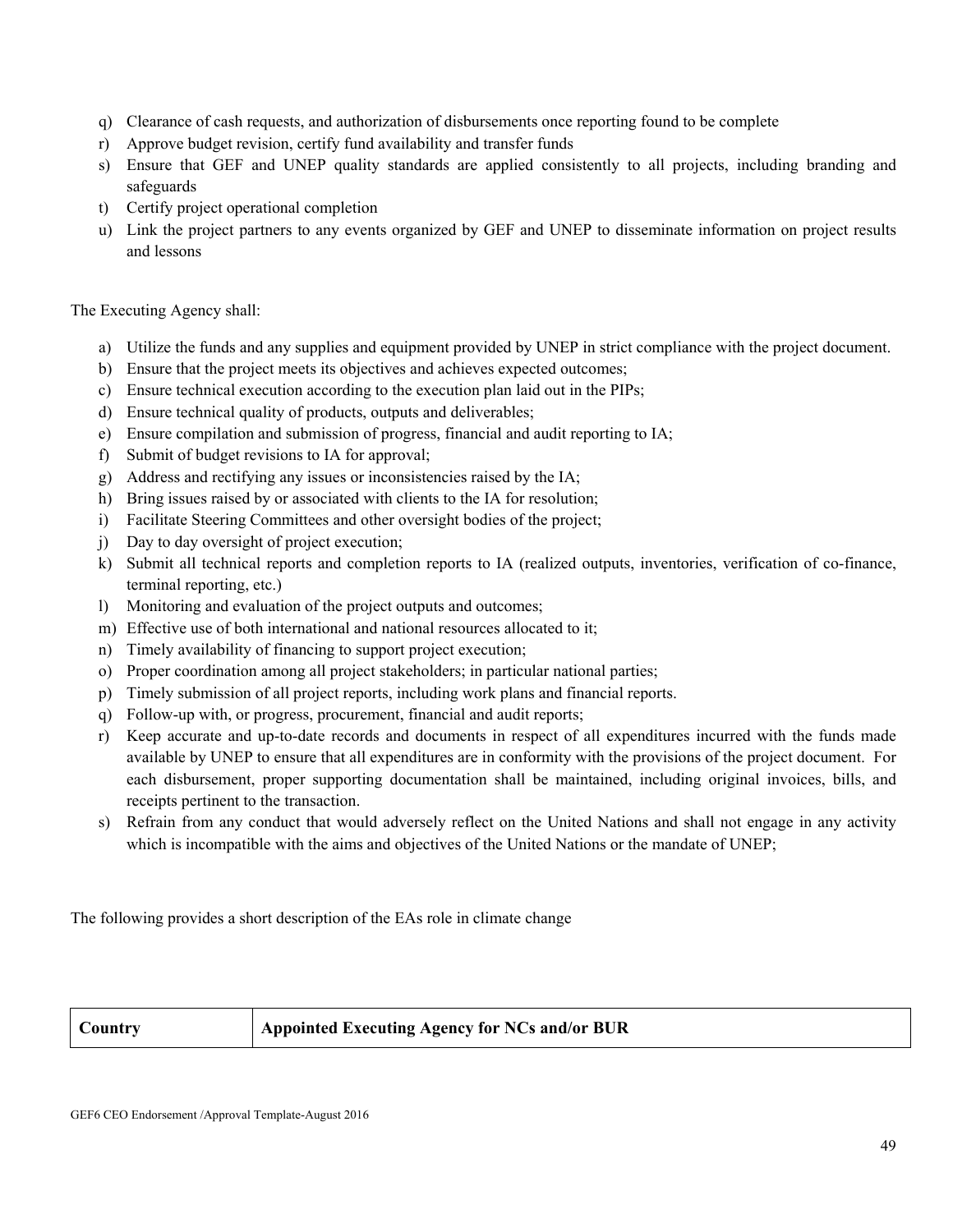| Country                   | <b>Appointed Executing Agency for NCs and/or BUR</b>                                                                                                                                                                                                                                                                                                                                                                                                                                                                                                                                                                                                                                                                                                                                                                                                            |
|---------------------------|-----------------------------------------------------------------------------------------------------------------------------------------------------------------------------------------------------------------------------------------------------------------------------------------------------------------------------------------------------------------------------------------------------------------------------------------------------------------------------------------------------------------------------------------------------------------------------------------------------------------------------------------------------------------------------------------------------------------------------------------------------------------------------------------------------------------------------------------------------------------|
| 1. Antigua and<br>Barbuda | Executing Agency: Department of Environment, Ministry of Health and the Environment<br>The Division works closely with other departments of Government, NGOs, and coordinates tasks<br>of the National Coordinating Mechanism (NCM) on Environmental Conventions, an entity that<br>reports to cabinet on implementation of all Multi-Lateral Environmental Agreements (MEAs),<br>including the UNFCCC, UN Convention on Biological Diversity (UNCBD), and the UN<br>Convention to Combat Desertification (UNCCD)                                                                                                                                                                                                                                                                                                                                               |
| Bahamas<br>2.             | Executing Agency: The Bahamas Environment, Science and Technology (BEST) Commission,<br>under the Ministry of Environment and Housing'<br>The Bahamas Environment, Science and Technology (BEST) Commission coordinates<br>national efforts to:<br>protect, conserve and responsibly manage the environmental resources of The Bahamas<br>develop national environmental strategies and related action plans;<br>identify suitable scientific and technological advances that can contribute to the<br>development of The Bahamas;<br>propose legislation to enforce the provisions of the national environmental plans and<br>policies;<br>identify and make application for technical assistance and financial grants to meet the<br>Bahamas' obligations under international conventions, treaties, protocols and agreements<br>relating to the environment. |
| Burundi<br>3.             | Executing Agency: Ministry of Water, the Environment, Land Management and Urban Planning<br>through the Burundian Office for the Protection of the Environment (OBPE)<br>The project will be executed by the OBPE, in collaboration with the Geographic Institute of<br>Burundi (IGEBU), the National Environment Commission, the Sectoral Group on Water,<br>Sanitation and the Environment (GSEAE), the National Water Partnership (PNE-Bu), and the<br>National Platform for Risk Prevention and Disaster Management                                                                                                                                                                                                                                                                                                                                         |
| Chad<br>4.                | Executing Agency: Ministry of Environment and Fisheries (MEF)<br>This project will be executed through the Climate Change Coordination Focal Point of the MEF.<br>Stakeholder involvement and political buy-in will be enhanced through the involvement of the re-<br>established inter-disciplinary and inter-sectoral National Climate Committee (NCC) under the<br>Minister's leadership. The committee has representatives from key government ministries,<br>research institutions, private sector and environmental NGO                                                                                                                                                                                                                                                                                                                                   |
| 5.<br>Cameroon            | Executing Agency: Ministry of Environment, Protection of Nature and Sustainable Development<br>MINEPDED is responsible for co-ordination of climate change activities and policies. A 2009<br>Presidential Decree established the National Climate Change Observatory (ONACC) under the<br>authority of MINEP (now under MINEPDED), with a broad mission, including: to establish<br>climate indicators; to monitor and forecast climate change and to provide climate information to<br>the government and to all sectors affected by climate change; to propose mitigation and<br>adaptation measures to the government; to serve as the instrument for co-operation with regional<br>and international initiatives; and to help other organizations build the capacity to collect climate<br>change-relevant information.                                    |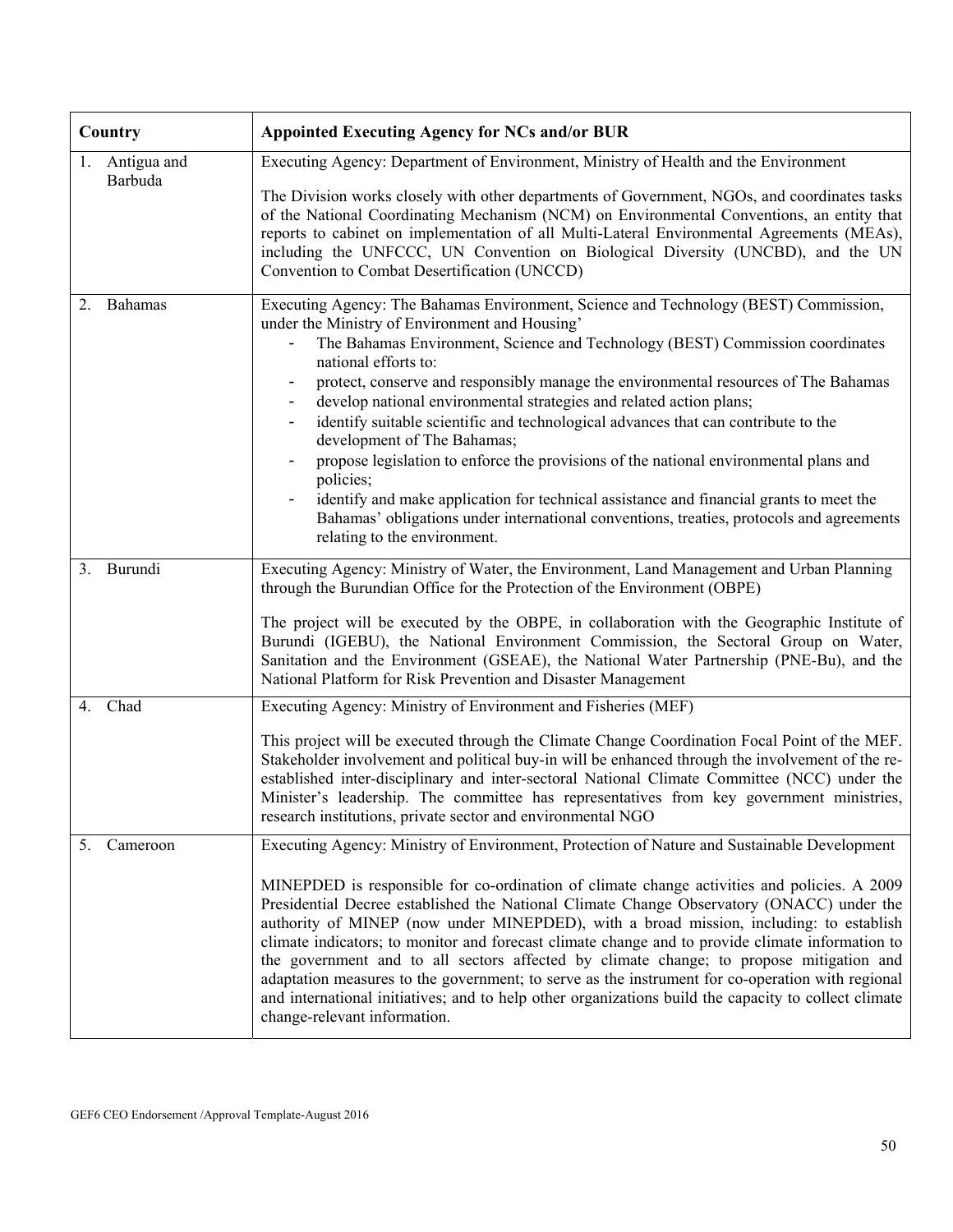| Country                               | <b>Appointed Executing Agency for NCs and/or BUR</b>                                                                                                                                                                                                                                                                                                                                                                                                                                                                                                                                             |
|---------------------------------------|--------------------------------------------------------------------------------------------------------------------------------------------------------------------------------------------------------------------------------------------------------------------------------------------------------------------------------------------------------------------------------------------------------------------------------------------------------------------------------------------------------------------------------------------------------------------------------------------------|
| African<br>6.<br>Central<br>Republic  | Executing Agency: Ministry of Environment, Water, Forest and Sustainable Development<br>Ministry has an oversight of programs for biodiversity protection, management and conservation,<br>and to finance public awareness raising and training, and climate change issues. The Ministry<br>evaluates how to integrate the principle of sustainable environmental management into all<br>government policies, institutions and national development plans;                                                                                                                                       |
| Congo<br>7.                           | Executing Agency: Ministry of Tourism and Environment                                                                                                                                                                                                                                                                                                                                                                                                                                                                                                                                            |
|                                       | An inter-disciplinary and inter-sectoral National Climate Change Committee (NCCC) established<br>under the ministry will provide guidance to technical experts working on different components of<br>the project. Technical experts will be drawn from president's office, different ministries, research<br>organizations, and civil societies                                                                                                                                                                                                                                                  |
| Democratic<br>8.<br>Republic of Congo | Executing Agency: The Sustainable Development Directorate: - Direction de Développement<br>Durable (DDD)                                                                                                                                                                                                                                                                                                                                                                                                                                                                                         |
|                                       | A Project Steering Committee (PSC) established in the DDD, with a balanced representation of<br>key ministries, academic institutions, environmental NGOs, and private sector will facilitate<br>coordination of project activities and ensure high level support and sustainability of project<br>results.                                                                                                                                                                                                                                                                                      |
| Djibouti<br>9.                        | Executing Agency: Ministry of Habitat, Urban Planning, Environment, & Town Planning                                                                                                                                                                                                                                                                                                                                                                                                                                                                                                              |
|                                       | The Ministry on behalf of the government of Djibouti prepared and submitted the initial and<br>second national communication to the UNFCCC in 2002 and in 2014 respectively. The same<br>team will be involved in preparing Djibouti's TNC, BUR, Green economy strategy, and a<br>national strategy on climate change that draws on a number of priority adaptation and resilience<br>actions identified in both the National Adaptation Plan (NAP) and the National Adaptation<br>Programme of Action (NAPA) reports                                                                            |
| $10.$ Iraq                            | Executing Agency: Office of West Asia (ROWA) in collaboration with the Ministry of<br>Environment (UN Environment – Regional)                                                                                                                                                                                                                                                                                                                                                                                                                                                                    |
|                                       | The Ministry coordinated the preparation of Iraq's INC, and has requested UN Environment's<br>technical support in the execution of its second NC and BUR1. UN Environment will work with<br>representatives of Iraq's government through its post-conflict office in Bahrain (Regional Office<br>for West Asia (ROWA)).                                                                                                                                                                                                                                                                         |
| 11. Kyrgyzstan                        | Executing Agency: State Agency for Environment Protection and Forestry of the Kyrgyz<br>Republic                                                                                                                                                                                                                                                                                                                                                                                                                                                                                                 |
|                                       | The State Agency for Environment Protection and Forestry (SAEPF) will lead this process, in<br>collaboration with other sectoral ministries and bodies, such as the Ministry of Economics,<br>Ministry of Energy and Industry, Ministry of Transport and Communication, Ministry of<br>Agriculture, Ministry of Health will participate in NCs and BUR processes. Other relevant<br>stakeholders, such as the academia, private sector, NGOs and relevant organizations will be<br>included in the process through the participatory approach, as well participate in the training<br>activities |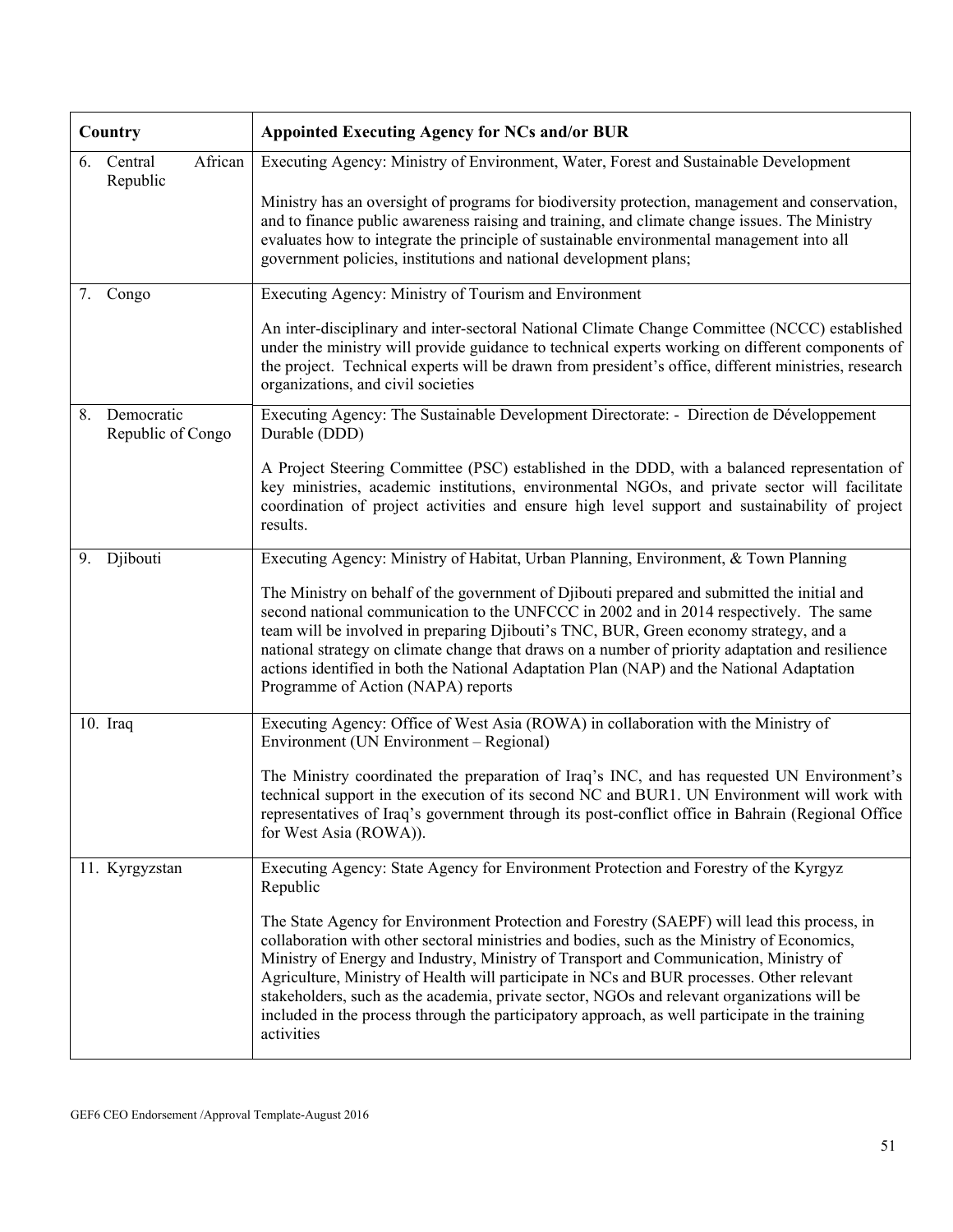| Country        | <b>Appointed Executing Agency for NCs and/or BUR</b>                                                                                                                                                                                                                                                                                                                                                                                                                                                                                                                                                                                                                                                                                                                                                                     |
|----------------|--------------------------------------------------------------------------------------------------------------------------------------------------------------------------------------------------------------------------------------------------------------------------------------------------------------------------------------------------------------------------------------------------------------------------------------------------------------------------------------------------------------------------------------------------------------------------------------------------------------------------------------------------------------------------------------------------------------------------------------------------------------------------------------------------------------------------|
| 12. Maldives   | Executing Agency: Ministry of Environment and Energy through its Climate Change Department                                                                                                                                                                                                                                                                                                                                                                                                                                                                                                                                                                                                                                                                                                                               |
|                | The Climate Change department will involve other relevant stakeholders, ensuring that a national<br>representation is met in the reporting process. The department will be responsible for reporting<br>back to UN Environment and GEF the results of the BUR and NC projects.                                                                                                                                                                                                                                                                                                                                                                                                                                                                                                                                           |
| 13. Mauritania | Executing agency: Ministry in Charge of Environment and Sustainable Development (MDEDD)<br>Ministry of Environment and Sustainable Development (MEDD is responsible for<br>implementation of international environment treaties (including UNFCCC) to which Mauritania<br>is a Party. The project will be executed through the Coordination Unit of National Programme for<br>Climate Change – CCPNCC of the Ministry                                                                                                                                                                                                                                                                                                                                                                                                    |
| 14. Nauru      | Executing Agency: Department of Commerce, Industry and Environment                                                                                                                                                                                                                                                                                                                                                                                                                                                                                                                                                                                                                                                                                                                                                       |
|                | The Nauru Department of Commerce, Industry and Environment has oversight and responsibility<br>over issues concerning the environment, climate change, and commerce.                                                                                                                                                                                                                                                                                                                                                                                                                                                                                                                                                                                                                                                     |
| 15. Nepal      | Executing agency: Ministry of Population and Environment                                                                                                                                                                                                                                                                                                                                                                                                                                                                                                                                                                                                                                                                                                                                                                 |
|                | The project will be under the Climate Change Management Division in the Ministry of<br>Population and Environment. The Division will work in close collaboration with (i) the REDD<br>Implementation Centre under the Ministry of Forest and Soil Conservation which is dedicated to<br>developing necessary prerequisites for the effective implementation of the UNFCCC provisions;<br>and the (ii) The Recovery and Reconstruction Authority, which was established to rebuild<br>infrastructures and settlements devastated by the earthquake of April 2015 and make Nepal<br>greener and more resilient to natural hazards. Several non-governmental and community-based<br>organizations will be engaged in strengthening national and local entities to provide services to<br>the climate vulnerable communities |
| 16. Niger      | Executing Agency: National Council for Environment and Sustainable Development (NCESD)                                                                                                                                                                                                                                                                                                                                                                                                                                                                                                                                                                                                                                                                                                                                   |
|                | The NCESD is charged with a number of other climate change programmes such as: -<br>Supporting Integrated Climate Change Strategies<br>Advancing Cross-sectoral Climate Resilient Livelihoods<br>Ecosystem-Based Adaptation<br>Fostering Resilience for Food Security<br>Climate Resilient Integrated Water Resource and Coastal Management<br>٠<br>Promoting Climate Resilient Infrastructure and Energy<br>٠                                                                                                                                                                                                                                                                                                                                                                                                           |
| 17. Pakistan   | Executing Agency: Office of Asia Pacific (ROAP) in collaboration with the Ministry of Climate<br>Change, Islamabad                                                                                                                                                                                                                                                                                                                                                                                                                                                                                                                                                                                                                                                                                                       |
|                | The Ministry of Climate Change has been vested with the mandate to comprehensively address<br>Disaster Management along with spearheading national climate change initiatives both in<br>adaptation and mitigation. It is the focal point for all international obligations under various<br>Multilateral Environmental Agreements (Conventions, Protocols, Treaties etc.). The Ministry<br>deals with current and emerging International Environmental Funds, (GEF, Green Climate Fund,<br>Adaptation Fund, Climate Investment Fund, REDD+, MLF, ABS, GSF, SWA NPRI etc.) and<br>acts as Focal Point for One UN Joint Programme on Environment.                                                                                                                                                                         |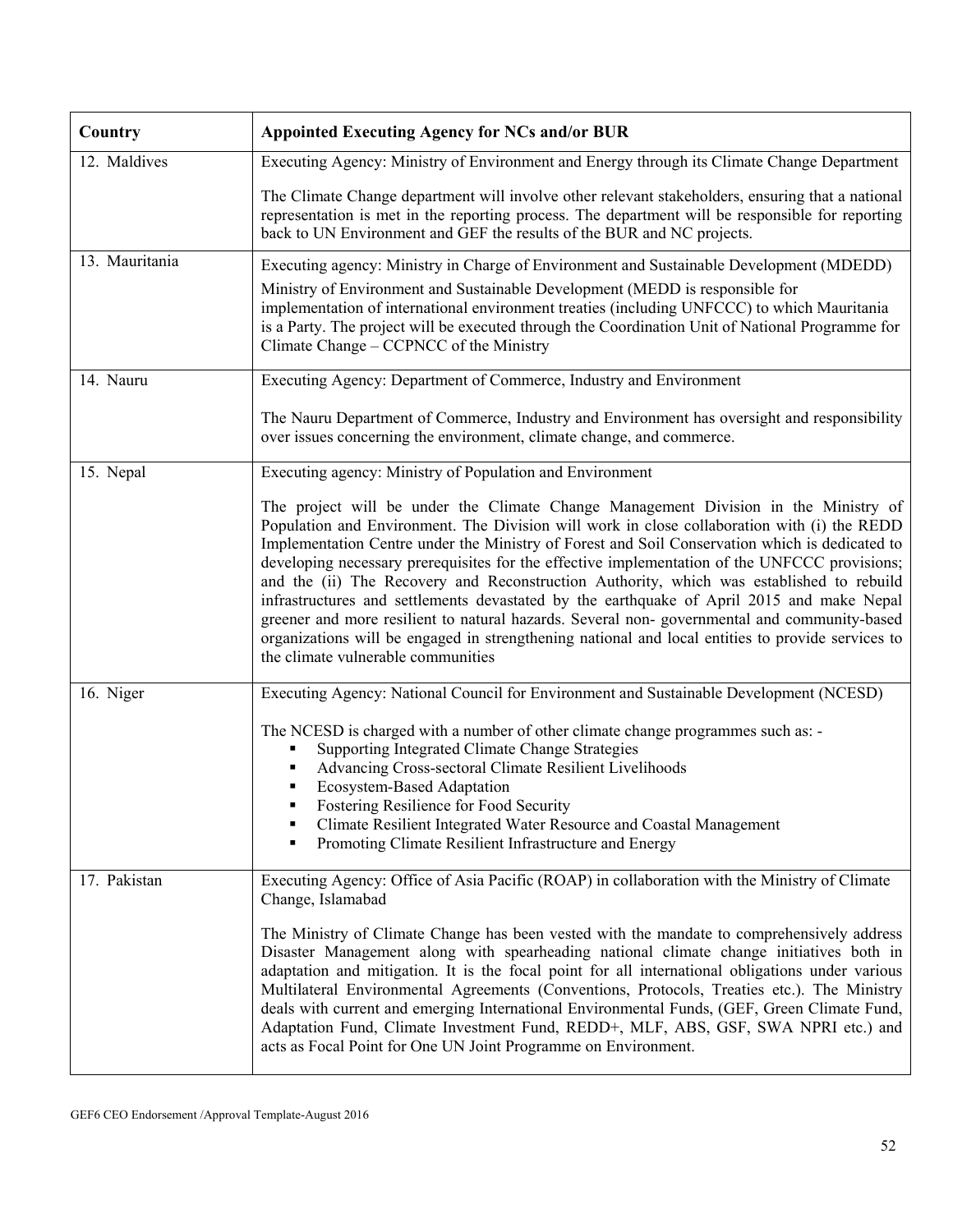| Country               | <b>Appointed Executing Agency for NCs and/or BUR</b>                                                                                                                                                                                                                                                                                                                                                                                                                                                                                                                                                                                                            |  |  |  |  |  |  |  |  |  |
|-----------------------|-----------------------------------------------------------------------------------------------------------------------------------------------------------------------------------------------------------------------------------------------------------------------------------------------------------------------------------------------------------------------------------------------------------------------------------------------------------------------------------------------------------------------------------------------------------------------------------------------------------------------------------------------------------------|--|--|--|--|--|--|--|--|--|
| 18. Saudi Arabia      | Executing Agency: Ministry of Energy, Industry and Mineral Resources                                                                                                                                                                                                                                                                                                                                                                                                                                                                                                                                                                                            |  |  |  |  |  |  |  |  |  |
| 19. Swaziland         | Executing Agency: Ministry of Tourism and Environmental Affairs                                                                                                                                                                                                                                                                                                                                                                                                                                                                                                                                                                                                 |  |  |  |  |  |  |  |  |  |
|                       | The department of meteorology, under the Ministry hosts the Climate Change Unit, which<br>coordinates climate change activities in the country. The department coordinates government-led<br>climate change activities in the country including the ongoing development of the TNC and the<br>National Climate Change Policy and Implementation Strategy. The department will provide day<br>to day management of the project and ensure close collaboration of the Project Teams with those<br>of the TNC and National Climate Change Policy and Implementation Strategy to ensure the<br>processes inform each other as well as avoid duplication of efforts. |  |  |  |  |  |  |  |  |  |
| 20. St. Kitts & Nevis | Executing Agency: Ministry of Agriculture, Human Settlement, Cooperatives and Environment                                                                                                                                                                                                                                                                                                                                                                                                                                                                                                                                                                       |  |  |  |  |  |  |  |  |  |
|                       | Ministry of Agriculture, Human Settlement, Cooperatives and Environment is responsible for<br>implementation of international environment treaties (including UNFCCC) to which St. Kitts and<br>Nevis is a Party. The Ministry is responsible for the overall environmental policy<br>and regulation, formulation, coordination and monitoring of environment policy<br>implementation in the country                                                                                                                                                                                                                                                           |  |  |  |  |  |  |  |  |  |
| 21. Tanzania          | Executing Agency: Division of Environment - The Vice President's Office                                                                                                                                                                                                                                                                                                                                                                                                                                                                                                                                                                                         |  |  |  |  |  |  |  |  |  |
|                       | The Division of Environment is responsible for the overall environmental policy<br>and regulation, formulation, coordination and monitoring of environment policy<br>implementation in the country. The Environmental Natural Habitats Conservation section<br>coordinates all Global Environment Facility (GEF) supported activities.                                                                                                                                                                                                                                                                                                                          |  |  |  |  |  |  |  |  |  |
| 22. Turkmenistan      | Executing Agency: Ministry of Nature Protection of Turkmenistan                                                                                                                                                                                                                                                                                                                                                                                                                                                                                                                                                                                                 |  |  |  |  |  |  |  |  |  |
|                       | The project will be executed by the Ministry of Nature Protection. The same Ministry has<br>coordinated preparation of the first, second and third NCs on behalf of the Government of the<br>Turkmenistan. In order to facilitate project activities co-ordination, provide transparency and<br>guidance, and ensure high-level support and sustainability of project findings, the Project<br>Steering Committee that served during the preparation of the Third National Communication<br>(TNC), will also oversee implementation of the NC4 and BUR1 activities.                                                                                             |  |  |  |  |  |  |  |  |  |
| 23. Uganda            | Executing Agency: Ministry of Water and Environment, Climate Change Department                                                                                                                                                                                                                                                                                                                                                                                                                                                                                                                                                                                  |  |  |  |  |  |  |  |  |  |
|                       | The Climate Change Department (CCD), formerly Climate Change Unit (CCU) was created in<br>2008, directly under the office of the Permanent Secretary within the Ministry of Water and<br>Environment. The CCD is in charge of Coordinating implementation of national climate change<br>actions (Mitigation and Adaptation) in different sectors, including the creation of awareness<br>among various stakeholders to enable them internalize their roles and responsibilities under the<br>Convention and its Kyoto Protocol.                                                                                                                                 |  |  |  |  |  |  |  |  |  |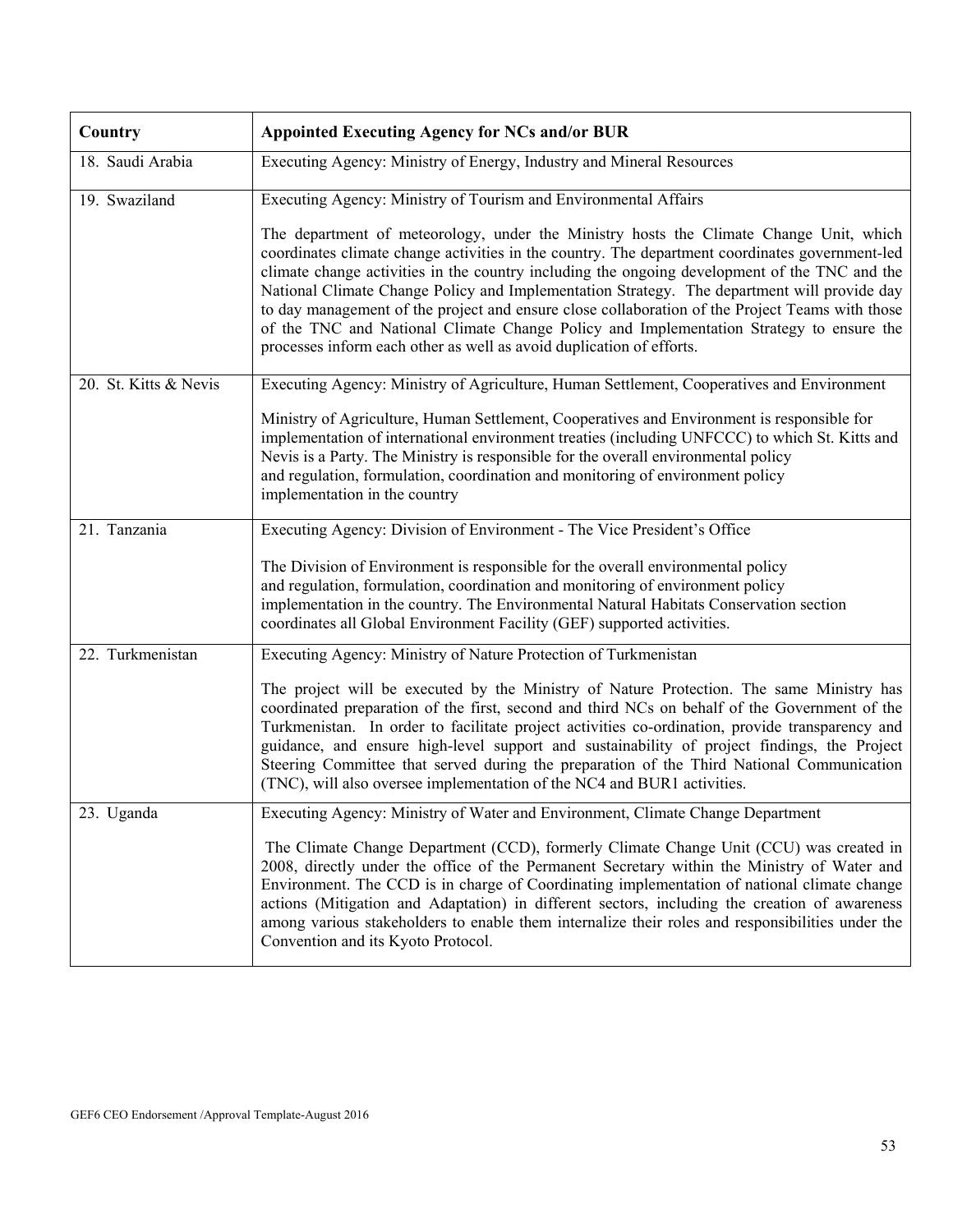| Country        | <b>Appointed Executing Agency for NCs and/or BUR</b>                                                                                                                                                                                                                                                                                                                                                                                                                |
|----------------|---------------------------------------------------------------------------------------------------------------------------------------------------------------------------------------------------------------------------------------------------------------------------------------------------------------------------------------------------------------------------------------------------------------------------------------------------------------------|
| 24. Uzbekistan | Executing Agency: The Centre of Hydrometeorological Service at the cabinet of Ministers of<br>the Republic of Uzbekistan (UZHYDROMET)                                                                                                                                                                                                                                                                                                                               |
|                | This is the national designated authority for coordinating the climate change activities in<br>Uzbekistan and fulfilling the obligations of Uzbekistan to the UNFCCC. The project will be<br>executed by Uzhydromet in close collaboration with other stakeholders. It will provide<br>overall direction and oversight for implementation of the project. Also responsible for<br>reporting back to UN Environment and GEF the results of the NCs and BUR projects. |
| 25. Zimbabwe   | Executing Agency: Climate Change Management Department; Ministry of Environment, Water<br>and Climate                                                                                                                                                                                                                                                                                                                                                               |
|                | The Government of the Republic of Zimbabwe has entrusted the Ministry of Environment, Water<br>and Climate to guide fulfillment of the country's commitments to the UNFCCC. The Ministry,<br>through its National Climate Change Management Division has executed the INC, SNC, TNC<br>and the proposed BUR and INDC projects will be under this department.                                                                                                        |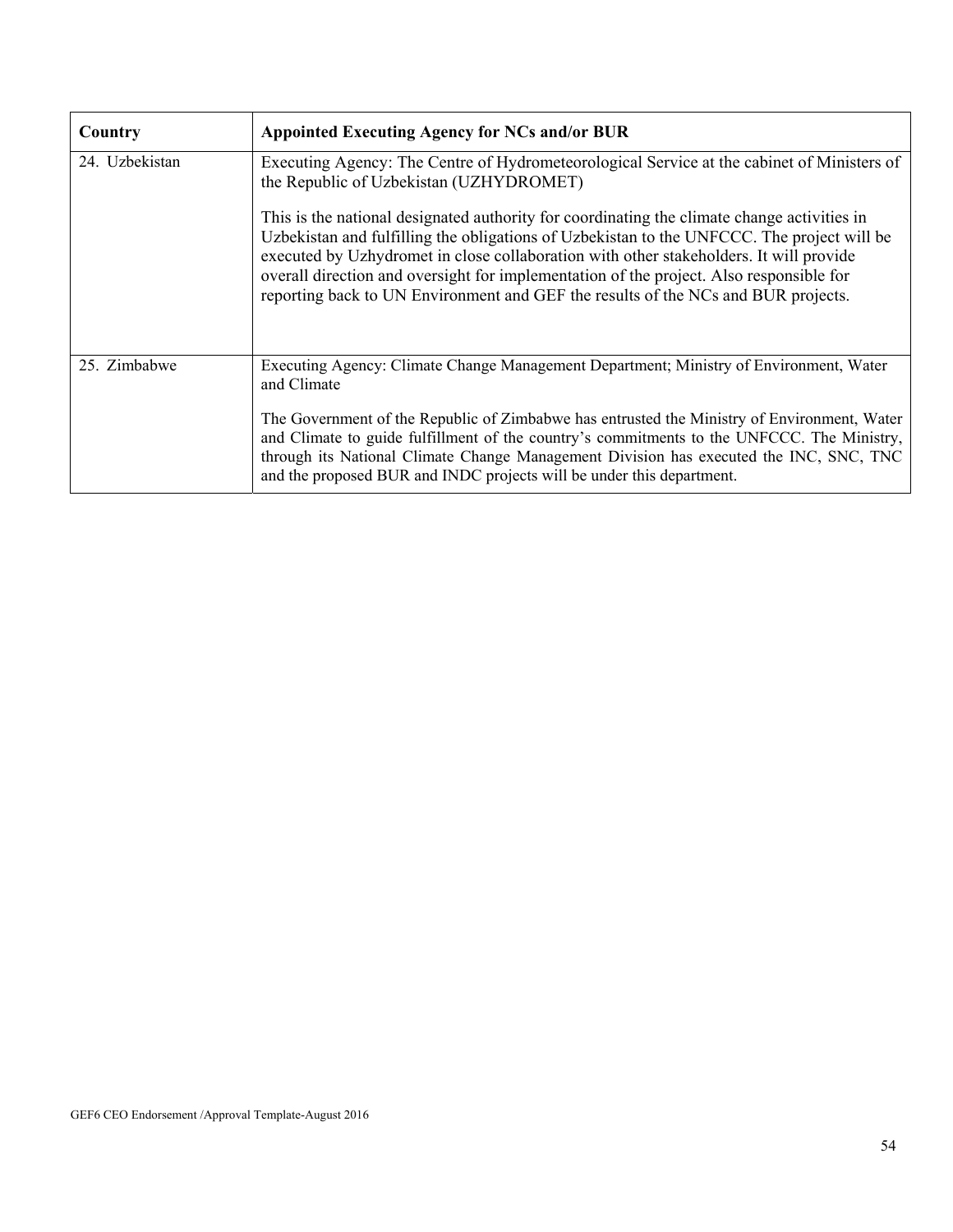| <b>NC AND BUR PROJECT</b><br><b>ACTIVITIES</b>                                                                         |    | Yr.1<br>(2016) |    |    | Yr. 11 (2017) |                |    |    | Yr. 1II (2018) |                |           | Yr. V1 (2019) |    |                |           | Yr. V(2020) |    | <b>Deliverables</b>                                                                                                     | <b>Benchmarks</b>                                                                                                                |
|------------------------------------------------------------------------------------------------------------------------|----|----------------|----|----|---------------|----------------|----|----|----------------|----------------|-----------|---------------|----|----------------|-----------|-------------|----|-------------------------------------------------------------------------------------------------------------------------|----------------------------------------------------------------------------------------------------------------------------------|
|                                                                                                                        | Q3 | Q <sub>4</sub> | Q1 | Q2 | Q3            | Q <sub>4</sub> | Q1 | Q2 | Q3             | Q <sub>4</sub> | <b>O1</b> | Q2            | Q3 | Q <sub>4</sub> | <b>O1</b> | Q2          | Q3 |                                                                                                                         |                                                                                                                                  |
| Project Implementation<br>Plans for NC and BUR<br>completed                                                            |    |                |    |    |               |                |    |    |                |                |           |               |    |                |           |             |    | 13 NCs PIPs prepared and<br>approved by UN<br>Environment<br>18 BUR PIPs prepared and<br>approved by UN<br>Environment  | EAs receive<br>$\blacksquare$<br>enhanced support<br>to facilitate<br>preparation of<br>NC/BUR PIPs,                             |
| Organize a NC/BUR<br>inception workshop                                                                                |    |                |    |    |               |                |    |    |                |                |           |               |    |                |           |             |    | 25 inception workshop<br>reports<br>List of workshop<br>participants                                                    | Support and guidance<br>provided to country<br>teams in workshop<br>organization                                                 |
| Preparation of NC                                                                                                      |    |                |    |    |               |                |    |    |                |                |           |               |    |                |           |             |    | 13 NCs completed                                                                                                        | Enhance support to<br>facilitate NC and BUR<br>reporting                                                                         |
| Preparation of BUR                                                                                                     |    |                |    |    |               |                |    |    |                |                |           |               |    |                |           |             |    | 20 BURs completed                                                                                                       | Financial support and<br>technical guidance on<br>NC/BURs provided to                                                            |
| Publication and<br>submission of NCs to<br><b>UNFCCC</b>                                                               |    |                |    |    |               |                |    |    |                |                |           |               |    |                |           |             |    | 13 NCs submitted to the<br><b>UNFCCC</b><br>20 BURs submitted to the                                                    | 25 countries<br>Participation in national<br>and/or regional                                                                     |
| Publication and<br>submission of BURs to<br><b>UNFCCC</b>                                                              |    |                |    |    |               |                |    |    |                |                |           |               |    |                |           |             |    | <b>UNFCCC</b><br>25 national workshops on<br>٠<br>identifying gender-equity<br>measures in NC and BUR<br>processes held | workshops on NC/BURs<br>Support in development<br>of ToRs and<br>identification of experts<br>to assist in NC BUR<br>preparation |
| Stocktaking assessment<br>and institutional<br>arrangements for<br>preparation of subsequent<br>NCs and BURs completed |    |                |    |    |               |                |    |    |                |                |           |               |    |                |           |             |    | 25 stocktaking assessment<br>reports                                                                                    |                                                                                                                                  |
| Monitoring, Evaluation and<br>reporting                                                                                |    |                |    |    |               |                |    |    |                |                |           |               |    |                |           |             |    | Quarterly financial and<br>technical progress reports<br>submitted to UN Environment                                    | NC/BUR reporting and<br>feedback provided to<br>team                                                                             |
| Independent Audit                                                                                                      |    |                |    |    |               |                |    |    |                |                |           |               |    |                |           |             |    | Annual financial audits and<br>Final Audit at end of project                                                            |                                                                                                                                  |

## **ANNEX I-1: DETAILED PROJECT WORKPLAN SHOWING DELIVERABLES AND BENCHMARKS**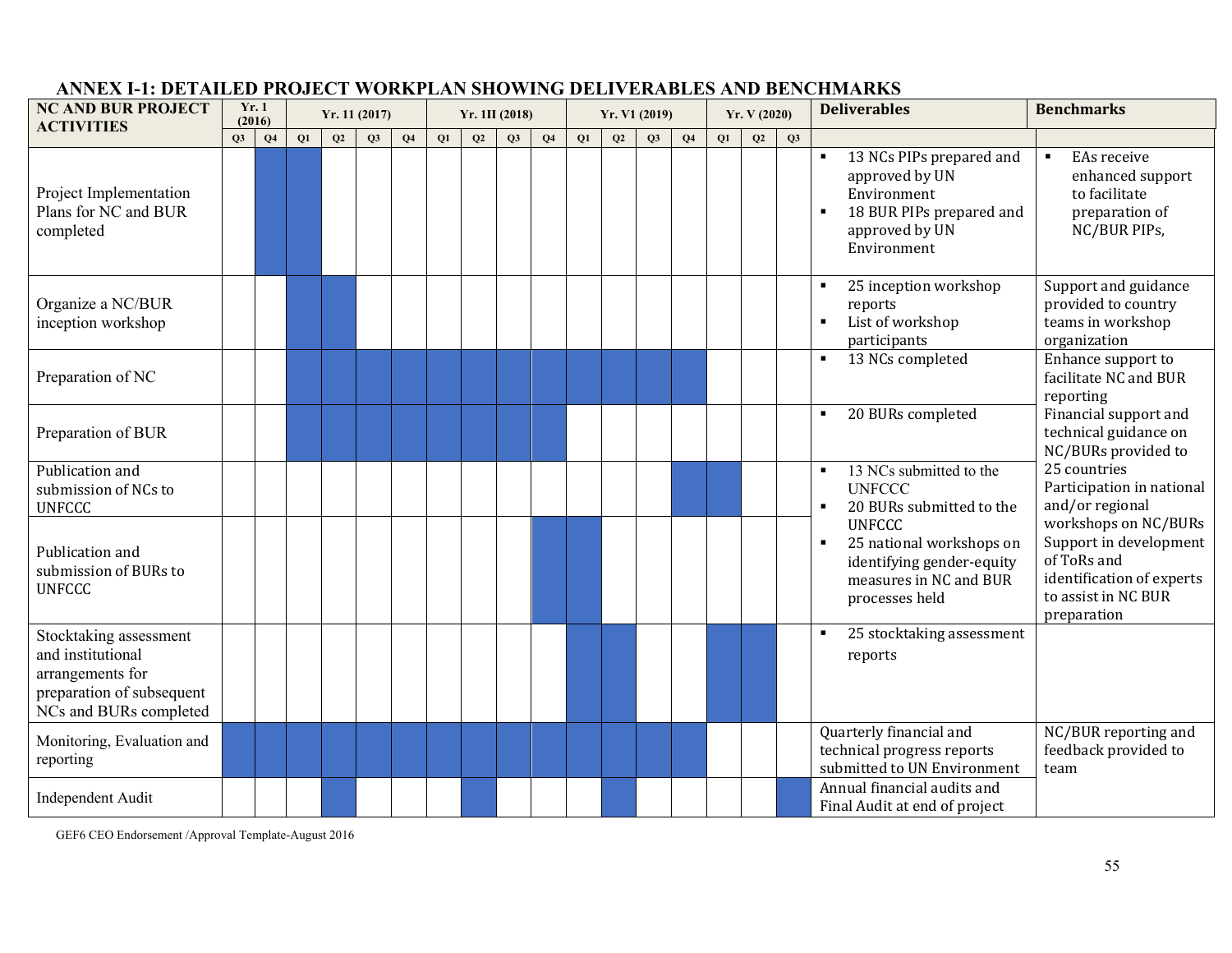## **ANNEX I-2: UN Environment SUPERVISION PLAN**

| Project Titte:                                                                                            |  | Preparation of ( Country xxxxx ) BUR and/or NC to the UNFCCC |  |  |  |  |   |  |                |   |  |  |  |                                |  |  |  |  |  |                |  |  |  |                                                                                                          |  |              |  |  |
|-----------------------------------------------------------------------------------------------------------|--|--------------------------------------------------------------|--|--|--|--|---|--|----------------|---|--|--|--|--------------------------------|--|--|--|--|--|----------------|--|--|--|----------------------------------------------------------------------------------------------------------|--|--------------|--|--|
| Project number:                                                                                           |  |                                                              |  |  |  |  |   |  |                |   |  |  |  |                                |  |  |  |  |  |                |  |  |  |                                                                                                          |  |              |  |  |
| Project executing partner:                                                                                |  |                                                              |  |  |  |  |   |  |                |   |  |  |  | (xxxxxxxx) - Listed in Annex H |  |  |  |  |  |                |  |  |  |                                                                                                          |  |              |  |  |
| Project implementation period (add additional years as requir 1 (2016)                                    |  |                                                              |  |  |  |  |   |  | Year II (2017) |   |  |  |  | Year III (2018)                |  |  |  |  |  | Year IV (2019) |  |  |  |                                                                                                          |  | Yr. V (2020) |  |  |
| Month                                                                                                     |  |                                                              |  |  |  |  |   |  |                |   |  |  |  |                                |  |  |  |  |  |                |  |  |  |                                                                                                          |  |              |  |  |
| Mth no                                                                                                    |  |                                                              |  |  |  |  | 2 |  | 3415           | 6 |  |  |  |                                |  |  |  |  |  |                |  |  |  | 7 8 9 10 11 12 13 14 15 16 17 18 19 20 21 10 11 12 13 14 15 16 17 18 19 20 21 10 11 12 13 14 15 16 17 18 |  |              |  |  |
| Executing partner                                                                                         |  |                                                              |  |  |  |  |   |  |                |   |  |  |  |                                |  |  |  |  |  |                |  |  |  |                                                                                                          |  |              |  |  |
| UNEP/DTIE                                                                                                 |  |                                                              |  |  |  |  |   |  |                |   |  |  |  |                                |  |  |  |  |  |                |  |  |  |                                                                                                          |  |              |  |  |
| <b>Activity/Task/Output</b>                                                                               |  |                                                              |  |  |  |  |   |  |                |   |  |  |  |                                |  |  |  |  |  |                |  |  |  |                                                                                                          |  |              |  |  |
| Project Agreement signing & BUR-NC PIP preparation                                                        |  |                                                              |  |  |  |  |   |  |                |   |  |  |  |                                |  |  |  |  |  |                |  |  |  |                                                                                                          |  |              |  |  |
| Inception meeting and report of meeting                                                                   |  |                                                              |  |  |  |  |   |  |                |   |  |  |  |                                |  |  |  |  |  |                |  |  |  |                                                                                                          |  |              |  |  |
| Progress report - Mar, June, Sep and Dec 31 + 30 days                                                     |  |                                                              |  |  |  |  |   |  |                |   |  |  |  |                                |  |  |  |  |  |                |  |  |  |                                                                                                          |  |              |  |  |
| Annual audit report - Dec 31 + 180 days                                                                   |  |                                                              |  |  |  |  |   |  |                |   |  |  |  |                                |  |  |  |  |  |                |  |  |  |                                                                                                          |  |              |  |  |
| Establish M&E system                                                                                      |  |                                                              |  |  |  |  |   |  |                |   |  |  |  |                                |  |  |  |  |  |                |  |  |  |                                                                                                          |  |              |  |  |
| Expenditure report - Mar, June, Sep and Dec 31 +<br>30days                                                |  |                                                              |  |  |  |  |   |  |                |   |  |  |  |                                |  |  |  |  |  |                |  |  |  |                                                                                                          |  |              |  |  |
| Procurement of equipment & hiring of consultants                                                          |  |                                                              |  |  |  |  |   |  |                |   |  |  |  |                                |  |  |  |  |  |                |  |  |  |                                                                                                          |  |              |  |  |
| PSC/PMC meetings + minutes of meetings                                                                    |  |                                                              |  |  |  |  |   |  |                |   |  |  |  |                                |  |  |  |  |  |                |  |  |  |                                                                                                          |  |              |  |  |
| NC and BUR project status report to the GEF, for the<br>Subsidiary Body for Implementation (SBI) meetings |  |                                                              |  |  |  |  |   |  |                |   |  |  |  |                                |  |  |  |  |  |                |  |  |  |                                                                                                          |  |              |  |  |
| Site visits + mission reports                                                                             |  |                                                              |  |  |  |  |   |  |                |   |  |  |  |                                |  |  |  |  |  |                |  |  |  |                                                                                                          |  |              |  |  |
| <b>BUR</b> final and terminal evaluation                                                                  |  |                                                              |  |  |  |  |   |  |                |   |  |  |  |                                |  |  |  |  |  |                |  |  |  |                                                                                                          |  |              |  |  |
| <b>INC</b> final and terminal evaluation                                                                  |  |                                                              |  |  |  |  |   |  |                |   |  |  |  |                                |  |  |  |  |  |                |  |  |  |                                                                                                          |  |              |  |  |
| Final audit report for project                                                                            |  |                                                              |  |  |  |  |   |  |                |   |  |  |  |                                |  |  |  |  |  |                |  |  |  |                                                                                                          |  |              |  |  |
|                                                                                                           |  |                                                              |  |  |  |  |   |  |                |   |  |  |  |                                |  |  |  |  |  |                |  |  |  |                                                                                                          |  |              |  |  |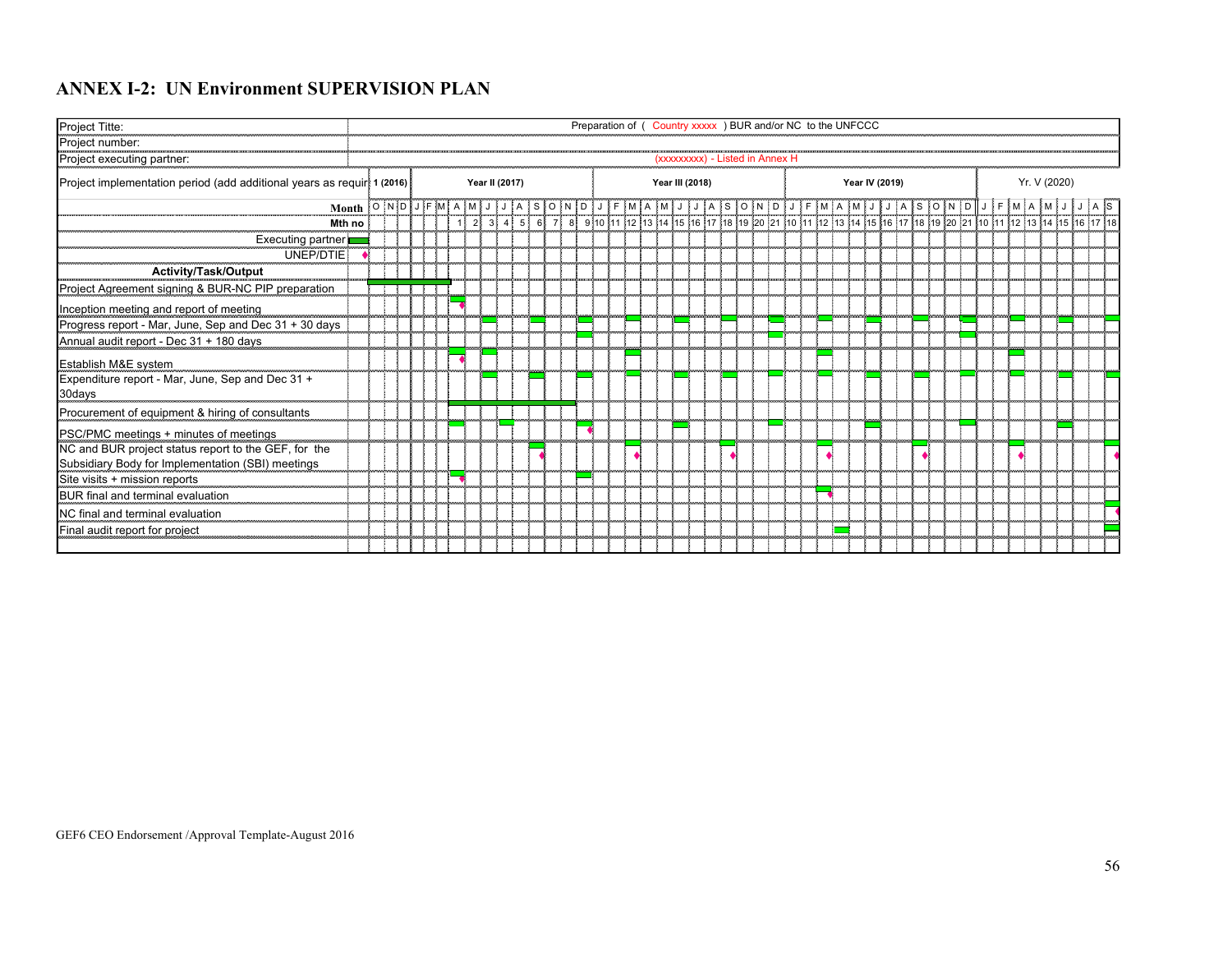# **ANNEX J: FOCAL AREA TRACKING TOOL**

Excel sheet attached separately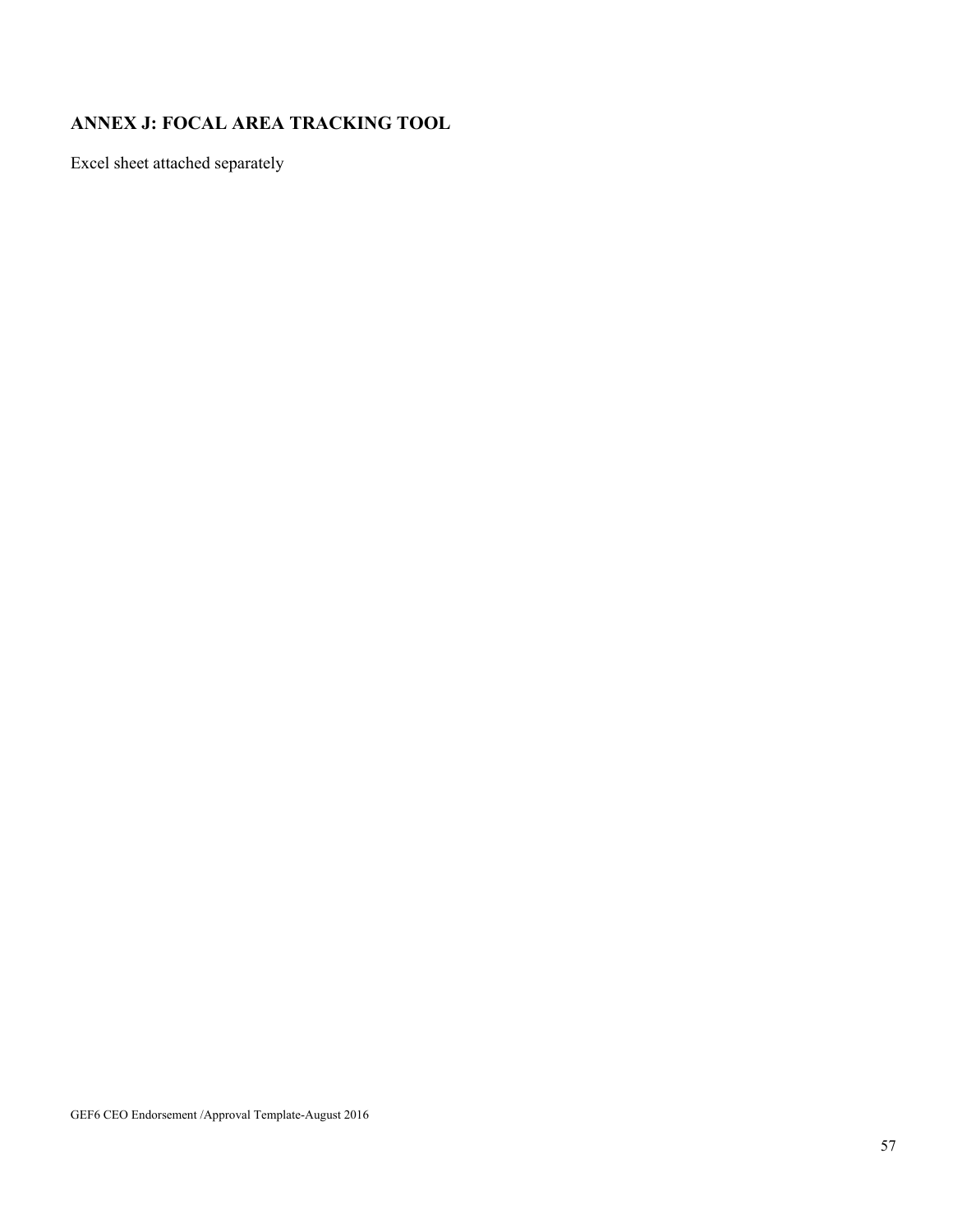# **ANNEX K: OFP LETTERS OF ENDORSEMENT**

PDF attached separately.

A Record of Endorsement Letters from 25 Parties:

|    | <b>PARTY</b>                              | <b>NAME</b>                           | <b>POSITION</b>                                                                             | <b>MINISTRY</b>                                                                              | <b>DATE</b> |
|----|-------------------------------------------|---------------------------------------|---------------------------------------------------------------------------------------------|----------------------------------------------------------------------------------------------|-------------|
|    | 1. Antigua and<br><b>Barbuda</b>          | H.E. Ms. Diann<br>Black - Layne       | Director,<br>Department of<br>Environment                                                   | MINISTRY OF HEALTH AND<br><b>ENVIRONMENT</b>                                                 | 05/02/2016  |
| 2. | <b>Bahamas</b>                            | Mr. Philip S.<br>Weech                | <b>GEF</b> Operational<br>focal Point                                                       | THE BAHAMAS<br>ENVIRONMENT, SCIENCE<br>AND TECHNOLOGY<br><b>COMMISSION</b>                   | 12/06/2016  |
| 3. | <b>Burundi</b>                            | Ms. Antoinette<br>Macumi              | Minister Advisor                                                                            | MINISTRY OF WATER,<br>ENVIRONMENT, LANDS<br>MANAGEMENT AND URBAN<br><b>PLANNING</b>          | 01/11/2016  |
| 4. | Cameroon                                  | Mr. Nantchou<br>Ngoko Justin          | Director                                                                                    | MINISTRY OF<br>ENVIRONMENT,<br>PROTECTION OF NATURE<br>AND SUSTAINABLE<br><b>DEVELOPMENT</b> | 07/09/2016  |
| 5. | Central<br>African<br><b>Republic</b>     | Mr. Desire<br>Florentin<br>Ngaibona   | Administrator Civil                                                                         | <b>MINISTRY OF</b><br>ENVIRONMENT, WATER,<br>FOREST AND SUSTAINABLE<br><b>DEVELOPMENT</b>    | 10/26/2016  |
| 6. | Chad                                      | Mr. Hakim<br>Djibril                  | Director for Forest<br>and Fight Against<br>Desertification                                 | MINISTRY OF ENVIRONMENT<br><b>AND FISHERIES</b>                                              | 01/12/2016  |
| 7. | Congo                                     | Mr. Benjamin<br>Dzaba -<br>Boungou    | Director General of<br>Environment                                                          | MINISTRY OF TOURISM AND<br><b>ENVIRONMENT</b>                                                | 01/11/2016  |
| 8. | Democratic<br><b>Republic of</b><br>Congo | Mr. Vincent<br>Kasulu Seya<br>Makonga | Director,<br>Sustainable<br>Development                                                     | MINISTRY OF<br>ENVIRONMENT, NATURE<br>CONSERVATION, WATER<br><b>AND FORESTS</b>              | 12/31/2015  |
| 9. | <b>Djibouti</b>                           | Mr. Dini<br>Abdallah Omar             | <b>Secretary General</b>                                                                    | MINISTRY OF HABITAT AND<br><b>ENVIRONMENT</b>                                                | 12/17/2015  |
|    | <b>10. Iraq</b>                           | Dr. Jasim<br>Abdulazeez<br>Humadi     | <b>Technical Deputy</b>                                                                     | MINISTRY OF ENVIRONMENT                                                                      | 01/14/2016  |
|    | 11. Kingdom of<br>Saudi Arabia            | Mr. Khalid M.<br>Abuleif              | <b>UNFCCC National</b><br>Focal Point,<br>Chief Negotiator for<br><b>Climate Agreements</b> | MINISTRY OF ENERGY,<br>INDUSTRY AND MINERAL<br><b>RESOURCES</b>                              | 01/23/2017  |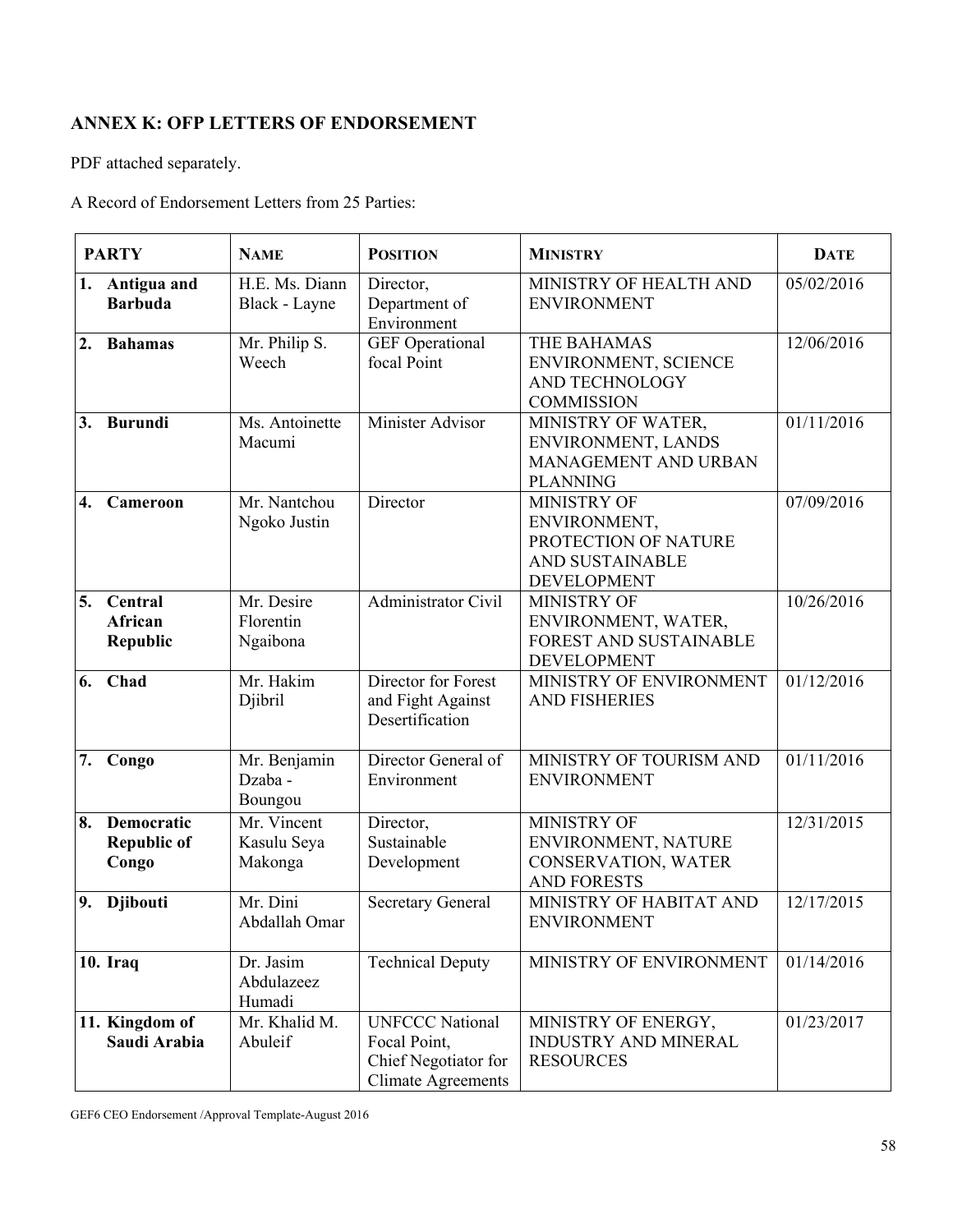| <b>PARTY</b>                    | <b>NAME</b>                           | <b>POSITION</b>                                                                            | <b>MINISTRY</b>                                                                | <b>DATE</b> |
|---------------------------------|---------------------------------------|--------------------------------------------------------------------------------------------|--------------------------------------------------------------------------------|-------------|
| 12. Kyrgyzstan                  | Mr. Sabir<br>Atadjanov                | Director                                                                                   | <b>STATE AGENCY ON</b><br><b>ENVIRONMENT PROTECTION</b><br><b>AND FORESTRY</b> | 02/03/2016  |
| 13. Maldives                    | Ms. Miruza<br>Mohamed                 | Director                                                                                   | MINISTRY OF ENVIRONMENT<br><b>AND ENERGY</b>                                   | 12/24/2015  |
| 14. Mauritania                  | Dr. Mohamed -<br>Yahya Lafdal<br>Chah | <b>GEF</b> Operational<br>Focal Point                                                      | MINISTRY OF ENVIRONMENT<br>AND SUSTAINABLE<br><b>DEVELOPMENT</b>               | 12/18/2015  |
| 15. Nauru                       | Mr. Sasikumar<br>Paravan              | A/Secretary for<br>Commerce, Industry<br>and Environment                                   | <b>DEPARTMENT OF</b><br>COMMERCE, INDUSTRY AND<br><b>ENVIRONMENT</b>           | 03/09/2016  |
| 16. Nepal                       | Mr. Madhu<br>Kumar<br>Marasini        | <b>GEF</b> Operational<br><b>Focal Point</b>                                               | <b>MINISTRY OF FINANCE</b>                                                     | 01/04/2016  |
| 17. Niger                       | Mr. Seydou<br>Yaye                    | Director General for<br>Planning and<br>Prospective                                        | MINISTRY OF PLANNING                                                           | 11/01/2016  |
| 18. Pakistan                    | Mr. Syed Abu<br>Ahmad Akif            | <b>Federal Secretary</b>                                                                   | MINISTRY OF CLIMATE<br><b>CHANGE</b>                                           | 10/21/2016  |
| 19. Swaziland                   | Mr. Stephen<br>Zuke                   | <b>Executive Director</b><br>Swaziland<br>Environment<br>Authority                         | MINISTRY OF TOURISM AND<br>ENVIRONMENTAL AFFAIRS                               | 12/21/2015  |
| 20. St. Kitts &<br><b>Nevis</b> | Lavern Queen                          | Director,<br><b>Economics Affairs</b><br>and PSIP/GEF<br><b>Operational Focal</b><br>Point | MINISTRY OF SUSTAINABLE<br><b>DEVELOPMENT</b>                                  | 03/02/2017  |
| 21. Tanzania                    | Mr. Richard S.<br>Muyungu             | AG. Director of<br>Environment                                                             | VICE PRESIDENT'S OFFICE                                                        | 10/19/2016  |
| 22. Turkmenistan                | Mr. Batyr<br>Ballyyev                 | Head of<br>Environment<br>Protection<br>Department                                         | MINISTRY OF NATURE<br>PROTECTION OF<br>TURKENISTAN                             | 01/07/2016  |
| 23. Uganda                      | Patrick Ocailap                       | Deputy Secretary to<br>the Treasury                                                        | MINISTRY OF FINANCE,<br>PLANNING AND ECONOMIC<br><b>DEVELOPMENT</b>            | 12/07/2016  |
| 24. Uzbekistan                  | Prof. Mr.<br>Sergey<br>Myagkov        | Deputy Director,<br>Hydro<br>meteorological                                                | HYDRO METEOROLOGICAL<br><b>RESEARCH INSTITUTE OF</b><br><b>UZHYDROMET</b>      | 01/05/2016  |
| 25. Zimbabwe                    | Mr. Irvin D.                          | Director,                                                                                  | MINISTRY OF                                                                    | 12/21/2015  |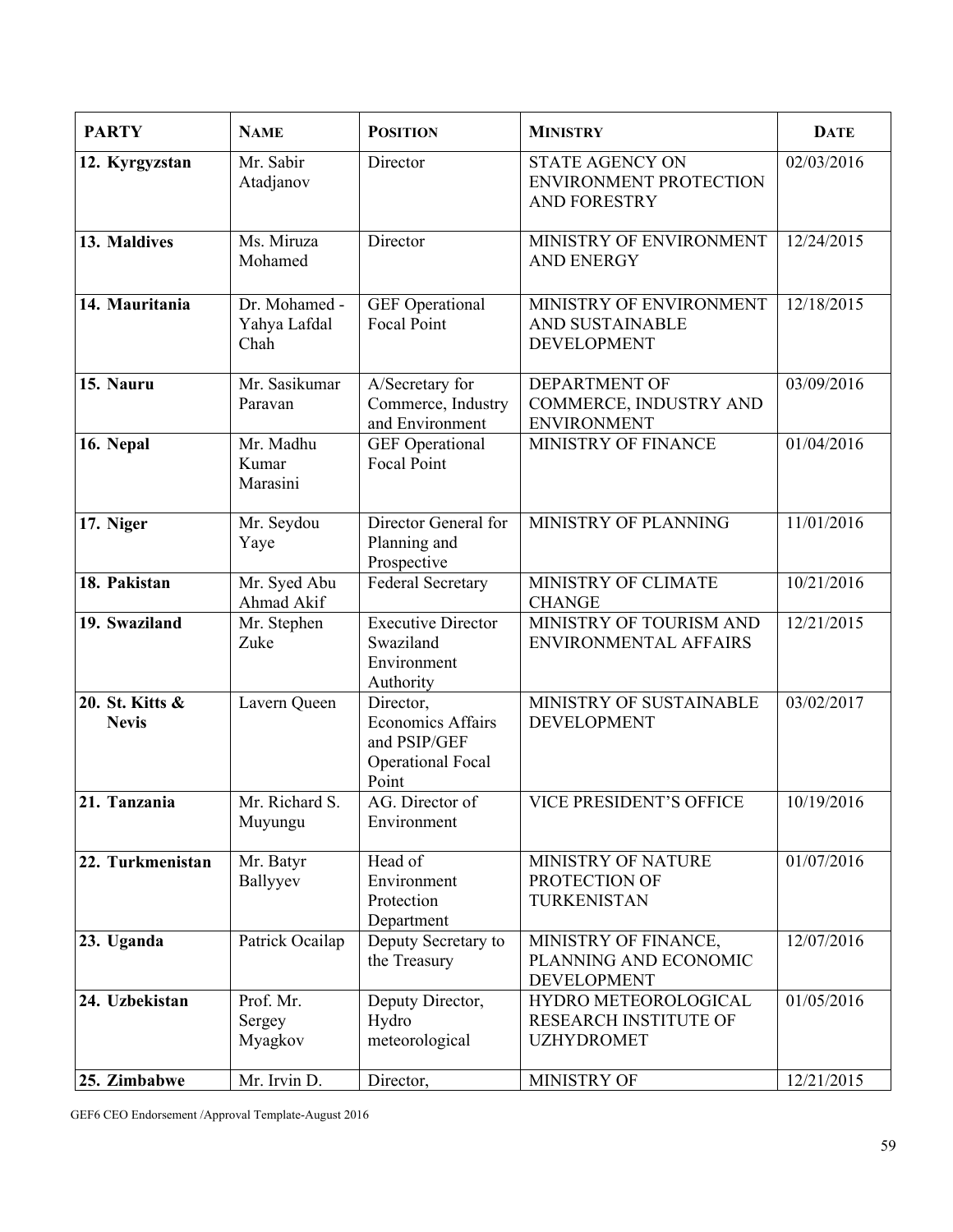| <b>PARTY</b> | NAME          | <b>POSITION</b>   | <b>MINISTRY</b>        | DATE |
|--------------|---------------|-------------------|------------------------|------|
|              | <b>KUNENE</b> | Environment and   | ENVIRONMENT, WATER AND |      |
|              |               | Natural Resources | <b>CLIMATE</b>         |      |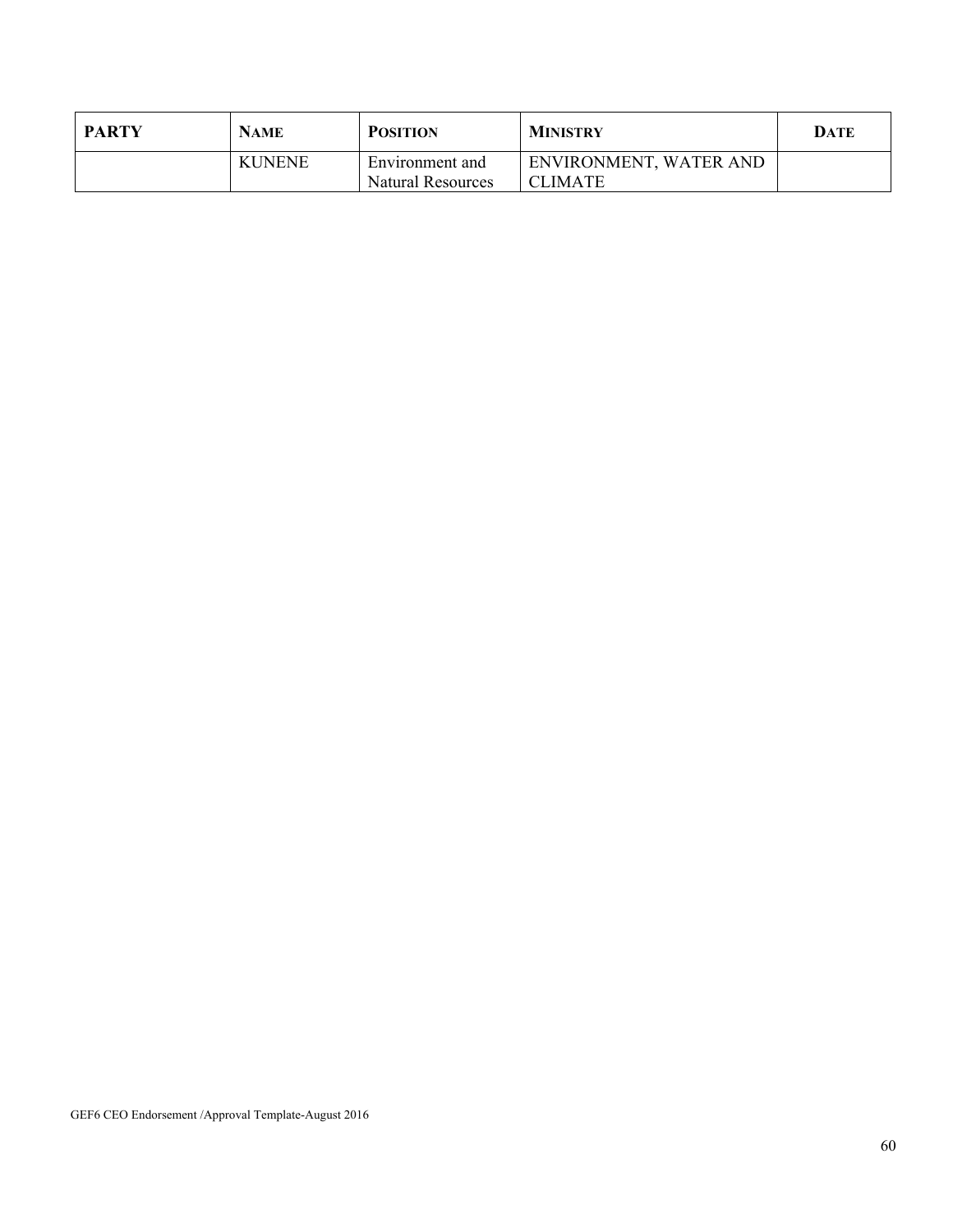### **ANNEX L: UN ENVIRONMENT CO-FINANCING LETTER**

Attached separately in pdf format



UNITED NATIONS ENVIRONMENT PROGRAMME

se des Nations Unies paur l'environnement - Frogueux de las Naciones Unidas para el Melho Ardon برنامج الأمم المتحدة للبيئة Программа Организация Объединализма Иланй по перуизионной средо 联合国环境集划署



Date: 07 December 2016

Subject:

UN Environment Co-finance for the project Umbrella Programme for Preparation of National Communications and Biennial Update Reports to the United National Framework Convention on Climate Change (UNFCCC)

schmin Dear Ms. Van Dyke,

I have the pleasure to confirm the support of the UN Environment to the project "Umbrella Programme for Preparation of National Communications and Biennial Update Reports to the United National Framework Convention on Climate Change (UNFCCC)".

The UN Environment affirms its desire to support the implementation of this project through an in-kind contribution of USD 20,000 over the 36 months of the Project commencing April 2017. UN Environment's contribution will comprise travel, staff and personnel time of the Chief of the Branch, as well as support from UNEP's regional offices in West Asia, Africa and Asia.

The UN Environment welcomes this important initiative and is pleased to be part of it.

ours Sincerely

Mark Radka Chief, Energy, Climate, and Technology Branch

Ms. Brennan Van Dyke Chief, Strategic Donor Partnerships and Global Funds Coordination United Nations Environment Nairobi Kenya

> ECONOMY DIVISION PO Box 30652, Nairobi, Kenya Paris office: 1 rue Miolile, Building VII, 75015 Paris, France + Tel.: +33 (9)1 44 37 14 50 + Pac: +33 (0)1 44 37 14 74<br>E-mail: unep.dile@unep.org + Website: www.unep.org/dfie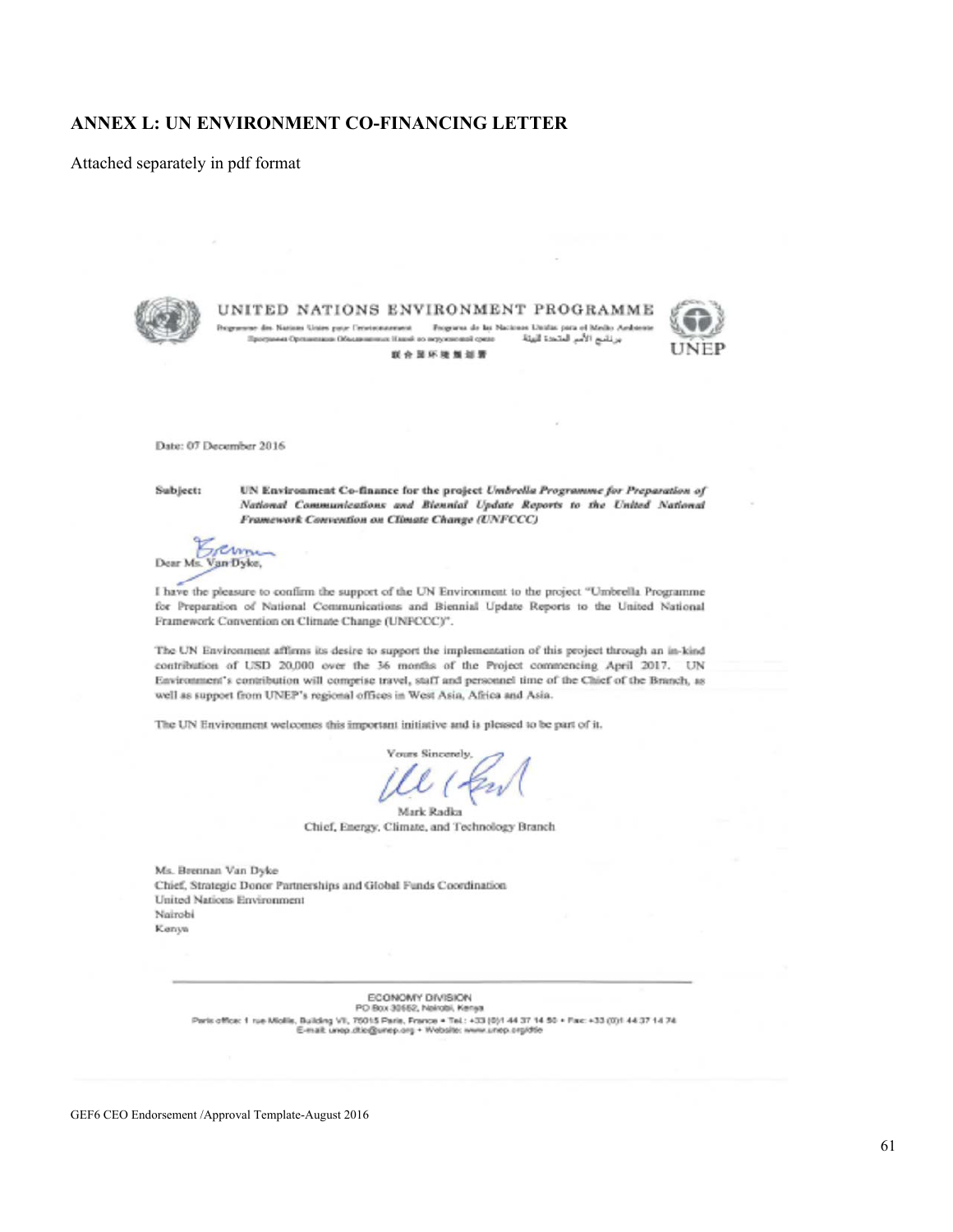# **ANNEX M: ENVIRONMENTAL AND SOCIAL SAFEGUARDS CHECKLIST**

As part of the GEFs evolving Fiduciary Standards that Implementing Agencies have to address 'Environmental and Social Safeguards'. To fill this checklist:

- ‐ STEP 1: Initially assess E&S Safeguards as part of PIF development. The checklist is to be submitted for the CRC.
- ‐ STEP 2: Check list is reviewed during PPG project preparation phase and updated as required
- ‐ STEP 3: Final check list submitted for PRC showing what activities are being undertaken to address issues identified

#### **UN Environment/GEF Environmental and Social Safeguards Checklist**

| <b>Project Title:</b>                                                           | Umbrella Programme for Preparation of National Communication (NC) and<br>Biennial Update Report (BUR) to the United National Framework Convention on<br>Climate Change (UNFCCC) |                             |                                              |  |
|---------------------------------------------------------------------------------|---------------------------------------------------------------------------------------------------------------------------------------------------------------------------------|-----------------------------|----------------------------------------------|--|
| <b>GEF</b> project <b>ID</b> and <b>UN</b><br><b>Environment ID/IMIS Number</b> | <b>GEF ID: 9442</b><br><b>UN Environment</b><br>ID:                                                                                                                             | <b>Version of checklist</b> | <b>REQUEST FOR CEO</b><br><b>ENDORSEMENT</b> |  |
| Project status (preparation,<br><i>implementation, MTE/MTR, TE)</i>             | CEO<br><b>ENDORSEMENT</b><br><b>REQUEST</b>                                                                                                                                     | Date of this version:       | April, 2017                                  |  |
| Checklist prepared by (Name, Title,<br>and Institution)<br>                     | Geordie Colville, Senior Programme Officer UN Environment/Economy Division<br><b>GEF CCM Unit</b><br>$\mathbf{r}$                                                               |                             |                                              |  |

*In completing the checklist both short- and long-term impact shall be considered*.

#### *Section A: Project location*

If negative impact is identified or anticipated the Comment/Explanation field needs to include: Project stage for addressing the issue; Responsibility for addressing the issue; Budget implications, and other comments.

|                                                                      | Yes/No/N.A. | Comment/explanation                                                             |
|----------------------------------------------------------------------|-------------|---------------------------------------------------------------------------------|
| - Is the project area in or close to -                               |             |                                                                                 |
| - densely populated area                                             | N/A         |                                                                                 |
| - cultural heritage site                                             | N/A         |                                                                                 |
| - protected area                                                     | N/A         |                                                                                 |
| - wetland                                                            | N/A         |                                                                                 |
| - mangrove                                                           | N/A         |                                                                                 |
| - estuarine                                                          | N/A         |                                                                                 |
| - buffer zone of protected area                                      | N/A         |                                                                                 |
| - special area for protection of biodiversity                        | N/A         |                                                                                 |
| - Will project require temporary or permanent<br>support facilities? | Yes         | The project involves some level of field data<br>collection across the country. |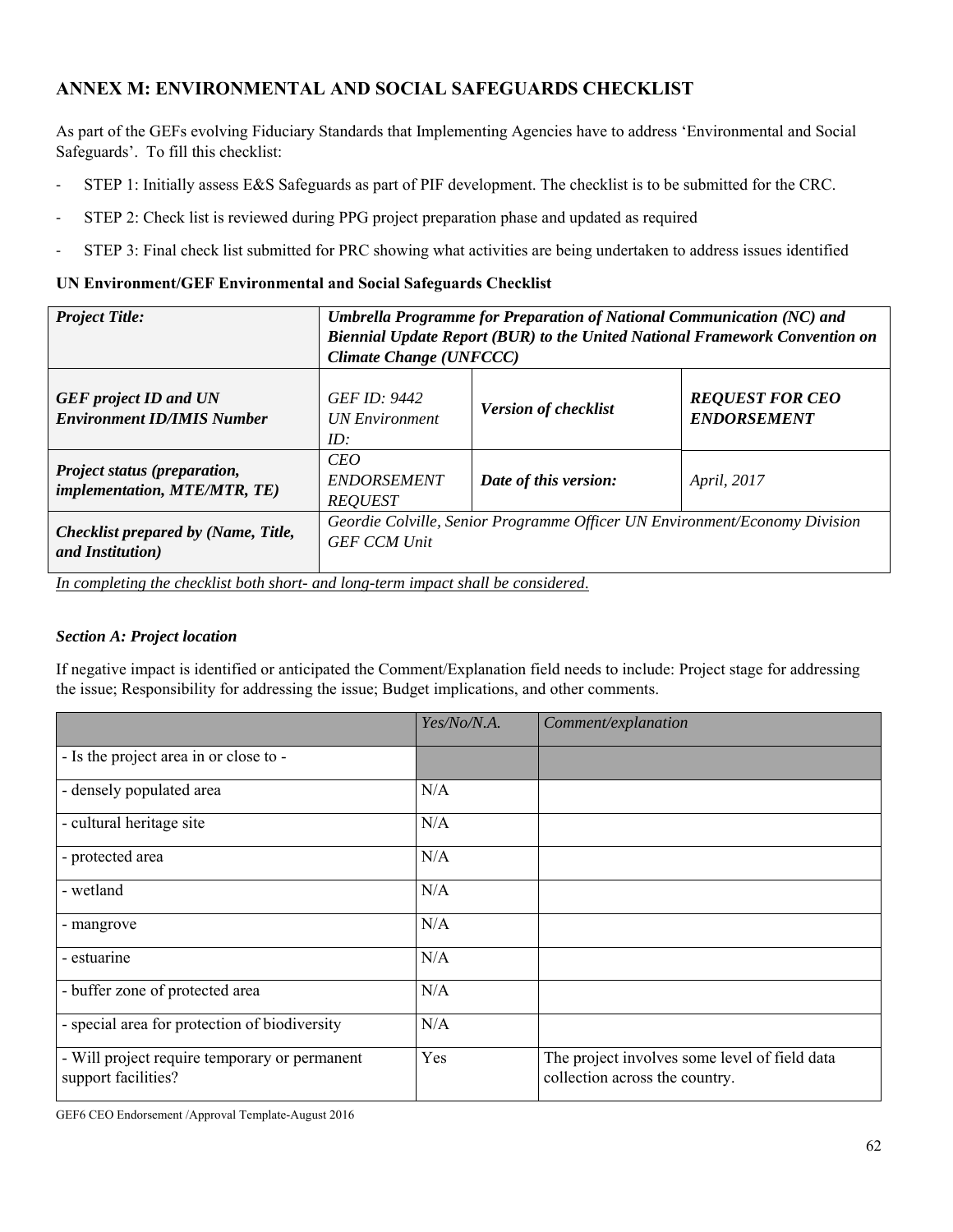*If the project is anticipated to impact any of the above areas an Environmental Survey will be needed to determine if the project is in conflict with the protection of the area or if it will cause significant disturbance to the area.* 

### *Section B : Environmental impacts*

If negative impact is identified or anticipated the Comment/Explanation field needs to include: Project stage for addressing the issue; Responsibility for addressing the issue; Budget implications, and other comments.

|                                                                                                                                                                                          | Yes/No/ | Comment/explanation |
|------------------------------------------------------------------------------------------------------------------------------------------------------------------------------------------|---------|---------------------|
|                                                                                                                                                                                          | N.A.    |                     |
| - Are ecosystems related to project fragile or degraded?                                                                                                                                 | N/A     |                     |
| - Will project cause any loss of precious ecology, ecological, and economic<br>functions due to construction of infrastructure?                                                          | N/A     |                     |
| - Will project cause impairment of ecological opportunities?                                                                                                                             | N/A     |                     |
| - Will project cause increase in peak and flood flows? (including from<br>temporary or permanent waste waters)                                                                           | N/A     |                     |
| - Will project cause air, soil or water pollution?                                                                                                                                       | N/A     |                     |
| - Will project cause soil erosion and siltation?                                                                                                                                         | N/A     |                     |
| - Will project cause increased waste production?                                                                                                                                         | N/A     |                     |
| - Will project cause Hazardous Waste production?                                                                                                                                         | N/A     |                     |
| - Will project cause threat to local ecosystems due to invasive species?                                                                                                                 | N/A     |                     |
| - Will project cause Greenhouse Gas Emissions?                                                                                                                                           | N/A     |                     |
| - Other environmental issues, e.g. noise and traffic                                                                                                                                     | N/A     |                     |
| Only if it can be carefully justified that any negative impact from the project can be avoided or mitigated satisfactorily<br>both in the short and long-term, can the project go ahead. |         |                     |

### *Section C: Social impacts*

If negative impact is identified or anticipated the Comment/Explanation field needs to include: Project stage for addressing the issue; Responsibility for addressing the issue; Budget implications, and other comments.

|                                                                                                                                                               | Yes/No/N.A. | Comment/explanation                                                                                                                                                         |
|---------------------------------------------------------------------------------------------------------------------------------------------------------------|-------------|-----------------------------------------------------------------------------------------------------------------------------------------------------------------------------|
| - Does the project respect internationally proclaimed human<br>rights including dignity, cultural property and uniqueness and<br>rights of indigenous people? | Yes         | The project does respect the human<br>rights including dignity, cultural<br>property and uniqueness and rights<br>of indigenous people in the 25<br>participating countries |
| - Are property rights on resources such as land tenure recognized<br>by the existing laws in affected countries?                                              | N/A         |                                                                                                                                                                             |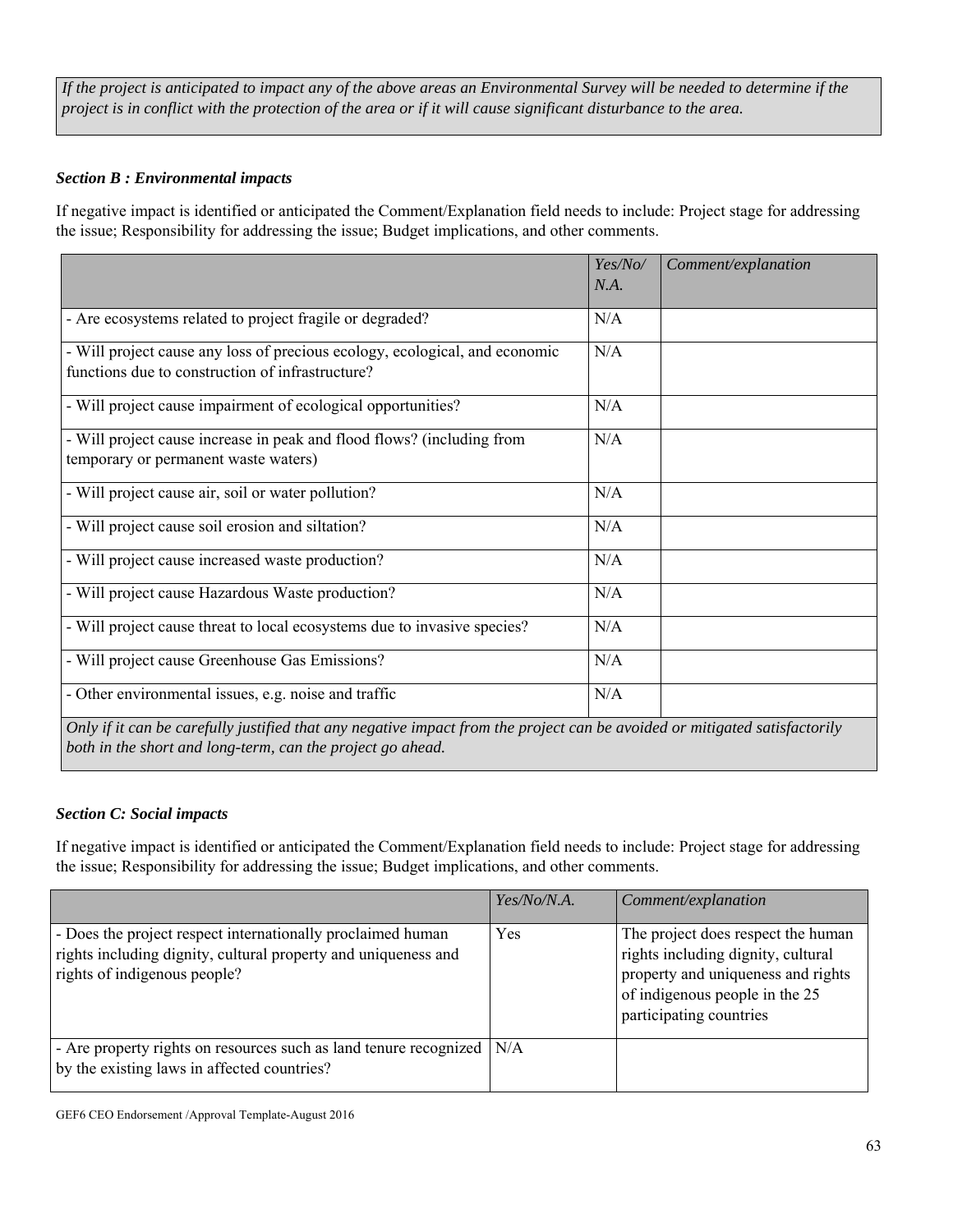|                                                                                                                                                                   | Yes/No/N.A.    | Comment/explanation                                                                                                                                                                                  |
|-------------------------------------------------------------------------------------------------------------------------------------------------------------------|----------------|------------------------------------------------------------------------------------------------------------------------------------------------------------------------------------------------------|
| - Will the project cause social problems and conflicts related to<br>land tenure and access to resources?                                                         | N <sub>o</sub> |                                                                                                                                                                                                      |
| - Does the project incorporate measures to allow affected<br>stakeholders' information and consultation?                                                          | Yes            | The project incorporates activities<br>for information dissemination such<br>as workshops and meetings where<br>stakeholders will participate. This<br>does not represent a risk for the<br>project. |
| - Will the project affect the state of the targeted country's (-ies')<br>institutional context?                                                                   | N <sub>o</sub> |                                                                                                                                                                                                      |
| - Will the project cause change to beneficial uses of land or<br>resources? (incl. loss of downstream beneficial uses (water<br>supply or fisheries)?             | N <sub>o</sub> |                                                                                                                                                                                                      |
| - Will the project cause technology or land use modification that<br>may change present social and economic activities?                                           | N <sub>o</sub> |                                                                                                                                                                                                      |
| - Will the project cause dislocation or involuntary resettlement of<br>people?                                                                                    | N <sub>o</sub> |                                                                                                                                                                                                      |
| - Will the project cause uncontrolled in-migration (short- and<br>long-term) with opening of roads to areas and possible<br>overloading of social infrastructure? | N <sub>o</sub> |                                                                                                                                                                                                      |
| - Will the project cause increased local or regional<br>unemployment?                                                                                             | No             |                                                                                                                                                                                                      |
| - Does the project include measures to avoid forced or child<br>labour?                                                                                           | N/A            |                                                                                                                                                                                                      |
| - Does the project include measures to ensure a safe and healthy<br>working environment for workers employed as part of the<br>project?                           | N/A            |                                                                                                                                                                                                      |
| - Will the project cause impairment of recreational opportunities?                                                                                                | N <sub>o</sub> |                                                                                                                                                                                                      |
| - Will the project cause impairment of indigenous people's<br>livelihoods or belief systems?                                                                      | N <sub>o</sub> |                                                                                                                                                                                                      |
| - Will the project cause disproportionate impact to women or<br>other disadvantaged or vulnerable groups?                                                         | N <sub>o</sub> |                                                                                                                                                                                                      |
| - Will the project involve and or be complicit in the alteration,<br>damage or removal of any critical cultural heritage?                                         | N <sub>o</sub> |                                                                                                                                                                                                      |
| - Does the project include measures to avoid corruption?                                                                                                          | Yes            | The 25 participating countries will<br>elaborate stringent financial<br>management guidelines and<br>Protocols in the project                                                                        |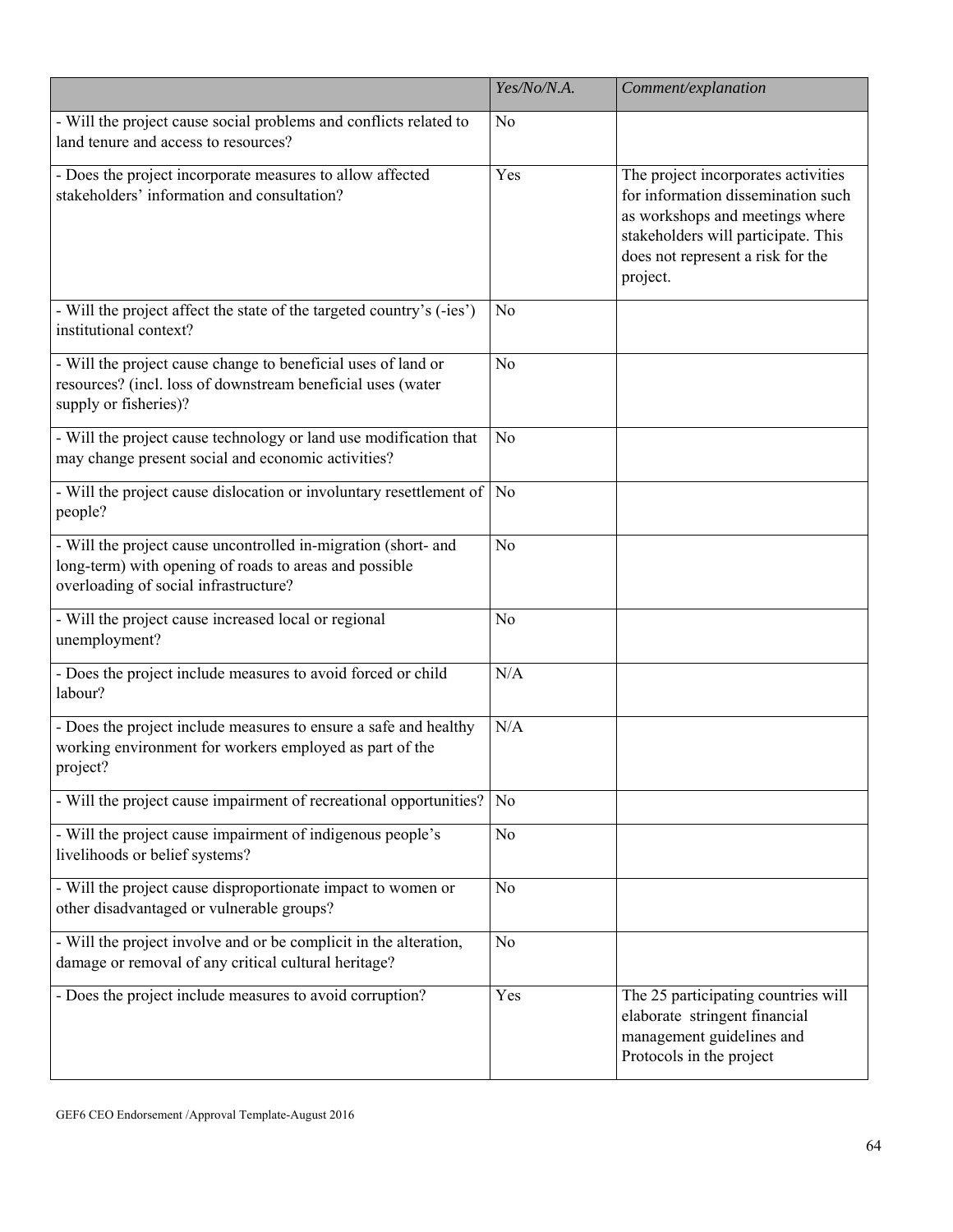|                                                                                                                                   | Yes/No/N.A. | <i>Comment/explanation</i> |  |
|-----------------------------------------------------------------------------------------------------------------------------------|-------------|----------------------------|--|
| $\Box$ Only if it can be carefully justified that any negative impact from the project can be avoided or mitigated satisfactorily |             |                            |  |

*Only if it can be carefully justified that any negative impact from the project can be avoided or mitigated satisfactorily both in the short and long-term, can the project go ahead.* 

### *Section D: Other considerations*

If negative impact is identified or anticipated the Comment/Explanation field needs to include: Project stage for addressing the issue; Responsibility for addressing the issue; Budget implications, and other comments.

|                                                                                                                                     | Yes/No/N.      | Comment/explanation |
|-------------------------------------------------------------------------------------------------------------------------------------|----------------|---------------------|
|                                                                                                                                     | A.             |                     |
| - Does national regulation in affected country (-ies) require EIA and/or ESIA for<br>this type of activity?                         | No             |                     |
| - Is there national capacity to ensure a sound implementation of EIA and/or SIA<br>requirements present in affected country (-ies)? | N/A            |                     |
| - Is the project addressing issues, which are already addressed by other alternative<br>approaches and projects?                    | N <sub>0</sub> |                     |
| - Will the project components generate or contribute to cumulative or long-term<br>environmental or social impacts?                 | No             |                     |
| - Is it possible to isolate the impact from this project to monitor E&S impact?                                                     | N/A            |                     |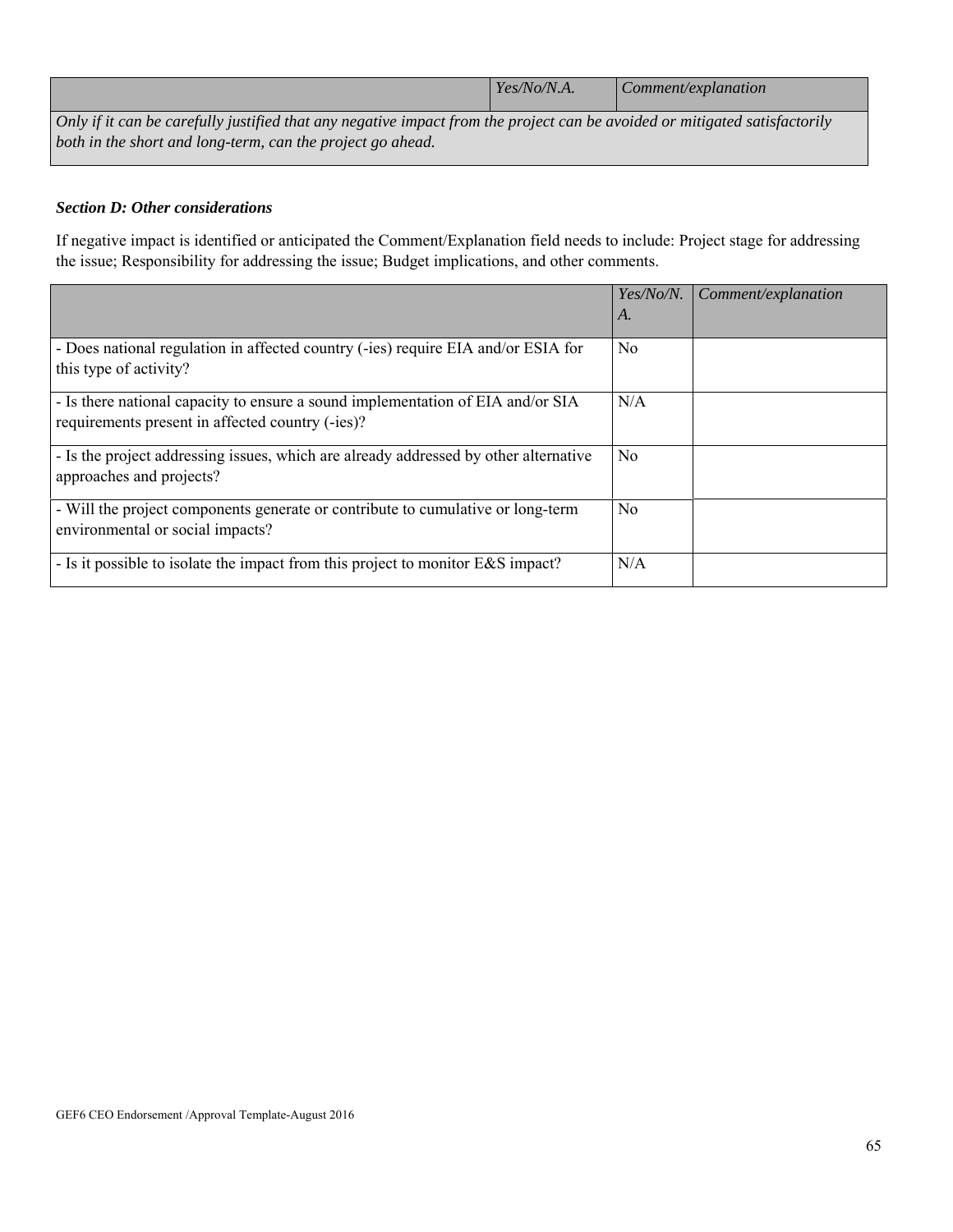# **ANNEX N: ACRONYMS AND ABBREVIATIONS**

| AR5           | <b>Fifth Assessment Report</b>                                                            |
|---------------|-------------------------------------------------------------------------------------------|
| <b>BUR</b>    | <b>Biennial Update Report</b>                                                             |
| <b>CCM</b>    | <b>Climate Change Mitigation</b>                                                          |
| CGE           | The Consultative Group of Experts on National Communications from Parties not included in |
|               | Annex I to the Convention                                                                 |
| CoP           | Conference of Parties                                                                     |
| EAs           | <b>Executing Agencies</b>                                                                 |
| <b>EFs</b>    | <b>Emission Factors</b>                                                                   |
| EOU           | UN Environment Evaluation Office                                                          |
| <b>FMO</b>    | <b>Funds Management Officer</b>                                                           |
| <b>GCF</b>    | Green Climate Fund                                                                        |
| <b>GEF</b>    | Global Environment Facility                                                               |
| <b>GHGs</b>   | Greenhouse Gases                                                                          |
| <b>GPG</b>    | Good Practice Guidance                                                                    |
| <b>GSP</b>    | Global Support Programme                                                                  |
| IA            | <b>Implementing Agency</b>                                                                |
| <b>ICA</b>    | International Consultation and Analysis                                                   |
| <b>INC</b>    | Initial National Communication                                                            |
| <b>INDC</b>   |                                                                                           |
| <b>IPCC</b>   | <b>Intended Nationally Determined Contributions</b>                                       |
|               | Intergovernmental Panel on Climate Change                                                 |
| <b>LDCs</b>   | <b>Least Developed Countries</b>                                                          |
| <b>LECB</b>   | Low Emission Capacity Building                                                            |
| LEDs          | Low Emission Development Strategies                                                       |
| <b>LULUCF</b> | Land Use, Land-Use Change and Forestry                                                    |
| M&E           | Monitoring and Evaluation                                                                 |
| <b>MEAs</b>   | Multilateral Environmental Agreements                                                     |
| <b>MRV</b>    | Measurement, Reporting and Verification                                                   |
| <b>MTR</b>    | Mid-Term Review                                                                           |
| <b>NAMAs</b>  | Nationally Appropriate Mitigation Actions                                                 |
| <b>NAPAs</b>  | National adaptation programmes of Action                                                  |
| <b>NCs</b>    | National Communications                                                                   |
| <b>NCSAs</b>  | National Capacity Self-Assessments                                                        |
| NGO           | Non-Governmental Organization                                                             |
| <b>NIPs</b>   | National Implementation Plans                                                             |
| <b>NPAC</b>   | National Project Advisory Committee                                                       |
| PC            | Programme Coordinator                                                                     |
| PEI           | Poverty-Environment Initiative                                                            |
| PIF           | Project Identification Form                                                               |
| PIP           | Project Implementation Plan                                                               |
| PIR           | Project Implementation Review                                                             |
| <b>PMC</b>    | Project Management Cost                                                                   |
| PMU           | Project Management Unit                                                                   |
| PoW           | Programme of Work                                                                         |
| <b>PRSPs</b>  | <b>Poverty Reduction Strategy Papers</b>                                                  |
| <b>SIDS</b>   | <b>Small Island Developing States</b>                                                     |
| <b>SNC</b>    | <b>Second National Communication</b>                                                      |
| TA            | <b>Technical Assistance</b>                                                               |
| TE            | <b>Terminal Evaluation</b>                                                                |
| <b>TEG</b>    | <b>Technical Expert Groups</b>                                                            |
| TM            | <b>Task Manager</b>                                                                       |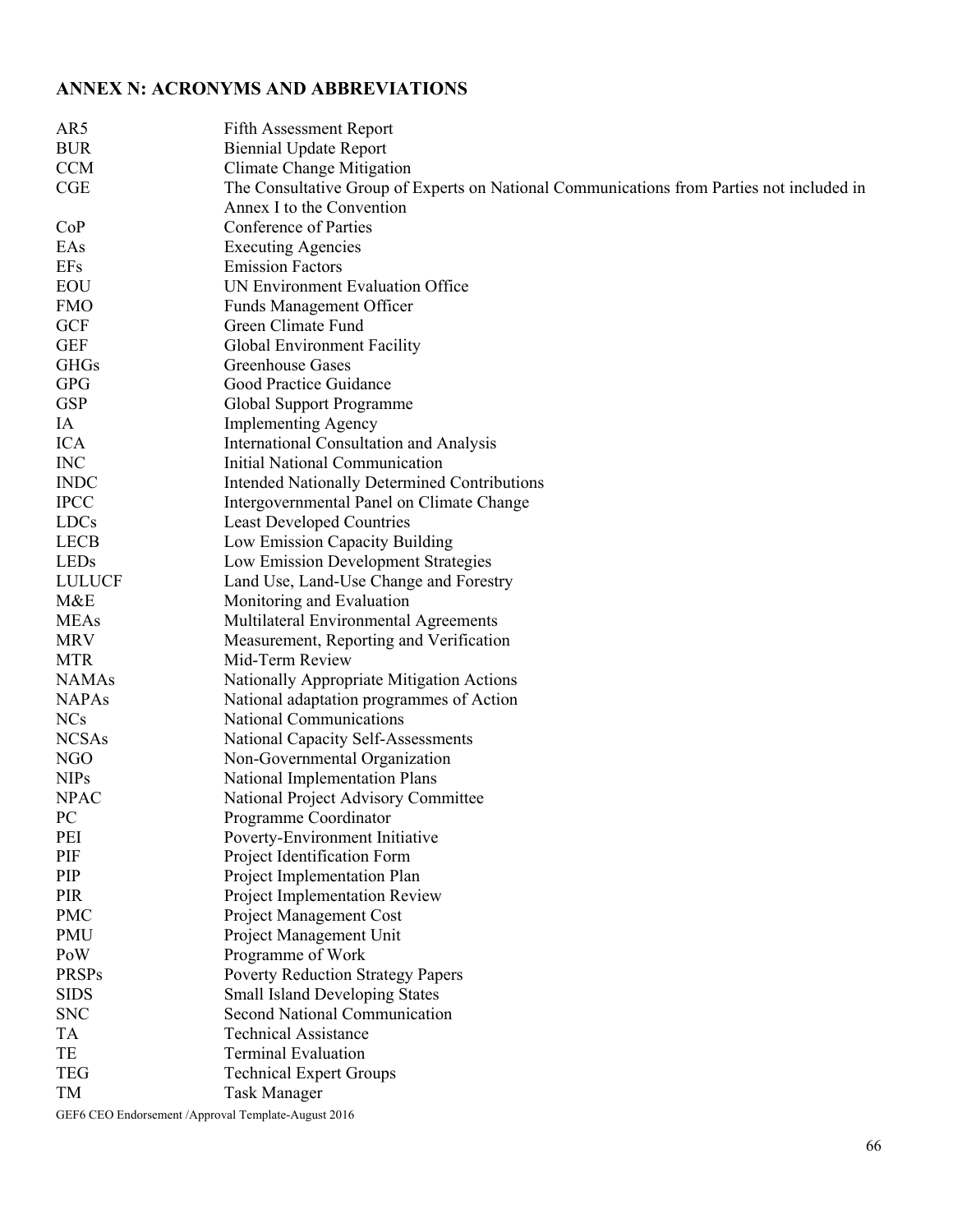| <b>TNAs</b>           | <b>Technology Needs Assessments</b>                                            |
|-----------------------|--------------------------------------------------------------------------------|
| <b>TNC</b>            | Third National Communication                                                   |
| <b>ToR</b>            | Terms of Reference                                                             |
| TWG                   | Thematic Work Groups                                                           |
| UN-REDD               | UN Collaborative Programme on Reducing Emissions from Deforestation and Forest |
|                       | Degradation in Developing Countries                                            |
| <b>UNCTs</b>          | <b>United Nations Country Teams</b>                                            |
| <b>UNDAF</b>          | UN Development Assistance Framework                                            |
| <b>UNDP</b>           | United Nations Development Programme                                           |
| <b>UN Environment</b> | United Nations Environment Programme                                           |
| <b>UNFCCC</b>         | United Nations Framework Convention on Climate Change                          |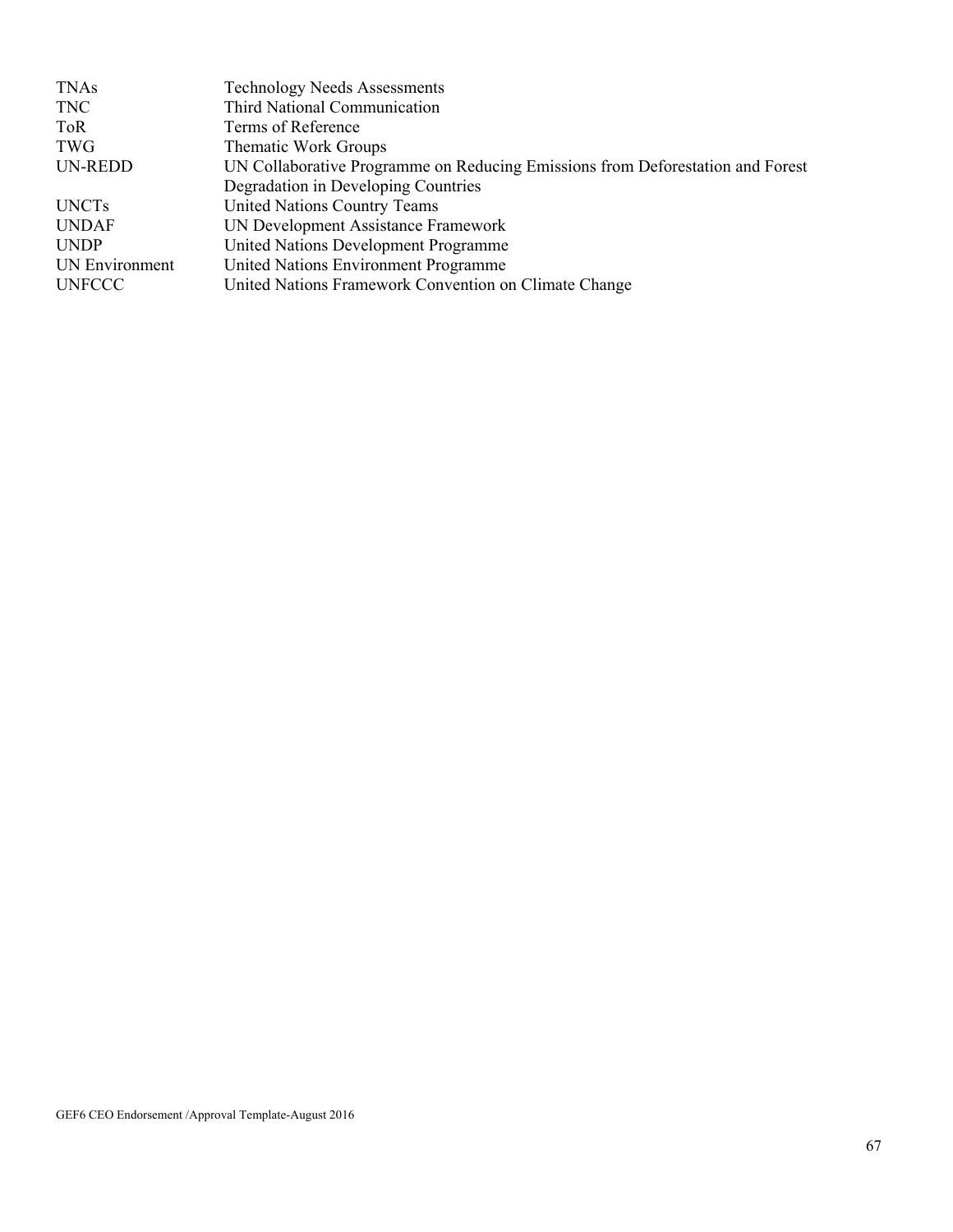## **ANNEX O : THEORY OF CHANGE**

Considering that 25 participating countries have at least completed and submitted their INC and SNC, it is assumed that there is an existing database/network of national experts and institutions involved in the preparation of previous NC and BUR and that the project will focus on strengthening these institutions and building the capacities of these national experts, in addition to new members. Continuous preparation of these reports using established institutions and effective engagement of stakeholders at all levels will increase ownership and uptake of project findings at all levels. This will result in NCs and BURs that are responsive to national development needs and inform national planning and climate policy formulation. At the international level; accurate, consistent and internationally comparable data on GHG emissions will inform the international community to take the most appropriate action to mitigate climate change, and ultimately to achieve the objective of the Convention. Information generated in this process is deliberated at intergovernmental climate change meetings, used to inform CoP decisions as well as support the development of other major international goals, such as the sustainable development goals.



### **FIGURE** 3: **SCHEMATIC REPRESENTATION OF THE THEORY OF CHANGE FOR NCS AND BURS**